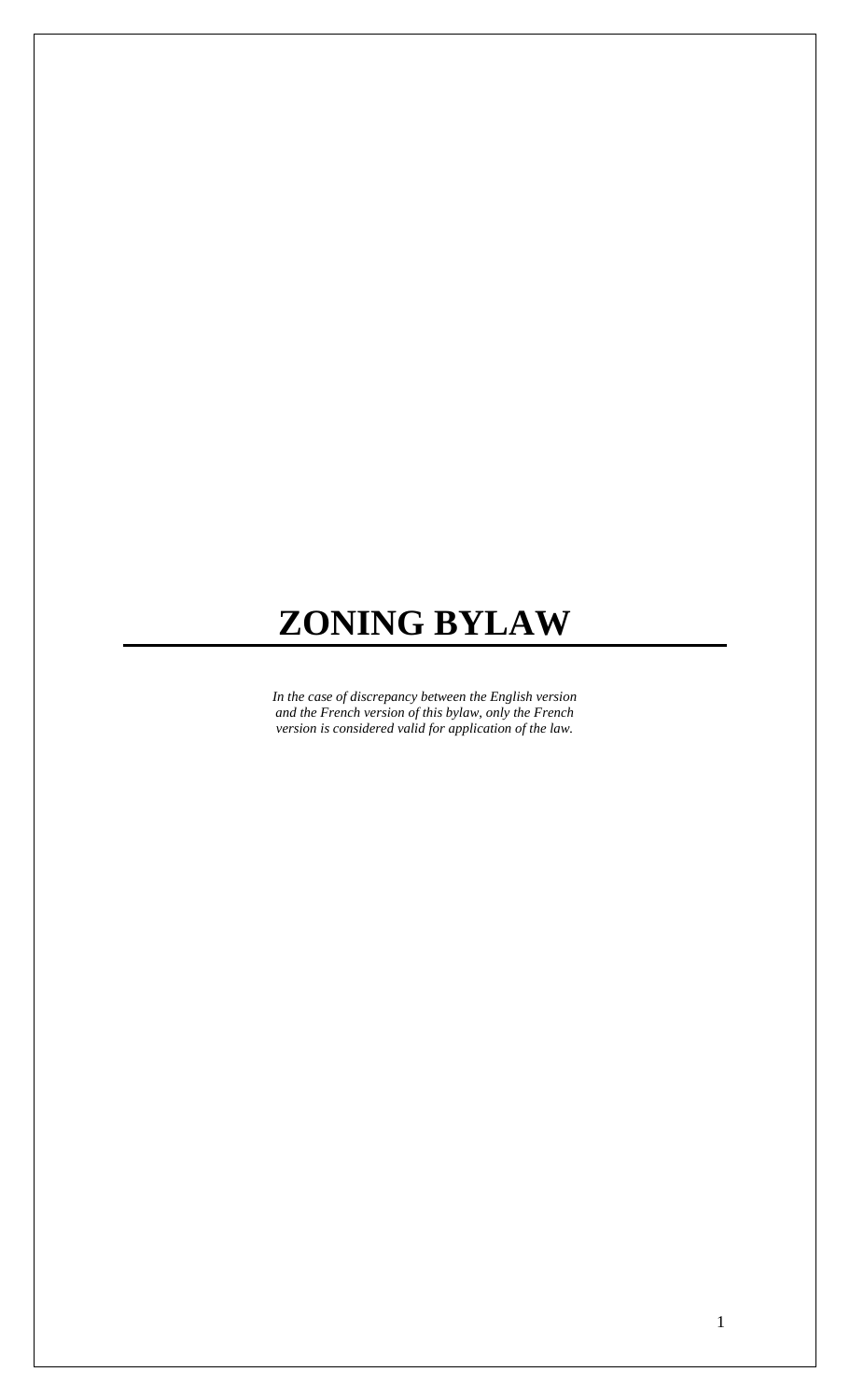# **Bylaw number 2012-002**

# **Zoning**

| <b>WHEREAS</b> | on May 11 <sup>th</sup> , 2010, the Îles-de-la-Madeleine Agglomeration<br>Council adopted a revised Land Use Planning and Development<br>draft which came into force on June $25th$ , 2010;                                 |
|----------------|-----------------------------------------------------------------------------------------------------------------------------------------------------------------------------------------------------------------------------|
| <b>WHEREAS</b> | following the adoption of the abovementioned Land Use Planning<br>and Development Plan, the Municipality of Grosse Ile is obligated<br>to adopt or revise its subdivision bylaw in order to conform to the<br>revised plan; |
| <b>WHEREAS</b> | in accordance with the provisions of the Act Respecting Land Use<br>Planning, this bylaw was submitted for consultation during a<br>public meeting held on June 11, 2012;                                                   |
| <b>WHEREAS</b> | a notice of motion was given at the sitting of council held on April<br>2, 2012 regarding the presentation of a bylaw as such;                                                                                              |
| <b>WHEREAS</b> | a copy of this bylaw was given to all members of council two (2)<br>working days before this meeting;                                                                                                                       |
| <b>WHEREAS</b> | the members of council present declare having read the bylaw;                                                                                                                                                               |
| <b>WHEREAS</b> | during the course of the sitting, the purpose and scope of the bylaw<br>were briefly summarized;                                                                                                                            |

# THEREFORE

It is moved by Vanessa Goodwin Seconded by Geraldine Burke And unanimously approved by the councillors present

THAT bylaw number 2012-002, be adopted and that the following is ordered and decreed by the said bylaw: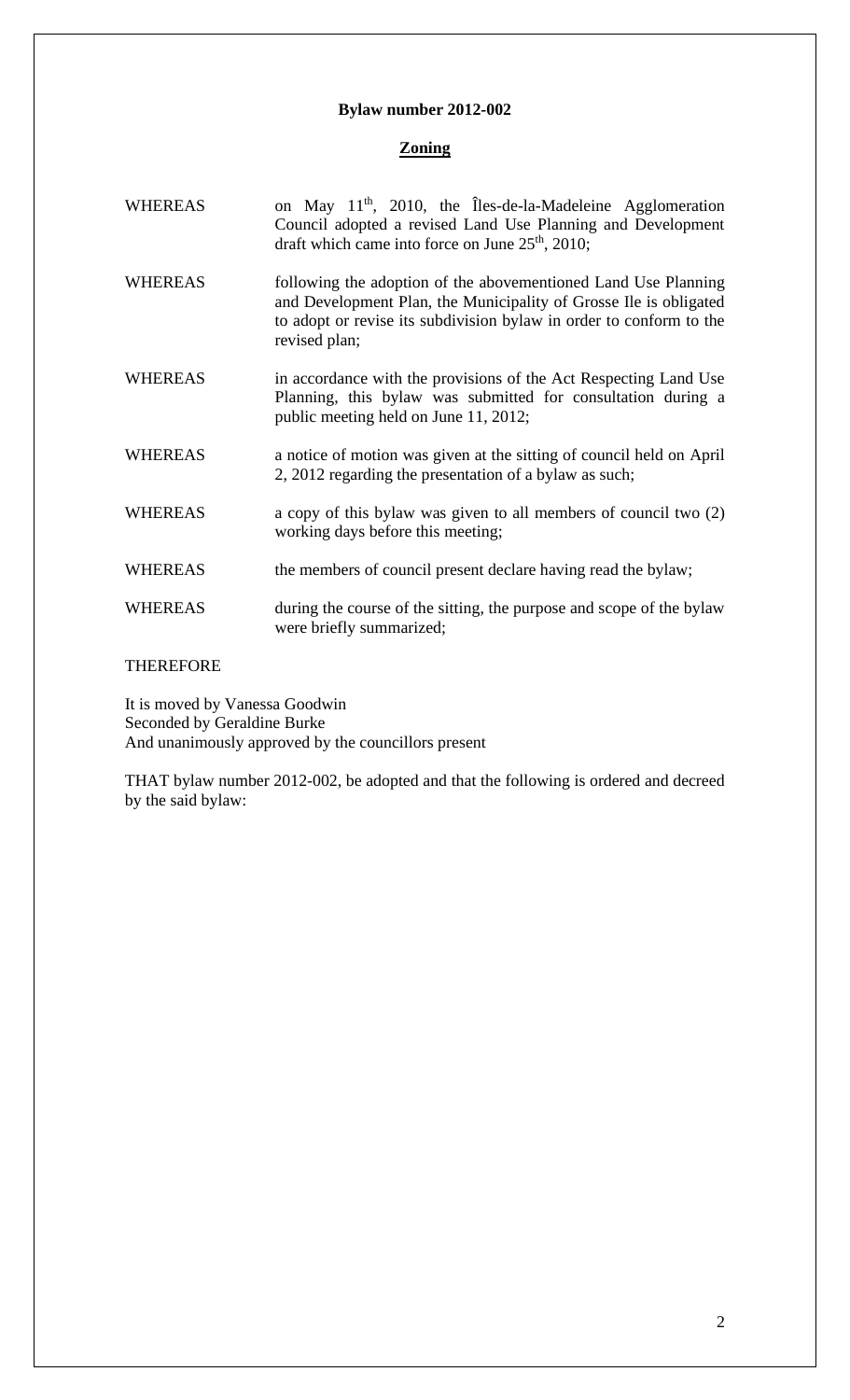# **CHAPTER 1**

### **DECLARATORY PROVISIONS**

# **Article 1.1 TITLE AND NUMBER OF THE BYLAW**

The bylaw number 2012-002 is entitled "Zoning Bylaw".

# **Article 1.2 PREAMBLE AND ANNEXES**

The preamble and the annexes of this present bylaw are an integral part thereof.

# **Article 1.3 PURPOSE OF THE BYLAW**

The purpose of this bylaw is to ensure a rational, harmonious and integrated development of the Municipality of Grosse Ile:

- by localizing various land uses while taking into account the potential and constraints of the territory and the needs of the population, now and in the future;
- ensuring the quality of life of the milieu by enforcing consistent development standards, protection of the environment and highlighting the natural environment and its resources;

# **Article 1.4 TERRITORY OF APPLICATION**

This bylaw applies to the entire territory under the jurisdiction of the Municipality of Grosse Ile.

# **Article 1.5 PERSONS SUBJECT TO THIS BYLAW**

Any individual or corporation, association or society is subject to this bylaw.

# **Article 1.6 THE BYLAW AND ARTICLES**

No article of this bylaw would be known to have an effect to exclude any person from enforcing a law from Canada or the province of Quebec.

# **Article 1.7 PROVISIONS OF OTHER BYLAWS**

Any building that is erected, set up, reconstructed, enlarged, renovated or altered and any parcel of land or building occupied or used for authorized purposes, and in the manner dictated by this bylaw are, furthermore, subject to the specific provisions of other municipal bylaws that relate to them.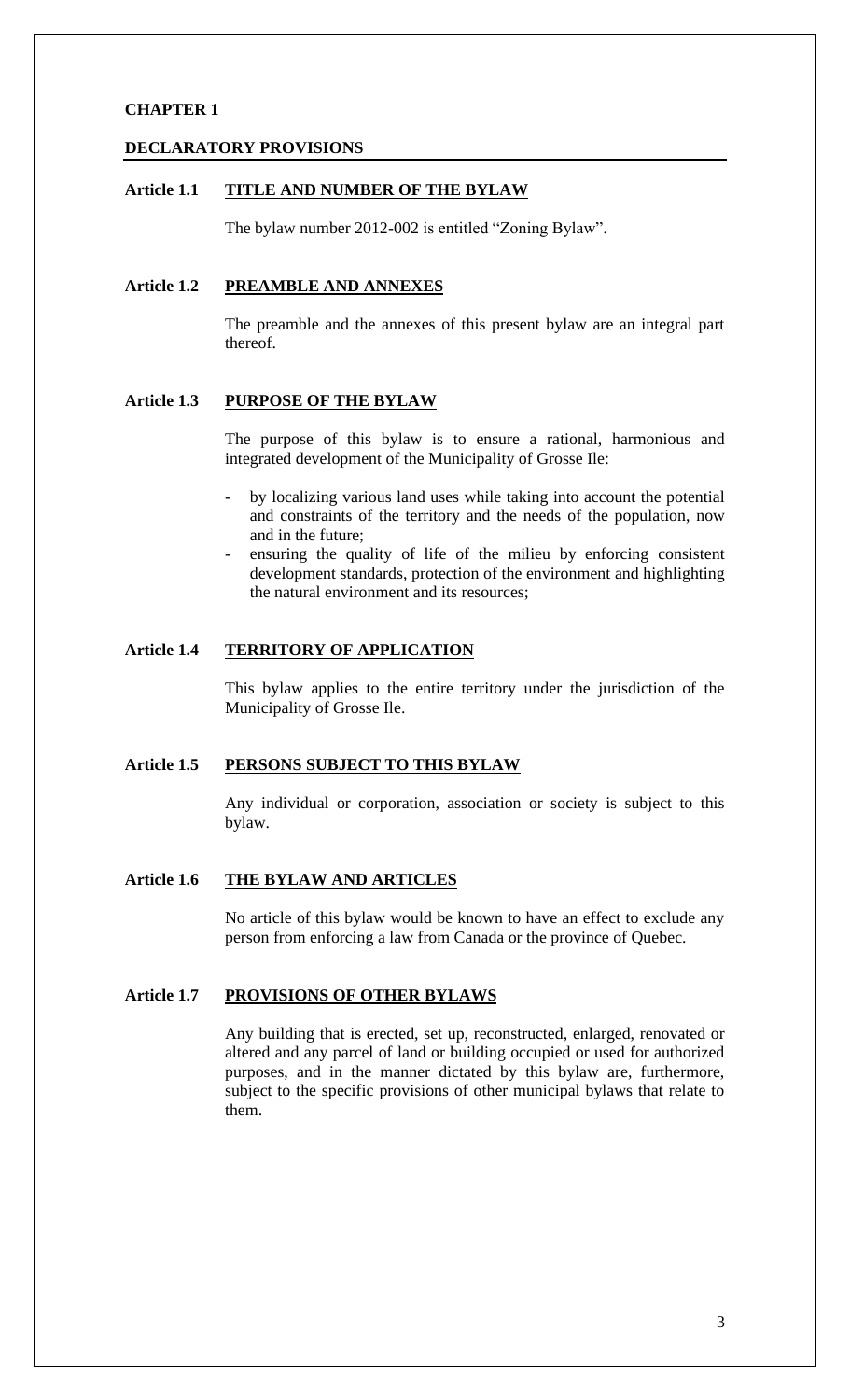# **CHAPTER 2**

### **INTERPRETATIVE PROVISIONS**

# **Article 2.1 DIVERGENCE WITH THE BYLAWS**

If, in the interpretation of this bylaw, a divergence occurs with the texts of the zoning, construction, subdivision or the issuing of permits and certificates bylaws, the provisions of each of these bylaws will prevail as follows:

- If it is a question of localization of a structure or the category to which this structure belongs or the use to which it is put in relation to the zones determined in the zoning plan, the zoning bylaw will apply;
- **If it is a question of materials or the ordering of materials that must** be part of the structure, the construction bylaw will apply;
- If it is a question of the layout of lots, roads and parks, the subdivision bylaw will apply;
- If it is a question of conditions to respect prior to the construction phase, the bylaw concerning the issuing of permits and certificates will apply.

# **Article 2.2 DIMENSIONS AND MEASUREMENTS**

All the dimensions and measurements used in this bylaw are expressed according to the units of the International System (IS) and converted into the English System.

1 meter = 3,2808 feet 1 centimeter  $= 0.39$  inches 1 square meter  $= 10,763$  sq. feet

In case of dispute, the dimensions and measurements of the International System (IS) prevail.

# **Article 2.3 TERMINOLOGY**

In this present bylaw, unless the context implies a different meaning, the words or expressions that follow have the meaning or the signification that is given to them in this article. If a word or term is not specifically noted in this article, the usual interpretation given to the word or term is used.

#### **CAR PORT** (*abri d'autos*)

A structure composed of a roof supported by the main building, completely open on one or more sides and intended to shelter one or several automobiles. If a door closes the entrance, the shelter is considered a garage.

# **ENLARGEMENT** (*Agrandissement*)

Work to increase the floor-space or the volume of a building or the dimensions of any other structure.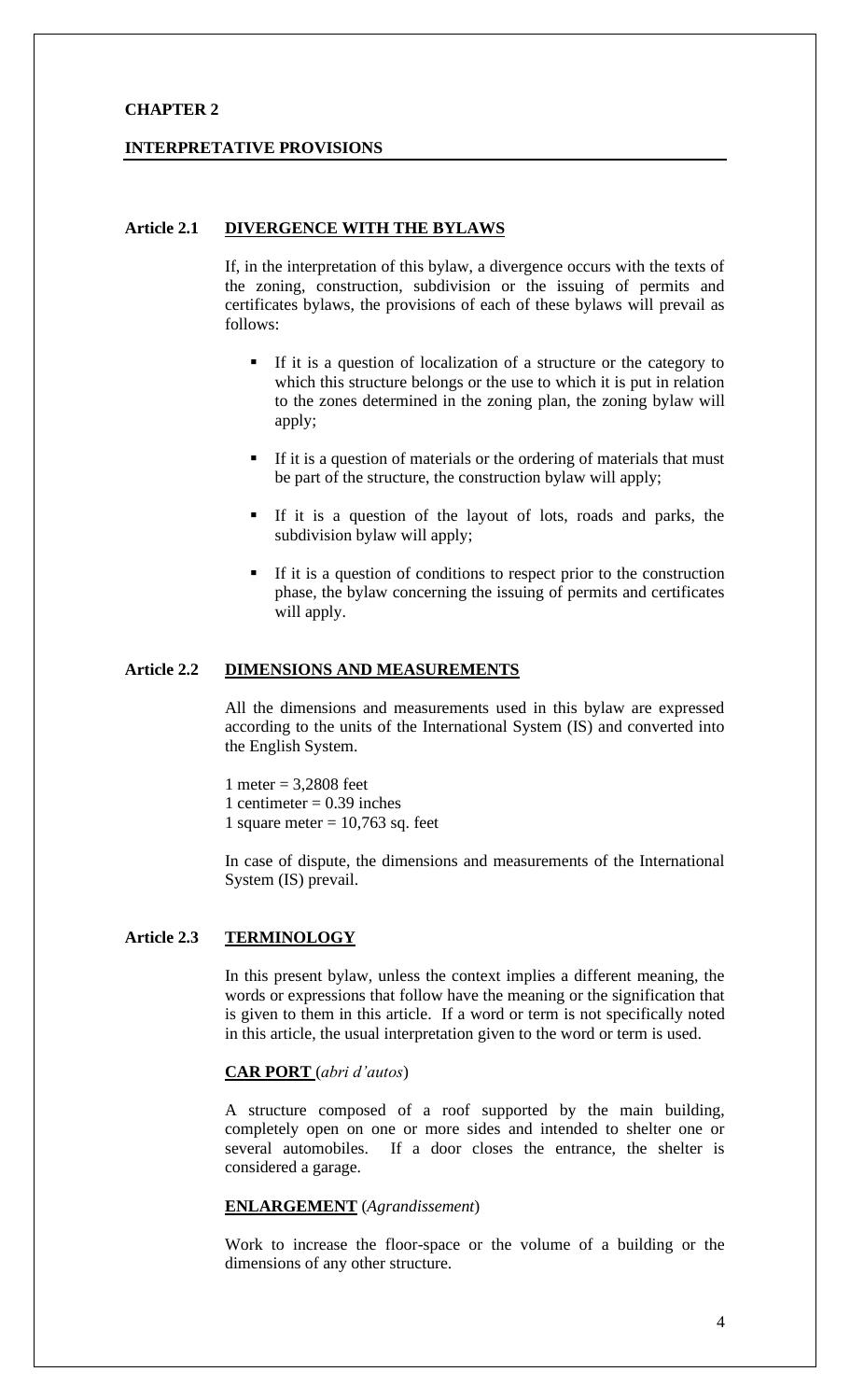### **APARTMENT OR LODGING** (*Apartement ou logement*)

A room or group of rooms with heat, sanitary and cooking facilities, which is intended to serve as a place of residence for one or several people. An apartment or lodging must have a private entrance.

# **ASSEMBLING** (*Assemblage)*

The act of fitting pieces together to form a single unit.

# **LEGAL ROAD BASIS (***assiette de rue)*

A road with an edge and a sidewalk: The expression "legal road basis" implies the part of the easement of a road that includes the roadway, sidewalk and edge.

Road with a ditch: The expression "legal road basis" implies the part of the easement of a road that includes the roadway, shoulders and ditches.

### **BALCONY** (*balcon*)

A platform on one or several sides of a building under an overhanging roof and surrounded by a rail.

### **BUILDING** *(bâtiment)*

A structure having a roof supported by columns, walls, or both, and intended to house people, animals or objects.

# Adjacent or Row Housing: *(bâtiment contigu ou en rangée)*

Group of three or more buildings completely or partly joined by one or more common walls, all of them forming a continuous band.

#### Isolated Building: *(bâtiment isolé)*

A main building erected on one or several distinct lots and detached from any other main building.

# Duplex: (*bâtiment jumelé)*

A main building laterally joined in whole or in part to one other main building by a common wall.

# Main Building *(bâtiment principal)*

The most important building erected on a landsite whether for use, purpose or occupancy. One building on a site becomes the main building, no matter the dimensions or the use to which it is put.

# Secondary Building or Accessory:*(bâtiment secondaire/accessoire*

A building detached from the main building and located on the same lot, for which the use is complementary to that of the main building: private garage, shed, storage building, greenhouse, barn, small hangar, etc.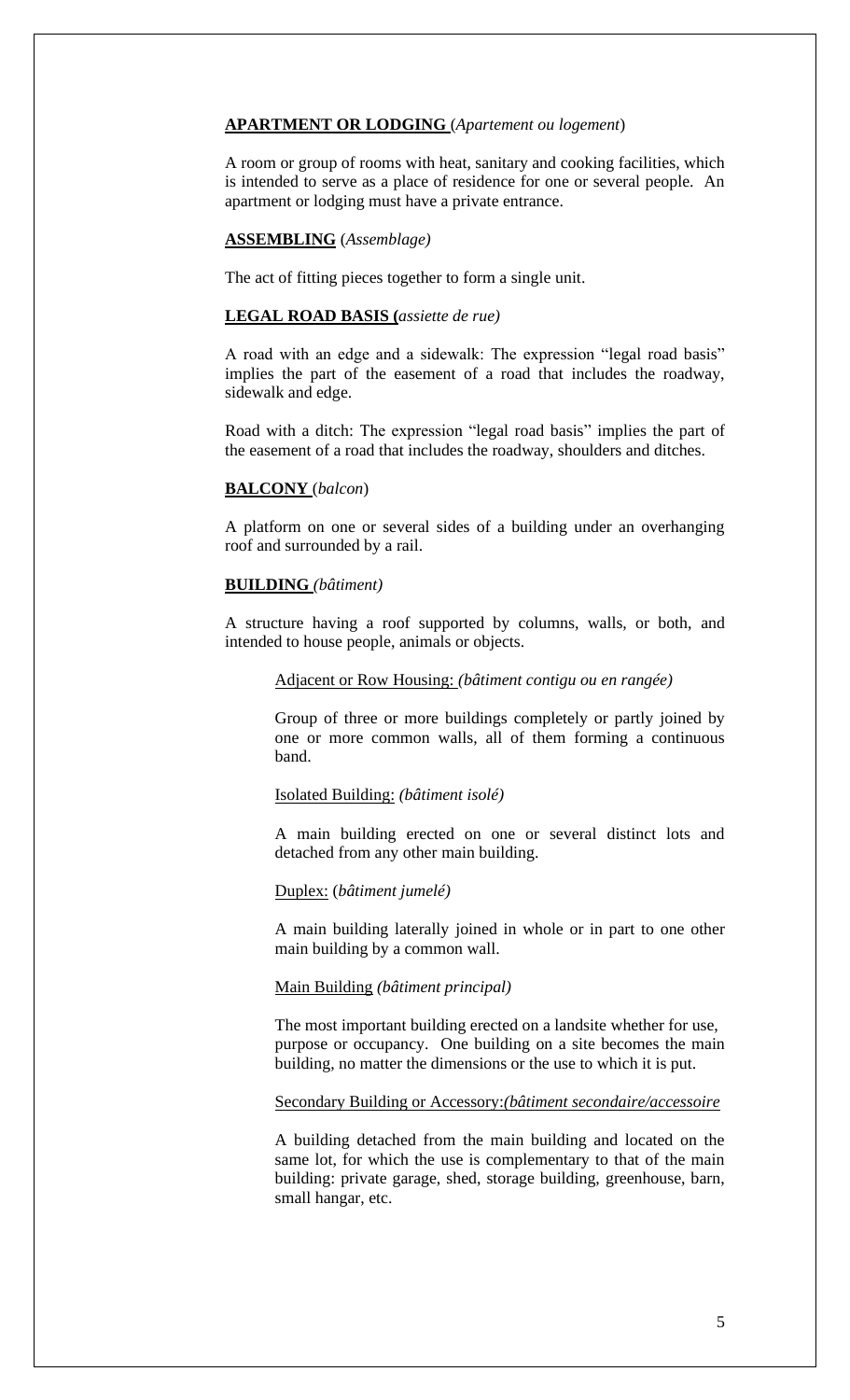#### Temporary Building *(bâtiment temporaire)*

A temporary structure intended for particular and authorized uses for a period of no more than one year.

# **Outdoor Café-Terrace** *(café-terrasse)*

The terrace of a restaurant or café is a temporary outdoor use, covered or not, complementary to the main building and where beverages and food are permitted.

### **Parking Space** *(case de stationnement)*

A single space for parking a motor vehicle other than a driveway or entranceway to a parking lot.

#### **Fence or Hedge** *(clôture ou haie)*

A construction or hedge used to separate a property or a part of a property from another property and/or to block access.

### **Community Development and Planning Advisory Committee**

This implies the designated planning advisory committee in reference to the Act on land use planning and development.

# **Condominium, co-ownership divide**

Any building that is subject to the registration of a co-ownership declaration in virtue of which the property of the building is divided into units between its owners including for each one an exclusive unit and a share of the joint units.

### **Council or Municipal Council**

This implies the council of the Municipality of Grosse Ile.

#### **Construction**

Ordered assembly of one or several materials attached to the ground or fastened to any object that is attached to the ground, to be used as a shelter, a support or any other similar purposes including but not limited to; buildings, parking lots, signs, support walls, steps, patios, swimming pools, etc.

# **Sanitary Cutting** *(coupe d'assainissement)*

A sanitary cutting consists of cutting down or harvesting trees in a tree plantation that are deficient, have a defect, withered, damaged or dead.

#### **Yard** *(cour)*

An usually open-air space corresponding to the perimeter of a main building and limited by the boundaries of the site. A yard is divided as a front yard, side yards and back yard and is determined in a way that is parallel to the road, driveway or access road. The way of locating each of these yards is specified in the following diagrams and this according to the different types of locations and the direction of the frontage.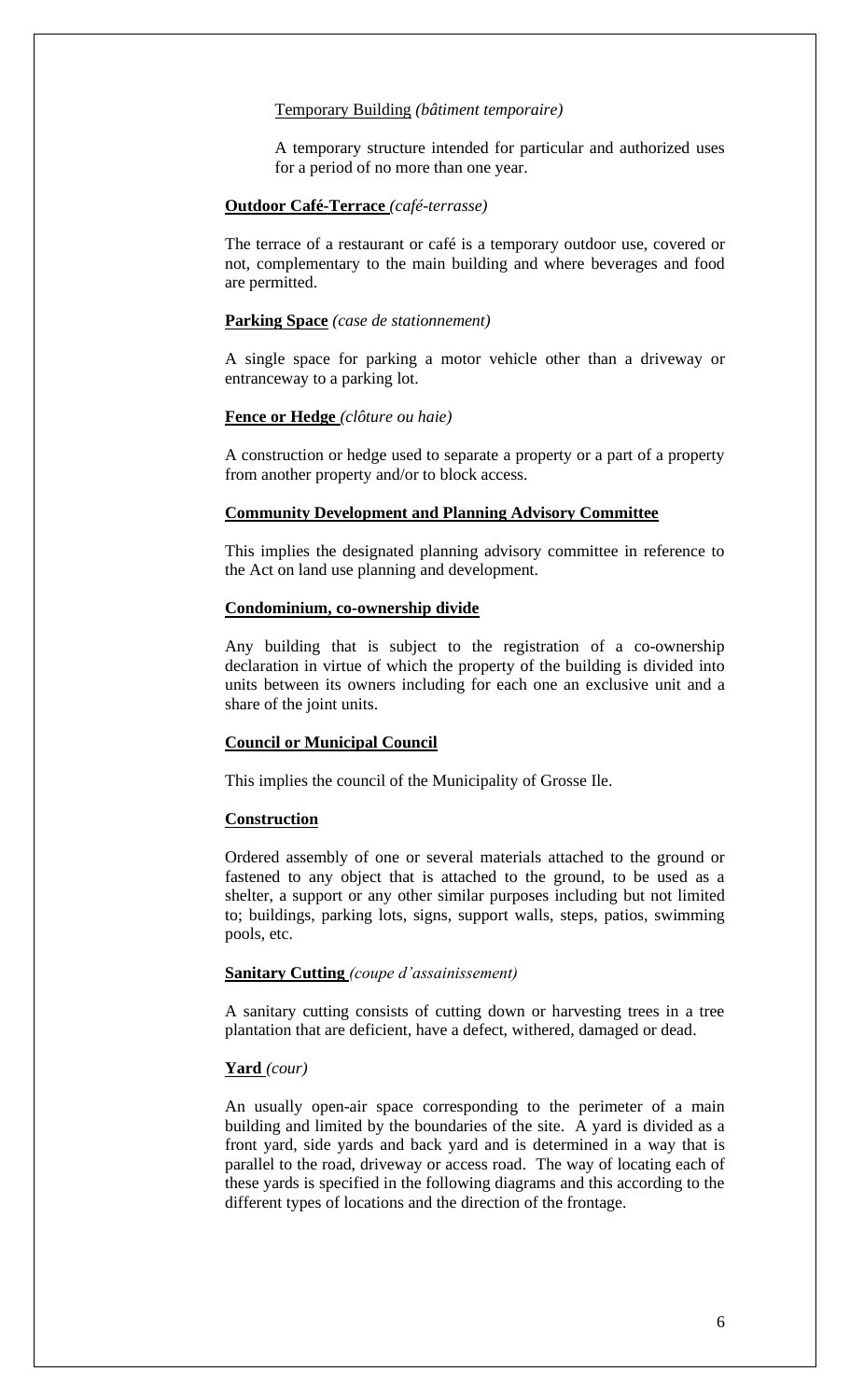# **Front Yard** *(cour avant)*

For interior and angular lots, the front yard is the space between the front property line of the lot and the extension of the front wall of the main building as far as the side property lines, in a case where the building is established parallel to the front line. In a case where the building is established at an angle in relation to the front property line, the front yard is the space between the front line of the lot and the two lines parallel to the easement of the road, joining the side lines of the lot to the front corners of the main building.

# **Side Yard** *(cour latérale)*

The space between the sides of a main building closest to the side property lines and are limited, in a case where the building is established parallel to the front property line, by the front and back wall extensions of the main building. In the case where the main building is established at an angle in relation to the front property line, the side yards are limited by the lines parallel to the front line and joining the side property lines of the lot to the front and back corners of the main building.

# **Back Yard** *(cour arrière)*

The remainder space on a lot after subtracting the surface areas occupied by a main building and the side and front yards.

# Yard Diagrams:

Note: To determine the yards, the side yard must be marked out first.



7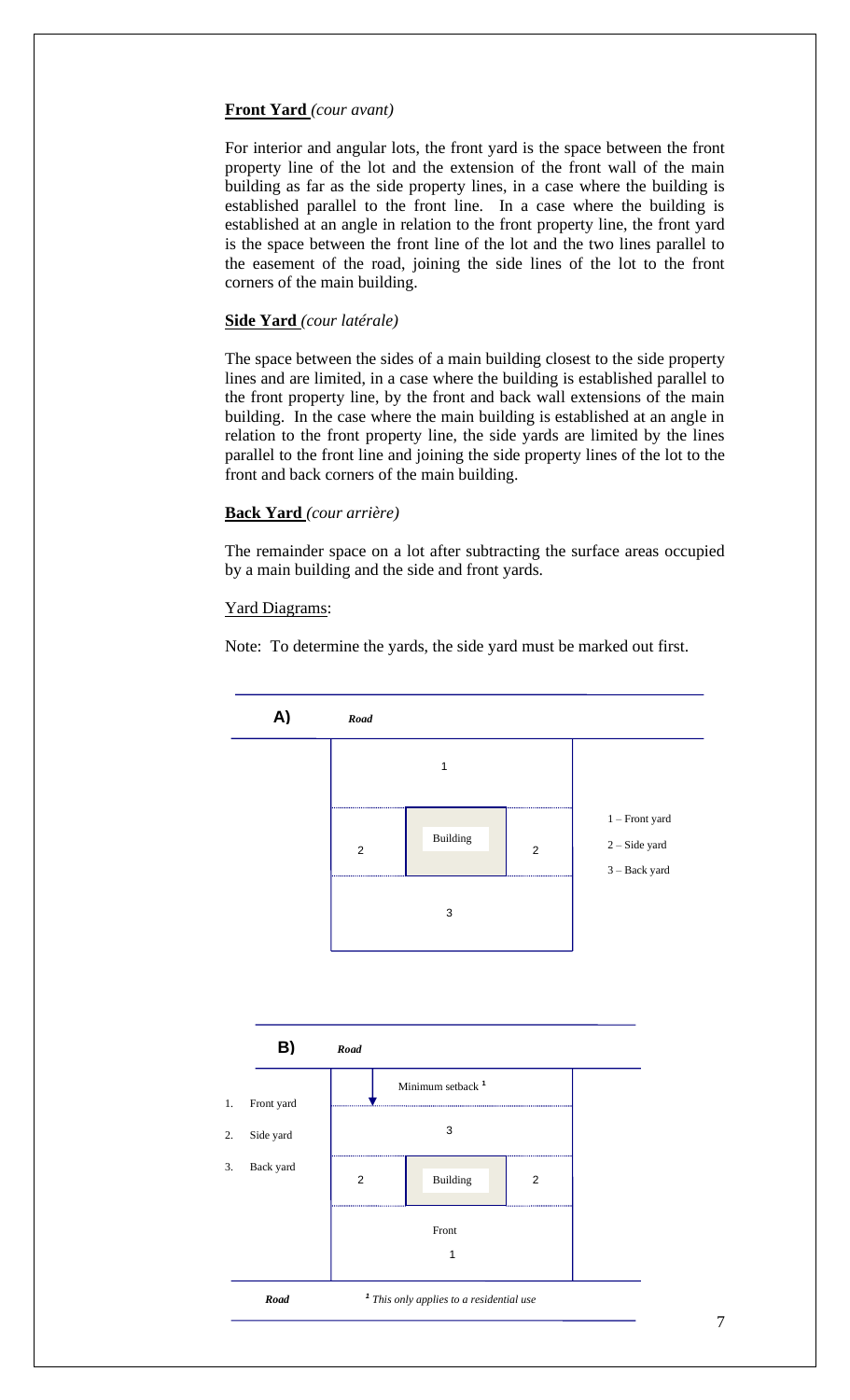



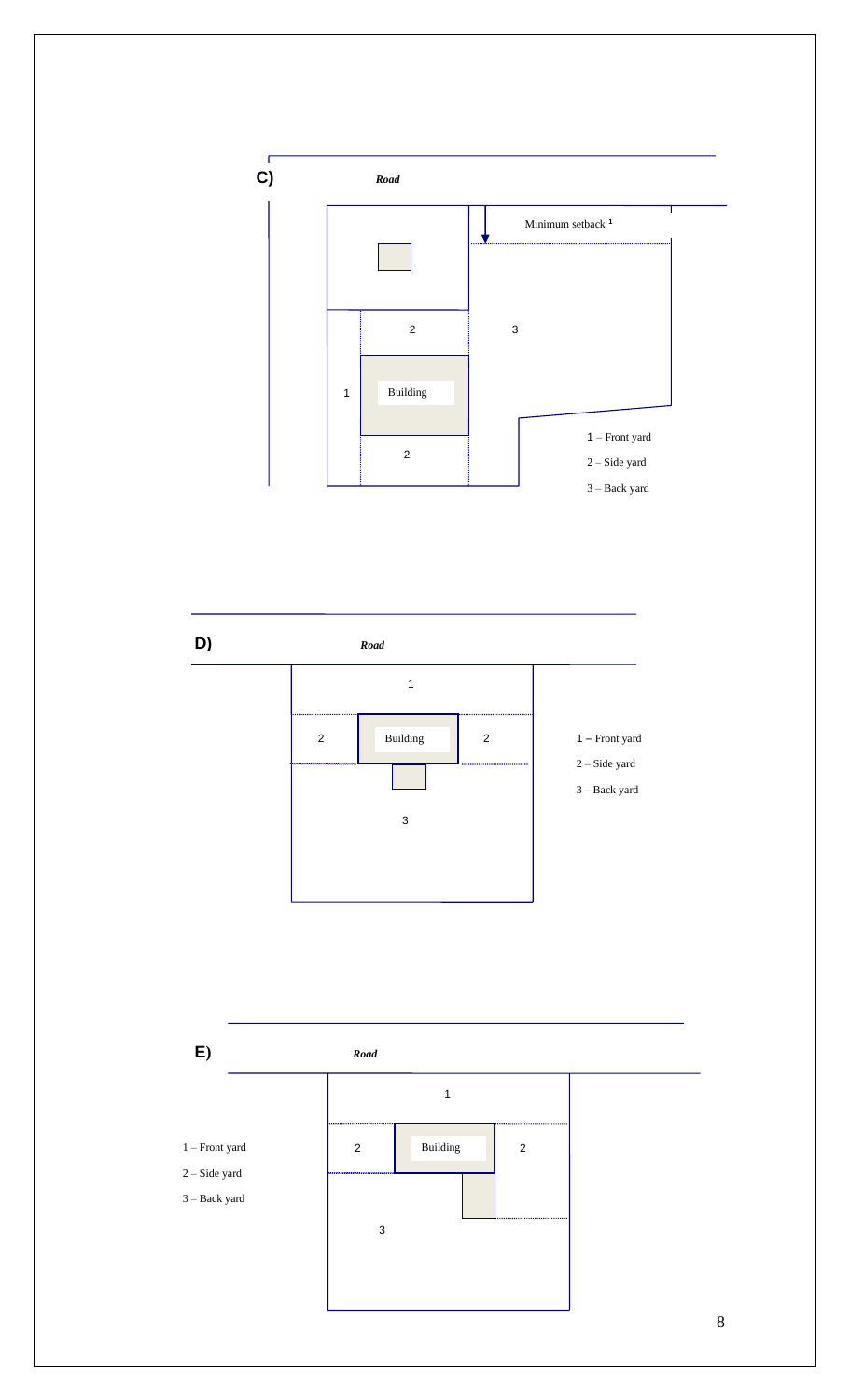

\*The arrow pointing towards  $2 - (side yard)$  represents the minimum setback

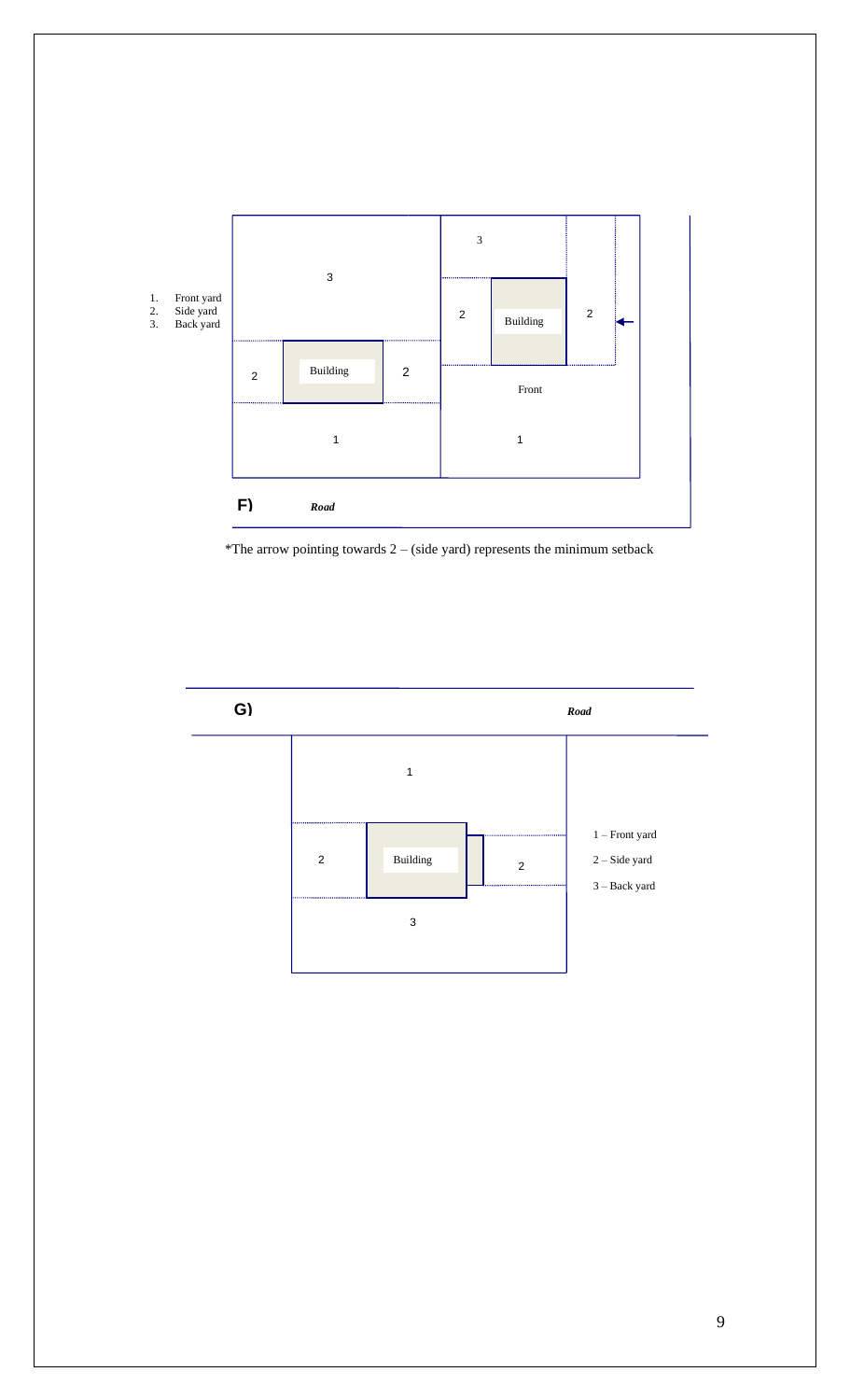

\*The arrow pointing towards  $2 - (side yard)$  represents minimum setback margin

# **Waterways, Lakes and Bodies of Water**

This implies Gulf of St. Lawrence, lagoons, inside bays, lakes and waterways with a regular or intermittent flow, excluding road ditches and property line ditches.

# **Corridor**

A closed structure joining two (2) buildings.

#### **Waterside Corridor (***Corridor riverain)*

The waterside corridor is a strip of land that borders lakes and waterways. This corridor extends inland from the high water mark; its width is measured horizontally. It is a distance of 300 m (984,24 ft.) along the edge of lakes and 100 m (328,08 ft.) along the edge of the Gulf of St. Lawrence, a lagoon, inside bay and any other waterway with a regular flow.

# **"Verbalization" Request** *(demande de municipalisation)*

A written agreement signed by the owners of the lots adjacent to a road requesting that the Municipality verbalize the abovementioned road and accepting to integrally respect the provisions of the municipal policy in the matter.

# **Acquired Right** (*droit acquis)*

A right acquired in regards to the land use planning bylaw that was carried out in accordance with the previous regulations and without illegalities. A right as such remains protected according to the provisions foreseen in this bylaw.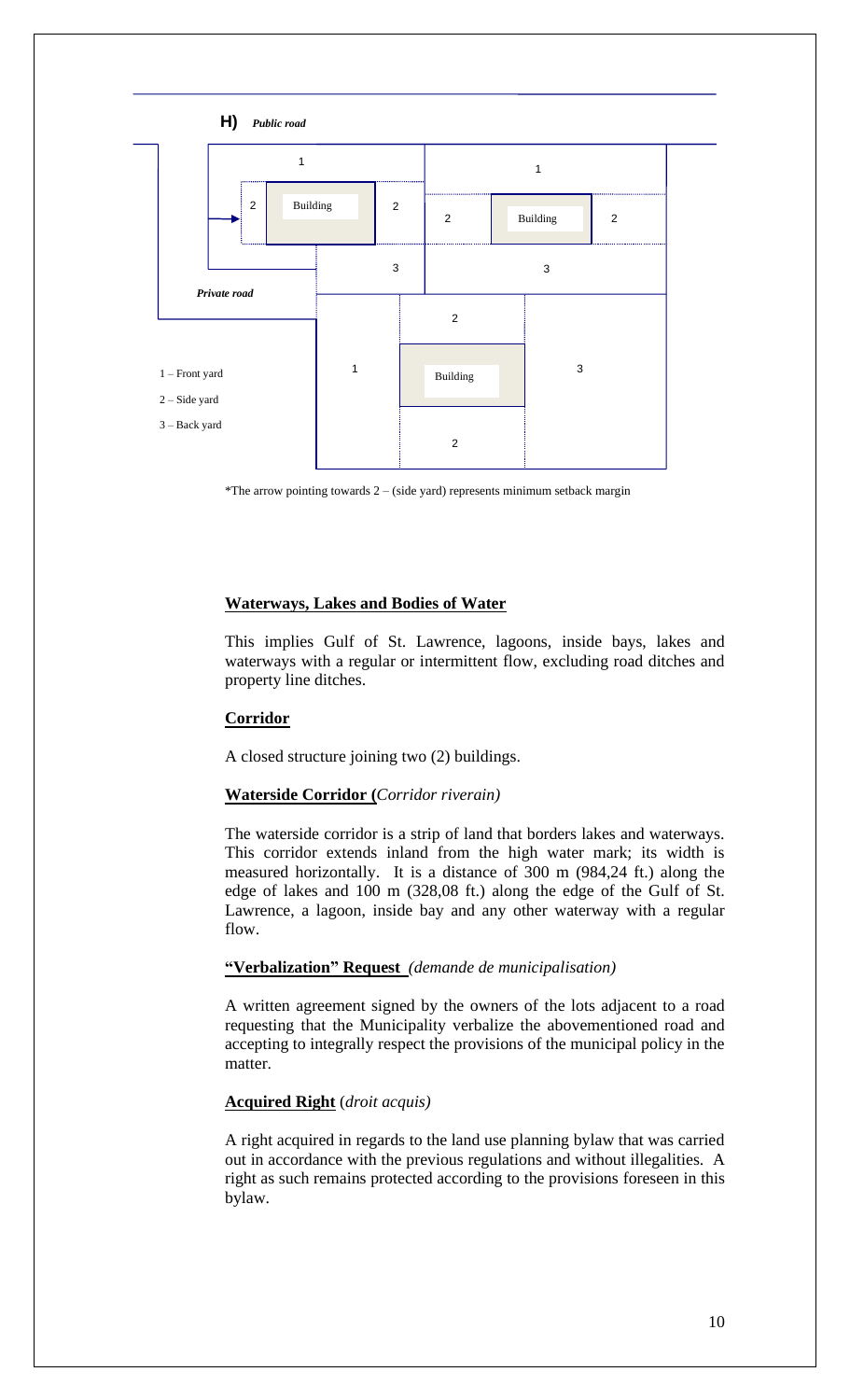#### **Dune**

An accumulation of sand (hills) piled up in ridges and peaks by the wind. The definition of "dune" pertains to and includes the following three types of environments: the erosion holes, and gaps, often stripped of vegetation and sometimes flooded. We identify them by their bumpy rough edges. The active or mobile dune, in which the vegetation is more or less dense depending on the areas, begins where we find the first traces of vegetation. The firm dune, entirely covered by vegetation, is identified by the presence of diversified species of lichen, herbaceous plants, small shrubs and sometimes trees.

#### **Location** *(emplacement)*

One or more distinct and adjacent lots and used for or is able to be used for a single main use or a single dominating use.

#### **Easement of a Road** *(Emprise de la rue)*

Land reserved to establish a public or private road.

#### **Easement** *(Emprise)*

The area that is subject to a servitude or a property right on behalf of the provincial or municipal authorities or individuals and allotted for a traffic route (including the shoulder, sidewalks, as well as the edge of land parallel to them) or the passage of various public service networks.

#### **Signs** *(Enseigne)*

A flat surface enclosed within a border and intended to be used to display print (letters, words or figures), any pictorial displays (illustration, design, engraving, image or decoration), any emblems (quotations, symbols or logo), any flags (banners, streamers or pennants) or any other illustration with similar characteristics that:

- is a structure or part of a structure, or is attached, or is painted on or that is represented in any way on a building;

-is used to warn, inform, announce, advertise, promote or draw attention; - is visible from the exterior of a building.

# **Group of Commercial or Industrial Buildings** *(Ensemble immobilier)*

Group including more than 2 main buildings located in proximity of each other and being used for the same use or type of use or a complementary use. The buildings are managed by one individual or corporation, and must have in common one or several accessories: entry of water and electricity, communal dependency, etc.

### **Group of Buildings for Tourism Accommodations**

Group of buildings in which the architectural components are uniform, constructed for tourist accommodation purposes and have heating, sanitary and cooking facilities, managed by one individual or corporation and having in common one or more accessories: entry of water and electricity, communal dependency, etc.

# **Buildable Space** *(Espace bâtissable)*

The remainder space after having subtracted the front setback, side setbacks and the rear setback. This space then corresponds to the precise localization of the maximum implantation permitted on the location.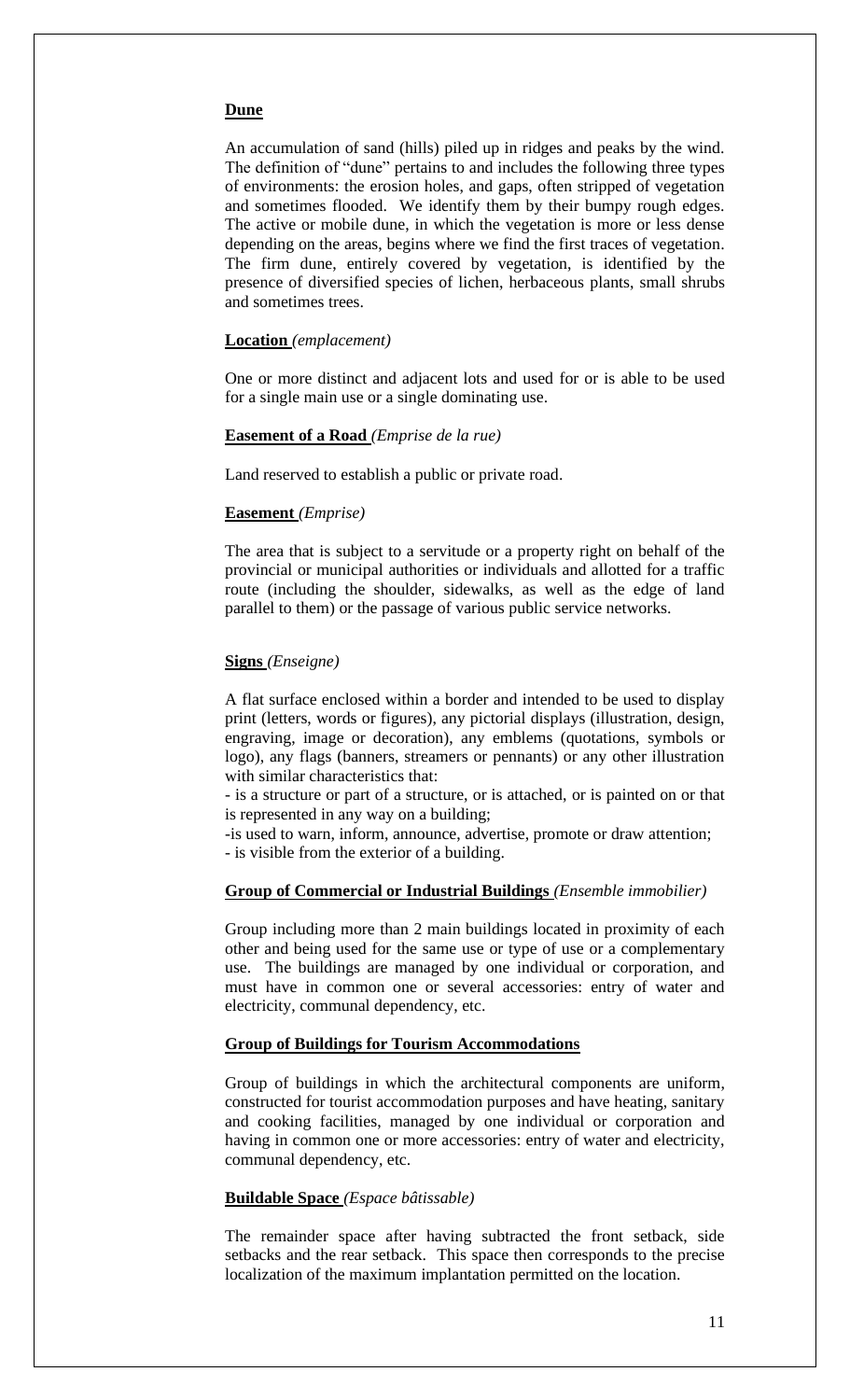# **Storey** *(Étage)*

A storey is the volume of a building contained between a floor, ceiling and walls. The first storey of a building is the one in which more than half of the volume is located at a higher level than the landscaped ground on at least two sides. This percentage must be calculated directly on the exterior surface of the foundations. If it is lived in, the attic space is considered a storey.

The height of a storey of a building intended for residential use is limited to 3 m (9,8 ft).



# **Façade**

The exterior side of a building on which the main entrance door opens onto the road, driveway or access road. The side may include a wind break.

### **Cliff** *(falaise)*

A rocky steep slope created by the work of the sea.

# **Designated Official** *(fonctionnaire désigné)*

The municipal official designated by the council to manage and enforce the land use planning bylaws.

#### **Ditch** *(fossé)*

A ditch is a long narrow excavation dug in the earth, used for the drainage of surface water of neighbouring lots, such as road ditches, property line ditches that only drain adjacent lots as well as ditches used for water drainage of a single lot.

#### **Gallery** *(Galerie)*

A platform that is longer than it is wide; covered and attached to the main building.

# **Commercial Garage** *(Garage commercial)*

Commercial establishment where maintenance and mechanical repairs are carried out on motorized vehicles.

#### **Private Garage** *(Garage privé)*

Secondary building integrated or separated from a main building and intended for domestic use and to shelter one or several private-use motor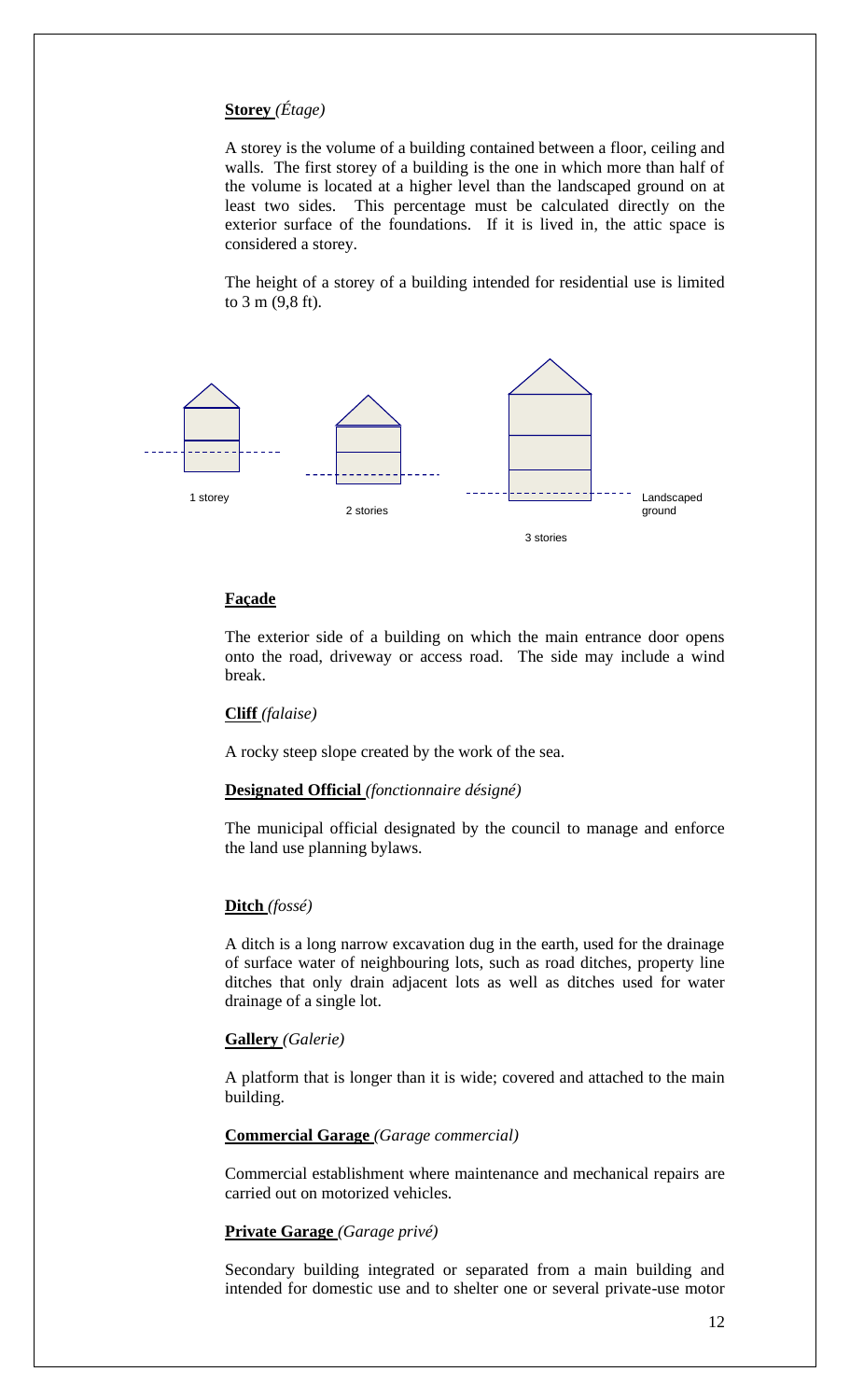vehicles. A private garage can be adjoined, incorporated into or separated from a main building.

# **Connected Garage** *(Garage attenant)*

An annex attached to the main building by a private wall or corridor in which the surface area is included in the total surface area of the main building.



# **Integrated Garage** *(Garage incorporé)*

An area that is part of a main building having living spaces above, beneath or at the back.



# **Separate Garage** *(Garage isolé)*

A building that isn't adjoined, integrated or attached in any way to the main building.

# **Gazebo**

A structure that is not enclosed has a roof and is separate from the main building.

#### **Residence** *(Habitation)*

A building or part of a building intended for residential use and occupancy by one or several people.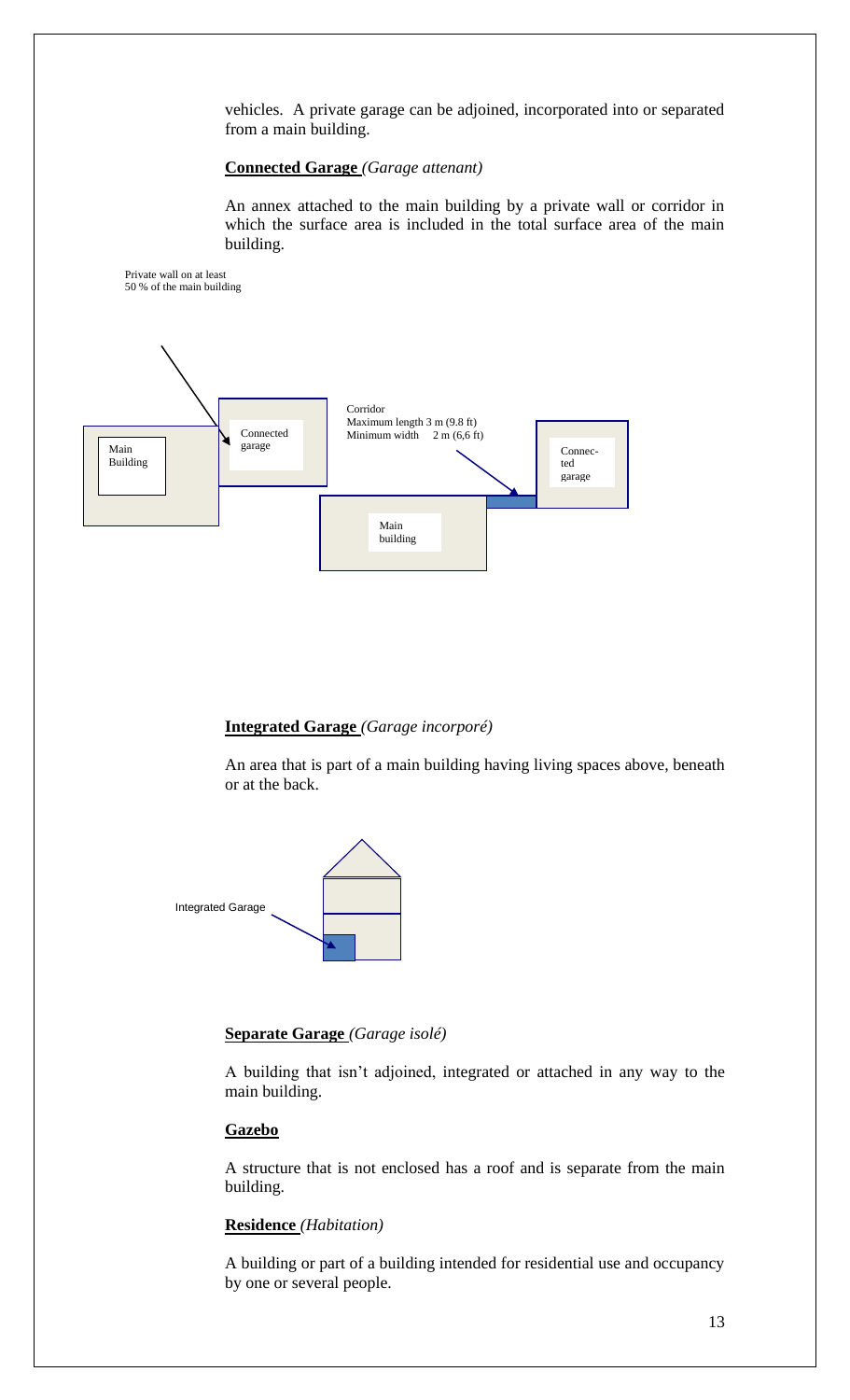The two-family, three-family or multi-family residences must be considered as being separate buildings if they are built on one property and detached from any other main building.

# **Collective Housing** *(Habitation collective)*

A building housing a group of people and including the following characteristics:

- generally speaking, the occupants are not related;
- the occupants are living there in a more or less permanent fashion compared to the transitory character of residents of hotels.

The following are considered as collective housing (but not limited to):

- seniors residences, transition homes (the chronically ill, delinquents), etc.;
- boarding houses.

#### **Height of a Building** *(hauteur d'un bâtiment)*

The vertical distance between the section of average leveled ground and the highest point of a building excluding equipment, chimneys, antennas, steeples, elevator or ventilation shafts and other mechanical devices placed on a roof. In the case of a gabled roof, the highest section of the building is the height of the gable.



### **Height of a Sign** *(hauteur d'une enseigne)*

The height of a sign is the vertical distance between the ground and the highest point of the sign.

# **Skirting Around Sanitary Area of a Mobile Home**

Enclosure around a mobile home and/or trailer between the chassis and ground level to hide and protect the sanitary area found under a mobile home or trailer.

# **Front Line** *(ligne avant)*

The boundary of a lot facing a public or private road. This line can be continuous or broken in several segments.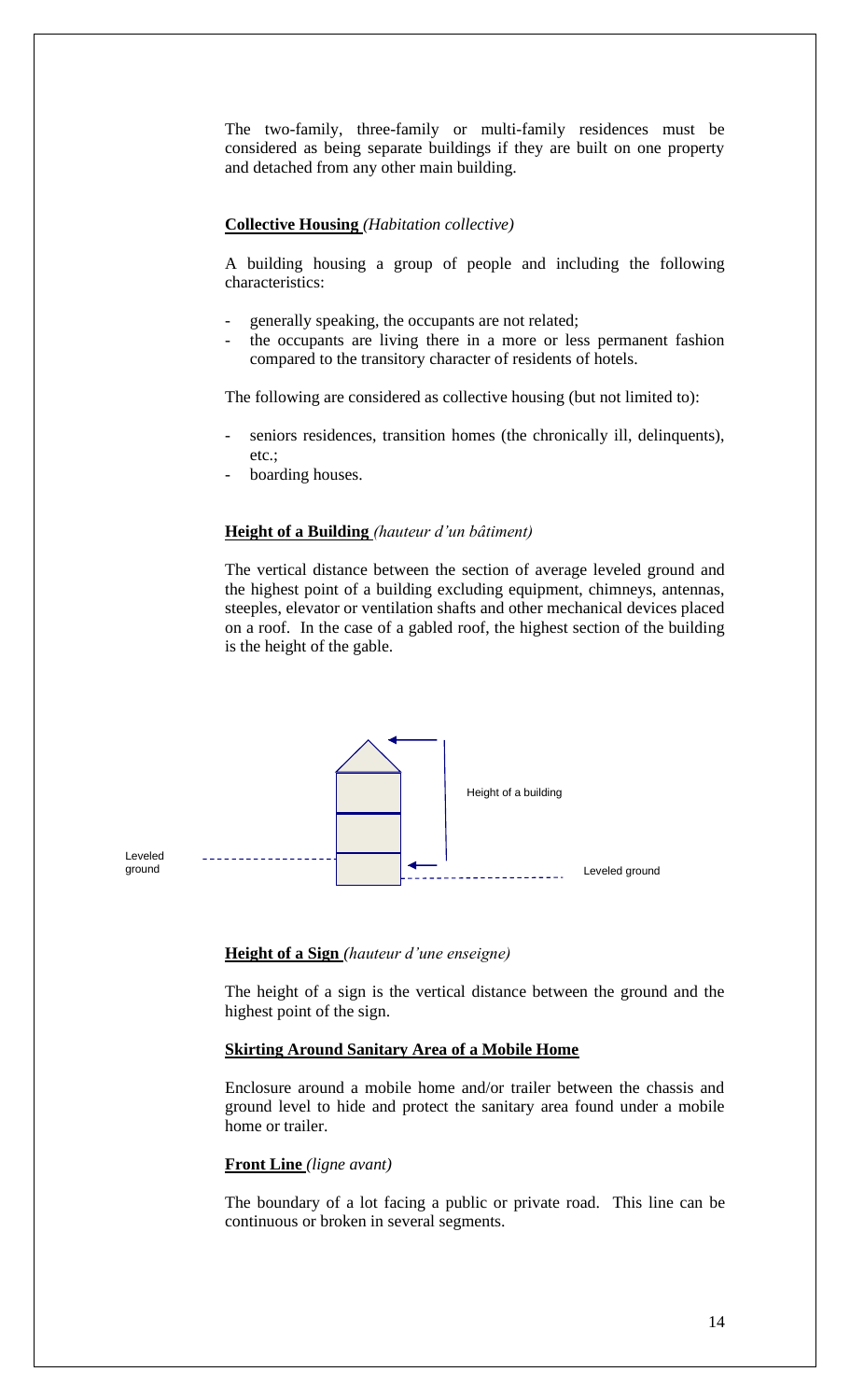# **Road Line** *(ligne de rue)*

Separation line between a private lot and the lot designated as a road or street.

#### **High Water Mark** *(ligne des hautes eaux)*

For the purposes of enforcing this bylaw, the high water mark is the line that is used to delimit the littoral and the shoreline.

This "line" of high water mark is located at the ordinary high water mark, in other words:

a) the area where predominately terrestrial plants succeed predominately aquatic plants or, if there are no aquatic plants, the area where terrestrial plant species no longer grow in the direction of the body of water.

Plants that are considered aquatic are all the hydrophytes including the submerged, floating plants, emerging herbaceous and ligneous, characteristics of marshes and swamps nearby these bodies of water;

- b) in the case where there is a water retaining structure, at the maximum operating water level of the hydraulic structure for the upstream portion of the body of water;
- c) in the case where there is a legally erected retaining wall, from the top of the structure;

Failing to determine the high water mark by the previous criteria, it may be located in the following manner:

d) if the information is available, at the two-year recurrent flood limit, which is equivalent to the line established according to the botanical criteria previously defined in point a).

### **Littoral**

The section of a waterway or body of water that extends from the ordinary high water mark towards the center of the body of water or waterway.

# **Lot**

A piece of land identified and delimited on the official cadastral plan, registered at the Quebec Ministry of Natural Resources.

# **Corner Lot** *(lot de coin)*

A lot located at the intersection of two roads.

# **Setback** *(marge)*

Minimum depth of space permitted between a building and the front, rear and side boundaries of a lot.

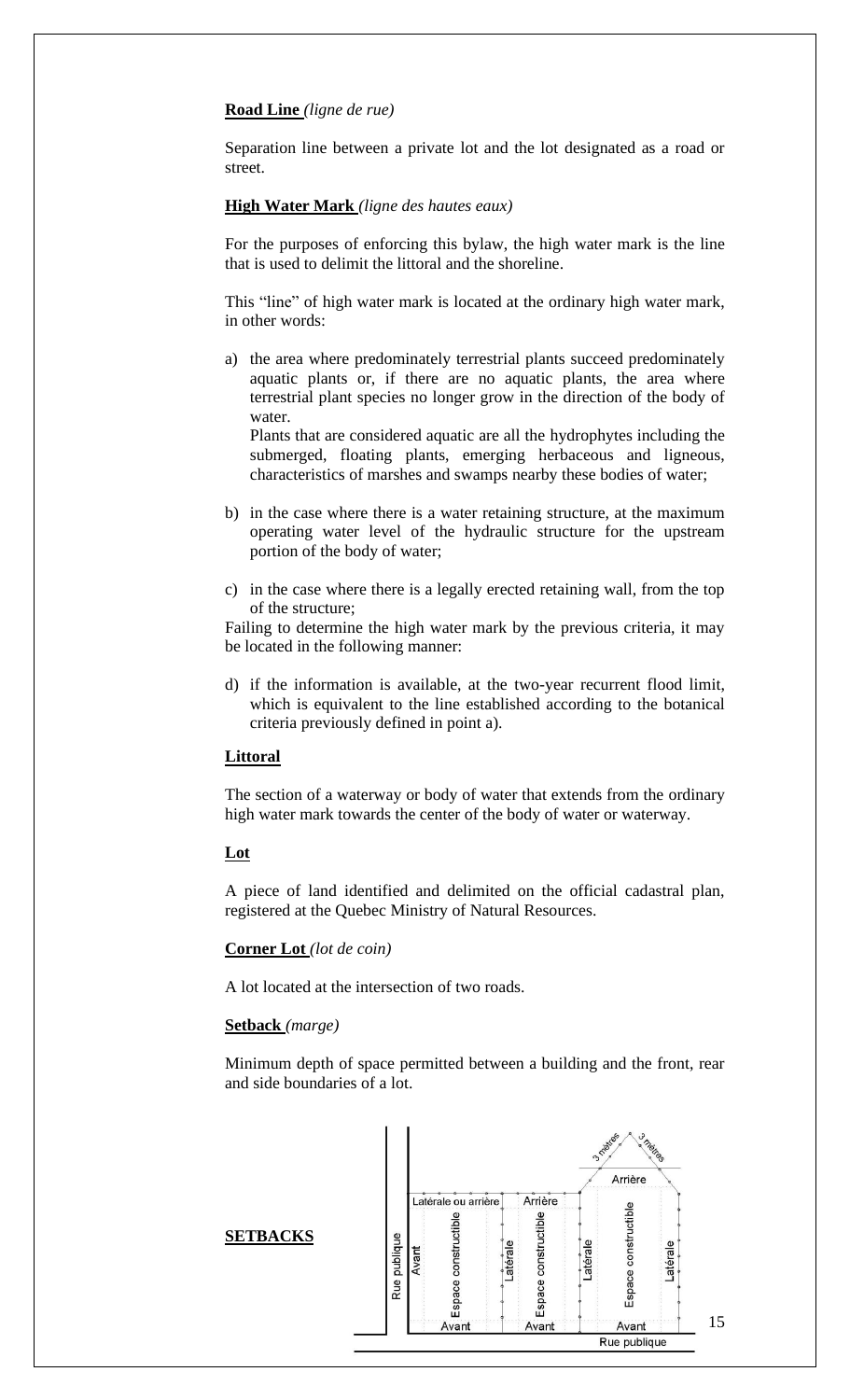### **Marquee** *(marquise)*

A structure in the form of an over-hanging roof on a wall, or supported by posts and completely open at all times.

#### **Wetlands** *(milieu humide)*

An area flooded or saturated by water during a long enough period of time to influence the nature of the soil and the composition of the vegetation. The species of plants found there are hydrophilic (having a preference for humid areas) or plants that can tolerate periodic flooding. The floods can be caused by the seasonal fluctuation of a body of water adjacent to a wetland or may result from an insufficient drainage when the wetland is not in contact with a permanent body of water. The ponds, marshes, swamps and peat bog represent the main wetlands.

Wetlands are classified according to the following quality ratings:

### **RATING 1: Wetlands rated as low**

The wetland that is rated as low is generally one having a low ecological value. It does not have any particular species and there is very little variety of vegetation. In most cases, the water is present in a temporary manner, in springtime or during exceptional rises in water levels, but does not permit the establishment of diverse flora or fauna species. They are often very small wetlands, isolated and already altered because of human activities.

# **RATING 2: Wetlands rated as average**

Usually, the wetland with a #2 rating is of better ecological quality than the previous wetland. In most cases, the difference is within the variety of plant species that is more heterogeneous. These wetlands often have less human activity. Often, water is present for a longer period of time, thus allowing the establishment of a more specific fauna and the contribution to the water table is possibly more important.

# **RATING 3: Wetlands rated as high**

A wetland with a #3 rating is generally very rich; water is usually present on a permanent basis and open, thus ensuring a good drainage and oxygenation of the wetland. The plant species are also diversified. These wetlands are altered very little due to human activities. They usually cover a larger area than that of rating 2. They are wetlands that have a great value for the ecological heritage of the Îles-de-la-Madeleine.

# **RATING 4: Wetlands rated as superior**

A wetland in this category shelters one or several species of particular fauna or flora. These wetlands are very rich, diversified, rare and exceptional.

#### **Isolated wetland** *(milieu humide isolé)*

A wetland that is not connected to a waterway, another wetland, lake or the sea.

# **Municipality**

The Municipality of Grosse Ile.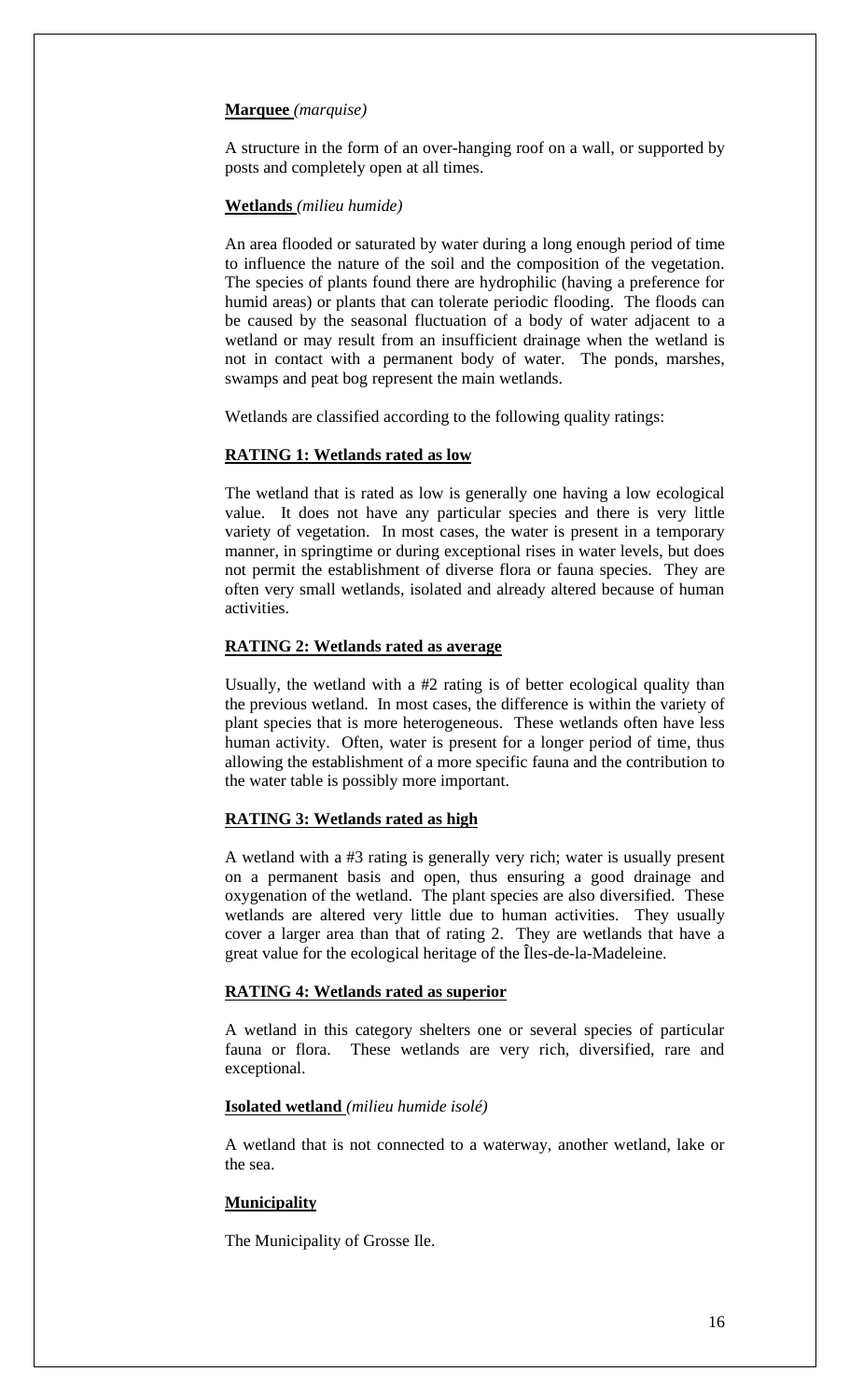### **Cadastral Operation** *(Opération cadastrale)*

A division, subdivision, new subdivision, cancellation, correction, addition or a replacement of lot numbers made in virtue of articles of the Quebec Civil Code.

# **Work** *(Ouvrage)*

Work implies an assembling of materials including but not limited to: buildings, fences, hedges, swimming pools, patios, parking areas, supporting walls and steps.

# **Pergola**

A small structure made of girder supported by light pillars and can support climbing plants. The pergola is not considered a secondary building.

### **Swimming pool** *(piscine)*

An artificial basin, permanent or not, exterior or interior having a minimum depth of 45 cm (1,5 ft), can be emptied or filled one or several times a year and designed for swimming or other aquatic activities.

# **Flood Plain** *(Plaine inondable)*

For the purposes of this bylaw, the flood plain is an area occupied by a body of water (gulf, bay, lagoon, lake, etc.) or a waterway during the period when water levels rise. It corresponds to the geographical layout of flooded sectors in which the boundaries are identified in the annexes of this bylaw.

### **Whoever** *(quiconque)*

The word "whoever" means any moral or physical person.

# **Water Network** *(Réseau d'aqueduc)*

Signifies all of the public system of pipes and equipment mainly used for supplying drinking water to properties as well as firefighting operations and without limiting the general points just stated, the water network includes the valves, the boxes or chambers of the valves, air and water vents, fire hydrants, the connections as far as the easement line of the road, pressure reduction stations and pumping stations.

#### **Domestic Sewer Network (sanitary)** *(Réseau d'égout domestique)*

Signifies the public system of pipes that contain and carry liquid waste and includes the manholes and connections as far as the easement line of the road, as well as the pumping stations and treatment plants.

#### **Rainwater Sewer Network** *(Réseau d'égout pluvial)*

Signifies the public system of pipes and ditches that contain and carry rainwater, run-off waters and the water from the melting of snow and this includes the manholes, storm drains and the connections as far as the road easement line including ditches.

### **Shoreline** *(rive)*

For the purposes of this bylaw, the shoreline is a strip of land that borders lakes and waterways extending inland from the high water mark. The width of the shoreline that is to be protected is measured horizontally: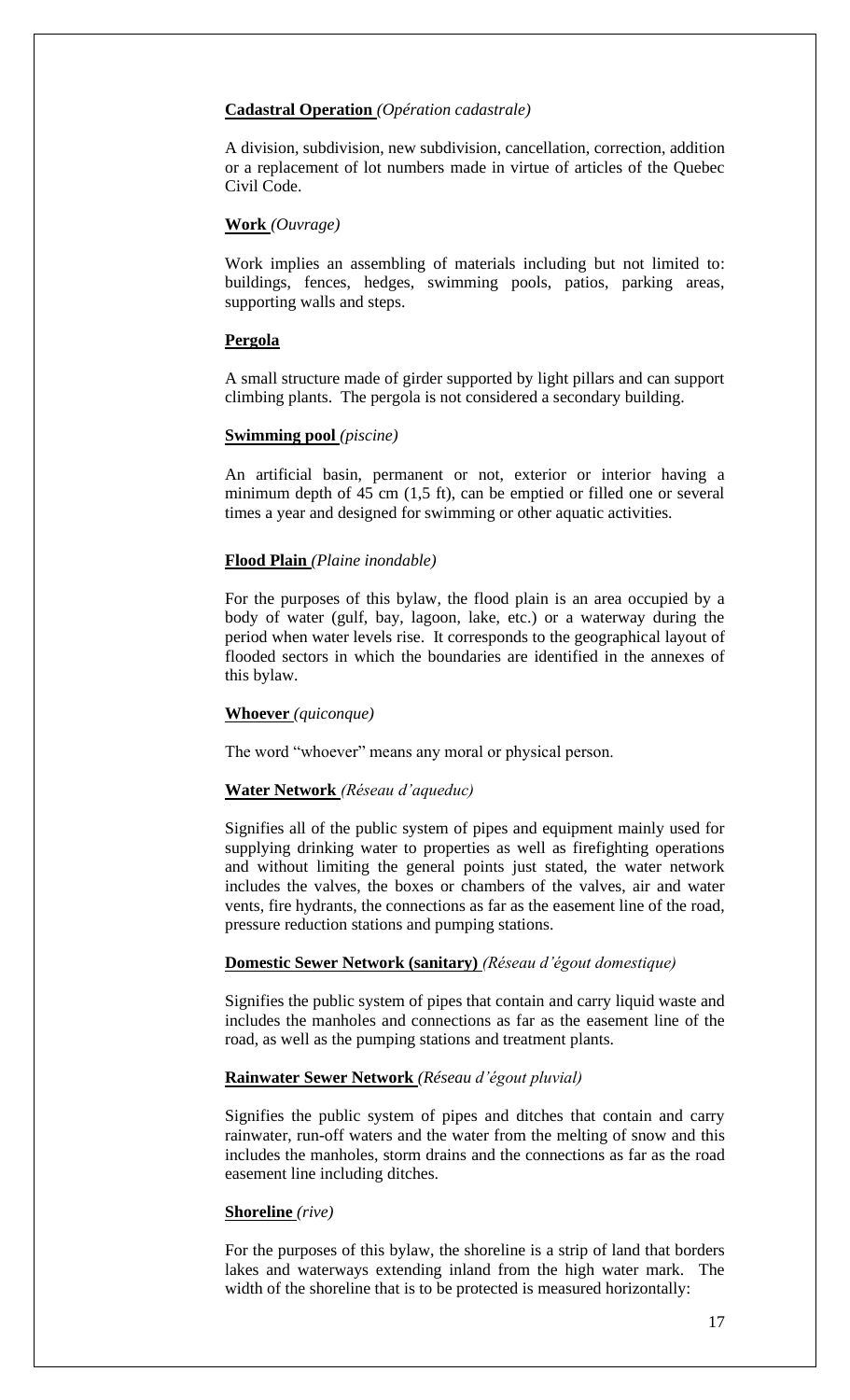# The shore is a minimum of 10 m:

- when the slope is less than 30%, or;
- when the slope is greater than 30% and the embankment is less than 5 m high.

The shore is a minimum of 15 m:

- when the slope is continuous and greater than 30%, or;
- when the slope is greater than 30% and the embankment is 5 m high.



Moreover, within the framework of enforcing the Forestry Act (L.R.Q., c. F-4.1) and the regulations regarding the intervention standards in Crown forestry areas, particular protection measures are foreseen for the shoreline.

# **Local Road** *(Rue locale)*

Road in which the major purpose is to give access to properties, especially in sectors of residential use. It is characterized by a small easement width aiming to limit the speed and volume of traffic.

# **Collective Road** *(Rue collectrice)*

Road in which the main purpose is to be used as a servicing lane for the local road network by linking them to the main roads, while giving access to the properties that border it. It is characterized by an average easement width and in general, by a rather rectilinear layout.

#### **Private Road** (Rue privée)

Road or access not belonging to the municipality or another public authority.

# **Public Road** *(Rue publique)*

Road or driveway under the jurisdiction of the municipality or another public authority (see pg. 10)

#### **Buffer Zone** *(Séparateur de coupe)*

A large enough strip of vegetation of the residual forest. Any treelike vegetation with a height greater than 4 m. (13.12 ft.) can be considered as the buffer zone.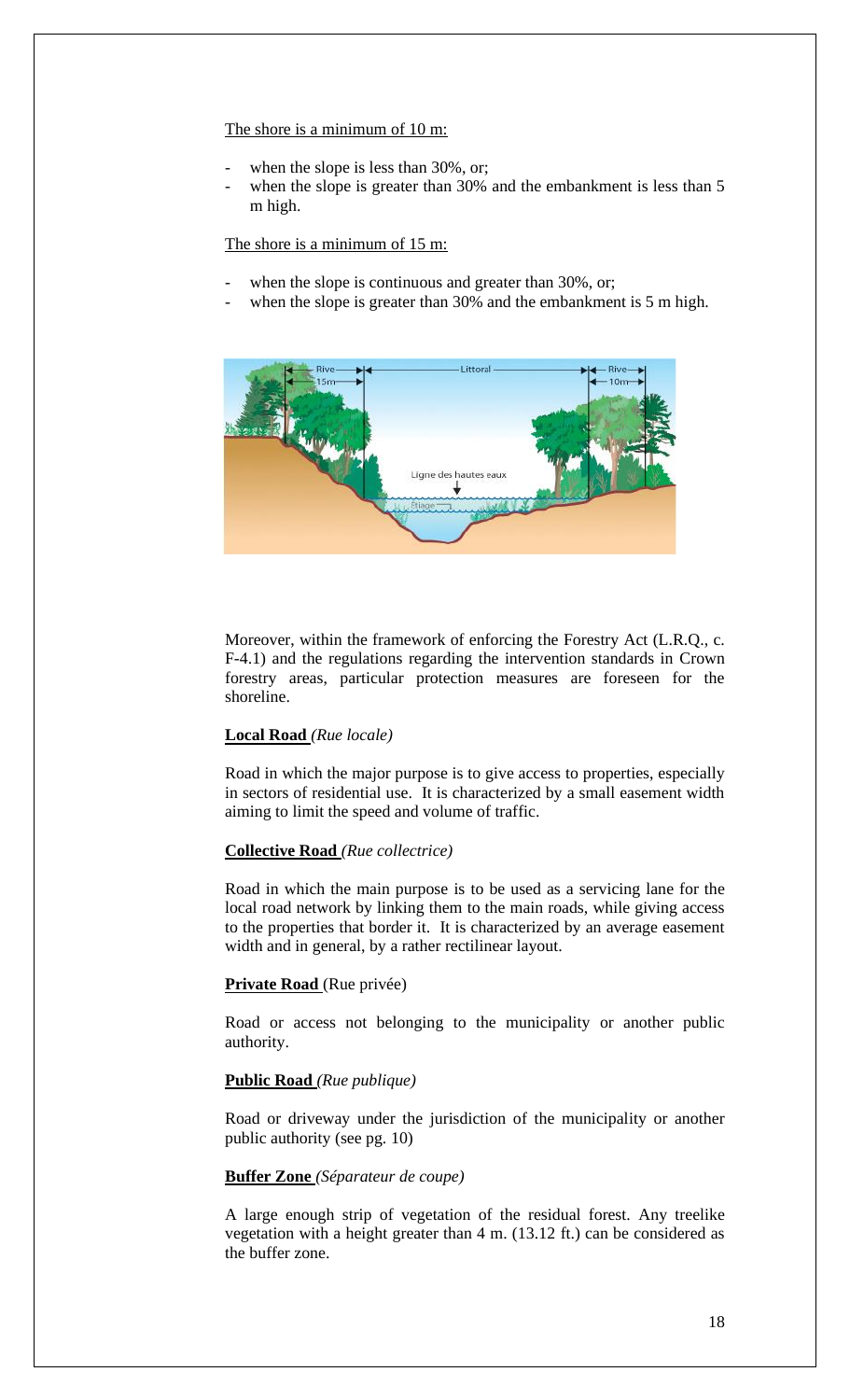### **Servitude**

Charge or burden imposed on an immovable. This charge obliges the owner of the right to permit, on behalf of the owner of dominating rights, certain uses or for him to abstain from carrying out certain inherited rights to the property. The servitude is subject to everything necessary in its practice.

#### **Basement** *(sous-sol)*

Any volume of a building that does not exceed 1,5 m. (4,9 ft.) below ground level.

#### **Spa (hot tub)**

A bubbling, whirling bath in which the water is recycled in a closed manner.

# **Total Surface Area of a Floor***(Superficie totale de plancher)*

The surface area of the floors of a building measured within the exterior walls or from the center line of common walls, with exception to the sections of the building used for parking, heating installations and other similar equipment.

#### **Alteration of material** *(Transformation de matériaux)*

Changes or modifications to materials from one context to another, like transforming sap into maple syrup.

#### **"Municipalization Work"**

The expression "municipalization work" signifies all work related to municipal infrastructures and equipment and falls under one of the following categories:

- All construction and development work on a road, from the initial treecutting and excavations to the pavement, lighting and signs, including all intermediate phases such as road drainage work, ditches, construction and layout of culverts, construction of bridges, all work related to rainwater and drainage networks in order to provide a conform outlet for the water;
- All construction work of water and sewer connections, including all necessary work for the proper functioning of these networks such as pumping and pressure stations, systems for the treatment of liquid waste, retention basins as well as maintaining fire hydrants, etc.;
- All work related to the development of parks, playgrounds and green spaces, bicycle or multi-functional trails and pedestrian trails.

### **Use** *(usage)*

The purpose for which an immovable, building, structure, lot or one of their sections is used or occupied.

#### Secondary/Complimentary Use *(usage complémentaire)*

Use commonly linked to and compatible with the main use; contributing to improve its usefulness, convenience and attractiveness.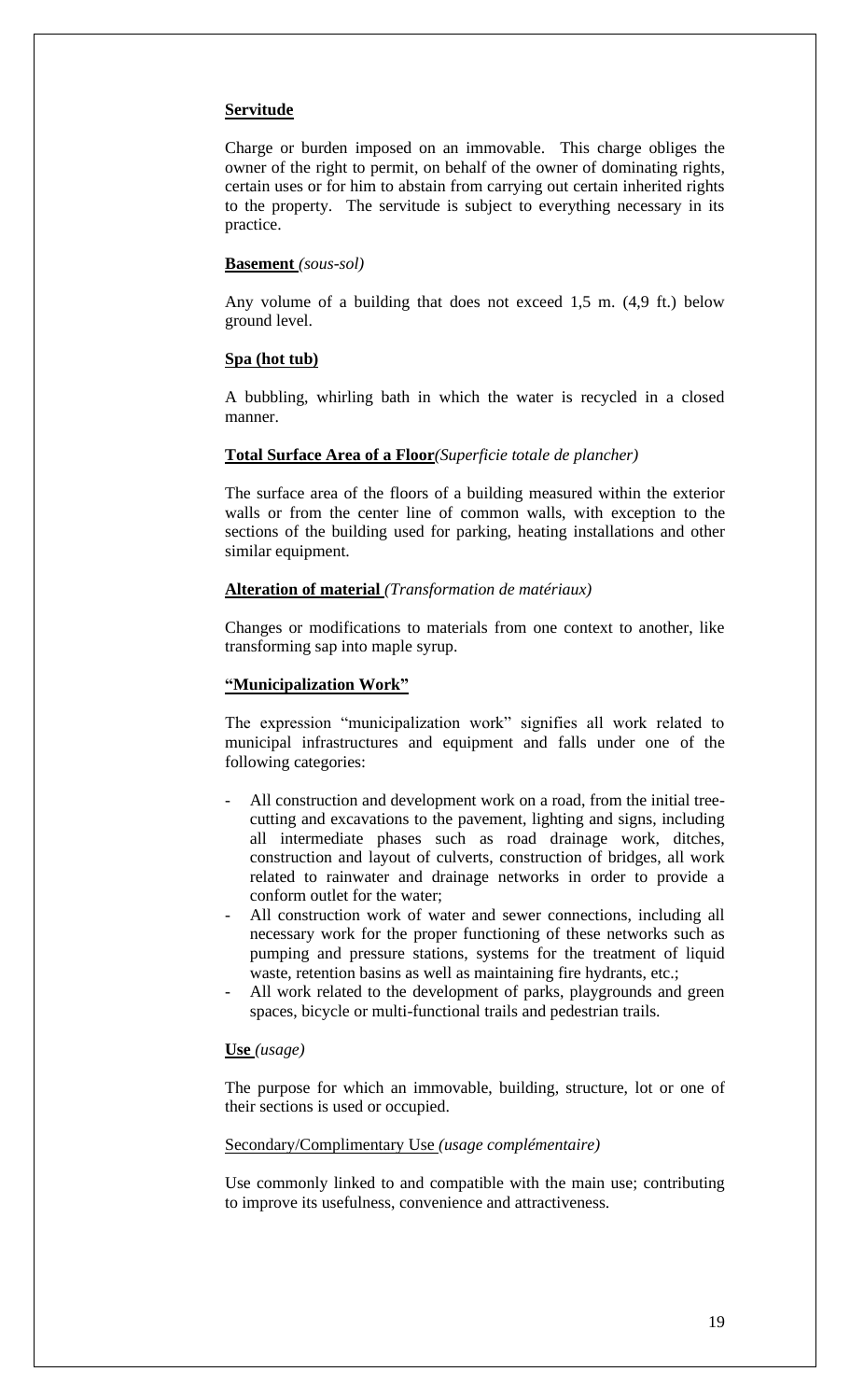# Secondary Use – Domestic or Professional *(Domestique ou professionnel)*

Secondary use of the main residence that enables the resident (s) to carry out a profit-making activity under certain conditions stipulated by this bylaw.

### Non-Conforming Use *(usage dérogatoire)*

A use is non-conforming when it does not conform to one or several provisions of this bylaw.

#### Main Use *(usage principal)*

Any use authorized within a zone and can only be carried out on a lot or in a building.

# **Temporary Use** (*Usage Provisoire)*

A use that may be authorized for pre-determined periods of time, not exceeding 6 months.

# **Ground Use** *(Utilisation du sol)*

The use of the ground or soil as support purposes for human activities.

# **Trap-flake** *(vigneau)*

An above ground structure on which lobster traps can be stored.

# **Zone**

Any part of a territory delimited by regulations and appearing on the zoning plan adopted in this bylaw.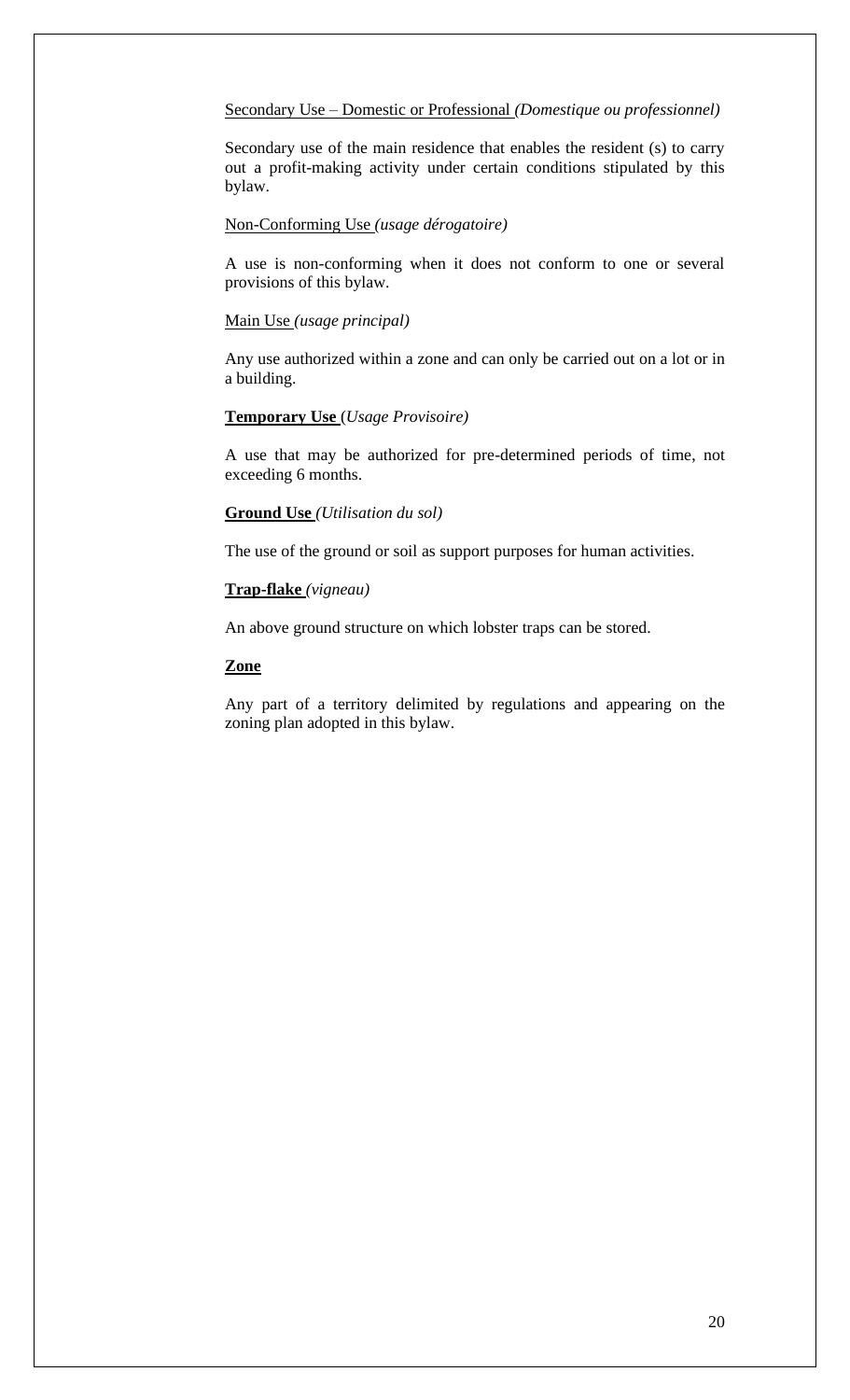# **CHAPTER 3**

### **DIVISION OF THE TERRITORY**

### **Article 3.1 DIVISION OF THE TERRITORY IN ZONES**

For the purposes of enforcing this bylaw, the territory of the municipality is divided into the following zones that appear on the zoning plan and identified by the following letters:

|                           | Residential Zone $Ra - Rb - Rc - Rd$ |  |  |
|---------------------------|--------------------------------------|--|--|
| Village Core Zone         | <b>NV</b>                            |  |  |
| <b>Industrial Zone</b>    | $Ia - Ib - Ic - Id$                  |  |  |
| Public Zone               | $Pa - Pb$                            |  |  |
| <b>Forestry Zone</b>      | Fa                                   |  |  |
| Agricultural Zone Aa - Ab |                                      |  |  |
|                           | Recreational Zone RECa – RECb – RECc |  |  |
| <b>Conservation Zone</b>  | Va                                   |  |  |

# **Article 3.2 RULES FOR INTERPRETING THE ZONING PLAN**

On the zoning plan, the zone boundaries are formed with lines or traces identified in the legend of the plan. In case of imprecision with regards to the exact location of these boundaries, they are presumed to coincide with one or another of the following lines:

- the subdivision lines or their extensions;
- a line parallel to the road line and diverging from it for a distance indicated in the Municipality's zoning plan and measured from the plan's scale;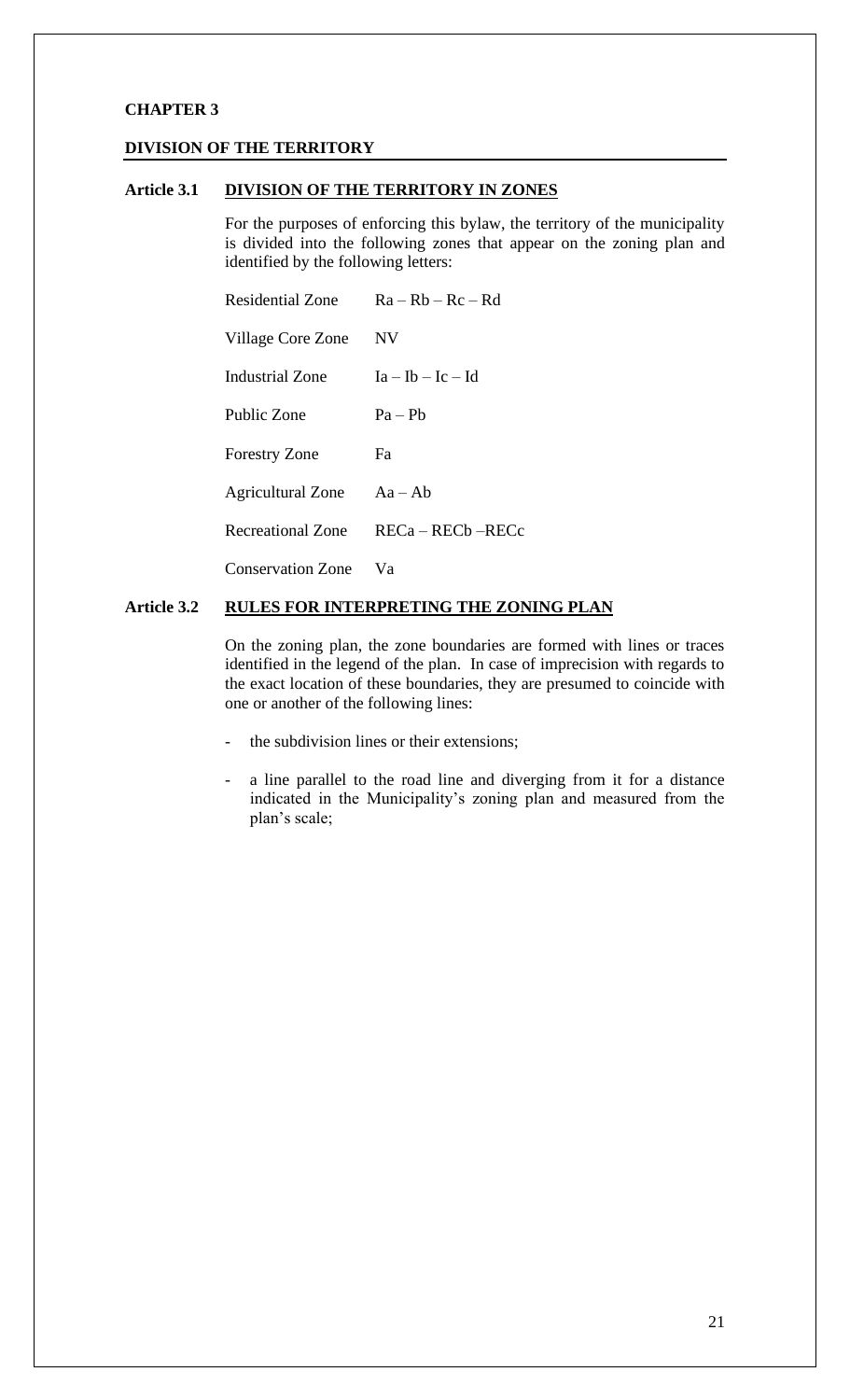# **CHAPTER 4 CLASSIFICATION OF USES**

# **Article 4.1 CATEGORIES AND CLASSES OF USES**

For the purposes of enforcing this bylaw, the main uses are grouped together according to their nature, the compatibility of their physical characteristics and according to their degree of interdependence.

| <b>Category</b> | <b>Classes of Use</b> |                                                    |
|-----------------|-----------------------|----------------------------------------------------|
| Residential     | H1                    | single-family dwelling                             |
|                 | H2                    | two-family dwelling                                |
|                 | H <sub>3</sub>        | three-family dwelling                              |
|                 | H4                    | multi-family dwelling                              |
|                 | H <sub>5</sub>        | mobile or modular home                             |
| Commercial      | C1                    | light commerce and services                        |
|                 | C <sub>2</sub>        | moderate commerce and services                     |
|                 | C <sub>3</sub>        | heavy commerce and services                        |
| Industrial      | $\mathbf{I}$          | light and moderate industry                        |
|                 | I2                    | industry related to exploiting marine<br>resources |
|                 | I3                    | <b>Heavy Industry</b>                              |
|                 | I4                    | industry related to extraction<br>οf<br>resources  |
| Public          | P1                    | municipal institutions                             |
|                 | P <sub>2</sub>        | public or general public institutions              |
|                 | P <sub>3</sub>        | heavy municipal institutions                       |
| Recreational    |                       | REC1 light recreational activity                   |
|                 |                       | REC2 moderate recreational activity                |
|                 |                       | REC3 heavy recreational activity                   |
| Agricultural    | A1                    | light agricultural activity                        |
|                 | A2                    | moderate agricultural activity                     |
|                 | A <sub>3</sub>        | heavy agricultural activity                        |
| Forestry        | F1                    | forestry activity                                  |
| Conservation    | V <sub>1</sub>        | conservation                                       |

# **4.1.1 Residential Category**

The residential group is divided into five (5) use classifications having similarities in regards to their mass, volume and the density of the population they represent.

Exception to the general rule, only in the case of isolated or duplex single-family dwellings the basement lodging is not calculated in the total number of lodgings. Only one basement lodging is authorized per dwelling.

In all cases, the basement lodging must conform to the parking area requirements.

The minimum width of any dwelling, on at least half of the length and in a continuous manner, is 6,1 m (20 ft.).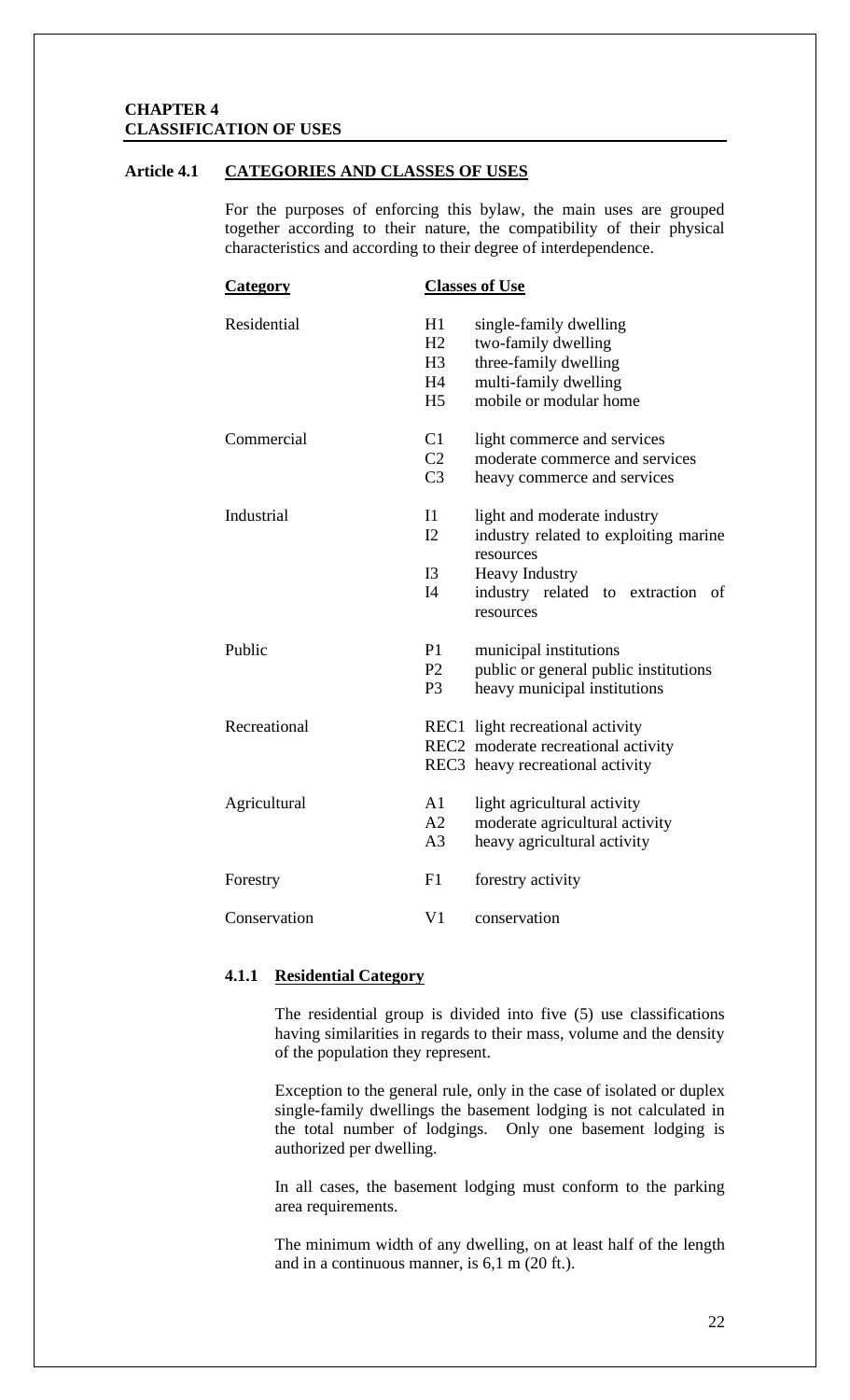

Exceptionally, mobile and modular homes as well as dwellings permitted in the vacation zone may have a width inferior to 6,1 m (20 ft.).

# **Single-Family Dwelling (H1)**

Isolated single-family

Dwelling with only one lodging, detached from any other building.



Minimum floor area per storey: 44,6 sq. m. (480 sq. ft.)

### Single-family Duplex

Dwelling with only one lodging, joined to another single-family dwelling by a common wall.



Single-family duplex 1 storey

Minimum floor area per storey: 89,2 sq. m. (960 sq. ft.)

This type of building can also be a dwelling with two lodgings separated by a private wall and constitutes a single property.

### Single-family adjacent or row housing

Group of dwellings in which each of them only has one lodging and joined by a common wall, except for the end houses which only have one common wall.

The displacement of this type of dwelling must be variable and each of the lodgings offset one in relation to the other, in a way that ensures a non-linear front alignment. The level of the roofs must be different and flat roofs are prohibited. The exterior finishing must be of wood (cedar shingles, manufactured boards placed horizontally or vertically) or brick and each lodging must have a private entrance.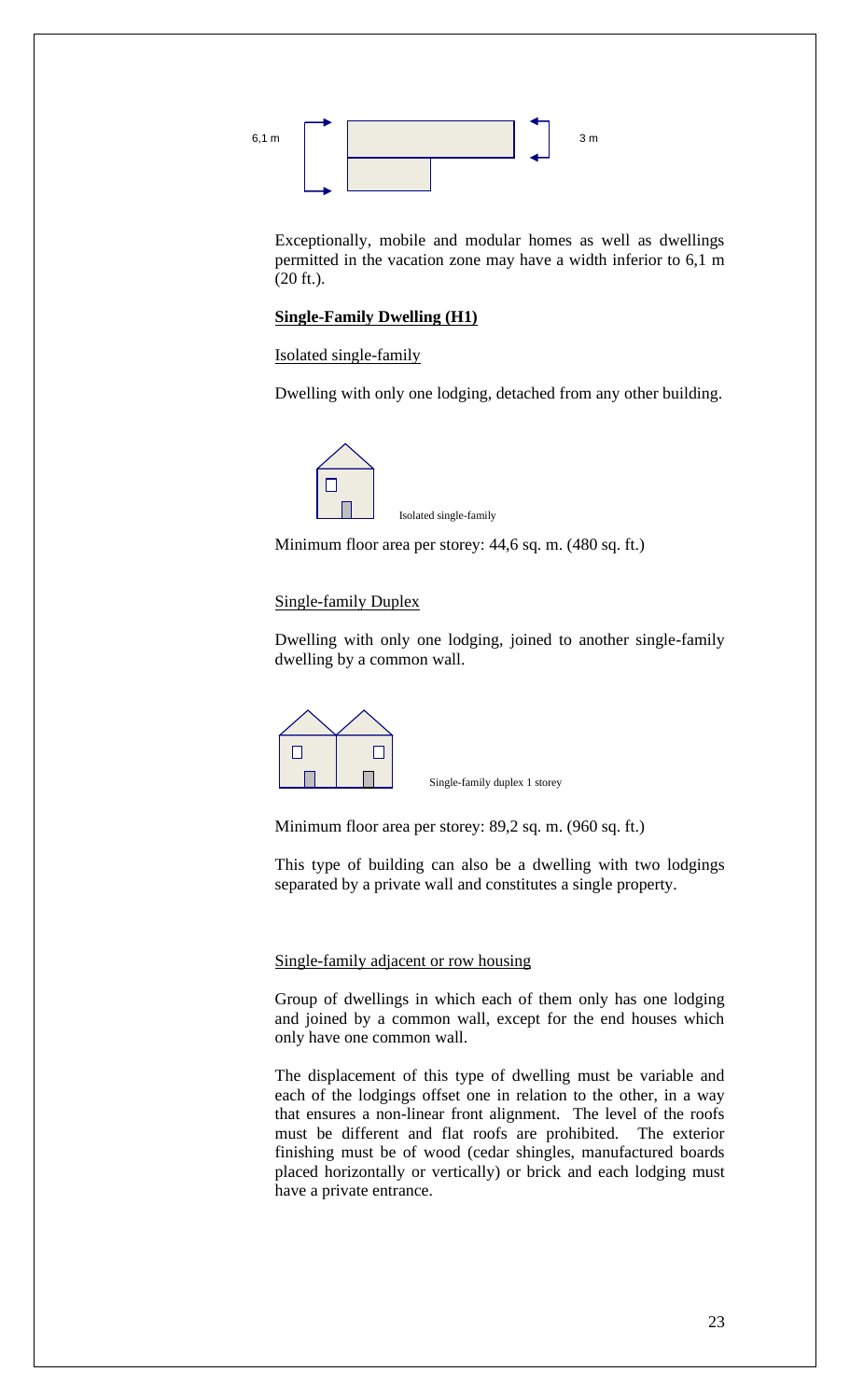

Single-family adjacent 4 units joined by a common wall

Minimum number of units: 3 Maximum number of units: 4 Minimum floor area per storey: 133,8 sq. m. (1440 sq. ft.)

This type of building can also be a dwelling having 3 or 4 lodgings separated by a private wall and constituting a single property.

# **Two-family Dwelling (H2)**

Isolated two-family

Dwelling having only two lodgings, detached from any other dwelling.



Isolated two-family, 1 storey

Minimum floor area per storey: 89,2 sq. m. (960 sq. ft.)

# Two-family Duplex

Two dwellings each with only two lodgings and joined by a common wall.







Two-family duplex, 2 stories

Minimum floor area per storey: 178,4 sq. m. (1920 sq. ft.)

# **Three-family Dwellings (H3)**

Isolated three-family

Dwelling with only three lodgings, detached from any other dwelling.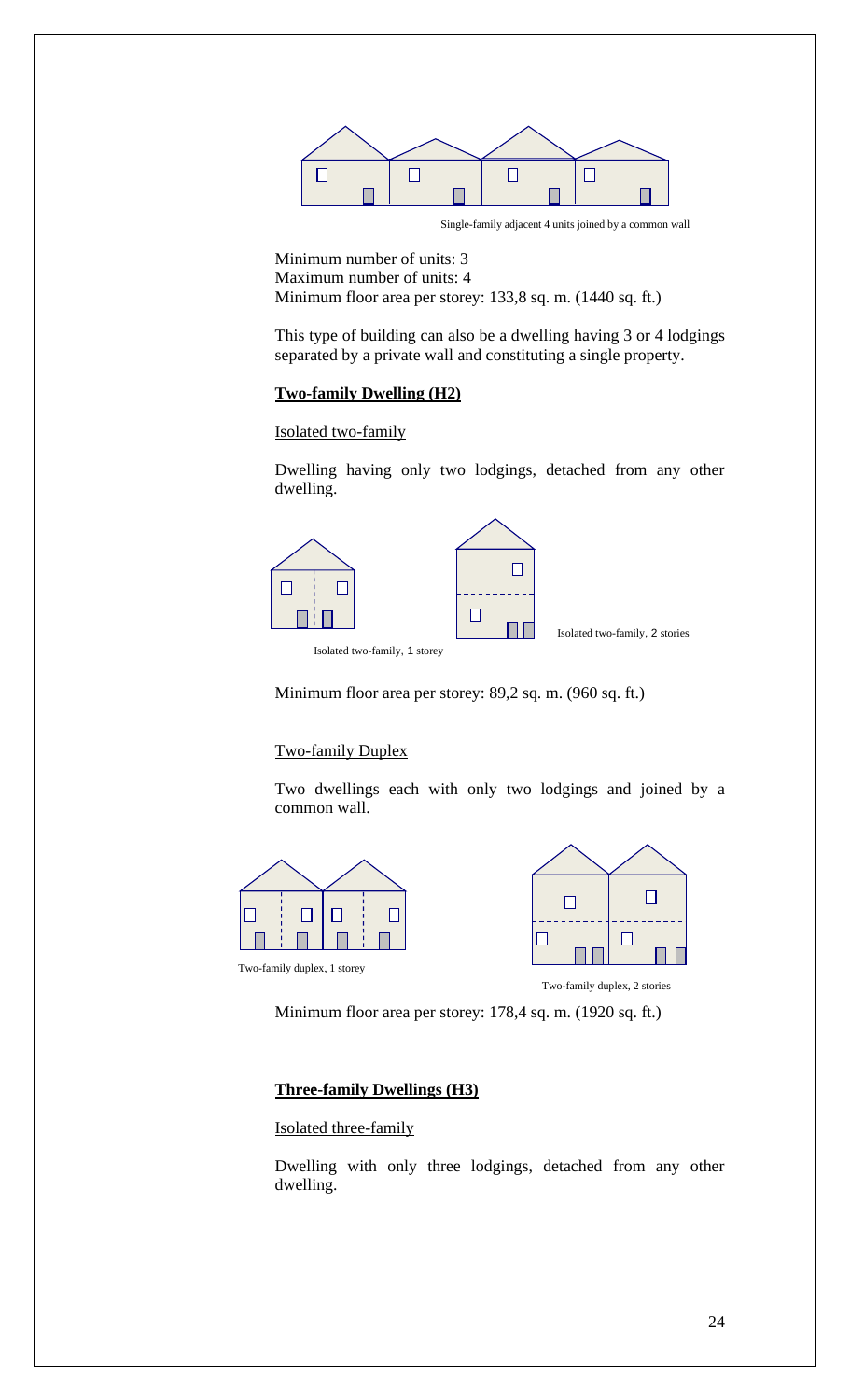



Isolated three-family, 2 stories

Minimum number of stories: 2 Maximum number of stories: 3 Minimum floor area, 2 stories: 89,1 sq. m. (960 sq. ft.) Minimum floor area, 3 stories: 74,3 sq. m. (800 sq. ft.)

# **Multi-family Dwelling (H4)**

# Isolated multi-family

Dwelling with 4 or more lodgings, detached from any other dwelling. Maximum: 12 lodgings.



Multi-family 3 stories 12 lodgings

Minimum number of stories: 2 Maximum number of stories: 3 Minimum floor area, 2 stories: 89,1 sq. m. (960 sq. ft.) Minimum floor area, 3 stories: 89,1 sq. m. (960 sq. ft.)

### **Mobile and Modular Homes (H5)**

Isolated single-family dwelling with a minimum width of 3,5 m. (11,5 ft.) and a minimum length of 9 m. (30 ft.), factory made, designed to be lived in year round and moved to its final destination on its own chassis. Any similar construction with smaller dimensions is considered a trailer.

Also part of this class of use is the modular home, having dimensions similar to those of the mobile home, is factory made and moved to its final destination on a trailer.

# **Article 4.1.2 Commercial Category (C)**

The commercial group is divided into three classifications of commercial and service uses having similarities in their type, occupation of the site, erection and occupation of the buildings. No commercial use, with exception to temporary uses, can be carried out on a lot where there is no main building constructed in conformity to the provisions of this bylaw.

At ground level, only uses permitted in each of the commercial zones are authorized. Authorized uses on the ground floor are also permitted in the higher levels provided that they have interior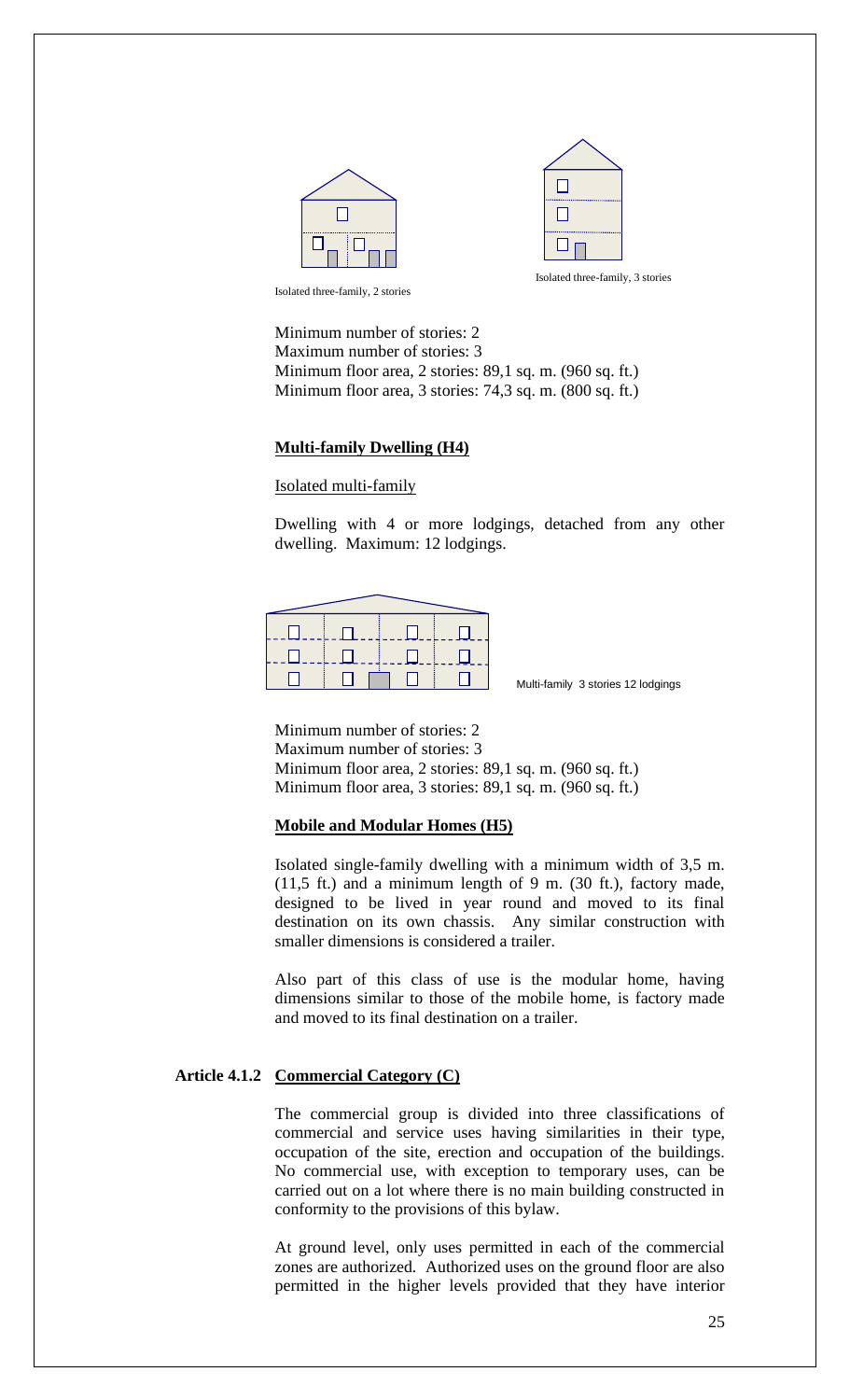access with a stairway or an elevator. However, the emergency stairway can be located outside.

The minimum surface area of any building housing a commercial use is 37 sq. m. (400 sq. ft.) with a minimum width of 6 m. (20 ft.). This provision does not apply to kiosks (stands) constructed for selling fruits and vegetables or flowers.

# **Light Commerce and Services (C1)**

### General characteristics

Included in this category is commerce such as retail sales and service commerce that generally provide services at the local level, they occupy small areas and only deal with a small stock.

#### Basic requirements

All the operations are done inside the main building.

The merchandise sold is generally carried by the customer himself. No merchandise is stored outside for any given period of time, with the exception of flower, fruit and vegetable displays.

In no circumstance will the surface area exceed 250 sq. m. (2691 sq. ft.) and the number of stories is limited to 3.

### Authorized Uses

General and specialized food stores such as: grocery, butcher shop, fruit and vegetable shops, bakeries, candy and confectioner's, milk products, delicatessens;

Businesses that sell common consumer products such as: florists, shoe stores, clothing stores, hardware, tobacco shops (limited variety), convenience stores without gas pumps, drugstores, auto part stores;

Financial, personal or professional services such as: repairs to household appliances, hairdressers, beauty salons, laundries, repair shops, locksmiths, tailors, cleaners, banks, doctors, accountants;

#### Daycares;

Restaurant, relaxation and accommodation services such as: rooming houses and inns (maximum 6 rooms including that of the owner), cafés, café-terraces, canteens, restaurants;

Warehouses with a small surface area.

Also included in this classification of uses are establishments and activities that meet the basic requirements but are not listed in the previous sub-categories.

# **Moderate Commerce and Services (C2)**

# **Characteristics**

Included in this category is retail sales or services commerce that occupy larger areas and deal with a medium-sized stock.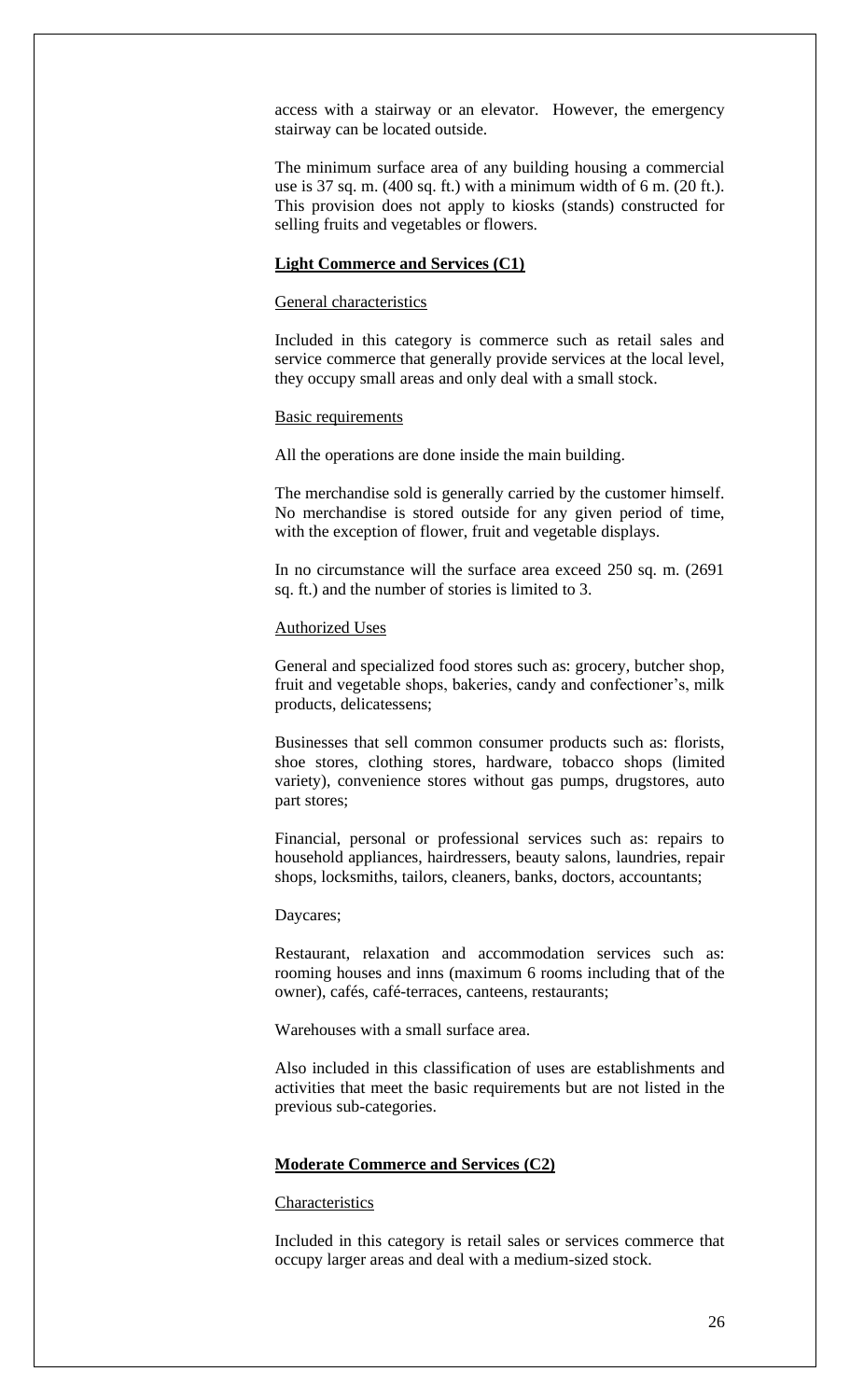#### **Basic Requirements**

All the operations are done within the interior of a building, with the exception of a café-terrace or a restaurant with outdoor service.

Outdoor storage is only permitted in the back yards and must be enclosed. Otherwise, no merchandise is stored outside for any given period of time, with the exception of flower, fruit or vegetable displays.

The transformation and assembling of materials are prohibited in all yards.

The building used for this purpose is limited to three (3) stories.

#### Authorized Uses

The establishments in C1 when the surface area exceeds that required for C1;

Restaurant, relaxation and recreational businesses such as bars, entertainment bars (except for those exploiting eroticism), pubs, café-terraces, reception rooms, cinemas, theaters, and gaming rooms;

Restaurants with or without outdoor service;

Inns, motels, hotels, with a maximum of 20 rooms;

Premises and multi-purpose halls serving community, cultural, sports and educational purposes, as well as the premises of associations and social clubs;

Government services: (executive, legislative, judicial and preventive), postal services.

Gas stations with maintenance services and car washes;

Warehouses and garages of artisan entrepreneurs;

Wholesale distributors, warehouses, offices, sales areas and shops linked to the trades of the construction industry such as: electricians, plumbers, tin smith, carpenters, painters, welders, artisan entrepreneurs, on the condition that the floor area does not exceed 350 sq. m. (3 767 sq. ft.)

Also included in this classification of uses are establishments and activities that meet the basic requirements but are not listed in the previous sub-categories.

# **Heavy Commerce and Services (C3)**

# General Characteristics

Included in this category are retail sales and wholesale businesses and services that are provided at a regional level and they occupy larger areas, in which a part can be used for displays and outdoor storage as well as assembling materials.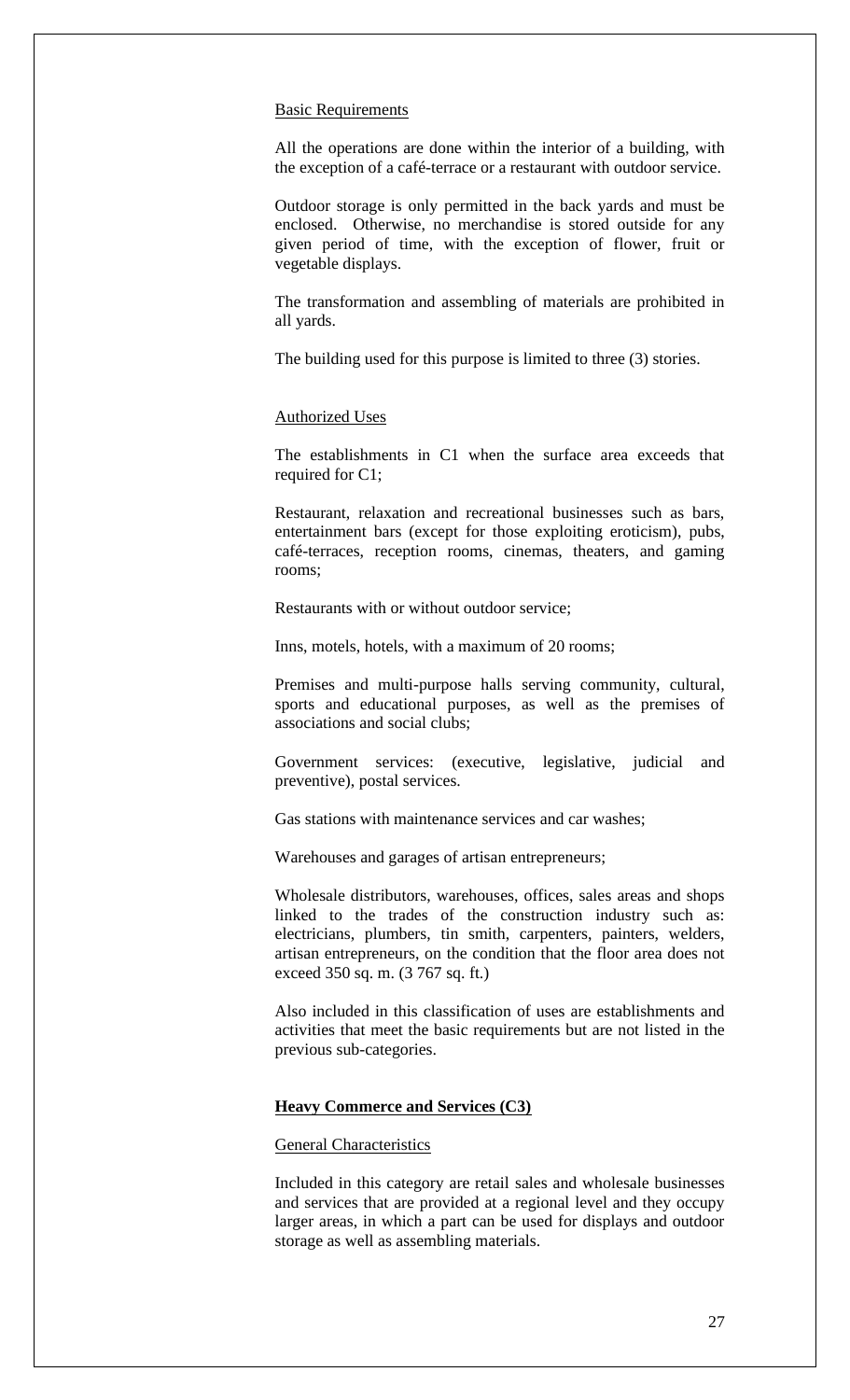#### **Basic Requirements**

Exterior storage and assembling of materials are permitted in the rear and side yards provided that the area is enclosed, with exception for merchandise that needs to be on display such as automobiles, trailers, tent-trailers.

However, exterior storage of vehicle parts or carcasses, tires, construction scraps, parts for recuperation or recycling is strictly forbidden.

The building used for this purpose is limited to 3 stories.

#### Authorized Uses

Establishments from Class C1 and C2;

Motels and hotels with more than 20 rooms;

Wholesale businesses such as: distributors of soft drinks, beer, food supplies;

Businesses linked to the transformation and sale of food and drinks such as: bakeries, cheese factories, breweries;

Businesses that deal with automobiles such as: service stations with or without maintenance services, garages, establishments for sale and storage, automobile rental agencies;

Businesses that sell and repair plough equipment, and sell heavy machinery and parts;

Businesses that sell construction materials;

Ambulance services;

Businesses that sell and rent equipment or recreational vehicles, such as: trailers (campers), tent-trailers, trailers, semi-trailers, small pleasure boats, pools, etc.;

Sales offices and areas for displaying mobile homes, pre-fabricated homes and cottages or cabins;

Wholesale distributors, warehouses, offices, sales areas and shops linked to the trades of the construction industry, such as: electricians, plumbers, tin smiths, carpenters, painters, welders which exceed 350 sq. m. (3 767 sq. ft.);

Warehouses and garages of artisan entrepreneurs;

Manufacturing businesses of basic consumables;

Commercial centers.

Also included in this classification of uses are establishments and activities that meet the basic requirements but are not listed in the previous sub-categories.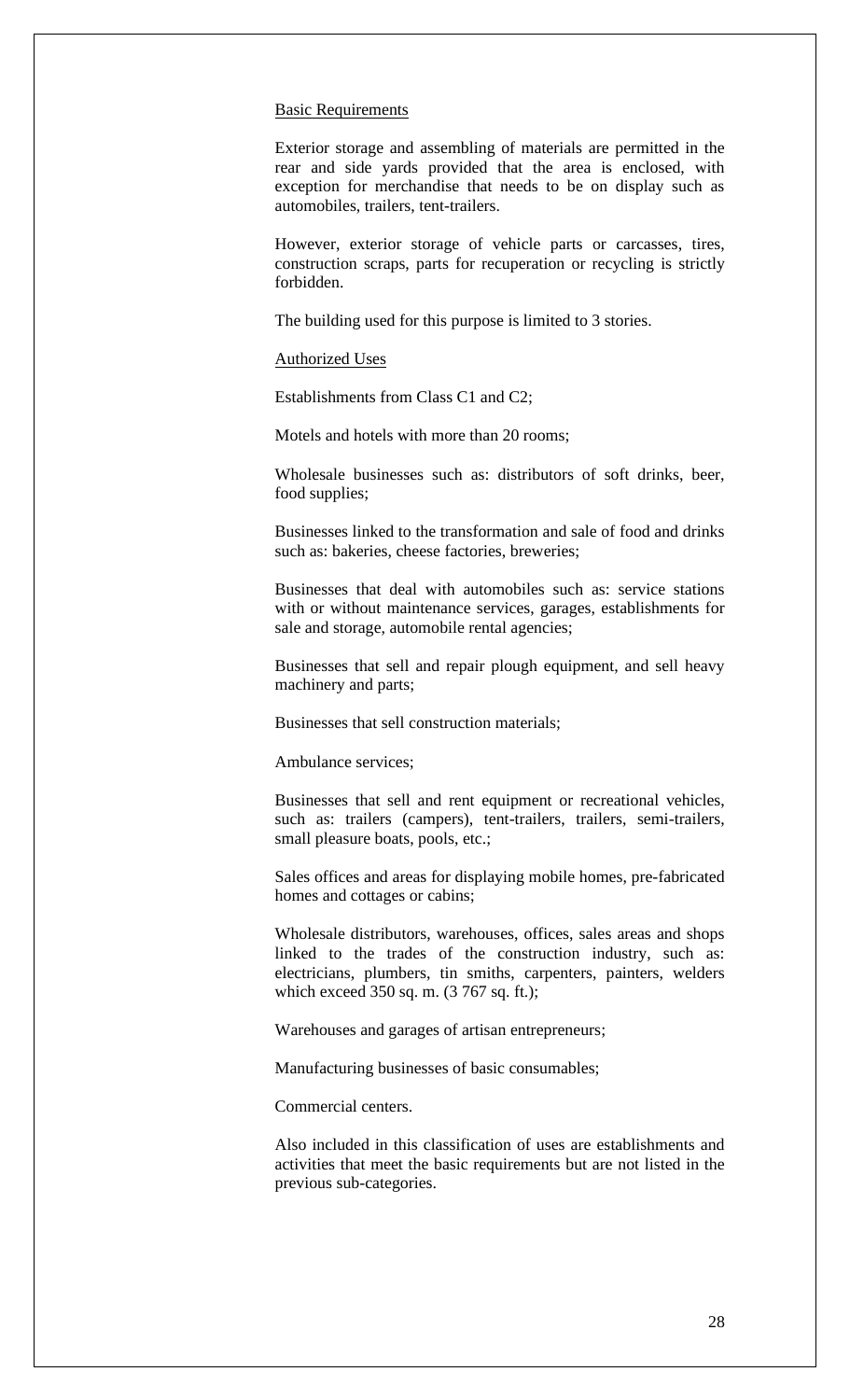### **4.1.3 Industrial Category (I)**

The industrial group is divided into five (5) classifications of use: manufacturing enterprises, factories, and shops that can, due to the nature of their operations or stockpiled materials, cause certain inconveniences for the neighbourhood.

#### **Light and Moderate Industry (I1)**

General Characteristics

Included in this group are industries that occupy small surface areas and their activities causes little inconvenience for the neighbourhood.

#### **Basic Requirements**

Outdoor storage and assembling of materials is permitted in the rear and side yards provided that the area is fenced in. Storage in the front yard is strictly forbidden.

The dismantling of vehicles is strictly forbidden.

The building used for this purpose is limited to three (3) stories.

# Authorized Uses

Class C3 establishments are authorized but classes C1 and C2 which are usually included with C3 are not;

Auto body repair shops;

Impound yards;

Heavy transport and trucking enterprises;

Vehicle towing services.

Also included in this classification of uses are establishments and activities that meet the basic requirements but are not listed in the previous sub-categories.

# **Industry Related to the Exploitation of Marine Resources and Harbour Activities (I2)**

#### General Characteristics

Included in this group are the industries, equipment, infrastructures and services related to fishing and aquaculture activities as well as other sea-related activities.

Basic Requirements

Outdoor storage is permitted in the rear and side yards but must be fenced in.

The building used for this purpose is limited to 3 stories.

Authorized Uses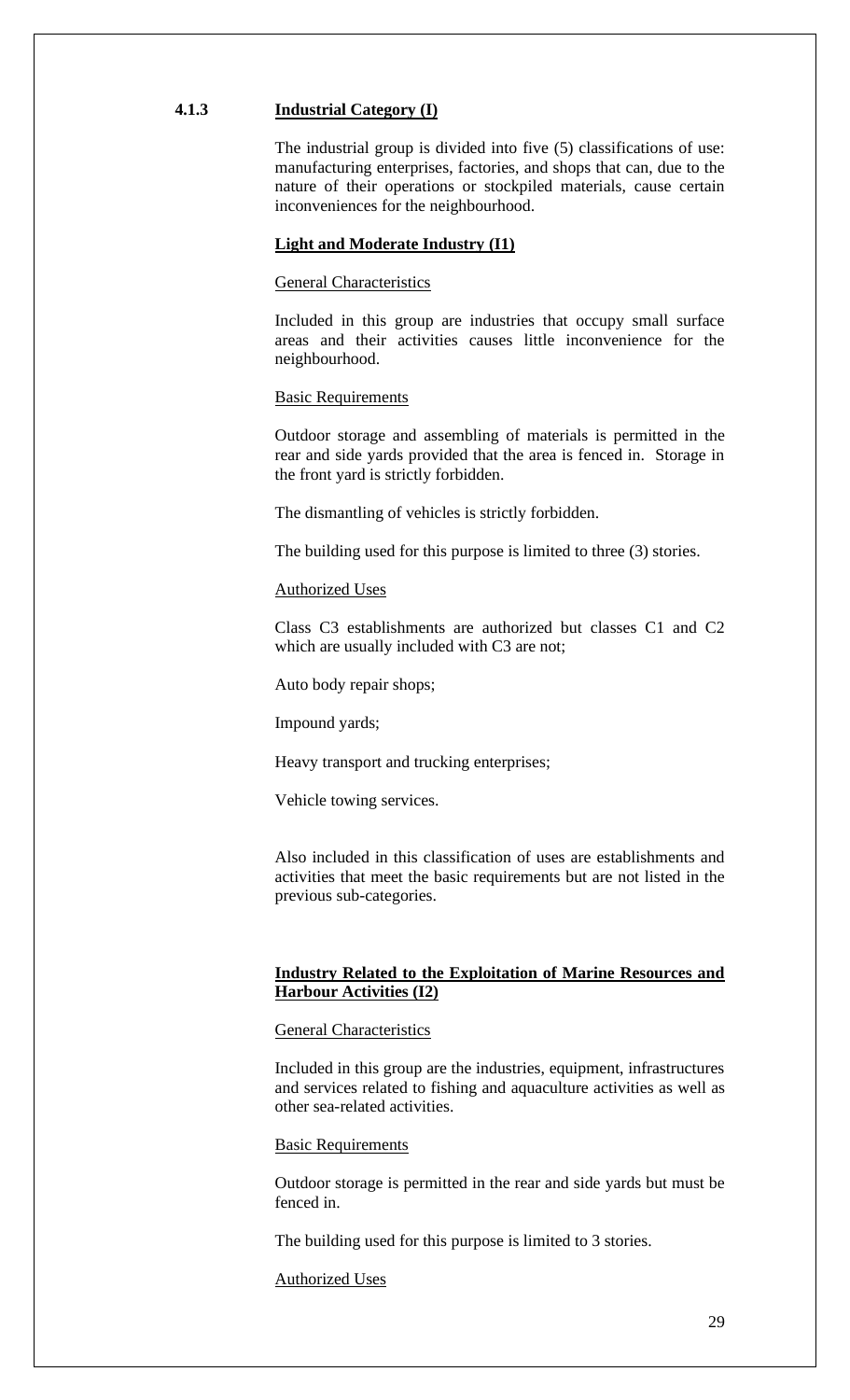Fish processing plants and related uses;

Offices and warehouses related to marine transportation and the shipment of merchandise;

Wharves and all harbour infrastructures;

Marinas and related uses;

Sites for hauling boats and boatyards;

Shops for repairing and constructing boats;

Establishments for selling or repairing fishing gear or marine engines;

Offices and areas related to activities such as fishing, research and marine and fisheries management.

Also included in this classification of uses are establishments and activities that meet the basic requirements but are not listed in the previous sub-categories.

# **Heavy Industry (I3)**

General Characteristics

Included in this group are industries that occupy large areas and the activities may cause inconveniences for the neighbourhood.

# Basic Requirements

Outdoor storage is permitted in the back and side yards and must be fenced in. Storage of aggregates is permitted without being fenced in.

The building used for this purpose is limited to three (3) stories.

#### Authorized Uses

Distributors of petroleum products;

Stations for the transmission of energy and power stations;

Cement and asphalt plants;

Mines;

Distributors of propane gas;

Scrap yards;

Treatment plants for residue resulting from the fishing industry;

Dumping sites for snow.

Also included in this classification of uses are establishments and activities that meet the basic requirements but are not listed in the previous sub-categories.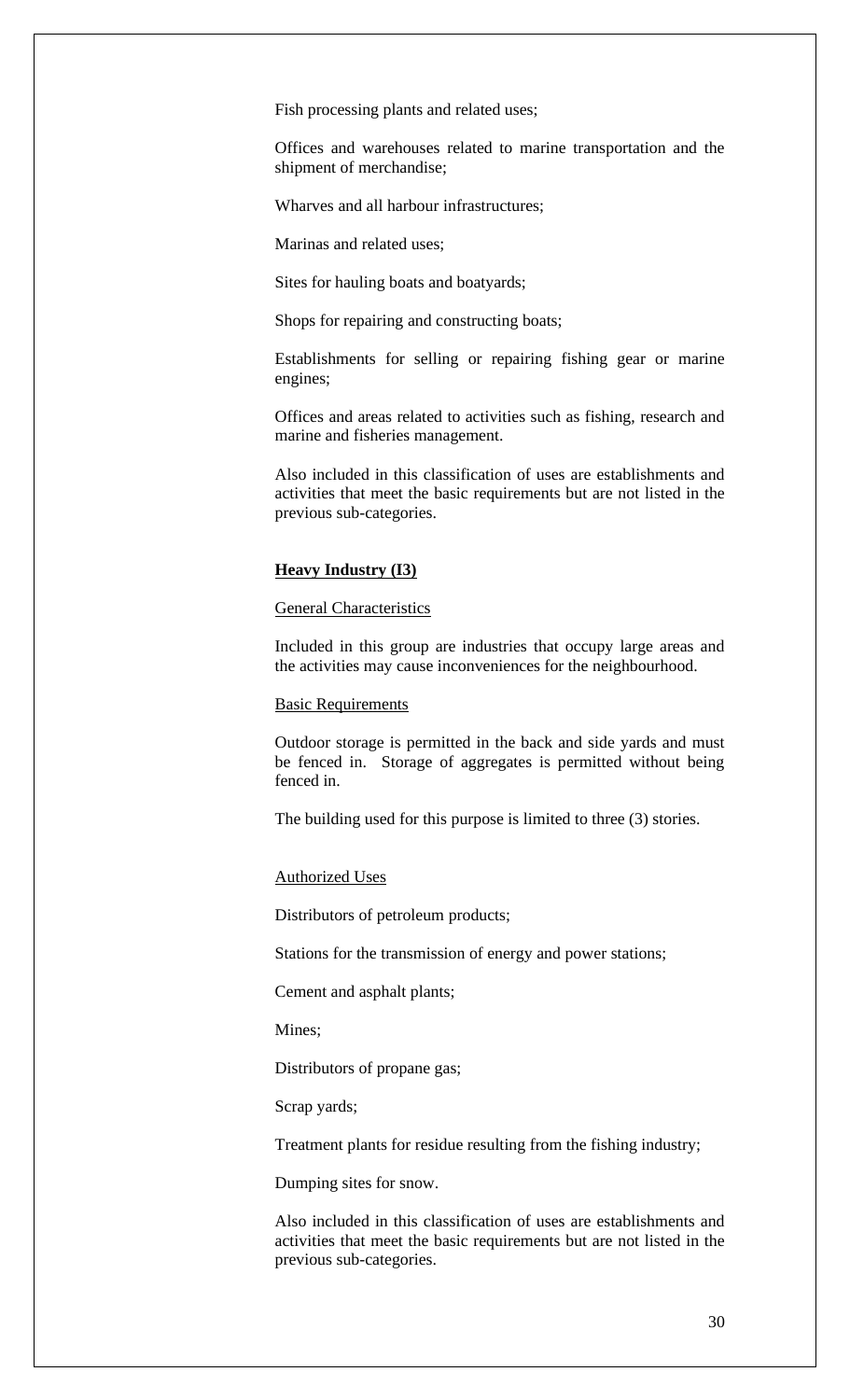# **Industry Related to the Extraction of Resources (I4)**

# General Characteristics

Included in this group are activities related to the extraction of gravel and sand as well as extracting from the soil.

# Basic Requirements

The operations respect the standards of the Ministère du Développement durable, de l'Environnement et des Parcs du Québec.

# Authorized Uses

**Quarries** 

Sandpits

Warehouses for aggregates and their processing (crushing and filtering)

Warehouses for dry materials.

Also included in this classification of uses are establishments and activities that meet the basic requirements but are not listed in the previous sub-categories.

# **4.1.4 Public Category (P)**

The public category is divided into three (3) classes of use that affect buildings and public and general public areas in which their main activities are the following: administration, education, leisure, cultural, religious or public activities.

# **Municipal Institutions (P1)**

# General Characteristics

Included in this category, but not limited to, is municipal equipment which, by its nature, can be compatible with the residential group.

# Basic Requirements

The building used for this purpose is limited to 3 stories.

# Authorized Uses

- Municipal offices;
- Town hall;
- Fire station;
- Interior and exterior recreational equipment;
- Cultural equipment;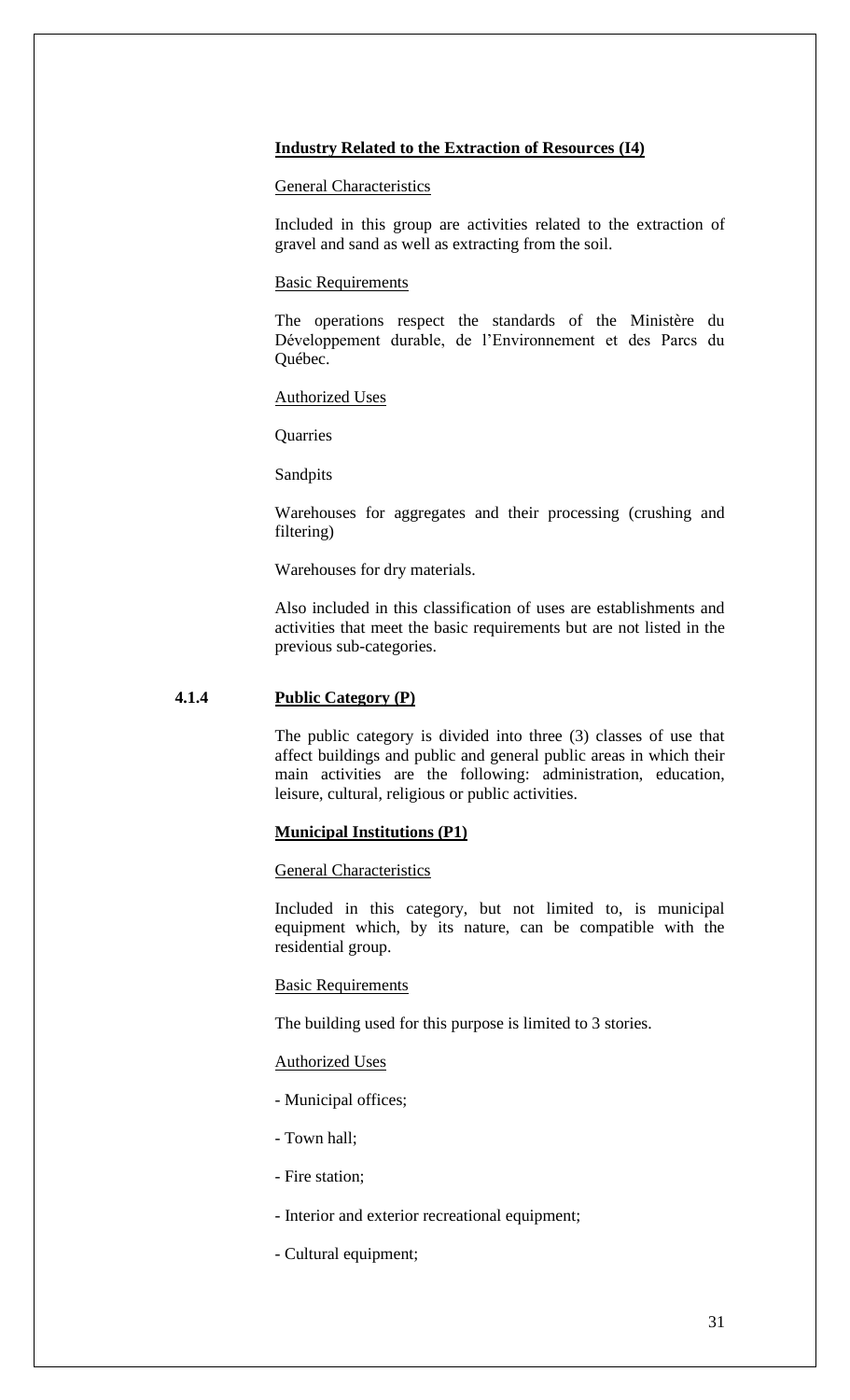- Rest areas, public parking lots.

Also included in this classification of uses are establishments and activities that meet the basic requirements but are not listed in the previous sub-categories.

# **Public or General Public Institutions Other Than Municipal (P2)**

# General Characteristics

Included in this category of uses, but not limited to, are cultural and religious establishments, public health or educational equipment, and the following general public or community establishments:

# Basic Requirements

The building used for this purpose is limited to four (4) stories.

# Authorized Uses

- Churches;
- Schools
- Cemeteries;
- Parish halls;
- Social club halls;
- Health and social services centers;
- Rehabilitation centers;
- Seniors residences;
- Daycare centers;
- Police stations;
- Airports;
- Government service offices;

- Exceptionally, private business offices and those associated with personal and professional services are also authorized in this category.

Also included in this classification of uses are establishments and activities that meet the basic requirements but are not listed in the previous sub-categories.

# **Heavy Municipal Institutions (P3)**

# General Characteristics

Included in this category, but not limited to, is municipal equipment that, by its nature, is not very compatible with the residential group.

#### Basic Requirements

The building used for this purpose is limited to three (3) stories.

# Authorized Uses

- Area for the disposal or transfer of waste or dry materials;
- Purification pond;
- Centers for the management of residual materials;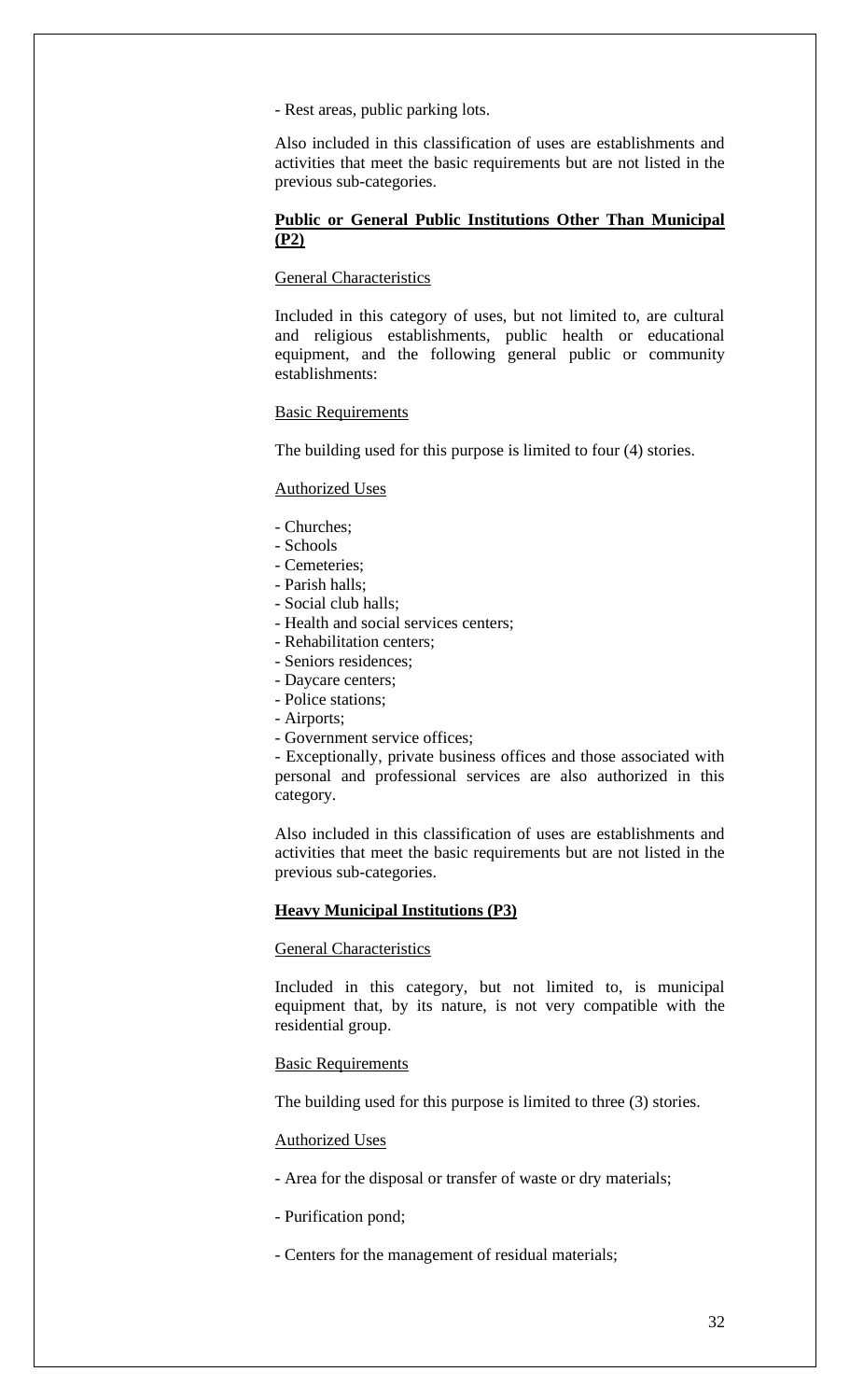- Municipal garages;

- Dumping sites for snow.

Also included in this classification of uses are establishments and activities that meet the basic requirements but are not listed in the previous sub-categories.

# **4.1.5 Recreational Category**

The recreational category includes three classes of activities related to extensive recreation.

# **Light Recreational Activity (REC1)**

#### General Characteristics

Included in this category are equipment and infrastructures that only have a very slight impact on the natural surroundings.

# Basic Requirements

The building used for this purpose is limited to 2 stories.

# Authorized Uses

- Pedestrian or equestrian, cross-country skiing and bicycle trails; complementary construction and development;

- Rest areas, relaxation parks;
- Development for observation and interpretation of nature;

- Group camps and organized camps.

Also included in this classification of uses are establishments and activities that meet the basic requirements but are not listed in the previous sub-categories.

# **Moderate Recreational Activity (REC2)**

# General Characteristics

Included in this category are heavier equipment and infrastructures that need larger areas and can have certain impacts on the natural surroundings and neighbourhood.

Basic Requirements

The building used for this purpose is limited to 2 stories.

#### Authorized Uses

- Equipment and infrastructures included in REC1;

- Golf clubs;

- Outdoor recreational centers, vacation camps and health centers such as spas;

- Campgrounds, including related services

Also included in this classification of uses are establishments and activities that meet the basic requirements but are not listed in the previous sub-categories.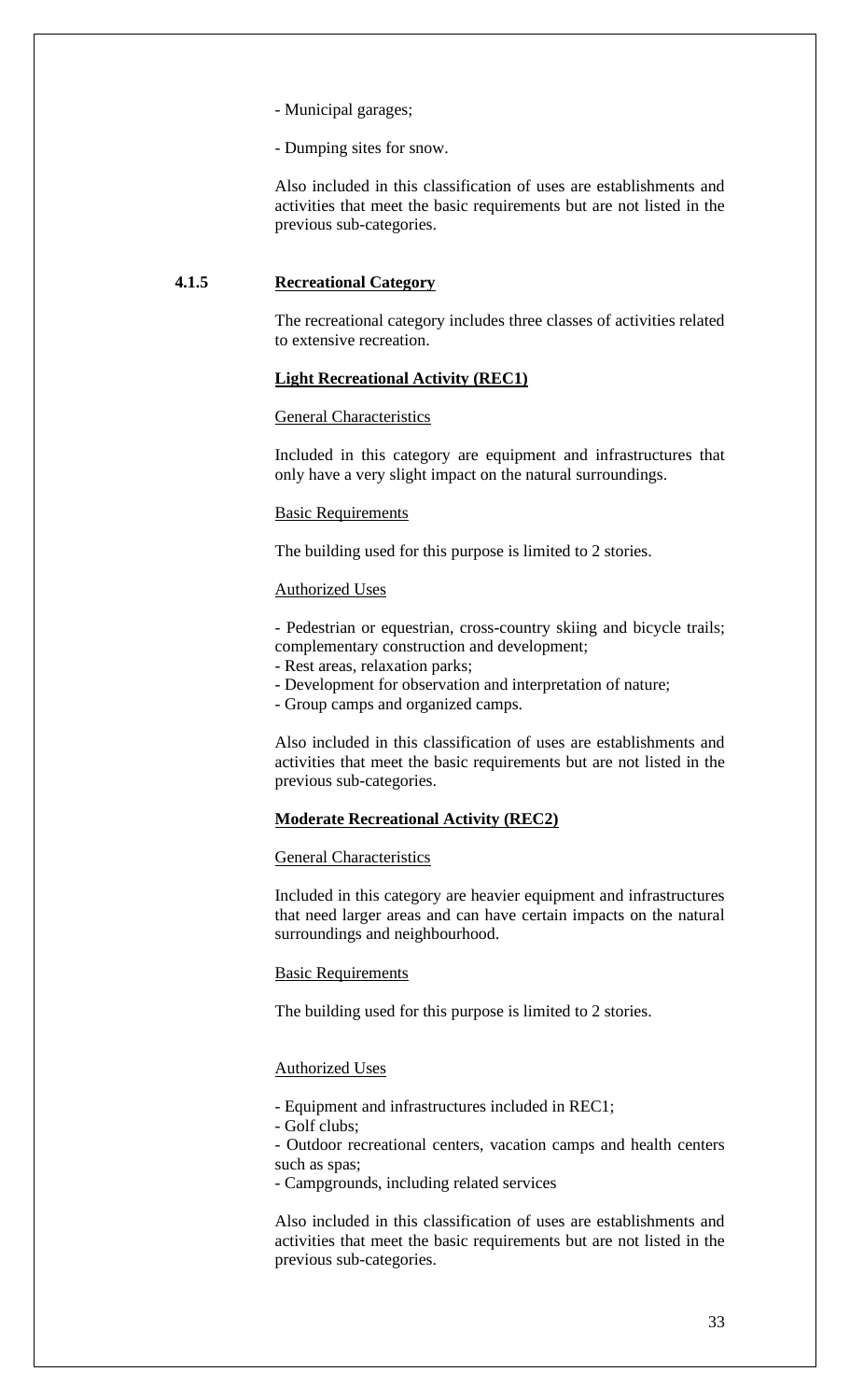# **Heavy Recreational Activity (REC3)**

#### General Characteristics

Included in this category are heavy equipment and infrastructures having an impact on the natural environment or neighbourhood, particularly because of the noise generated by the activities associated with them.

#### Basic Requirements

The building used for this purpose is limited to two (2) stories.

#### Authorized Uses

- Equipment and infrastructures included in REC1 and REC2;
- Gun clubs;
- Amusement parks;
- Harness racing tracks;
- Automobile and motorized vehicles race track.

Also included in this classification of uses are establishments and activities that meet the basic requirements but are not listed in the previous sub-categories.

# **4.1.6 Agricultural Category (A)**

The agricultural category is divided into three (3) classifications of activities that are directly linked to agriculture.

### **Light Agricultural Activity (A1)**

# General Characteristics

Included in this group are light agricultural activities, generally complementary uses of the residential category, which meet domestic needs and have very little impact on the neighbourhood.

#### **Basic Requirements**

The activity only causes very slight impacts for the neighbourhood.

The land on which the breeding of farm animals is carried out must have a minimum area of 4000 sq. m. (43 055 sq. ft.).

With the exception of poultry, the allotted space for breeding must be fenced in.

The secondary building that houses this activity must respect the provisions foreseen in Chapter 9 of this bylaw.

The building used for this purpose is limited to two (2) stories.

#### Authorized Uses

- Cultivation of a vegetable garden or a greenhouse;

- Cultivation of hay and grains provided that the ploughing operations are carried out between April  $15<sup>th</sup>$  and October  $15<sup>th</sup>$ . Under no circumstance is the soil to lay bare and the ploughing of soil must be located at a minimum distance of 30 m. from a residence that is located on an adjacent lot;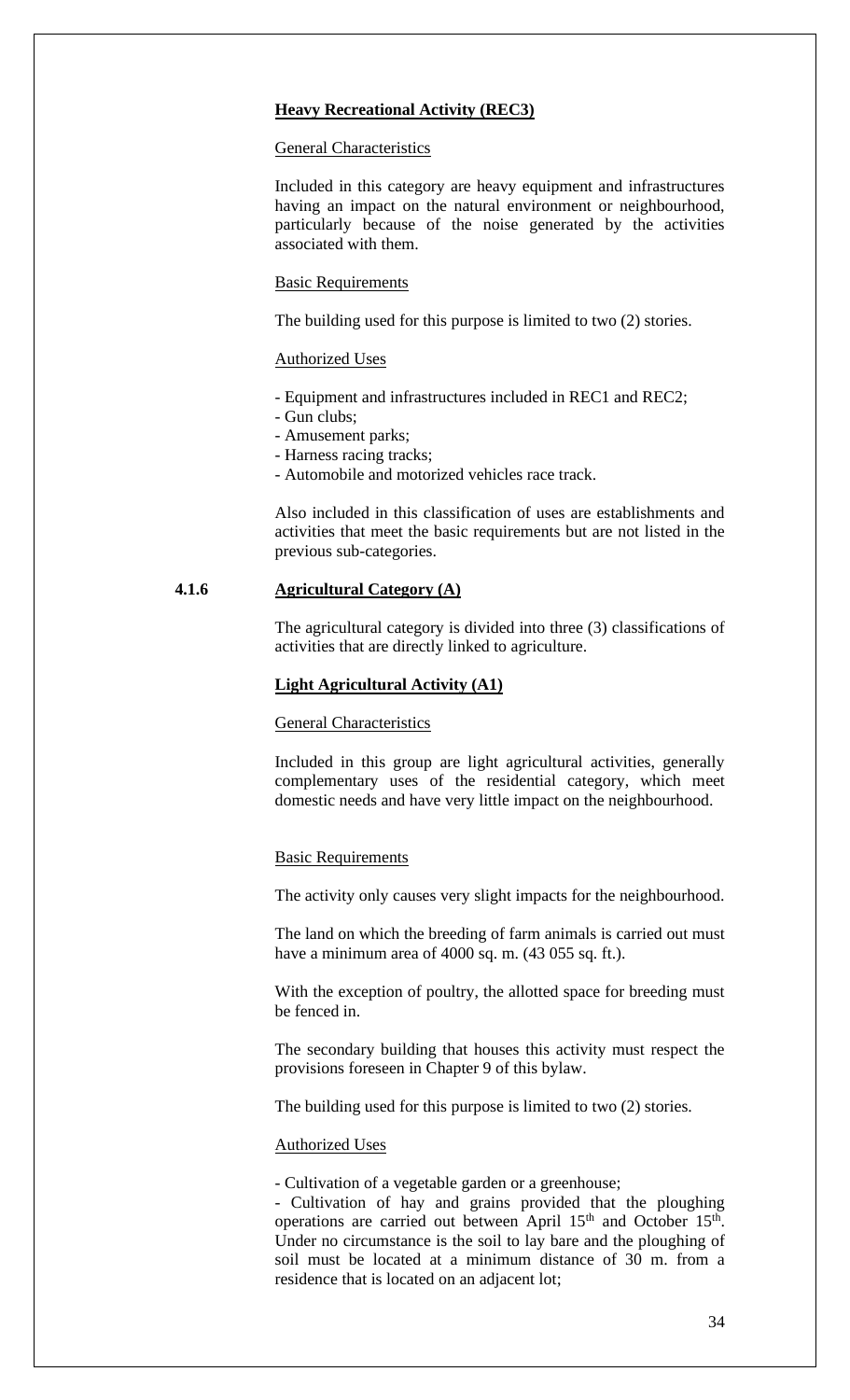- The spreading of fertilizing residual matter must respect the standards of the Ministère du Développement Durable, de l'Environnement et des Parcs du Québec, while maintaining a minimum distance of 30 m. from a building housing a residential use that is located on an adjacent lot;

- The areas and structures used for the purposes of animal breeding must be limited to the following species and quantities:

|                                        | Number of                                              | Light $(A1)$                 |                                          |
|----------------------------------------|--------------------------------------------------------|------------------------------|------------------------------------------|
| <b>Group or category</b><br>of animals | animals<br>equivalent<br>to an animal<br>unit $(A.U.)$ | A.U.<br>maximum<br>permitted | <b>Maximum</b><br>quantity<br>of animals |
| Cows, bulls, horses                    | 1                                                      | 5                            | 5                                        |
| Calves or foals (of the year)          | 2                                                      | 5                            | 10                                       |
| Sheep                                  | 4                                                      | 1                            | 4                                        |
| Goats                                  | 6                                                      | $\mathbf{1}$                 | 6                                        |
| Pork, boar                             | 4                                                      | 0,5                          | 2                                        |
| Rabbits                                | 40                                                     | 0,5                          | 20                                       |
| hens, chickens, roosters,<br>pheasant  | 125                                                    | 0,2                          | 25                                       |
| Turkeys                                | 75                                                     | 0,2                          | 15                                       |
| Quail                                  | 1500                                                   | 0,1                          | 150                                      |
| Partridge                              | 300                                                    | 0,1                          | 30                                       |
| Maximum total quantity<br>permitted:   |                                                        | 5                            |                                          |

# **TABLE 1: Authorized uses according to species in A1**

#### **Notes:**

The authorized quantity of sheep, goats, pork, boar, rabbits and poultry does not include the young of the year;

Different species may be combined provided that the total number of animal units (A.U.) is not greater than 5, while respecting the maximum number of animal units permitted per animal group or category;

Also included in this classification of uses are establishments and activities that meet the basic requirements but are not listed in the previous sub-categories.

# **Moderate Agricultural Activity (A2)**

# General Characteristics

This category includes moderate agricultural activities that can generally have an impact on the neighbourhood.

# Basic Requirements

The activity may emit dust and odours but its installations and operations respect the standards of the Ministère du Développement Durable, de l'Environnement et des Parcs du Québec.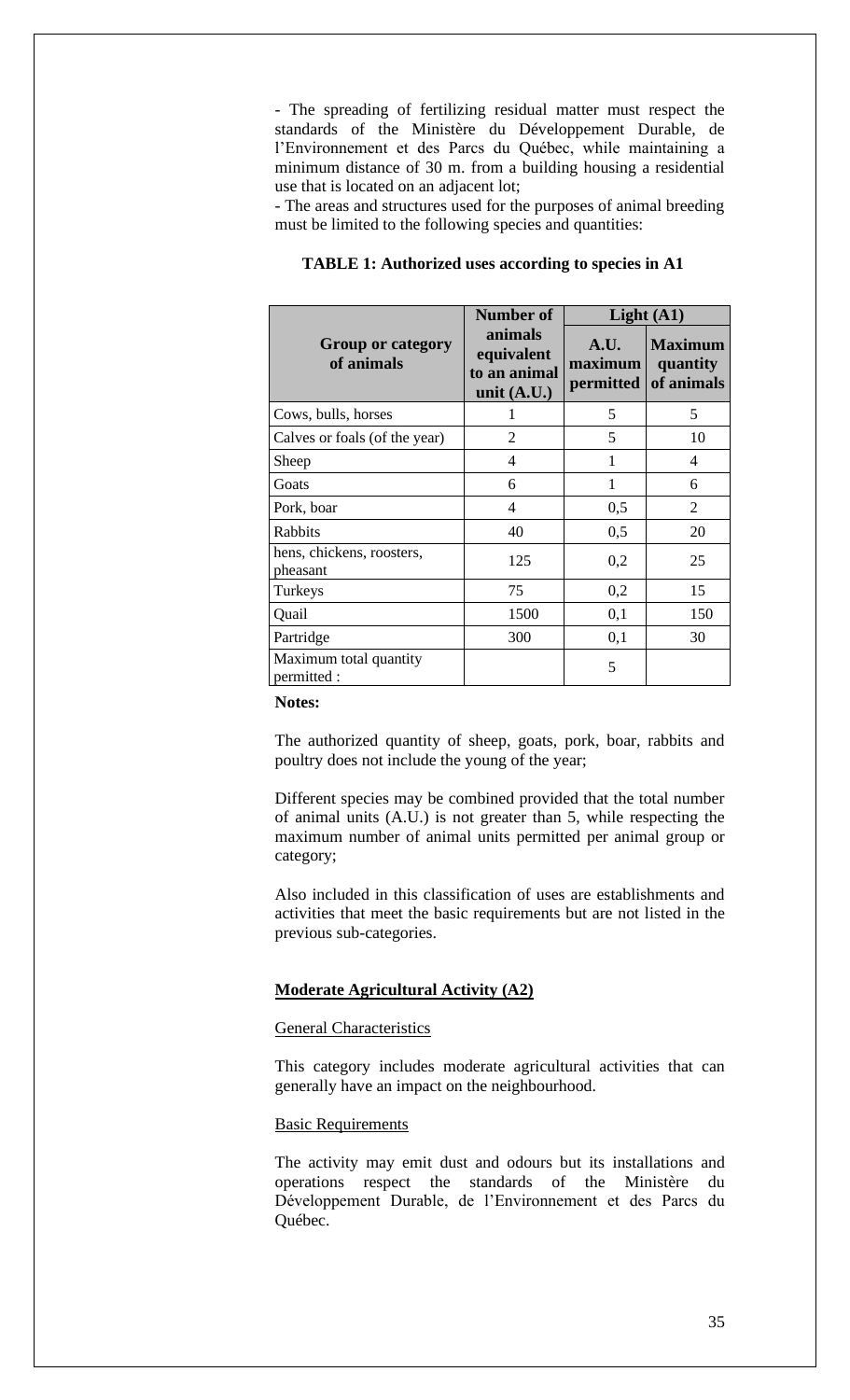The livestock manure must be maintained in its solid state with or without a storage reservoir or in the form of dehydrated liquid manure.

The agricultural use must respect the directives in regards to odours caused by livestock manure resulting from agricultural activities adopted in virtue of the Act Respecting La Protection du Territoire et les Activités Agricoles C.P-41.1,r.5.

The pasture area for the animals must be enclosed.

The building used for this purpose is limited to two (2) stories.

# Authorized Uses

- Class A1 activities, excluding the ground ploughing restrictions;

- Areas and structures used for the purpose of cultivating soil and plants, the transformation and marketing of farm produce;

- Areas and structures used for the purposes of animal breeding provided that they are limited to the following species and quantities:

|                                        | <b>Number of</b>                                          | <b>Moderate</b>              |                                          |
|----------------------------------------|-----------------------------------------------------------|------------------------------|------------------------------------------|
| <b>Group or category</b><br>of animals | animals<br>equivalent<br>to an<br>animal<br>unit $(A.U.)$ | A.U.<br>maximum<br>permitted | <b>Maximum</b><br>quantity<br>of animals |
| Cows, bulls, horses                    | 1                                                         | 100                          | 100                                      |
| Calves or foals (of the year)          | $\overline{2}$                                            | 50                           | 100                                      |
| Sheep                                  | $\overline{\mathcal{A}}$                                  | 100                          | 400                                      |
| Goats                                  | 6                                                         | 75                           | 450                                      |
| Pork, boar                             | 4                                                         | 5                            | 20                                       |
| Rabbit                                 | 40                                                        | 5                            | 200                                      |
| Hen, rooster                           | 125                                                       | 5                            | 625                                      |
| Corn-fed Chicken                       | 250                                                       | 5                            | 1250                                     |
| Pheasant                               | 300                                                       | 5                            | 1500                                     |
| Turkey                                 | 75                                                        | 5                            | 375                                      |
| Quail                                  | 1500                                                      | 5                            | 7500                                     |
| Partridge                              | 300                                                       | 5                            | 1 500                                    |
| Total maximum quantity<br>permitted :  |                                                           | 125                          |                                          |

# **TABLE 2: Authorized uses according to species in A2**

#### **Notes:**

The authorized quantity of sheep, goat, pork, boar, rabbit and poultry does not include the young of the year.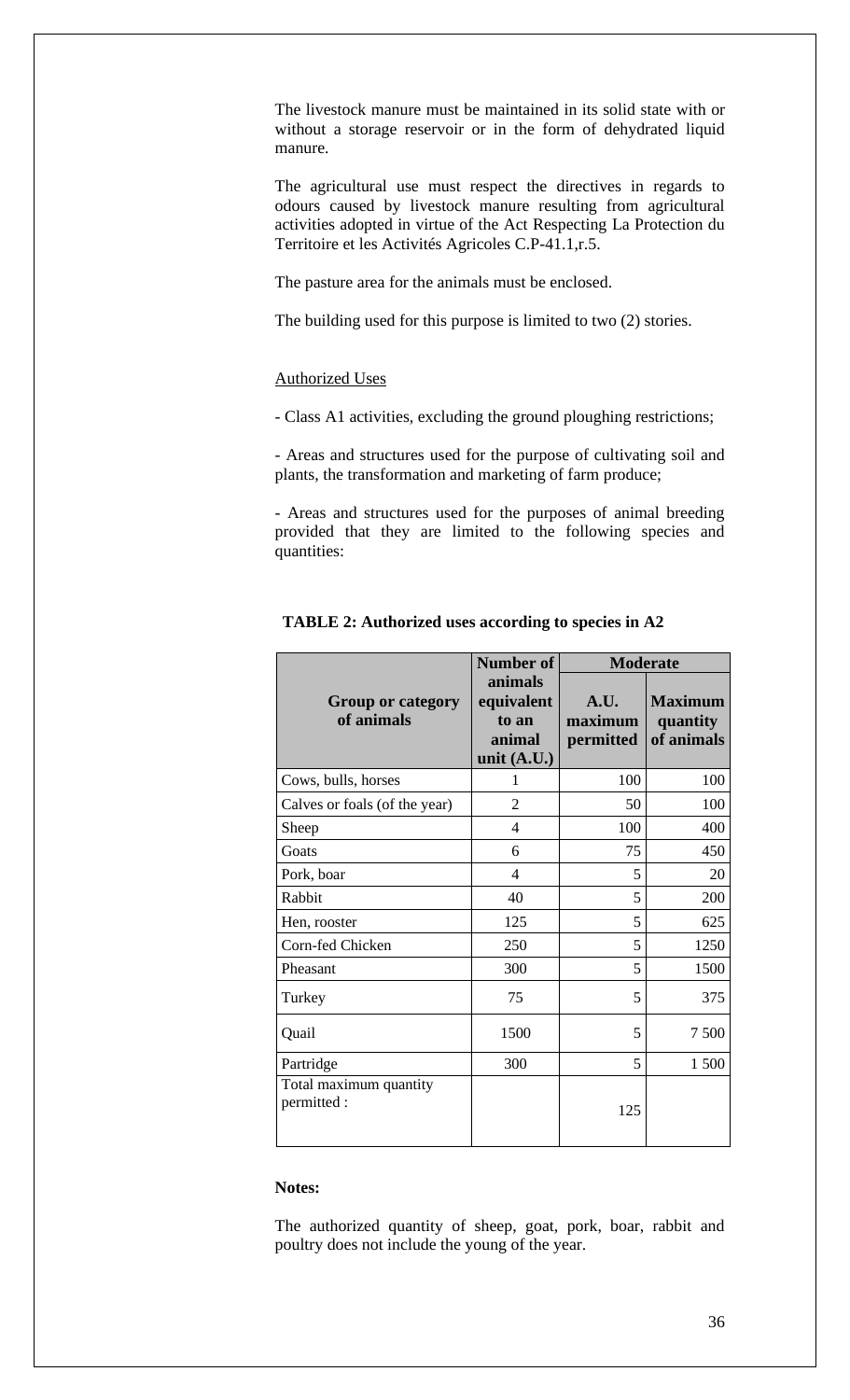Different species may be combined provided that the total number of animal units (A.U.) is not higher than 125, while respecting the maximum number of animal units permitted per animal group or category;

Also included in this classification of uses are establishments and activities that meet the basic requirements but are not listed in the previous sub-categories.

## **Heavy Agricultural Activity (A3)**

# General Characteristics

Included in this category are all types of agricultural activities and especially those that are industrial.

#### Basic Requirements

The activity may emit dust and give off odours but its installations and operations respect the standards of the Ministère du Développement Durable, de l'Environnement et des Parcs du Québec.

The livestock manure must be maintained in its solid state with or without a storage reservoir or in the form of dehydrated liquid manure.

The agricultural use must respect the directives in regards to odours caused by livestock manure resulting from agricultural activities adopted in virtue of the Act Respecting La Protection du Territoire et les Activités Agricoles C.P-41.1,r.5.

The pasture area for the animals must be enclosed.

The building used for this purpose is limited to two (2) stories.

#### Authorized Uses

- Class A1 and A2 activities excluding the ground ploughing restrictions;

- Areas and structures used for the purposes of animal breeding provided that they are limited to the following species and quantities: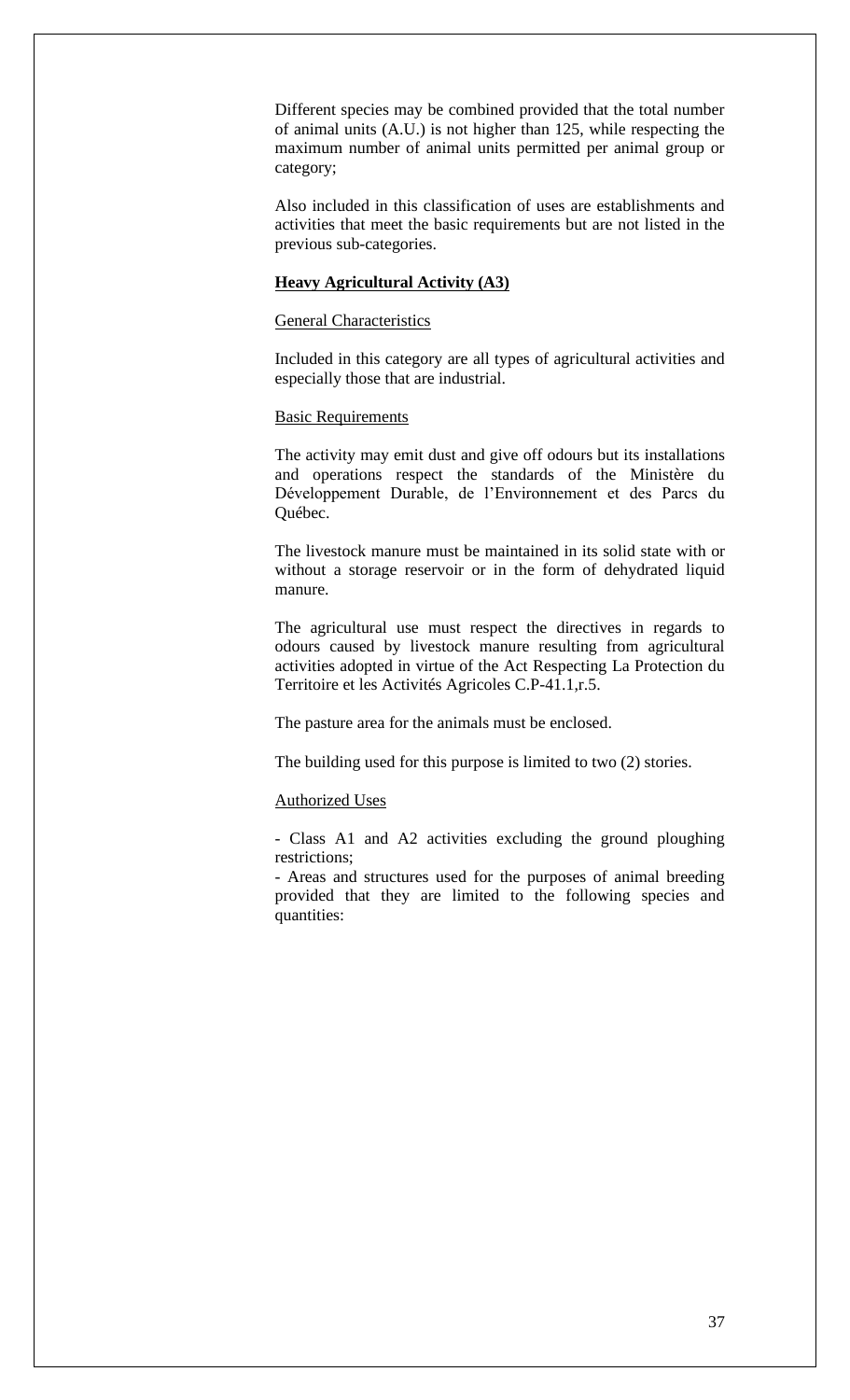|                                        | <b>Number of</b>                                       | <b>Heavy</b>                 |                                              |
|----------------------------------------|--------------------------------------------------------|------------------------------|----------------------------------------------|
| <b>Group or category</b><br>of animals | animals<br>equivalent<br>to an animal<br>unit $(A.U.)$ | A.U.<br>maximum<br>permitted | <b>Maximu</b><br>m<br>quantity<br>of animals |
| Cows, bulls, horses                    | 1                                                      | 100                          | 100                                          |
| Calves or foals (of the year)          | $\overline{2}$                                         | 100                          | 200                                          |
| Sheep                                  | 4                                                      | 100                          | 400                                          |
| Goat                                   | 6                                                      | 100                          | 600                                          |
| Pork, boar                             | 4                                                      | 15                           | 60                                           |
| Rabbit                                 | 40                                                     | 25                           | 1 0 0 0                                      |
| Hens, rooster                          | 125                                                    | 120                          | 15 000                                       |
| Pheasant                               | 300                                                    | 100                          | 30 000                                       |
| Corn-fed chicken                       | 250                                                    | 120                          | 30 000                                       |
| Turkey                                 | 75                                                     | 100                          | 7 500                                        |
| Quail                                  | 1500                                                   | 50                           | 75 000                                       |
| Partridge                              | 300                                                    | 50                           | 15 000                                       |
| Total maximum quantity<br>permitted:   |                                                        | 150                          |                                              |

**TABLE 3: Authorized uses according to species in A3**

# **Notes:**

The authorized quantity of sheep, goat, pork, boar, rabbit and poultry does not include the young of the year.

Different species may be combined provided that the total number of animal units (A.U.) is not higher than 150, while respecting the maximum number of animal units permitted per animal group or category;

Breeding fur animals is authorized but limited to foxes and mink. In both cases, the number of animals must not exceed 900 reproducing females.

Also included in this classification of uses are establishments and activities that meet the basic requirements but are not listed in the previous sub-categories.

# **4.1.7 Forestry Category (F)**

# **Forestry (F1)**

# General Characteristics

There is only one class of use in the forestry category, specifically referring to the cutting and planting of trees.

### Basic Requirements

Forestry activity must be carried out in accordance with the conditions stipulated in article 5.17 of this bylaw.

The building used for this purpose is limited to two (2) stories.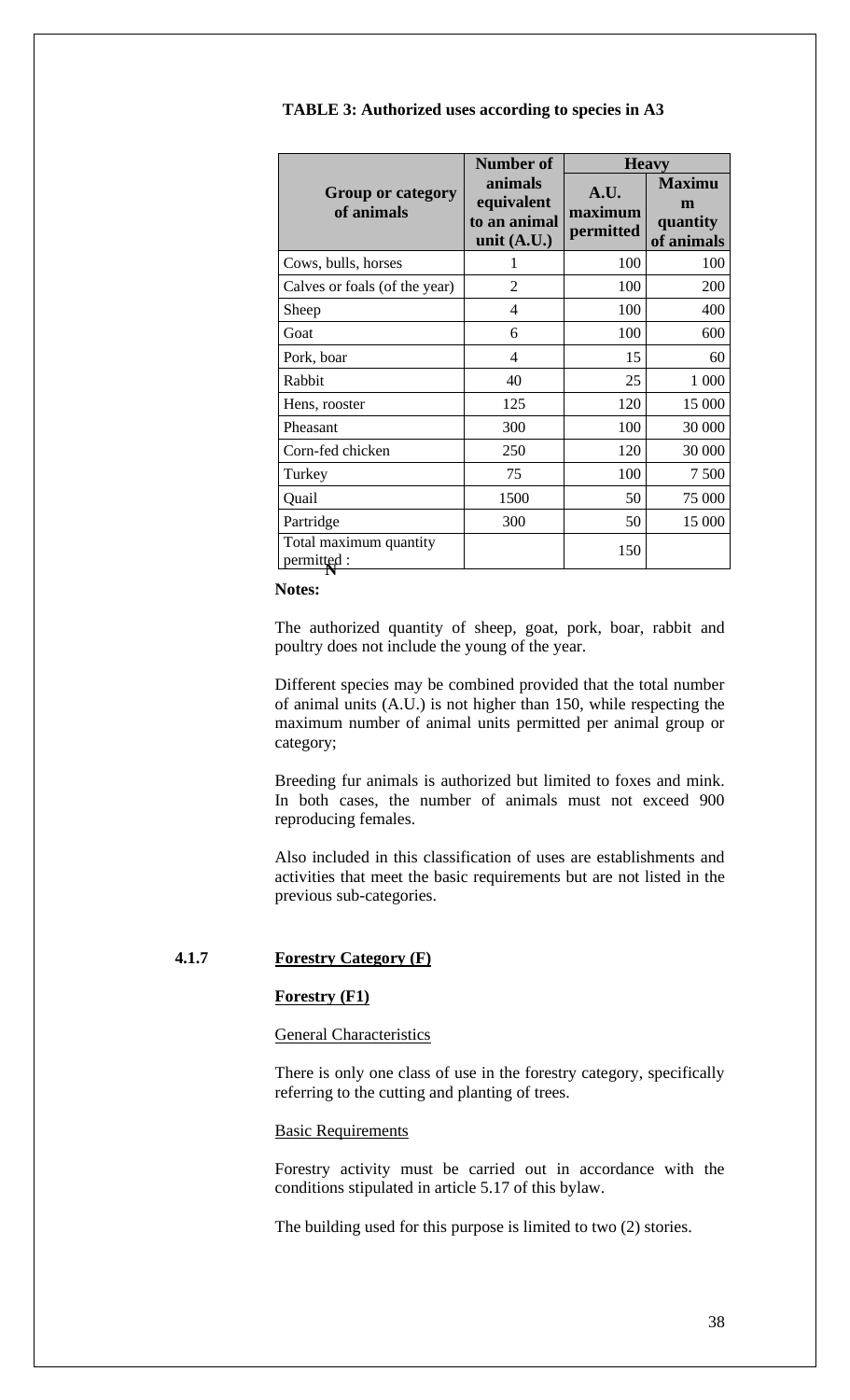#### Authorized Uses

- Tree cutting;
- Tree planting;
- Buildings and spaces related to forestry work;
- Group camps or organized camps;
- Using yurts and tepees for recreational purposes;

Also included in this classification of uses are establishments and activities that meet the basic requirements but are not listed in the previous sub-categories.

## **4.1.8 Conservation Category (V)**

# **Conservation (V1)**

#### General Characteristics

Included in this category of uses are activities that acknowledge first and foremost the ecological value of the territory.

#### Basic Requirements

The activities must be related to the interpretation and conservation of nature or be relatively necessary to community services or infrastructures.

A building used for this purpose is limited to two (2) stories.

#### Authorized Uses

- Sites for observation and interpretation of nature, walking trails, etc.;

- Public infrastructures due to their necessity (road, parking lot, energy and telecommunication distribution);

- Accessory equipment for recreational and sport activities provided that it is temporary, such as hygiene services, temporary shelters, etc.;

- Special events provided that the required authorizations were obtained and issued by the concerned authorities;

- Light agricultural activities on the protected land for their scenic characteristics and not including any fragile ecosystem.

Also included in this classification of uses are establishments and activities that meet the basic requirements but are not listed in the previous sub-categories.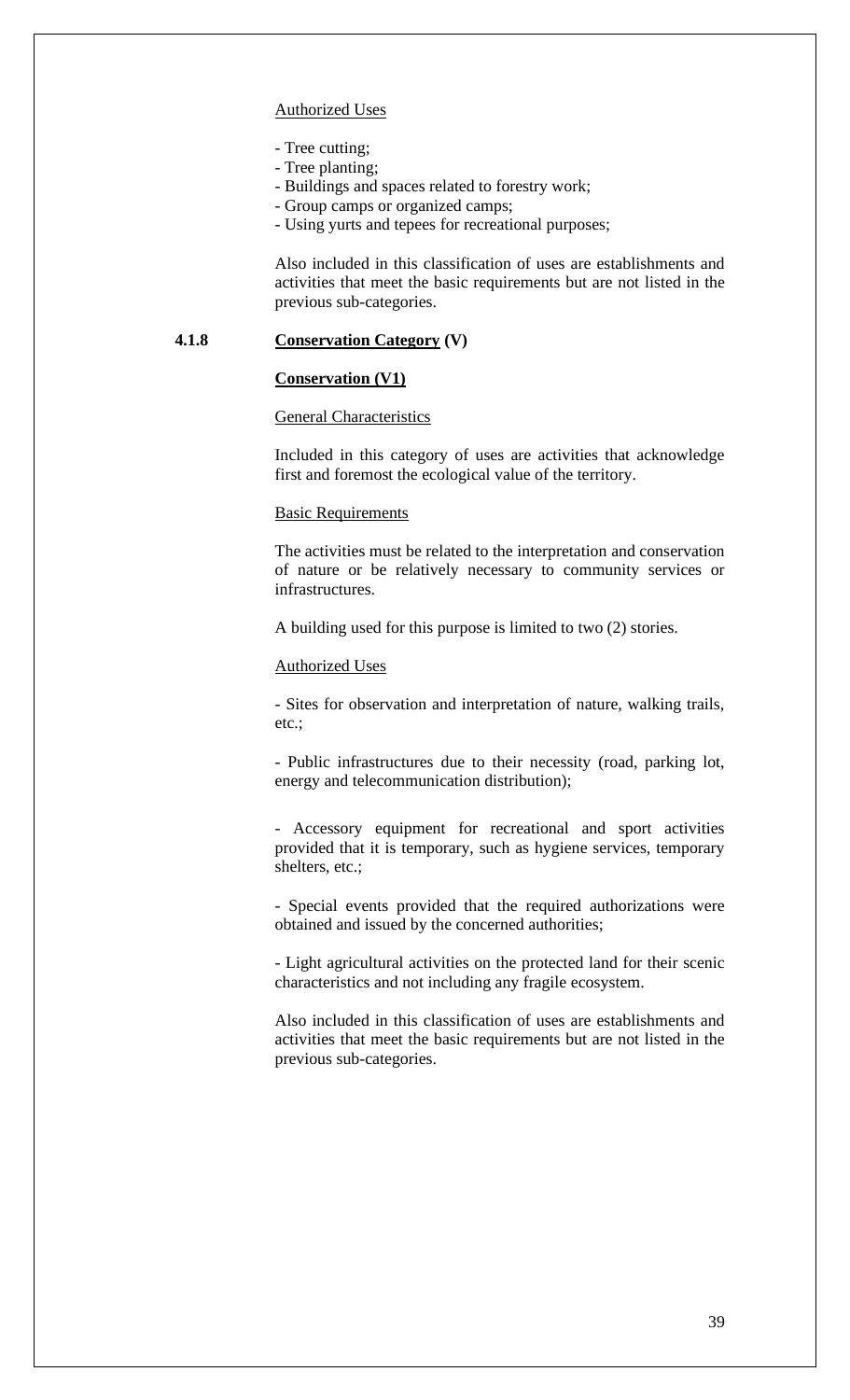# **Article 4.2 CATEGORIES OF USE BY ZONES**

The following table specifies the authorized uses by types of zones.

| <b>TYPES OF ZONES</b>     | <b>AUTHORIZED USES</b>  |  |
|---------------------------|-------------------------|--|
| <b>Residential (R)</b>    |                         |  |
| Ra                        | $H1-A1$                 |  |
| Rb                        | $H1-H5-A1$              |  |
| Rc                        | $H1-C1-A1$              |  |
| Rd                        | H1                      |  |
| <b>Village Core (NV)</b>  |                         |  |
| <b>NV</b>                 | H1-H2-H3-H4-C1-C2-P1-P2 |  |
| Industrial (I)            |                         |  |
| Ia                        | I <sub>1</sub>          |  |
| Ib                        | I1 I2 I3 P3             |  |
| Ic                        | I2                      |  |
| Id                        | I4                      |  |
| Public (P)                |                         |  |
| Pa                        | $P1-P2$                 |  |
| Pb                        | P <sub>3</sub>          |  |
| <b>Recreational (REC)</b> |                         |  |
| <b>RECa</b>               | REC1                    |  |
| <b>RECb</b>               | REC <sub>2</sub>        |  |
| <b>RECc</b>               | REC <sub>3</sub>        |  |
| Agricultural (A)          |                         |  |
| Aa                        | A1-A2-REC1              |  |
| Ab                        | A1-A2-A3-REC1           |  |
| Forestry (F)              |                         |  |
| Fa                        | A1-F1-REC1              |  |
| <b>Conservation (V)</b>   |                         |  |
| Va                        | V <sub>1</sub>          |  |

Notes:

- 1. Exceptionally, sand may be taken from conservation zones but is subject to obtaining an authorization from the Ministère du Développement Durable, de l'Environnement et des Parcs du Quebec.
- 2. The zoning plan can be found in annex A of this bylaw.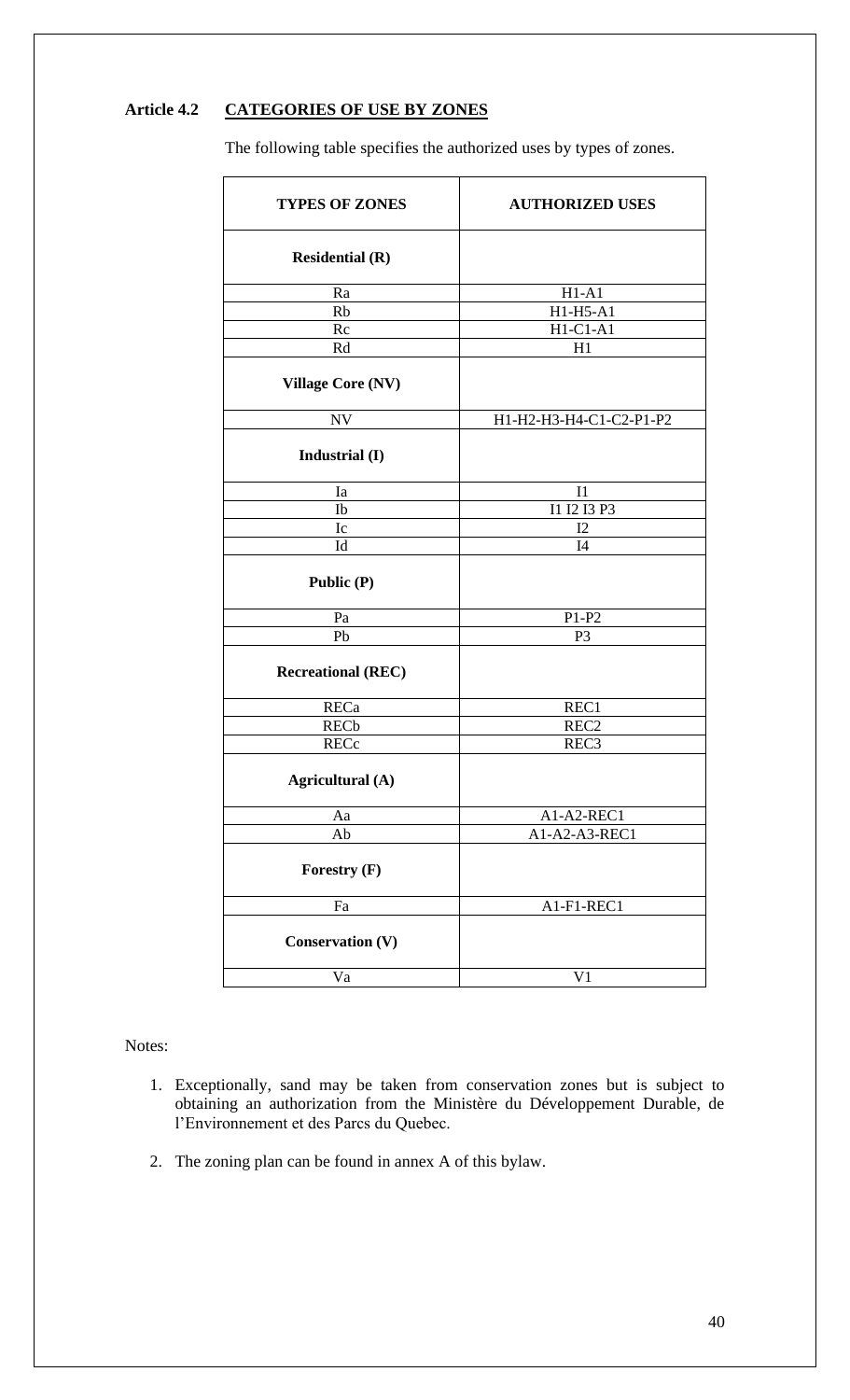# **CHAPTER 5**

## **SPECIFIC AND PARTICULAR PROVISIONS IN REGARDS TO CERTAIN SITES, ZONES, USES AND SECTORS**

#### **Article 5.1 SPECIFIC PROVISIONS FOR THE SECTOR ALONG THE INSIDE RIDGE AT OLD HARRY**

Notwithstanding the provisions provided for in the previous chapter *Classes of Uses by Zones*, in the sector along the inside ridge in Old Harry, delimited by the zone Fa9, the following dispositions shall apply and take precedence over all other dispositions of this present bylaw without excluding uses already authorized by this present bylaw.

# **5.1.1 Authorized Uses (as outlined in this current zoning bylaw)**

- Light, moderate and heavy recreational uses
- Light agricultural uses

## **Article 5.2 PROVISIONS REGARDING GROUPS OF TOURIST ACCOMMODATION BUILDINGS**

Groups of tourist accommodation buildings must respect the provisions in article 5.9 of this bylaw.

### **Article 5.3 SPECIFIC PROVISIONS REGARDING DRINKING WATER SUPPLY AREAS**

# **5.3.1 Protection of the supply sources**

The owners of sites for the catchment of spring water, mineral water or groundwater supplying more than 20 people must take the necessary measures to preserve the quality of groundwater, particularly by delimiting an immediate protection area established within a radius of at least 30 m (98,4 ft.) from the water catchment system. This distance can be decreased if a hydro-geological study, carried out by a certified engineer or geologist, shows the presence of a natural protection barrier, for example a layer of clay.

For enforcing this bylaw, the expressions "spring water" and "mineral water" have the meaning given to them in the *Act Respecting Bottled Water (R.R.Q., 1981, c. Q-2, r. 5).* 

A security fence with a minimum height of 1,8 m. must be erected around the limits of the protection area for a water catchment site in which the average flow rate is greater than  $75 \text{ m}^3$  per day. A sign must be posted indicating the presence of a groundwater supply intended for human consumption.

Within the immediate protection area the following are prohibited: activities, installations, materials or objects that risk the contamination of groundwater, except for the necessary equipment, securely installed, for operating the water catchment system.

The finishing grade of soil within the immediate protection area must be carried out in such way to prevent water run-off.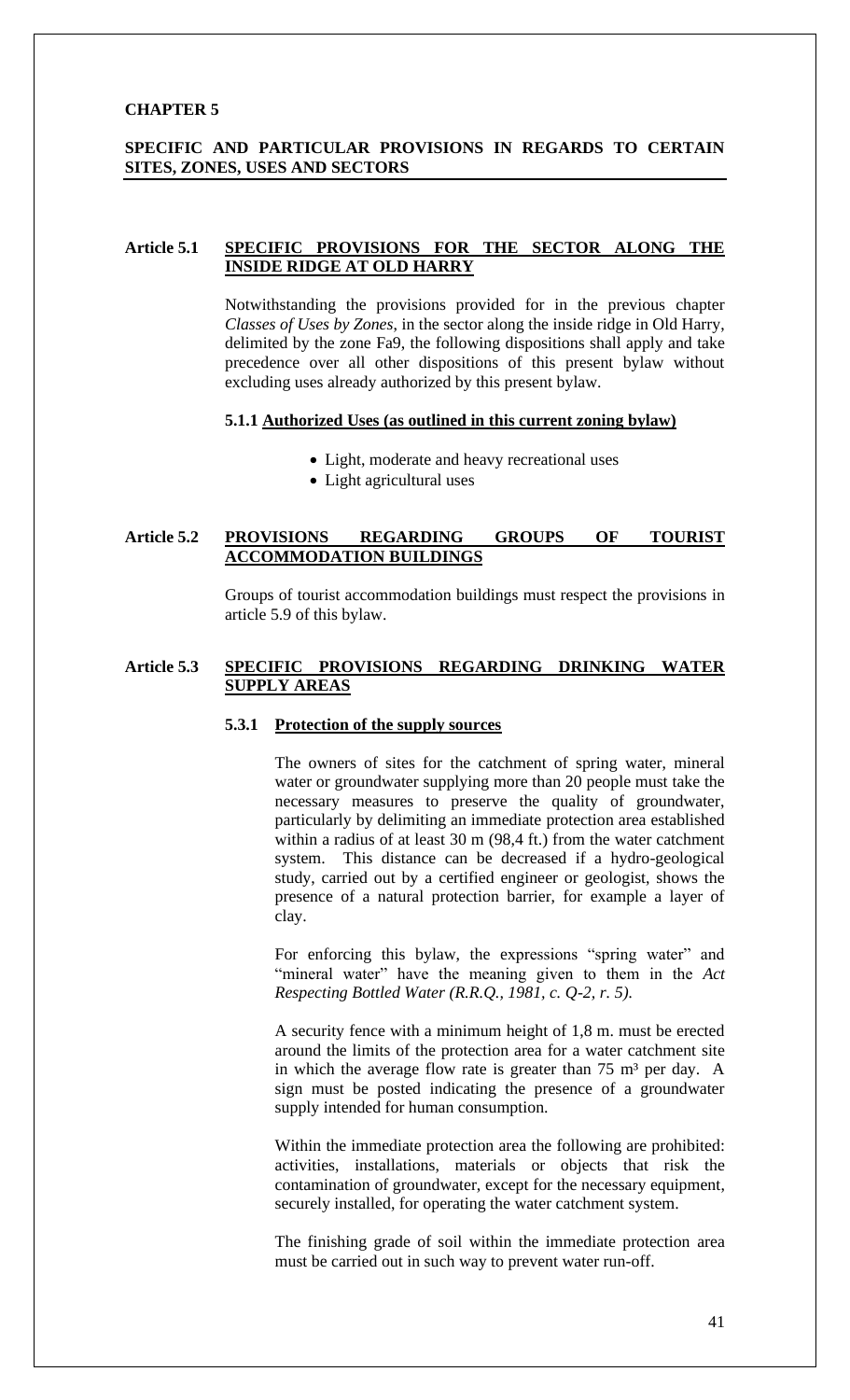The owners of sites for the catchment of spring water, mineral water or groundwater intended to supply drinking water and in which the average flow rate is greater than  $75 \text{ m}^3$  per day, must obtain the following documents from a certified engineer or geologist:

- 1. the localization plan of the supply area;
- 2. the localization plan of the bacteriological and viral protection areas, which correspond to the sections of the supply area of the water catchment site as it is delimited by using a groundwater migration period over the course of 200 days (bacteriological protection) and of 550 days (viral protection);
- *3.* the evaluation of the vulnerability of groundwater in the areas defined in paragraph 2 by using the DRASTIC method;
- *4.* the inventory of activities and work located within the areas defined in paragraph 2 that are susceptible to modify the microbiological quality of groundwater, such as liquid waste treatment systems, structures or sites for storing or spreading animal waste or farm compost, or exercise yards for breeding animals.

In the case of water catchment sites intended for drinking water purposes in which the average flow rate is less than  $75 \text{ m}^3$  per day and supplying more than 20 people, the bacteriological protection area is established within a 100 m radius from the water catchment site and the viral protection area within 200 m. For enforcing chapter III, section 2 of the provincial Act **(c.Q-2, r.1.3)**, the ground water is said to be vulnerable. However, the protection areas may be different if they are established in conformity with the provisions of paragraph 2 of this article, and if the vulnerability of the groundwater was evaluated by using the DRASTIC method.

The inventory mentioned in paragraph 4 must be kept up to-date and the information listed in paragraphs 2, 3 and 4 must be available upon request from the Ministère du Développement durable, de l'Environnement et des Parcs.

### **5.3.2 Particular provisions for the agricultural sector**

## **Spreading of waste**

The spreading of animal waste, farm compost, mineral fertilizers and fertilizing waste is prohibited within 30 m (98,4 ft) from any water catchment system intended for human consumption. This distance is extended to 100 m (328 ft) when it pertains to sludge from municipal sanitary liquid waste treatment systems or any other sanitary treatment or collection system pertaining to liquid waste, or substances containing such sludge, and that this sludge or substances are not certified to comply with the CAN/BNQ 0413- 200 or CAN/BNQ 0413-400 standards.

The spreading of animal waste, farm compost or fertilizing waste, except the fertilizing waste certified to comply with the CAN/BNQ 0413-200, CAN/BNQ 0413-400 or BNQ 0419-090 standards, is prohibited in the bacteriological protection area of a groundwater catchment site when it is said to be vulnerable or when the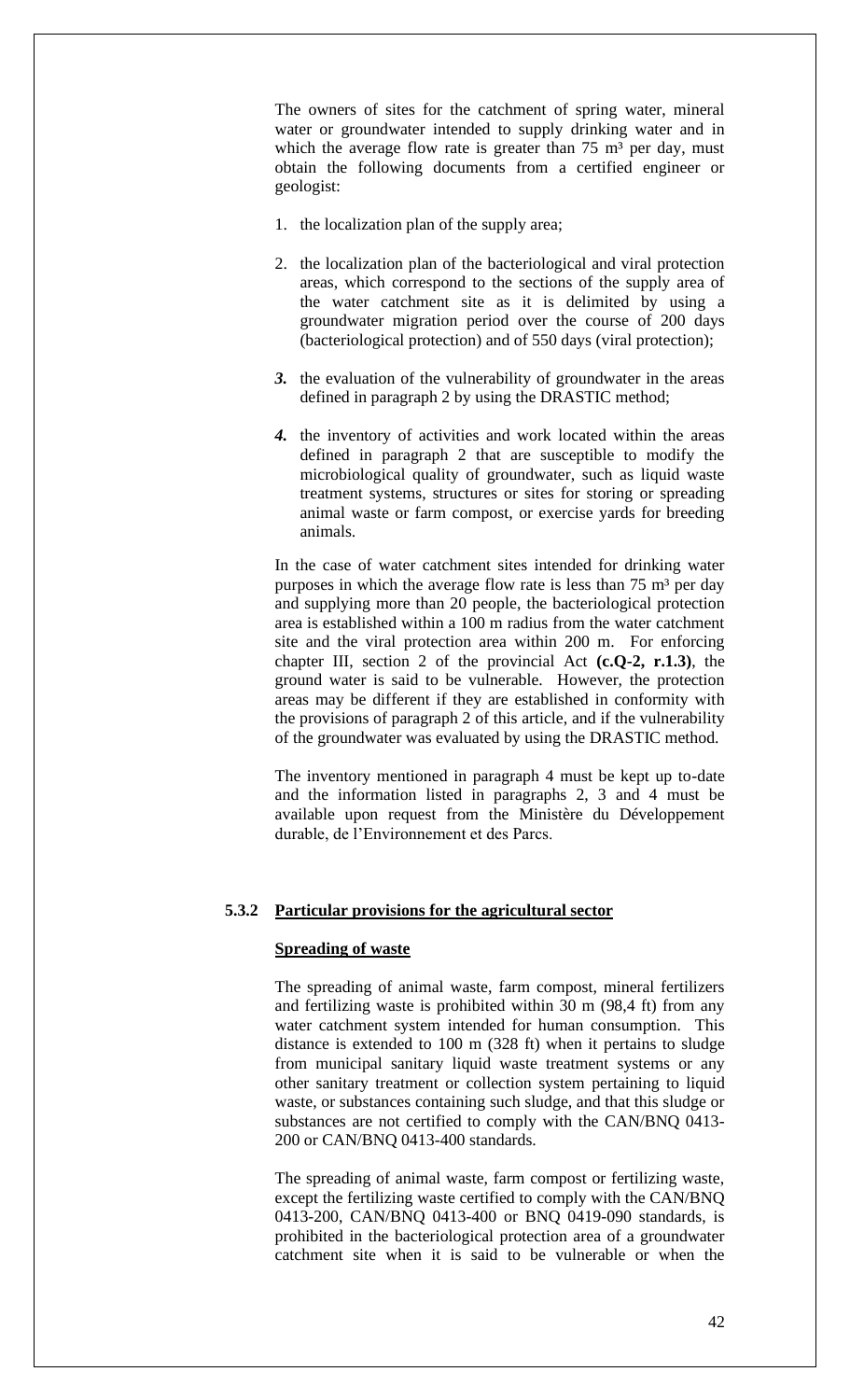DRASTIC rating of vulnerability is equal to or greater than 100 on any given section of this area.

The spreading of sludge from municipal sanitary liquid waste treatment systems or any other treatment or collection system pertaining to sanitary liquid waste, or substances containing such sludge, is prohibited in the viral protection area of a groundwater catchment site when it is said to be vulnerable or when the DRASTIC rating of vulnerability is equal to or greater than 100 on any given section of this area. This restriction does not apply to sludge or substances containing sludge certified to comply with the CAN/BNQ 0413-200 or CAN/BNQ 0413-400 standards.

The spreading of animal waste, farm compost, fertilizing waste, except the fertilizing waste certified to comply with the CAN/BNQ 0413-200, CAN/BNQ 0413-400 or BNQ 0419-090 standards, within the boundary of the restricted zones decreed by this present article, must be carried out in a manner that prevents run-off in these same zones.

#### **Animal breeding**

The erection or layout of a breeding facility or a storage facility for animal waste is prohibited:

- 1. at less than 30 m (98,4 ft.) from any groundwater catchment system intended for human consumption;
- 2. within a bacteriological protection area of a groundwater catchment site, when it is said to be vulnerable or when the DRASTIC vulnerability rating is equal to or greater than 100 on any given section of this area.

For the layout of a winter enclosure for beef cattle, the distance foreseen in paragraph 1 is extended to 75 m (246 ft.).

This present article does not apply to the breeding of canidae and feline as well as fish breeding, zoos, parks and zoological gardens.

#### **Storage directly on the ground**

Storage directly on the ground of animal waste, farm compost or fertilizing waste in a crop field is prohibited:

- 1. at less than 300 m (983,3 ft.) from any groundwater catchment system intended for human consumption;
- 2. within a bacteriological protection area of a groundwater catchment site, when it is said to be vulnerable or when the DRASTIC vulnerability rating is equal to or greater than 100 on any given section of this area.

Storage in a crop field, directly on the ground, of sludge from municipal sanitary liquid waste systems or any other treatment or collection system pertaining to sanitary liquid waste, or substances containing such sludge, is prohibited in the viral protection area of a groundwater catchment site when it is said to be vulnerable or when the DRASTIC rating of vulnerability is equal to or greater than 100 on any given section of this area. This restriction does not apply to sludge and substances containing sludge certified to comply with the CAN/BNQ 0413-200 or CAN/BNQ 0413-400 standards.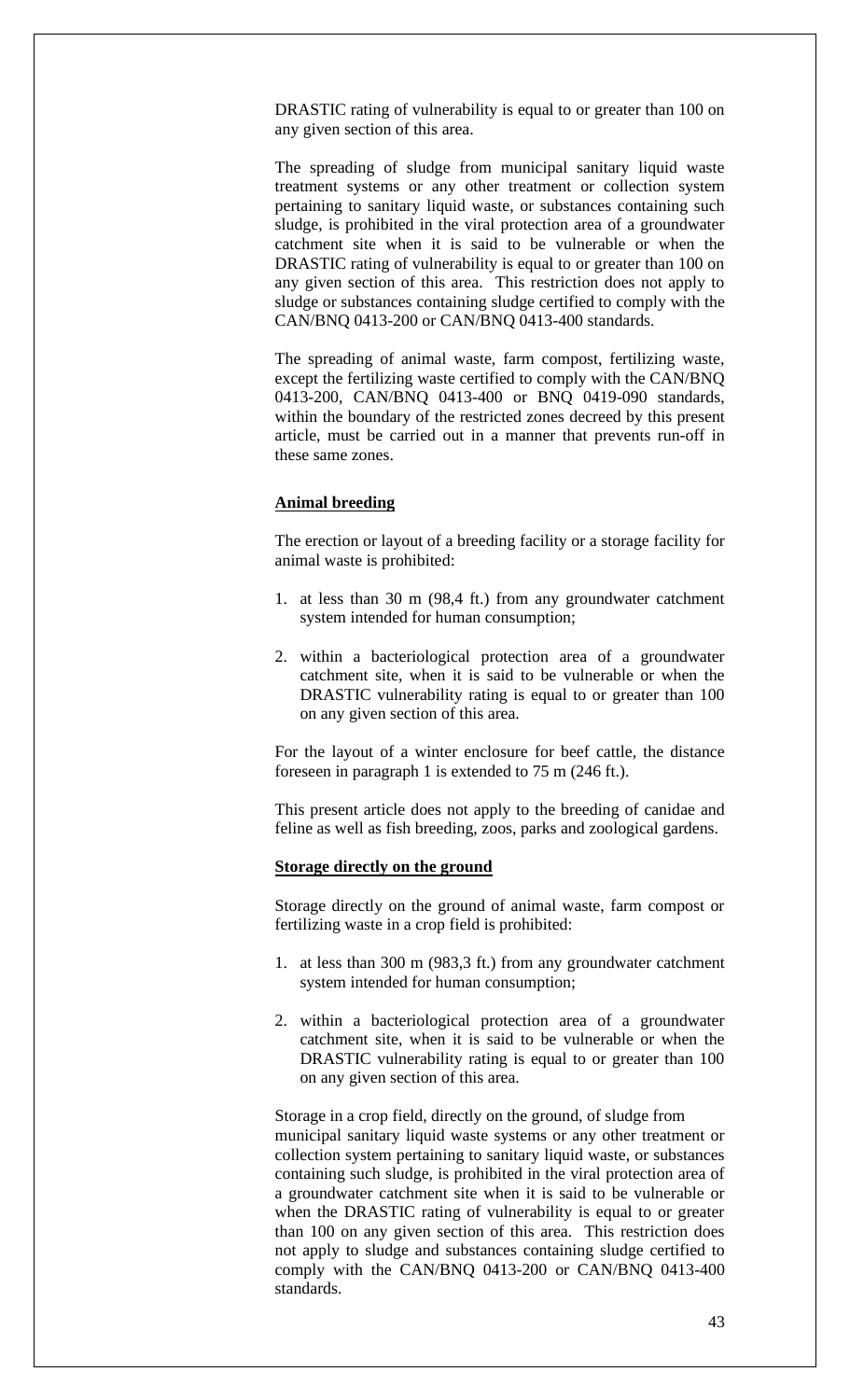## **Article 5.4 SPECIFIC PROVISIONS REGARDING LANDFILL SITES**

No construction permit is to be issued in regards to a closed landfill site and this for a period of 30 years following its closing. Also, no construction will be permitted within a distance less than 200 m (656 ft.) from a site that was used as a landfill.

The list and delimitation of these landfill sites can be found in annex C.

# **Article 5.5 SPECIFIC PROVISIONS REGARDING SECTORS IDENTIFIED AS PANORAMIC CORRIDORS**

The sectors identified as panoramic corridors correspond to the following zones:

- Rb2 (sector chemin Wide and Rock Mountain)
- Fa5, Va6 (sector route 199 between East Point and Old Harry)

In these zones, the establishments must respect the following requirements:

- The installation of mobile homes or camping trailers is prohibited.
- The systematic alignment of buildings is prohibited. In addition, there should always be a variance with regards to the setback of buildings installed in relation to the buildings already existing.
- The height of an isolated single-family dwelling is limited to two  $(2)$ stories and the floor area does not exceed 92,9 sq. m. (1000 sq. ft.).
- The height of a secondary building in relation to the isolated singlefamily dwelling is limited to one storey and its floor area does not exceed 37 sq. m. (400 sq. ft.).
- The establishment of an isolated single-family dwelling can only be accompanied by a single secondary building. Exceptionally, in addition to the secondary building, the installation of a greenhouse for domestic purposes with a maximum surface area of 18,6 sq. m. (200 sq. ft.) is authorized.

Note: In a case where one or the other of these zones is subject to the provisions of a regulation regarding implantation plans and architectural integration (PIIA), the standards in the said plans have priority.

# **Article 5.6 SPECIFIC PROVISIONS REGARDING HERITAGE BUILDINGS**

The demolition of any heritage building is strictly forbidden. All repairs or modifications are authorized on the condition that the form, volume, structure and exterior finishing materials of the original building are respected. The following has been identified as heritage buildings:

- St. Peter`s-By-The-Sea Church

- C.A.M.I.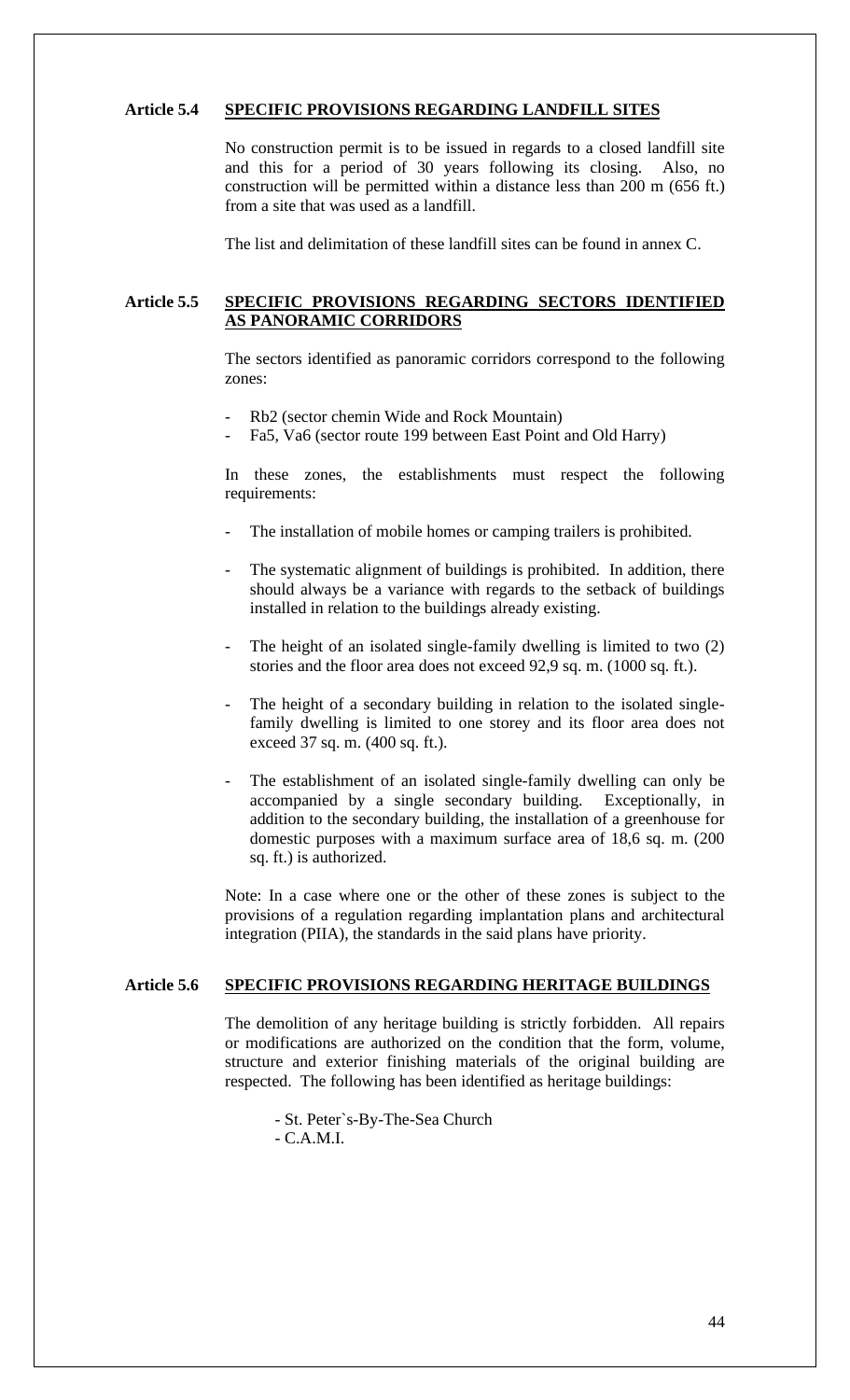## **Article 5.7 SPECIFIC PROVISIONS REGARDING NATURAL HERITAGE AND ARCHEOLOGICAL SITES**

Any work that has an effect to permanently modify the natural relief of the land, such as excavation, backfill and leveling work is forbidden in the sectors identified as natural heritage in this bylaw. Also, the exploiting of any quarry or sandpit is prohibited in these sectors. Furthermore, the establishment of any residence must be carried out in a way that minimizes the transformation of the natural environment. The following sites have been identified:

- East Point National Wildlife Park
- Bird Rock
- Brion Island

As for potential archeological sites, no disturbance of soil or construction can be authorized before informing the Ministère de la Culture, des Communications et de la Condition feminine and, if necessary, that the excavations be carried out when the potential of the site warrants. The following site has been identified:

- Moore`s Mountain

### **Article 5.8 SPECIFIC PROVISIONS REGARDING EMBANKMENT AND EXCAVATION OPERATIONS**

Embankment or excavation work will only be authorized when the following conditions are respected:

- the final slopes created by this work does not exceed 30 degrees;
- the ground that is stripped will be re-covered with a layer of humus to enable re-vegetation.
- the work carried out does not obstruct the free circulation of surface waters or encroach on a marsh or an aquatic environment;
- with exception to sand extraction or other industrial or public interventions, it is strictly forbidden to proceed with excavation or leveling work directly on the foredune, that being the mound of sand more or less solid that is in constant activity and part of the beach;
- embankment and excavation work must be completed within the 60 days following the issuing of the permit.

### **Article 5.9 SPECIFIC PROVISIONS REGARDING GROUPS OF TOURISM ACCOMMODATION BUILDINGS**

#### **5.9.1 Authorized zones**

Groups of tourism accommodation buildings are authorized in all zones except the following: forestry, agriculture, conservation and industrial zones.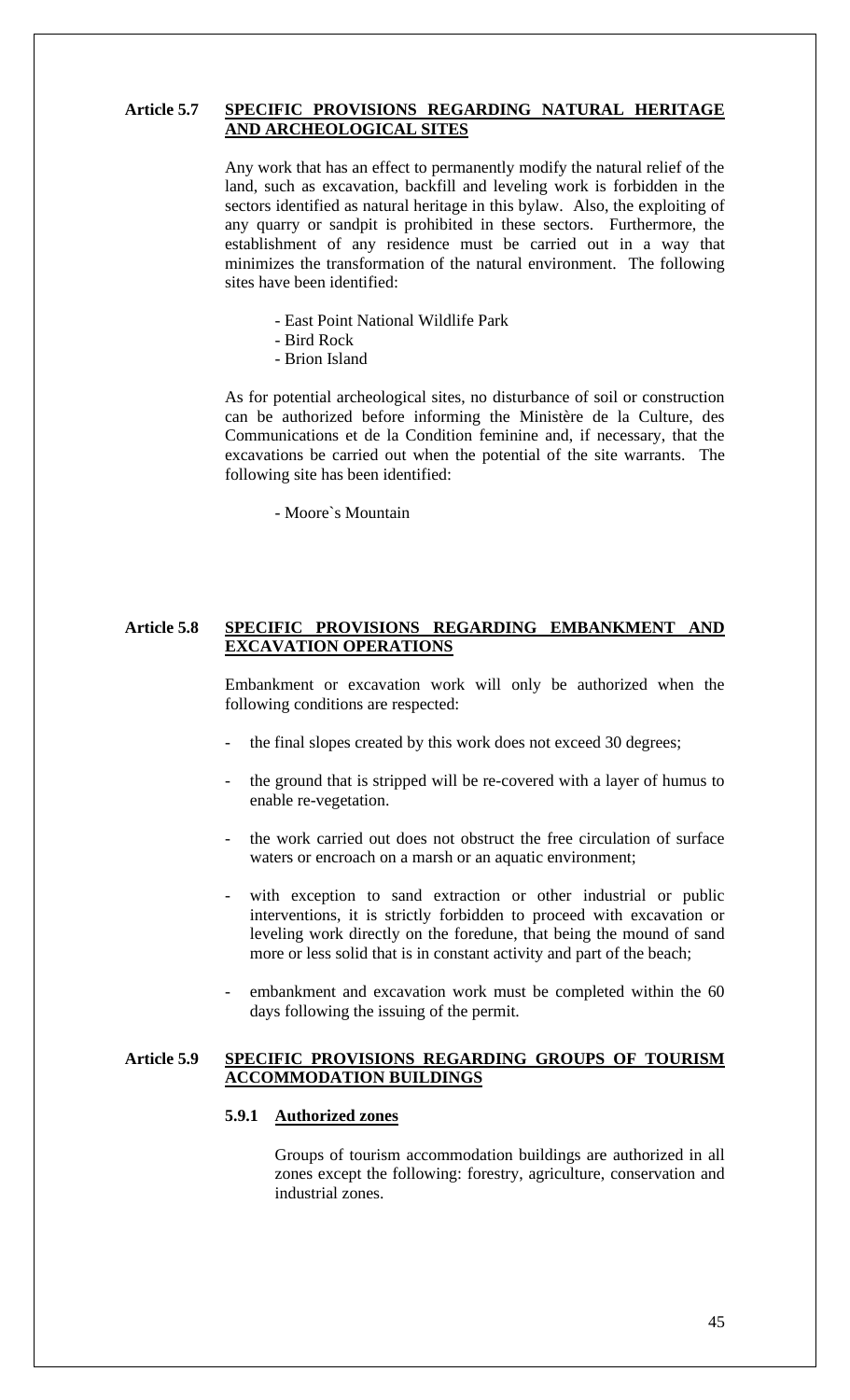#### **5.9.2 Number of units and surface area of the lots**

A group of accommodation buildings must include a minimum and a maximum of three (3) accommodation units, each of them established within a distinct building and on a lot having a minimum surface area of 3000 sq. m. (32 289 sq. ft.).

### **5.9.3 Additional units**

In a case where the group of tourism accommodation buildings is established on a lot in which the surface area is greater than 3000 sq. m. (32 289 sq. ft.), the number of units may exceed the maximum number indicated in the previous article by adding a supplementary unit for every 929 sq. m. (10 000 sq. ft.) of additional surface area.

Under no circumstance is the total number of units on a given lot to exceed six (6).

#### **5.9.4 Surface area and height**

Each accommodation unit must occupy a minimum surface area of 29,7 sq. m. (320 sq. ft.) and maximum of 57,9 sq. m. (624 sq. ft.) and its height must not exceed one storey.

Exceptionally, one of the units can be used for a reception building and as a reserved space for clientele services; this unit can be 2 stories with a maximum surface area of 120 sq. m. (1 300 sq. ft.).

### **5.9.5 Architectural Characteristics**

The architectural characteristics of the accommodation units such as the shape, volume, openings and ornamentation must demonstrate uniformity and the exterior finishing must be a wood product, in other words, cedar shingles or manufactured boards placed horizontally. Each of the accommodation units must be sitting on a concrete foundation.

#### **5.9.6 Connection to public services**

Connections to public services that are generally carried out in an aerial manner, in this case electricity or cable distribution, are obliged to be underground.

# **5.9.7 Location of the building**

No accommodation unit can be established at less than 7,5 m (24,6 ft.) from the boundary of the lot on which it is located.

A distance of 6,1 m (20 ft.) must be left open between each of the buildings housing a tourism accommodation unit.

Moreover, the ground implantation must respect the natural environment by minimizing the disturbance of soil and avoiding important embankment and excavation work.

# **5.9.8 Secondary Building**

The number of secondary buildings associated with a group of tourism accommodations is limited to one (1) per location. It must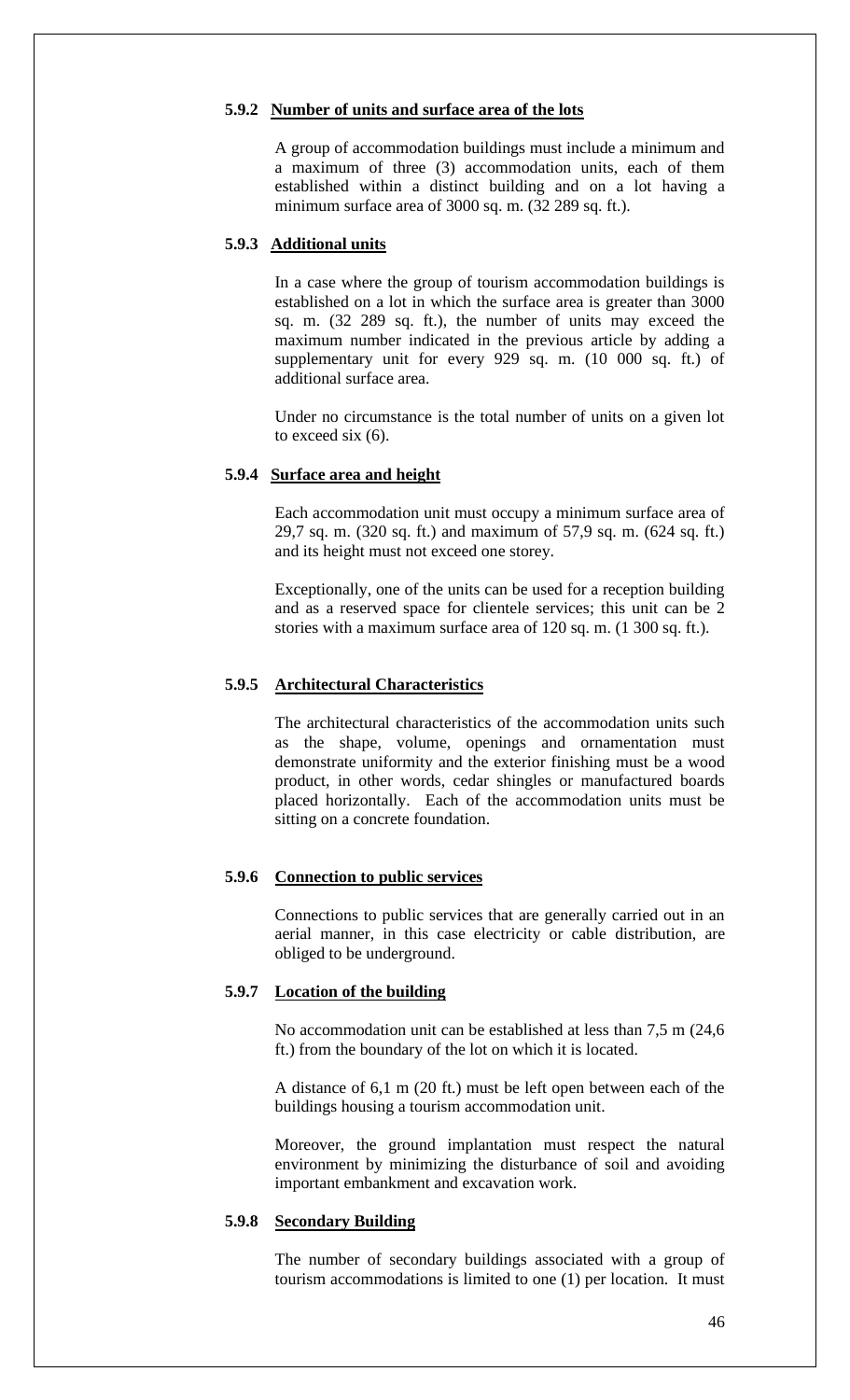resemble the other buildings which are part of the accommodation units in regards to its shape and exterior finishing.

The secondary building associated with the group of buildings may also be used as a service building to shelter such things as the electrical and water entries or laundry and reception equipment.

However, the floor area of a building as such can not exceed 57,9 sq. m. (624 sq. ft.) and in all cases the setback can not be less than 2 m (6,6 ft.).

# **5.9.9 Required information for the study of a construction permit request regarding a group of tourism accommodation buildings**

In addition to providing the required information of the municipality's official construction permit request, the applicant must also provide the following information:

- A scale implantation plan showing the location of each of the buildings that are subject to the permit request, the location of any building subsequently planned and the boundaries of the lot;

- A scale drawing showing the elevations of the buildings that are subject to the permit request as well as the elevations of any building subsequently planned. These drawings must specify the materials that will be used for the exterior finishing.

## **Article 5.10 SPECIFIC PROVISIONS REGARDING GROUPS OF COMMERCIAL OR INDUSTRIAL BUILDINGS**

## **5.10.1 Number of units and surface area of the lots**

A group of commercial or industrial buildings is authorized on a location that specifically permits commercial and industrial uses and must include a minimum of three (3) and a maximum of four (4) buildings.

#### **5.10.2 Surface area and height**

Each building must respect the provisions foreseen within the category of use to which it belongs.

#### **5.10.3 Architectural characteristics**

The architectural characteristics of the buildings such as the shape and the exterior finishing must demonstrate uniformity.

### **5.10.4 Location of the building**

Each of the buildings must be considered as a main building and respect the implantation standards foreseen in chapter 6 of this bylaw.

# **Article 5.11 SPECIFIC PROVISIONS REGARDING THE SHORELINE, LITTORAL, FLOODPLAINS AND WETLANDS**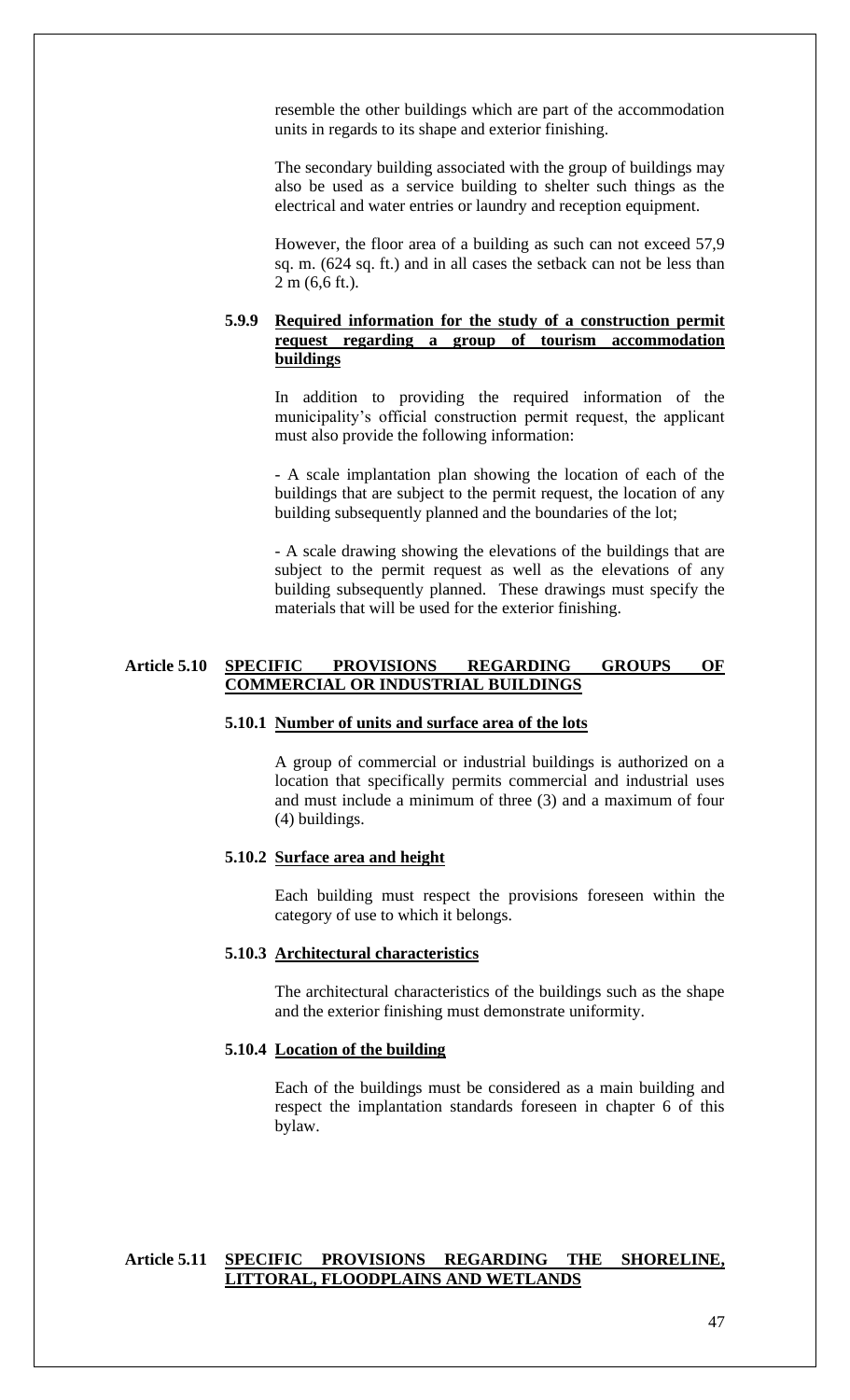This article applies to all waterways, lakes and bodies of water.

#### **5.11.1 Shore**

All constructions, structures and works are forbidden on the shore. However, the following constructions, structures and works can be authorized, on the condition that a permit is issued by the municipality and other competent authorities, and if their realization is consistent with other protection measures recommended for floodplains:

- a) The maintenance, repair and demolition of existing constructions and structures used for purposes other than municipal, commercial, industrial, public or public access purposes;
- b) Constructions, structures and works for municipal, commercial, industrial, public or public access purposes, including their maintenance, repair and demolition, if they are subject to an authorization in virtue of the Act Respecting Environment Quality;
- c) The construction or expansion of a main building for purposes other than municipal, commercial, industrial, public or public access, with the following conditions:

- the dimensions of the lot no longer allow the construction or expansion of this main building once the shore's protection strip has been established and provided that it can not be reasonably located elsewhere on the land;

- the subdivision was done before the coming into force of the first applicable municipal bylaw prohibiting construction on the shore;

- the lot is not located in a high risk erosion or landslide zone as identified in the MRC's *schema d'aménagement;*

- it is mandatory that a minimum five (5) m. protection strip be preserved in its actual state or preferably returned to its natural state, if it is not already.

d) The construction or erection of an accessory building such as a garage, storage building, shed or pool, is only possible on the section of the shore that is no longer in its natural state and with the following conditions:

- the dimensions of the lot no longer allows the construction or erection of this accessory building once the shore's protection strip has been established;

- the subdivision was done before the coming into force of the first applicable municipal bylaw prohibiting construction on the shore;

- it is mandatory that a minimum five (5) m. protection strip be preserved in its actual state or preferably returned to its natural state, if it is not already.

- the accessory building must be built on the lot without excavation or backfill.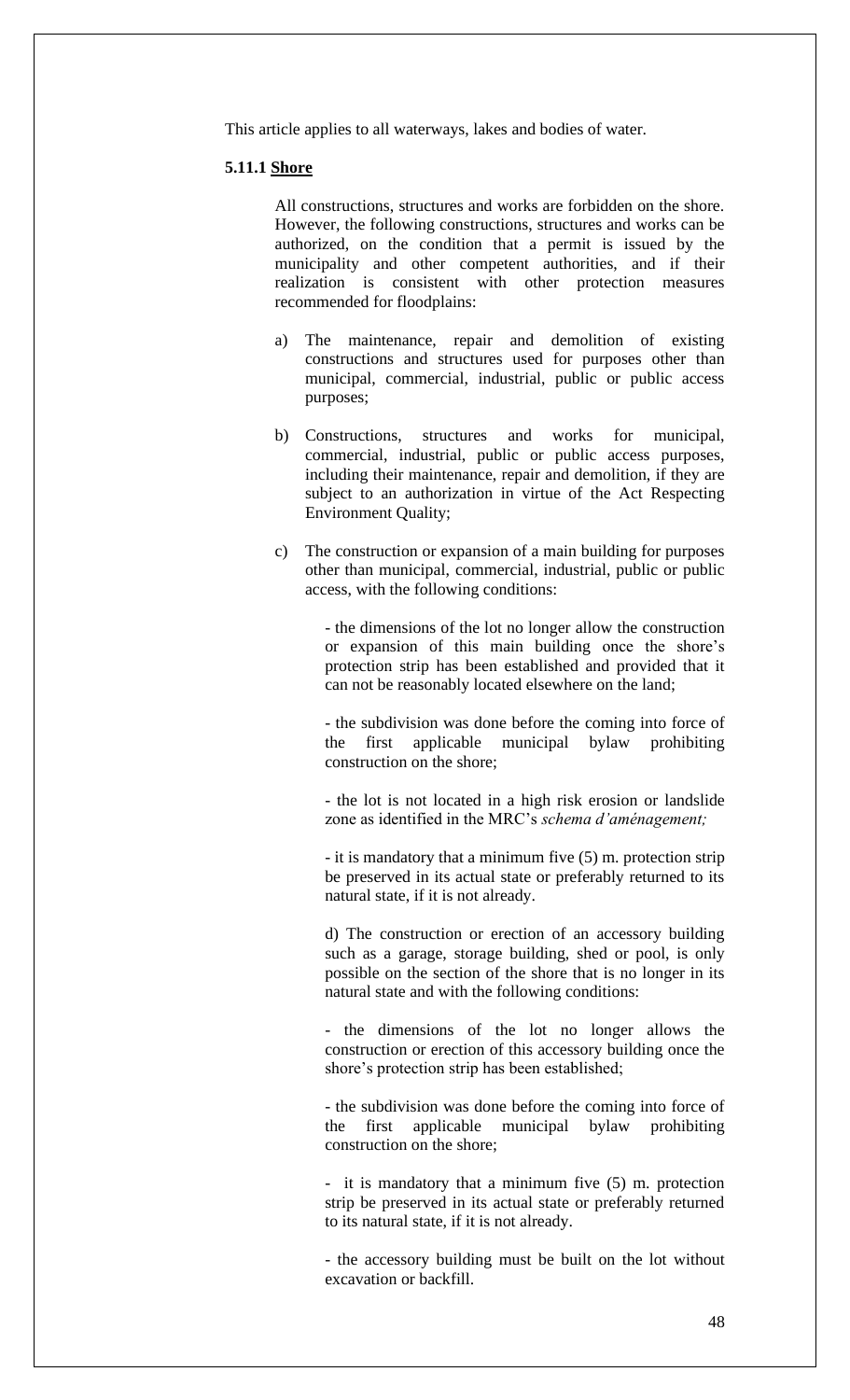e) The following work related to vegetation:

- forestry management activities in which the realization is subject to the Forestry Act and the regulations pursuant to this Act;

- sanitary cutting;

- harvesting of 50% of the stems 10 cm or more in diameter, provided that at least 50% of the forest covering is maintained on private woodlots used for forestry or agricultural purposes;

- the required tree cutting for the establishment of an authorized construction or structure;

- the required tree cutting to create a 5 m wide access to a body of water when the shore has a slope less than 30%;

- the required pruning and trimming to create a 5 m wide opening, when the shore has a slope greater than 30%, or to create a trail or a stairway giving access to the body of water;

- for the purpose of restoring a permanent and sustainable vegetation covering, seeding or planting of plants, trees or shrubs and the required work involved;

- various methods used to harvest herbaceous vegetation when the shore has a slope less than 30% and only when the slope is greater than 30% on the top of the bank.

f) Cultivation of soil for agricultural purposes is permitted provided that a strip of vegetation of at least 3 m wide is preserved, measured from the high-water mark. Moreover, if there is a bank and that its top is less than 3 m from the high-water mark, the width of the vegetation strip to be preserved must have a minimum width of 1 m at the top of the bank.

g) The following structures and works:

- installation of fences;

- installation or the realization of underground or surface drainage network outlets and pumping stations;

- installation of water crossing structures pertaining to fording, culverts and bridges as well as related access roads;

- necessary aquaculture equipment;

- all septic installations in conformity to the regulations concerning the evacuation and treatment of liquid waste of isolated residences dictated in virtue of the Act *Respecting Environment Quality;*

- when the slope, soil type and site conditions prevent the restoration of the vegetation covering and the shore's natural state, vegetation or mechanical stabilization works such as riprap, gabions or finally retaining walls, by giving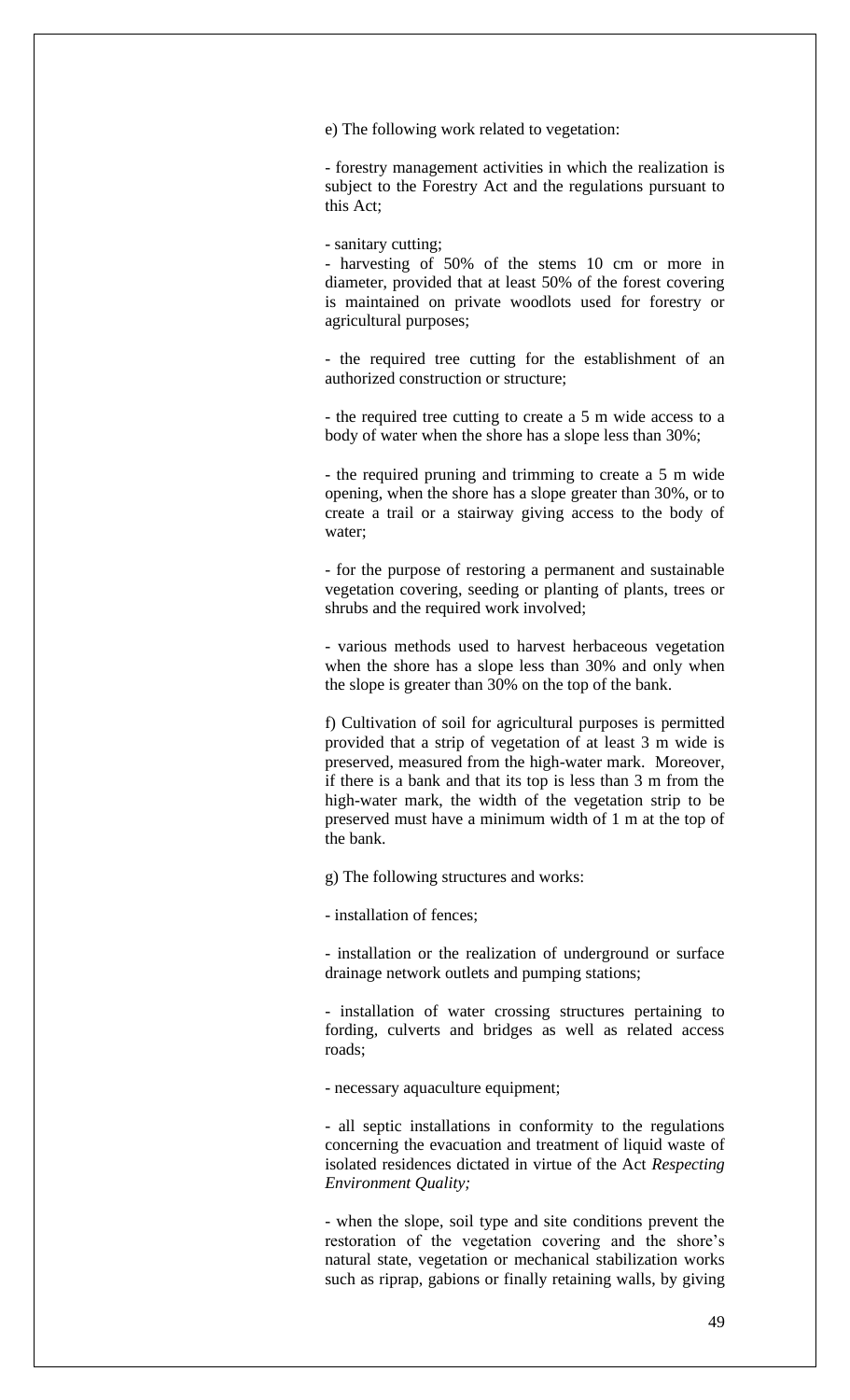priority to the technique most likely to facilitate the eventual establishment of natural vegetation;

- private wells;

- the reconstruction or widening of an existing route or road, including farm and forestry roads;

- the necessary work in order to accomplish the construction, structures and work authorized within the littoral in accordance with the provisions of article 2.2;

- forestry management activities subject to the Forestry Act and its regulations pertaining to intervention standards for Crown owned forests.

h) The construction of new buildings or the expansion of existing buildings when these works are foreseen within the territorial boundaries of the historical site of La Grave (PIIA) and La Pointe de Grande-Entrée(PPU).

# **5.11.2 Littoral**

All constructions, structures and works are forbidden in the littoral. However, the following constructions, structures and works can be authorized, on the condition that a permit is issued by the municipality and other competent authorities, and if their realization is consistent with other protection measures recommended for floodplains:

a) Wharves, shelters, docks on piles, posts or made of floating platforms;

b) installation of water crossings pertaining to fording, culverts and bridges;

c) necessary aquaculture equipment;

d) water intakes

e) creation, for agricultural purposes, of inlet or diversion channels for water samples in a case where an authorization must be obtained in virtue of the Act *Respecting Environment Quality* for the creation of such channels;

f) required encroachment on the littoral for works authorized on the shore;

g) cleaning and maintenance work of the waterways, without excavation, carried out by a municipal authority in accordance to the powers and duties assigned to him by the Law;

h) Constructions and works for municipal, industrial, commercial, public or public access purposes, including their maintenance, repair and demolition, subject to obtaining an authorization in virtue of the *Act Respecting Environment Quality,* the *Act Respecting the Conservation and Development of Wildlife*(L.R.Q., c. C-61.1) *,* the *Act Respecting Watercourses*(L.R.Q., c. R-13) or any other Act;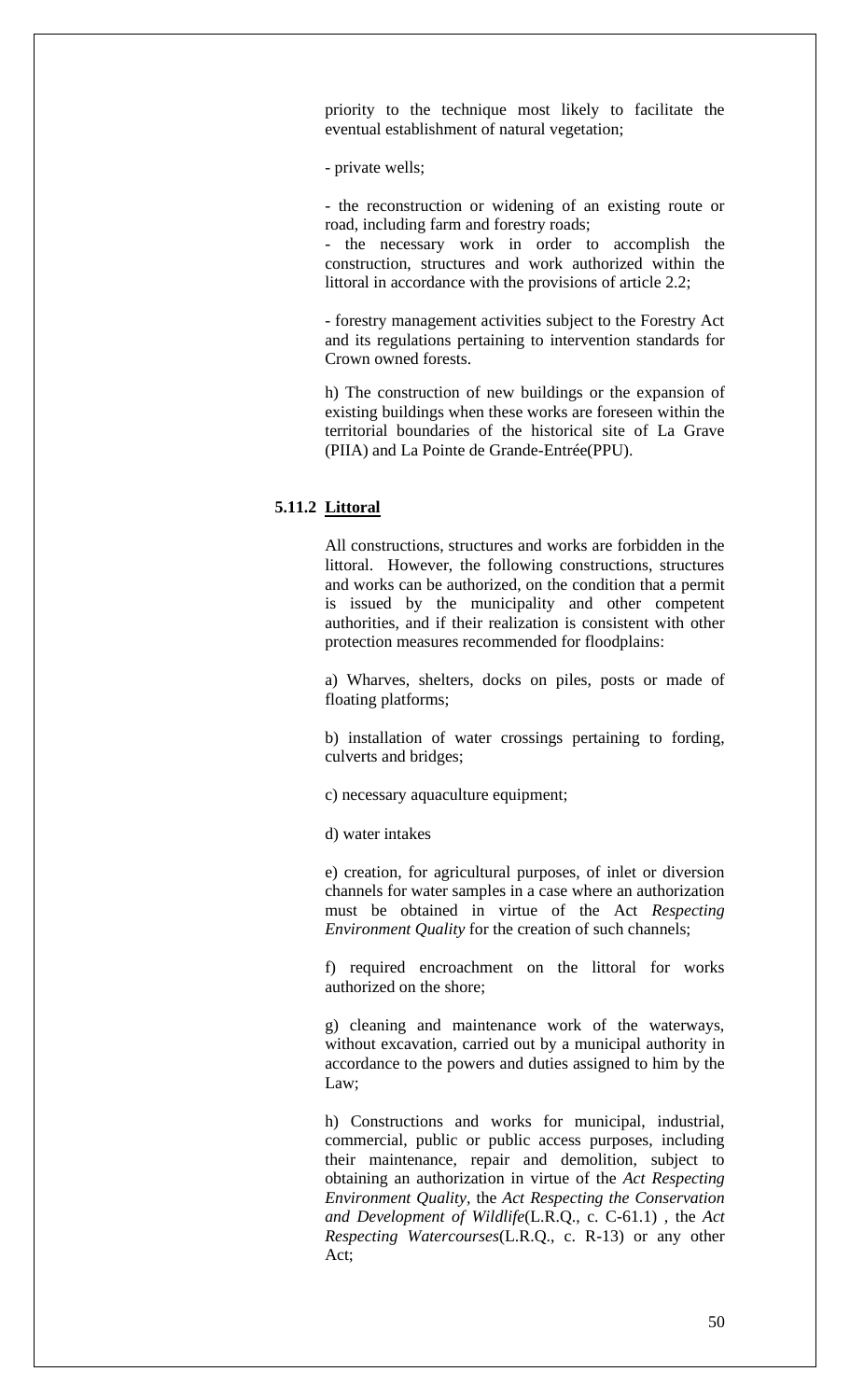i) maintenance, repair and demolition of existing constructions and structures that are not used for municipal, industrial, commercial, public or public access purposes.

# **5.11.3 Floodplains**

#### **Prior authorization for interventions within floodplains**

The floodplains can be found in annex G.

All constructions, structures and work that are susceptible to modify the water status, to harm the free circulation of water during flood periods, to disrupt fauna and flora habitats or to endanger the security of individuals and property are subject to a prior authorization. This regulation is subject to the issuance of a permit or other types of authorizations by the municipal authorities or by the government, its ministries or organizations, according to their respective powers. The prior authorizations that will be granted by the municipal or governmental authorities will take into consideration the scope of the anticipated intervention through measures pertaining to floodplains and will see that the integrity of the environment is protected as well as maintaining the free circulation of water.

The constructions, structures and work regarding forestry management activities, which are subject to the *Forestry Act* and its regulations, and agricultural activities carried out without excavations and embankment are not subject to prior authorization from the municipality.

# **Permitted constructions, structures and works**

Despite the principles previously stated, the following constructions, structures and works may be permitted in those zones provided that they are compatible with the protection measures applicable to the shores and the littoral:

- a) work intended to maintain the land in good condition, to maintain, repair, modernize or demolish existing structures, provided that this work does not increase the area of the property exposed to flooding; however, during infrastructure modernization and reconstruction work affecting a public road, this area of the work exposed to flooding can be increased by 25% for public security reasons or to render an infrastructure as such in conformity with applicable standards; in all cases, major work on a construction or structure shall result in flood-proofing the entire construction or structure;
- b) installations by governments, their ministries and organizations that are necessary for marine traffic activities, such as wharves, breakwaters, canals, locks and fixed navigation aids; appropriate flood-proofing measures shall be taken for the sections of the structures situated under the 100-year recurring flood level.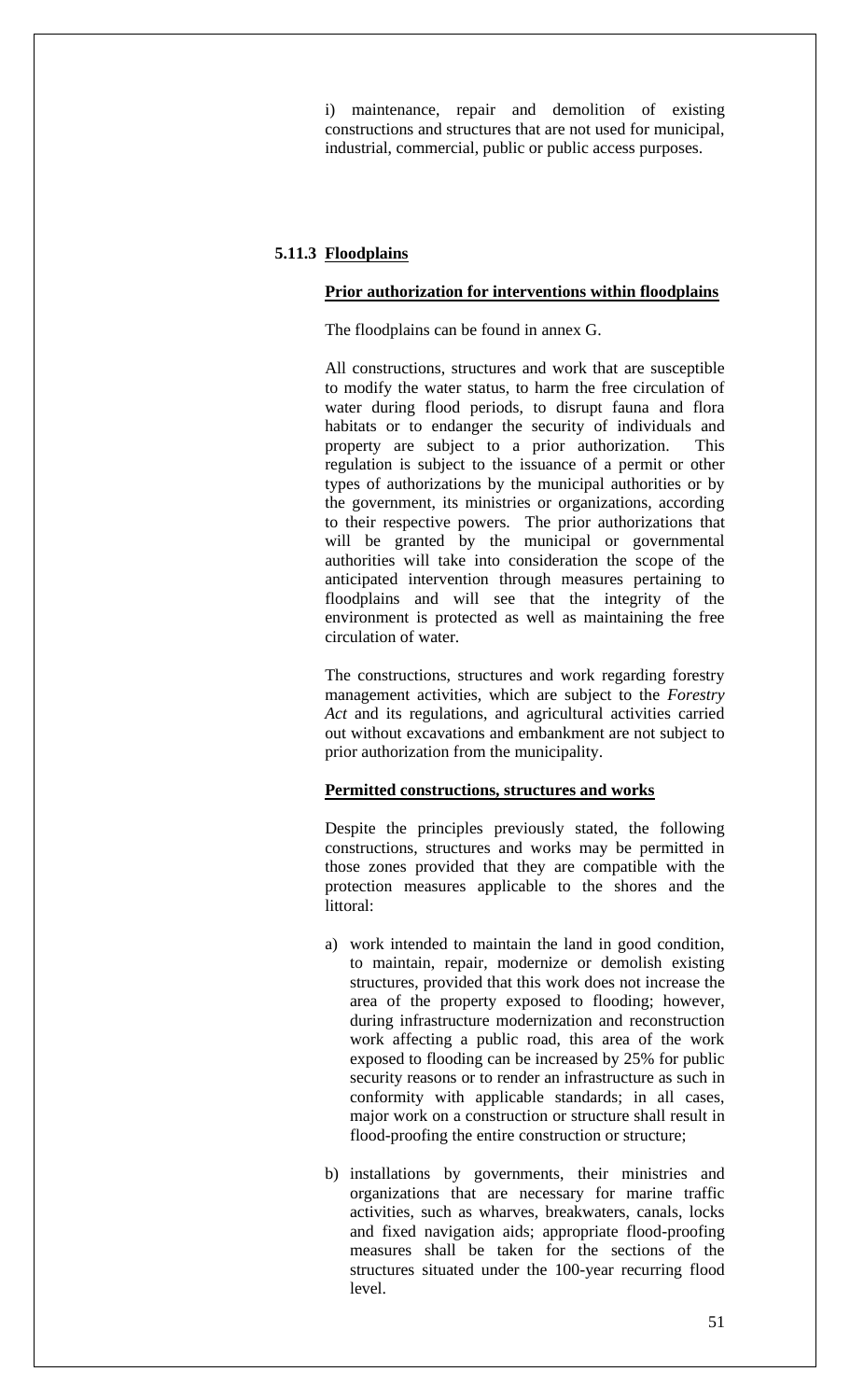- c) Linear, underground installations of public service utilities such as pipelines, electricity and telephone lines, water and sewer pipes that have no service entrance for constructions and structures located in the high velocity zone;
- d) Construction of underground water or sewer systems in existing constructed areas, but not provided with these services, in order to only connect the constructions and structures that existed on the date that the first municipal bylaw came into force restricting new implantations;
- e) septic installations intended for existing constructions and structures; the anticipated installation must be in conformity with the *Regulation Respecting the evacuation and treatment of liquid waste disposal systems for isolated dwellings* dictated in virtue of the Act Respecting Environment Quality;
- f) improvement or replacement of a domestic well or that of an existing business establishment by a tubular well, built in a way to eliminate contamination risks by sealing the annular space with durable watertight materials and to prevent submersion;
- g) an open-air facility, for recreational purposes, other than a golf course, that does not require excavation or embankment work;
- h) reconstruction of a structure that was destroyed by a disaster other than a flood; the reconstructed structures shall be flood-proofed in conformity to the following requirements:

Authorized constructions, structures and work must be carried out by respecting the following flood-proofing regulations, adapted to the context of the concerned infrastructure:

No opening (window, basement window, door, garage, etc.) can be lower than the 100-year recurring flood level;

No ground floor can be lower than the 100-year recurring flood level;

Disposal drains must have a check valve;

For any structure or part of a structure built below the 100-year recurring flood level, that a study be carried out demonstrating the structure's resistance to this flood level, and include calculations relating to:

- waterproofing;
- structural stability
- necessary reinforcement;
- seepage water pumping capacity;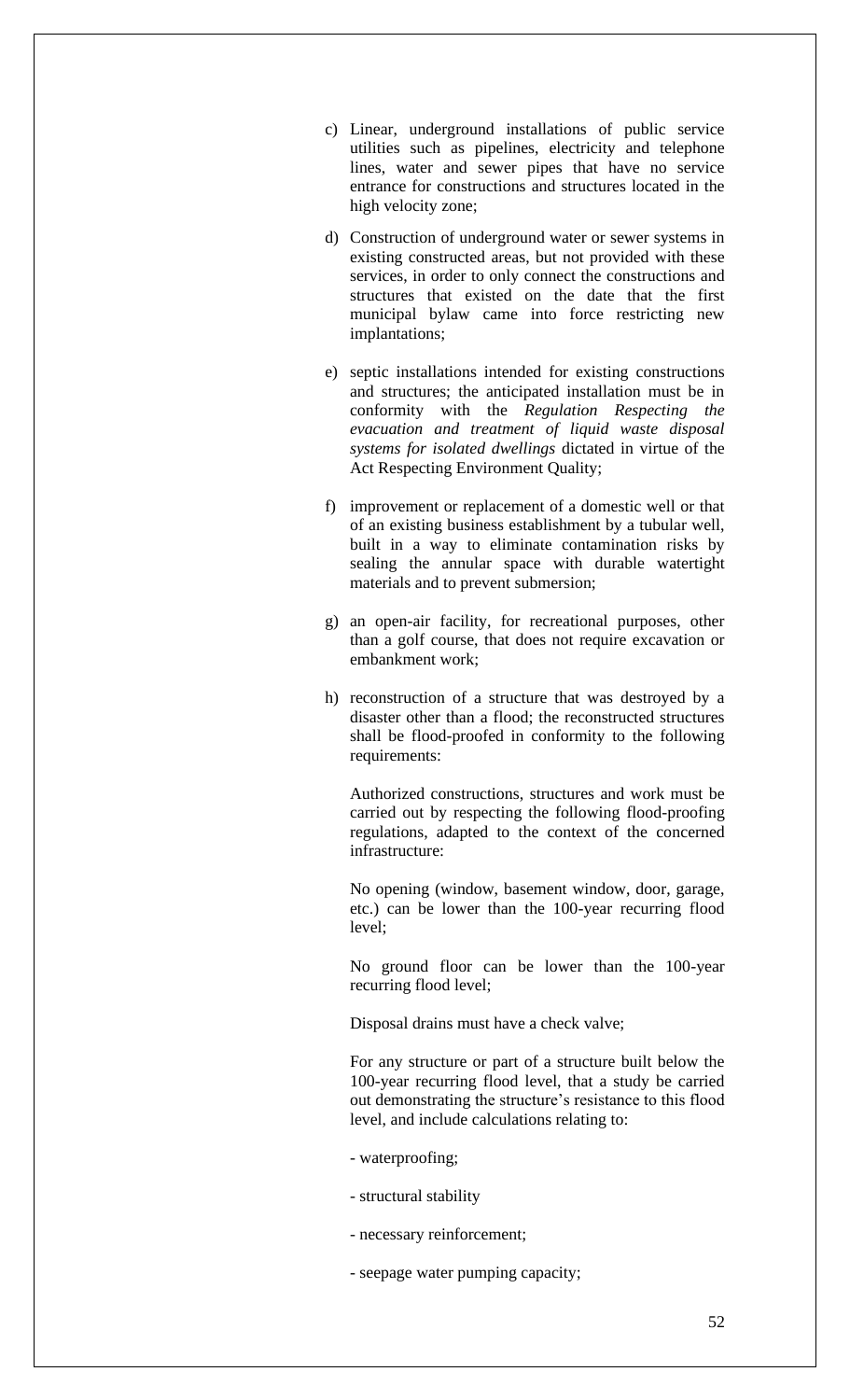- resistance of the concrete to compression and tension.

Backfilling of land must be restricted to protecting the immediate area surrounding the concerned construction or structure and not extend to the entire landsite; the average slope downward from the top of the backfill adjacent to the protected structure should not be less than 33 1/3% (vertical to horizontal ratio 1:3).

When implementing flood-proofing measures, if the 100 year recurrent flood elevation was not established at the time when the limits of a mapped floodplain were delineated, the elevation of the highest reference floodwater level should be used to replace the 100-year flood elevation in determining the limits of the floodplain, to which 30 cm. should be added for safety measures.

- i) development of wildlife habitats that do not require backfilling and those that do but, in the latter case, only if they are subject to obtaining an authorization in virtue of the *Act Respecting Environment Quality*;
- j) land drainage work;
- k) forest management activities without excavation and backfill work and that are subject to the *Forestry Act*  and its regulations;
- l) agricultural activities that do not require excavation or backfill work.

### **Constructions, structures and works eligible for a derogation**

Certain constructions, structures and works may also be authorized if they are compatible with other protection measures applicable to shores and the littoral and if they are subject to a derogation in accordance to the provisions of the *Act Respecting Land Use Planning and Development*  (L.R.Q., c. A-19.1).

In order to decide if a derogation is deemed acceptable all applications must be supported by sufficient documents for evaluation purposes. This request must provide a detailed cadastral description of the proposed intervention site and show that the planned work, structures or construction will meet the following five criteria:

- 1. Ensure the safety of individuals and the protection of public and private property by integrating the appropriate flood-proofing and protection of individuals measures;
- 2. Ensure the natural flow of water; the impacts on the possible changes to the waterway's hydraulic regime must be determined and specifically identify the constraints concerning ice movement, reduction in flow area, potential erosion risks and risk of an increase in the upstream flood level that may be caused by the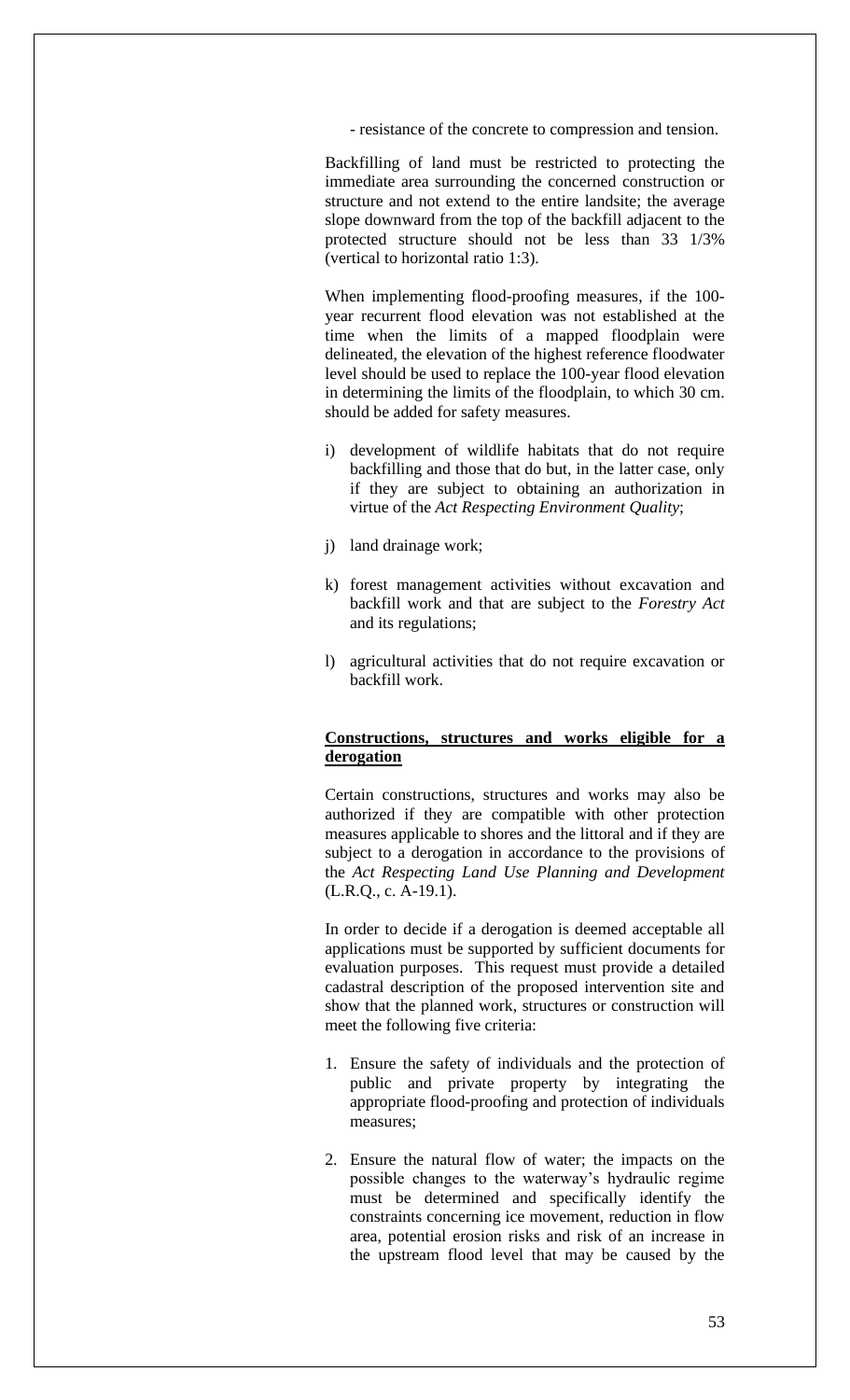work being carried out or the establishment of a construction or structure;

- 3. Ensure the integrity of these territories by avoiding backfilling and by demonstrating that the proposed works and structures cannot be reasonably located somewhere other than in the floodplain;
- 4. Protect the water quality, the flora and wildlife typical to the wetlands, their habitats and, in particular, endangered or vulnerable species by guaranteeing that they will not be harmed; the environmental impacts that the structures or works could generate must be assessed by taking into account the characteristics of the materials used for flood-proofing;
- 5. Demonstrate public interest where construction, structures and works are concerned.

#### **Constructions, structures and works eligible for an exemption are the following:**

- a) projects to widen, raise, create an entrance or exit to bypass or realign the current axis of an existing roadway;
- b) roadways crossing bodies of water and their access;
- c) any project to install new aboveground public utilities such as pipelines, power and telephone lines, infrastructures connected to water and sewer systems, with the exception of new roadways;
- d) communal wells used for the catchment of groundwater;
- e) a structure used for the catchment of aboveground surface water;
- f) liquid waste treatment plants;
- g) flood protection works undertaken by governments, their ministries or organizations, and by municipalities, to protect against flooding the already built areas as well as specific work to protect existing constructions and structures used for public, municipal, industrial, commercial, agricultural or public access purposes;
- h) flood prevention work designed to protect from flooding the zones bounded by land which is higher than the 100-year recurring flood zone and that can only be flooded by the backing up of pipes;
- i) any intervention intended:

- to expand a shipbuilding, marine shipping or port facility;

- to expand an agricultural, industrial, commercial or public facility;

- to expand a structure and its accessory buildings without changing the zoning typology;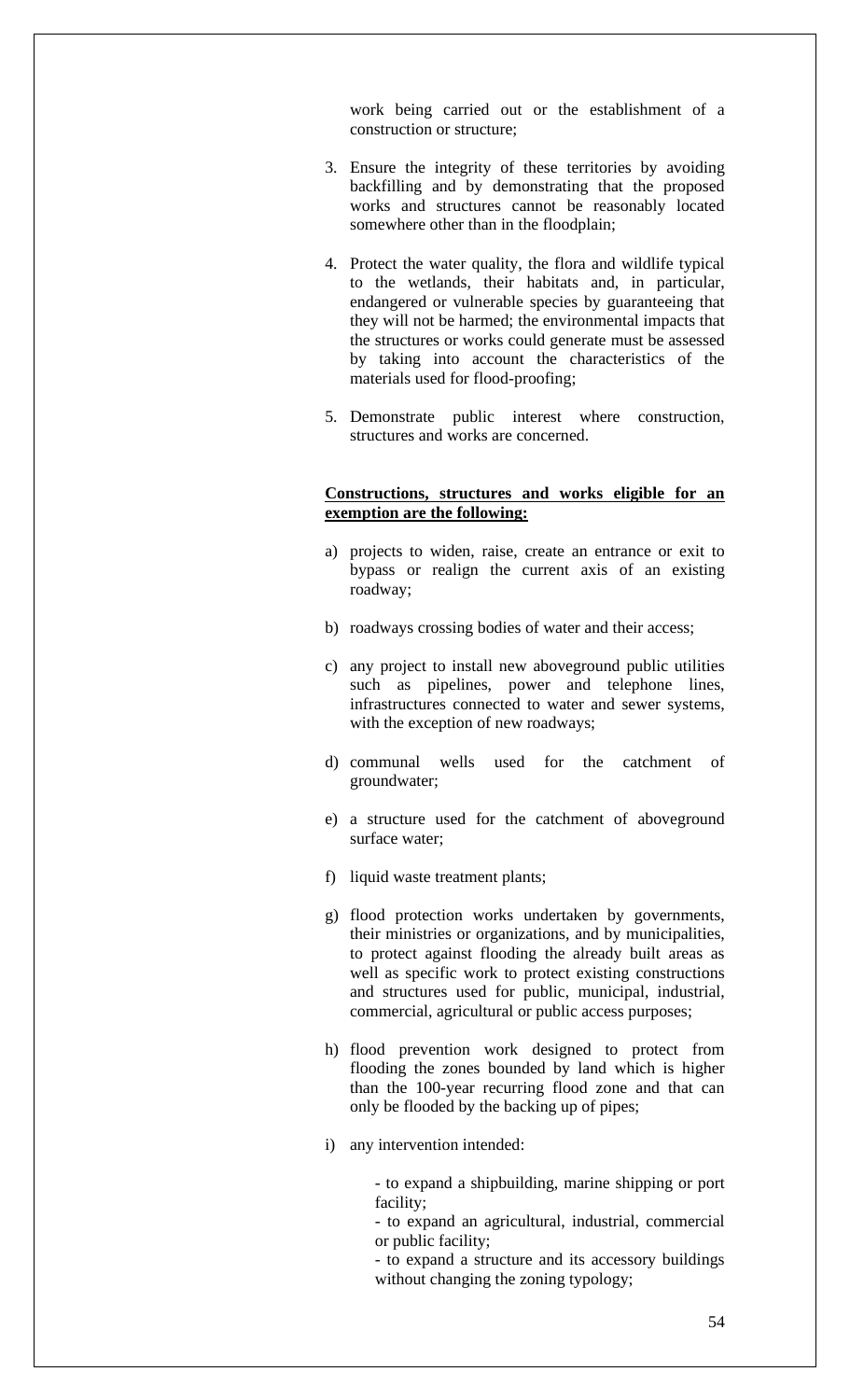j) commercial fishing and aquaculture installations;

k) development of land for recreational purposes, forestry or agricultural activities involving excavation or backfill work such as roads, walking and bicycle trails; flood protection works and golf courses are not eligible for a derogation;

l) development of a wildlife habitat that requires backfill work that is not subject to an authorization in virtue of the *Act Respecting Environment Quality*;

m) barriers used for municipal, industrial, commercial or public purposes, for which an authorization must be obtained in virtue of the *Act Respecting Environment Quality*;

#### **5.11.4 Wetlands**

All works including excavation and backfilling are strictly prohibited when they risk altering or modifying a wetland.

Exceptionally, it is permitted to backfill a wetland provided that all of the following requirements are respected:

- the wetland is not located within an agricultural, forestry or conservation zone;

- the surface area of the wetland is less than 0,5 hectare;

- quality rating is 1 or 2;

- the wetland is isolated.

Exceptionally, due to their necessity and when no reasonable alternative can be found, interventions and work related to public infrastructures and equipment such as a roadway or access road, parking lot, power and telecommunication distribution networks will be authorized.

The reference document regarding wetlands can be found in annex H.

# **Article 5.12 SPECIFIC PROVISIONS REGARDING EROSION ZONES**

### **5.12.1 Protection strip**

For enforcing this present article, a protection strip is established in the following manner:

#### **Type A Zone "high erosion level"**

Measured inland from the top of the cliff or the bank; this strip is 30 m (98,4 ft.) wide.

#### **Type B Zone "low erosion level"**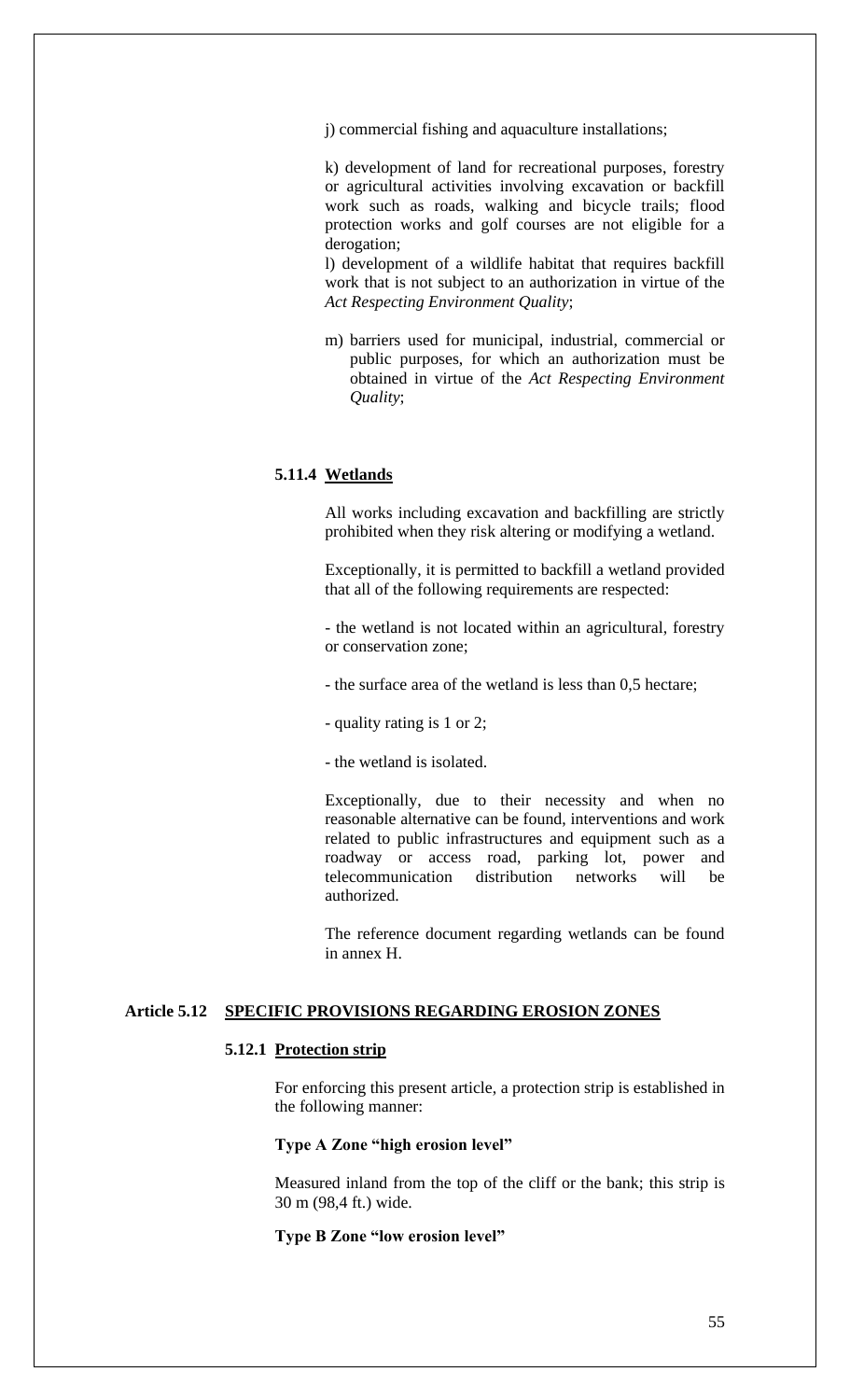Measured inland from the top of the cliff or the bank; this strip is 15 m (49,2 ft.) wide.

Note: The protection strips are illustrated in annex I.

# **5.12.2 Restriction**

In the erosion zones specified and illustrated in annex I of this bylaw, the following constructions and uses are forbidden within the protection strip:

- the construction of any building, including secondary buildings;

- septic system installations, unless it is connected to an existing building and is situated at more than 15 m (49,2 ft.) from the highwater mark;

- removal of the vegetation covering and tree cutting;

- installing a water or sewer pipe;

- construction of a new road;

- work to stabilize or protect the embankment;

# **5.12.3 Conditions regarding the lifting of a restriction**

On the basis of a geotechnical or geological expertise prepared by a qualified expert, the municipal council may lift one or more of the restrictions set forth in article 5.12.2. The expertise must inform the council concerning the possibility of authorizing a prohibited construction, use or structure without endangering individuals and property over a perspective of 45 years or more.

In the case of an expertise concerning stabilization or protection work of the banks, it must certify that the stabilization or protection measures will not cause prejudice to neighbouring properties in the short, average and long term.

If the expert decides that the permit can be issued, he can make recommendations about the conditions that must be imposed on the applicant in order to ensure the safety of the site.

The municipal council, in light of the expertise and the recommendation of the Urban Planning and Environment Advisory Committee, can authorize that the permit or certificate be issued. The council can, in regards to applicable constraints, subject this permit issuance to respect any condition that can particularly target the realization of the work.

The inspector issues the permit and certificate once he receives a true certified copy of the resolution by which the municipal council authorizes the work.

In addition to the provisions of this article, the expertise does not permit to go against all other provisions of the regulations currently in force within the territory of the municipality.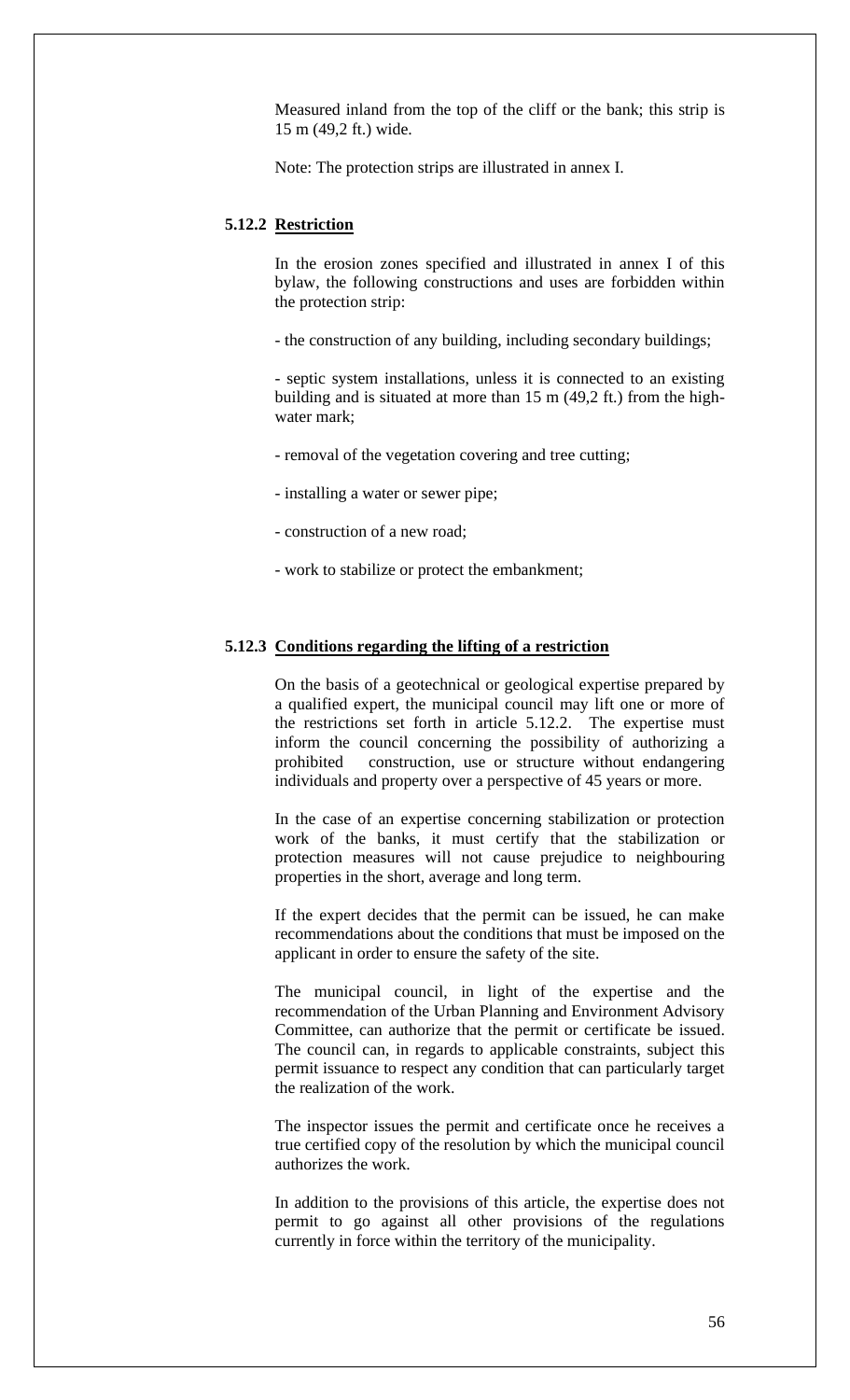#### **5.12.4 Exception to the general rule**

Notwithstanding article 5.12.2, the restriction to build in sectors identified as erosion zones does not apply to the following infrastructures and equipment:

- the construction and protection of light infrastructures and equipment used for recreational or tourism purposes such as walking and bicycle trails, observation sites, etc.;

- the construction and protection of public infrastructures and equipment, due to their necessity when no other reasonable alternative exists, such as power distribution lines, a road, etc.;

- the construction and protection of infrastructures and equipment linked to the fishing industry and navigation aids such as lighthouses, fishing harbours or a building used for receiving and processing marine products.

### **5.12.5 Non-conforming construction protected by acquired rights**

When a non-conforming construction protected by acquired rights is located within the protection strip linked to an erosion zone, the following work is prohibited:

- increasing the floor area of a main or secondary building;

- the reconstruction following a fire or other disaster if more than 50% of the building's value was lost.

### **Article 5.13 SPECIFIC PROVISIONS REGARDING THE PLANTING AND CUTTING OF TREES**

#### **5.13.1 Authorization certificate**

Any property owner wishing to cut trees on his land must obtain an authorization certificate from the municipal inspector.

# **5.13.2 In forestry zones**

Maximum surface area cuttings

Any deforestation of a surface area greater than 1000 sq. m. (10 764 sq. ft.) on a single piece of land is forbidden. All cutting areas separated by a distance less than 20 m (65,6 ft.) are considered a single piece of land.

This provision does not apply when the deforestation is foreseen in a plantation affected by an insect epidemic or a disease in order to prevent spreading.

Also, it does not apply when the deforestation is foreseen in a plantation in which 70% of the stems are blown down.

#### Buffer zones

Between two areas of cutting, a minimum width of 20 m (65,6 ft.), referred to as the buffer zone, must be preserved intact. Harvesting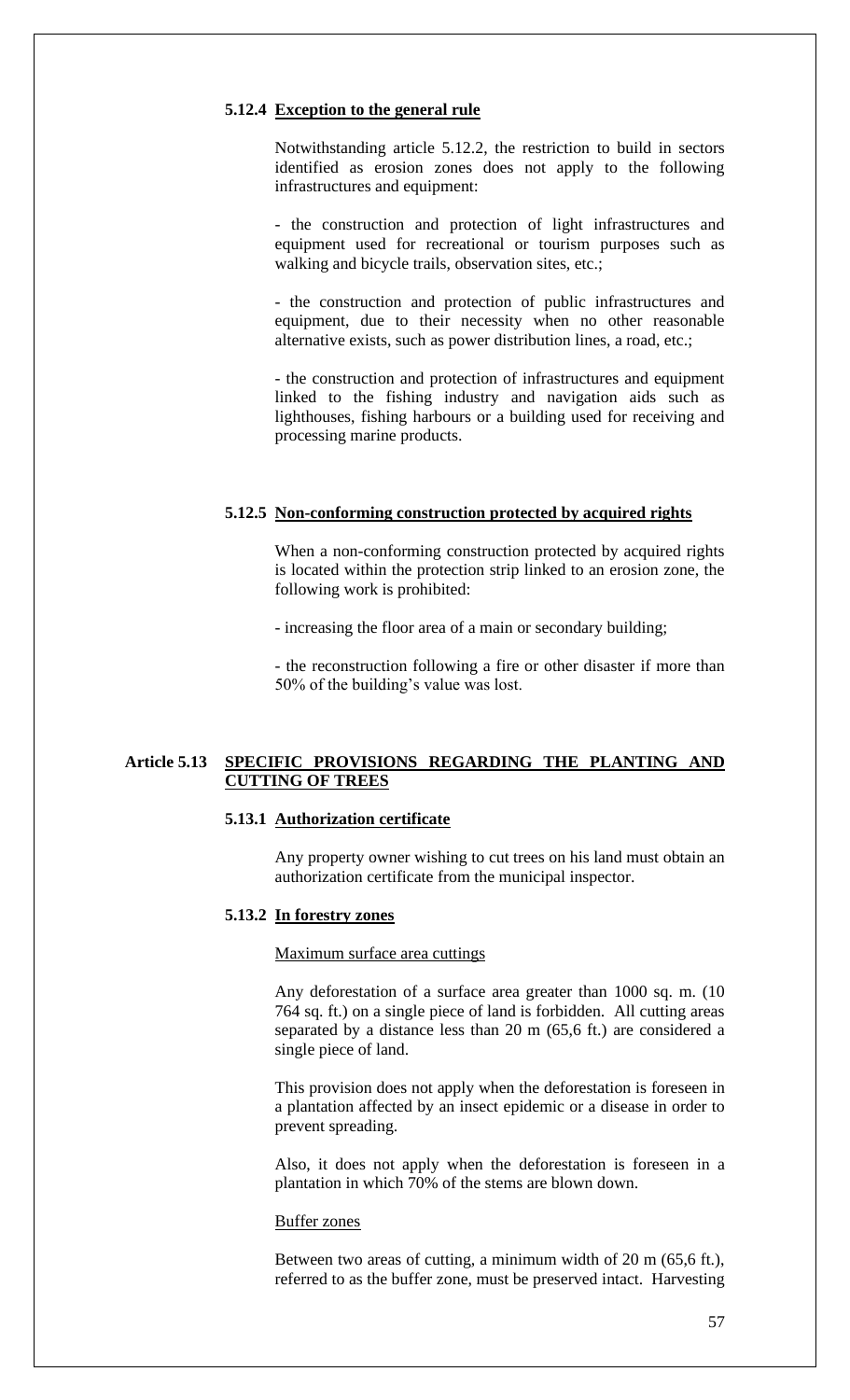of trees within the buffer zone is permitted when the restoration of the harvested sites (adjacent) has attained 3 m (10 ft.).

## Total surface area of cutting sites on a single property

On any private-owned property, the total surface area of all cutting sites must not exceed 30% of the total wooded surface area of the property every 10 years, including cut-in roads.

## Partial cutting and thinning

Partial cuttings or thinning must not exceed a proportion of more than 20% of the plantation's surface area. This maximum 20% proportion applies to the removed volume. However, we must preserve a minimum of 3000 trees per hectare in the residual plantation. It is to be noted that these silvicultures are forbidden within the edges used for buffer zones.

This provision does not apply when the deforestation is foreseen in a plantation having experienced damages (blown down trees, insect epidemics, diseases) of more than 20% of its surface area.

### Wooded edge along neighbouring properties

A wooded edge must be preserved alongside any neighbouring property in which the bordering space is a wooded area composed of woody species with an average height of 3 m (10 ft.) or more. This wooded edge must have a minimum width of 4 m (13 ft.).

#### Wooded edge bordering fragile environments

A wooded edge with a minimum width of 20 m (65,6 ft.) must be preserved in the area surrounding any environment that is considered to be fragile such as permanent and intermittent streams, ponds, lakes, lagoons, marshes and swamps as well as brittle cliffs and steep slopes that are subject to erosion.

## Tree planting

In forestry zones, reforestation is authorized in a non-restrictive manner. All harvesting work on sites having an inadequate restoration in order to return to an equivalent plantation must be followed by a reforestation (planting or replenishing) within a 5 year period.

#### **5.13.3 In agricultural zones**

# Cutting of trees

The cutting of trees is authorized on any private-owned property located in an agricultural zone provided that at least 70% of the existing wooded surface area is preserved.

This provision does not apply when the deforestation is foreseen in a plantation affected by an insect epidemic or disease in order to prevent spreading to the rest of the trees.

Also, it does not apply when the deforestation is foreseen in a plantation in which 70% of the stems are blown down.

#### Tree planting

In agricultural zones, tree planting is authorized provided that it is carried out within or alongside the existing wooded areas or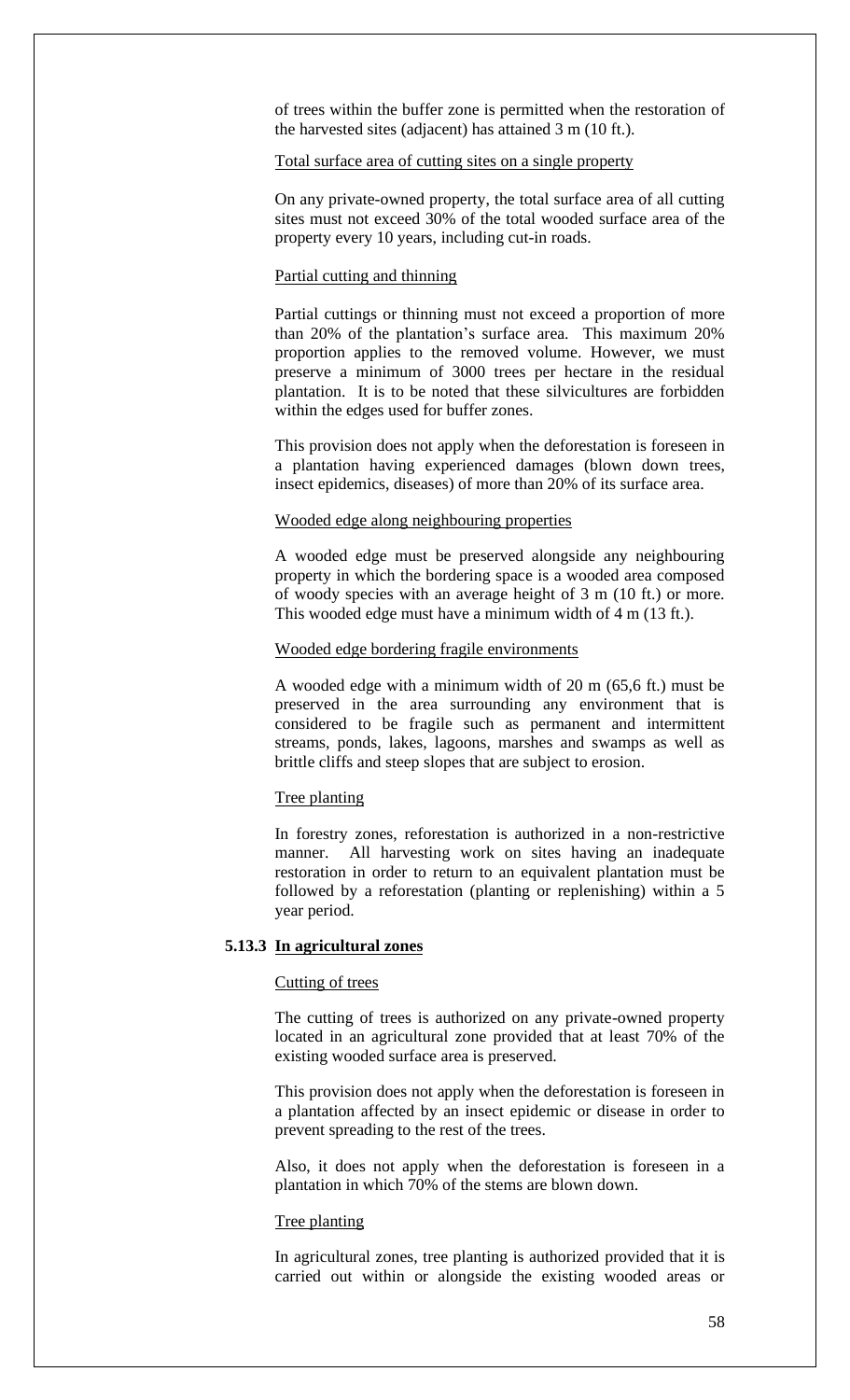groves, along the property lines or on sites where agricultural activities cannot be carried out.

### **5.13.4 Recreational trails in wooded areas**

Any individual, association or organization who plans to make a recreational trail within the forest covering must obtain an approval from the Municipality.

## **Article 5.14 SPECIFIC PROVISIONS REGARDING KENNELS**

Any individual who keeps more than three (3) dogs, with exception to animal grooming salons, pet shops and veterinary clinics, must obtain, from the Municipality, a certificate authorizing him to keep these dogs or to operate a kennel.

#### Installation standards

A kennel must be located in an agricultural or forestry zone. The infrastructures used for operating the kennel must be located at least 100 m (328 ft.) from a waterway or well, 100 m (328 ft.) from any public road, 200 m (656 ft.) from any dwelling unit (with exception to the owner's residence) and at least 500 m (1640 ft.) from any residential zone boundary.

Moreover, the owner's main residence must be situated on the same location as the kennel.

# **Article 5.15 SPECIFIC PROVISIONS REGARDING UNCONSTRUCTABLE LAND DUE TO CIVIL SECURITY**

It is strictly forbidden to establish any construction on a lot in which the owner was compensated following a natural phenomenon obliging the relocation of individuals and their possessions.

# **Article 5.16 SPECIFIC PROVISIONS REGARDING PARKS, PLAYGROUNDS AND RECREATIONAL TRAILS**

For the purposes of this bylaw, public parks and playgrounds and recreational trails are authorized in all zones.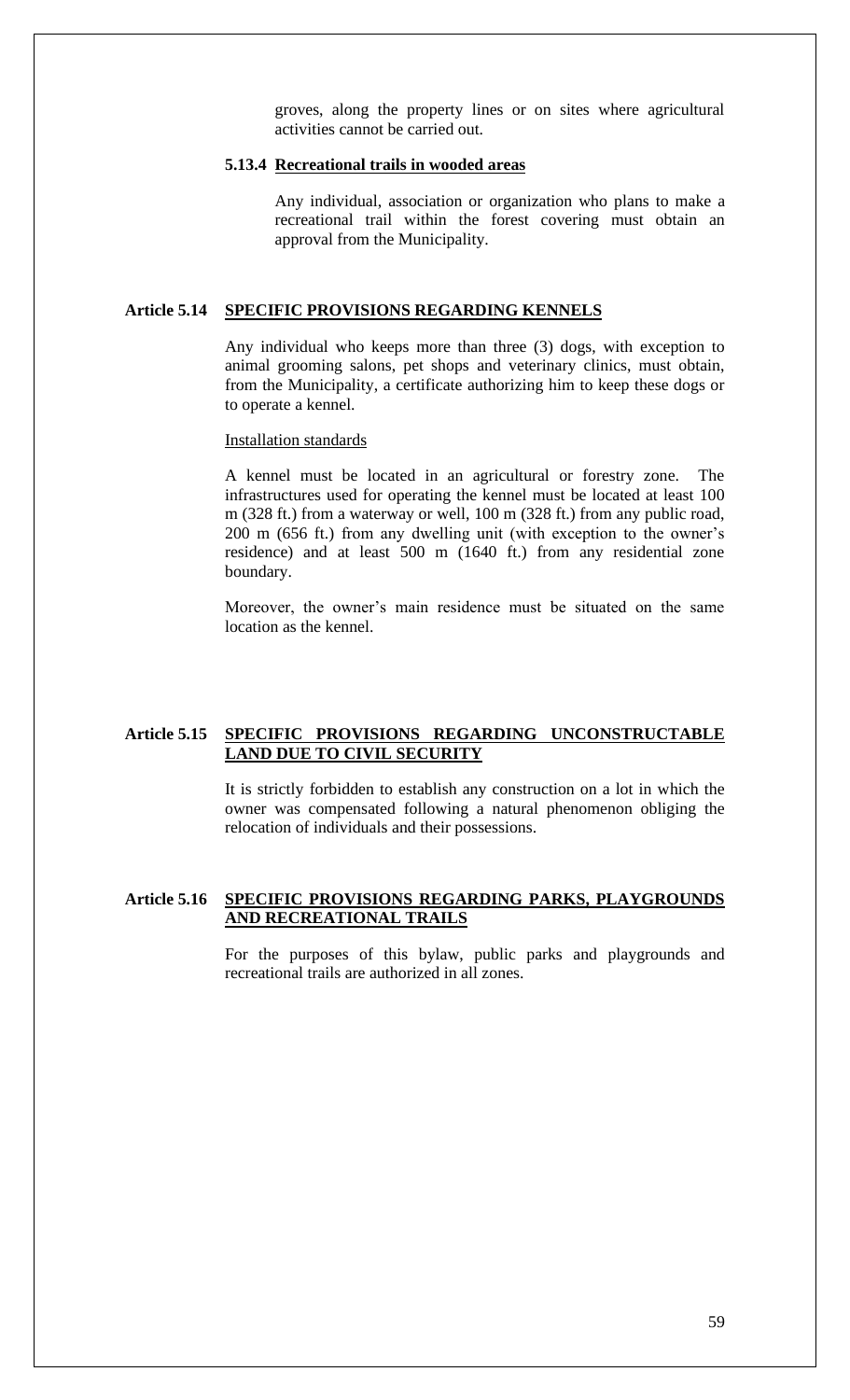# **CHAPTER 6**

## **PROVISIONS FOR SETBACK MARGIN OF A MAIN BUILDING**

# **Article 6.1 SETBACK MARGINS**

With exception to groups of buildings, it is prohibited to erect more than one main building on a site.

The siting of the main building must be carried out within the setbacks outlined in the following table:

| TYPE OF USE                     | <b>FRONT</b><br><b>SETBACK</b>  | <b>SIDE</b><br><b>SETBACK</b> | <b>REAR</b><br><b>SETBACK</b> |
|---------------------------------|---------------------------------|-------------------------------|-------------------------------|
| H1                              | 7,5 m (25 ft)                   | 4 m (13 ft)                   | $6 \text{ m} (20 \text{ ft})$ |
| H2                              | $7,5 \text{ m}$ (25 ft)         | 4 m (13 ft)                   | $6 \text{ m} (20 \text{ ft})$ |
| H3                              | $7,5 \text{ m} (25 \text{ ft})$ | 4 m (13 ft)                   | $6 \text{ m} (20 \text{ ft})$ |
| H4                              | $7,5 \text{ m}$ (25 ft)         | 4 m (13 ft)                   | $6 \text{ m} (20 \text{ ft})$ |
| H <sub>5</sub>                  | $7,5 \text{ m} (25 \text{ ft})$ | $4 \text{ m} (13 \text{ ft})$ | $6 \text{ m} (20 \text{ ft})$ |
| C <sub>1</sub>                  | $7,5 \text{ m}$ (25 ft)         | 4 m (13 ft)                   | $6 \text{ m} (20 \text{ ft})$ |
| C <sub>2</sub>                  | $7,5 \text{ m} (25 \text{ ft})$ | $4 \text{ m} (13 \text{ ft})$ | $6 \text{ m} (20 \text{ ft})$ |
| C <sub>3</sub>                  | $7,5 \text{ m}$ (25 ft)         | $6 \text{ m} (20 \text{ ft})$ | $6 \text{ m} (20 \text{ ft})$ |
| <b>I1</b>                       | $7,5 \text{ m} (25 \text{ ft})$ | $6 \text{ m} (20 \text{ ft})$ | $6 \text{ m} (20 \text{ ft})$ |
| I2                              | $7,5 \text{ m}$ (25 ft)         | $6 \text{ m} (20 \text{ ft})$ | $6 \text{ m} (20 \text{ ft})$ |
| <b>I3</b>                       | $7,5 \text{ m} (25 \text{ ft})$ | $6 \text{ m} (20 \text{ ft})$ | $6 \text{ m} (20 \text{ ft})$ |
| 14                              | $7,5 \text{ m}$ (25 ft)         | $6 \text{ m} (20 \text{ ft})$ | $6 \text{ m} (20 \text{ ft})$ |
| I <sub>5</sub>                  | $7,5 \text{ m}$ (25 ft)         | $6 \text{ m} (20 \text{ ft})$ | $6 \text{ m} (20 \text{ ft})$ |
| <b>P1</b>                       | $7,5 \text{ m}$ (25 ft)         | $6 \text{ m} (20 \text{ ft})$ | $6 \text{ m} (20 \text{ ft})$ |
| P <sub>2</sub>                  | $7,5 \text{ m}$ (25 ft)         | $6 \text{ m} (20 \text{ ft})$ | $6 \text{ m} (20 \text{ ft})$ |
| P <sub>3</sub>                  | $7,5 \text{ m}$ (25 ft)         | $6 \text{ m} (20 \text{ ft})$ | $6 \text{ m} (20 \text{ ft})$ |
| REC1                            | $7,5 \text{ m}$ (25 ft)         | $6 \text{ m} (20 \text{ ft})$ | $6 \text{ m} (20 \text{ ft})$ |
| REC2                            | $7,5 \text{ m}$ (25 ft)         | 6 m (20 ft)                   | $6 \text{ m} (20 \text{ ft})$ |
| 1<br>т<br>REC3<br>h             | $7,5 \text{ m}$ (25 ft)         | $6 \text{ m} (20 \text{ ft})$ | $6 \text{ m} (20 \text{ ft})$ |
| e<br>A1                         | $7,5 \text{ m}$ (25 ft)         | $6 \text{ m} (20 \text{ ft})$ | $6 \text{ m} (20 \text{ ft})$ |
| A2 <sup>1</sup><br>$\mathbf{S}$ | $7,5 \text{ m}$ (25 ft)         | $6 \text{ m} (20 \text{ ft})$ | $6 \text{ m} (20 \text{ ft})$ |
| $\mathbf{1}$<br>A3 <sup>1</sup> | $7,5 \text{ m}$ (25 ft)         | $6 \text{ m} (20 \text{ ft})$ | $6 \text{ m} (20 \text{ ft})$ |

**Table 6.1.1** Common standards for all zones according to use

<sup>1</sup>The siting must respect the directives concerning odours caused by animal dejections resulting from agricultural activities adopted in virtue of the Act *Respecting La protection du territoire et des activités agricoles C.P-41.1,r.5.*

# **Article 6.2 PARTICULAR RULE CONCERNING PROPERTIES SEPARATED BY A COMMON WALL**

Exceptionally, a 0 setback margin is authorized when it is to separate integrated properties of the same building by a property line.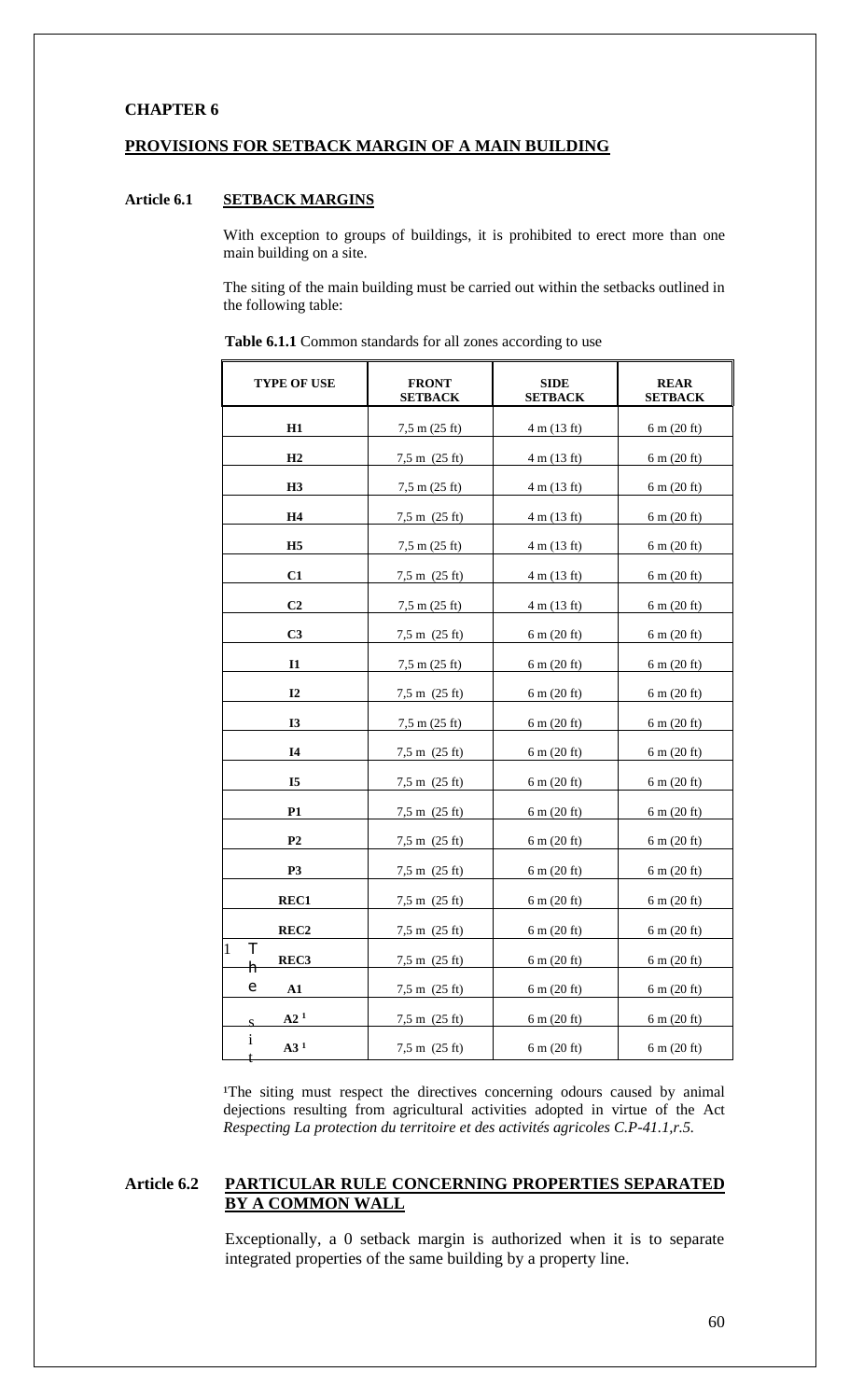## **Article 6.3 PARTICULAR RULE CONCERNING SETBACK MARGINS ON A NON-CONFORMING LOT**

Notwithstanding the setback margins specified in article 6.1, the following exception rule applies to a lot on the cadastre before May  $4<sup>th</sup>$ , 1982, the date that the first bylaw for temporary control came into force for the entire territory of the Îles-de-la-Madeleine MRC, and in which the surface area and dimensions are less than what is required in virtue of the municipality's subdivision bylaw.

- On this lot, for a main building, it will be exceptionally permitted to reduce one of the required setbacks by half. In no case will it be permitted to reduce the front setback margin.

### **CHAPTER 7**

### **CONSTRUCTIONS AND WORK AUTHORIZED IN YARDS**

#### **Article 7.1 YARDS AND THEIR USE**

Front, rear and side yards are spaces defined by the word "yard" in the terminology. As these definitions were established with the purpose of using a "buildable" space to its maximum potential it will be necessary, in this chapter, to consider that the unused building space increases the size of the yards by applying the definitions not only to the limits of the buildable space, but rather whether the real siting of the building conforms to the provisions of chapter 6. In addition, an owner who will be constructing a building smaller than the buildable area may be able to increase the authorized encroachments between the wall of the building and the limit of the buildable space facing this same wall. In the case of a front yard, this scope may be limited because, for certain work, the maximum standards calculated from the front wall of the main building have been established.

## **Article 7.2 CONSTRUCTIONS AND WORK AUTHORIZED IN THE FRONT YARD**

# **7.2.1 General rule**

No construction or structure is permitted in the front yard and this space must be wide open. All storage of material is strictly prohibited in the front yard of occupied sites as well as the entire space of vacant lots, except for the authorized uses in the class C3 commerce category.

#### **7.2.2 Exceptions to the general rule**

Despite the general rule, the following structures and work are authorized in the front yard:

- awnings, eaves, balconies, steps, marquees, stairways and terraces provided that these constructions do not exceed 4 m (13,1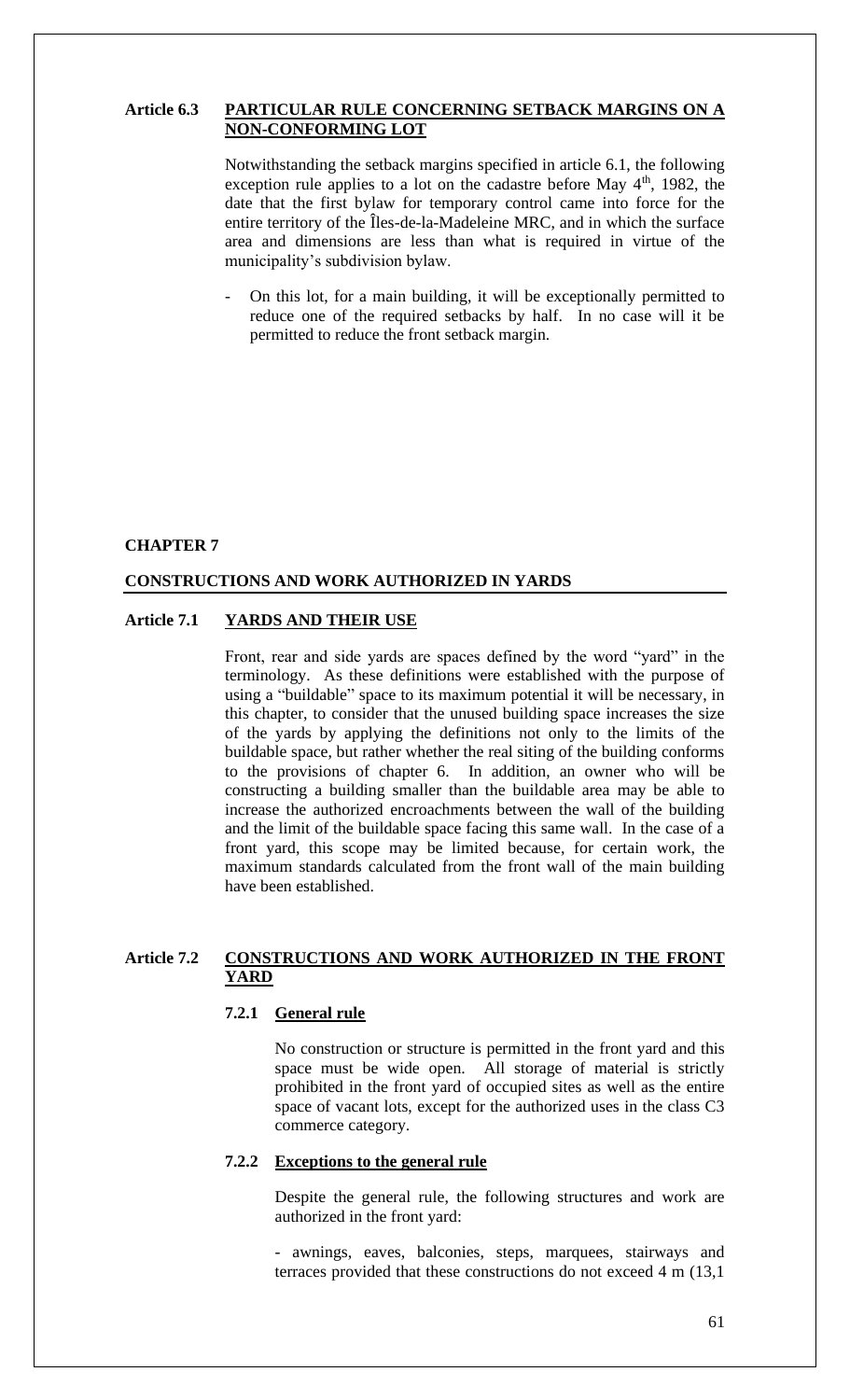ft.) from the front wall of the building and they are at least 4,5 m (14,8 ft.) from the front property line;

- in commercial zones, the marquees may extend into the front yard up to a maximum of 1,5 m (4,9 ft.) from the easement of the road, except at service and gas stations and car washes where they must be at least 3,5 m (11,5 ft.) from the front property line and not exceed the height of the main building;

- bay windows, conservatory windows and chimneys that are more than 2,5 m (8,2 ft.) in width and are part of the building, provided that the encroachment does not exceed 65 cm (2,1 ft.) into the setback margin;

- exterior stairways;

- greenhouses, porticos, porches, verandas and other closed structures are authorized provided that they respect the front setback margin required by this bylaw and are attached to the main building. Furthermore, the closed authorized structures must be architecturally incorporated into the main building and respect the esthetics of the said main building. The materials used must be compatible and harmonize with those of the main building;

- driveways, sidewalks, flower beds (plants) and other landscaping developments in accordance with the provisions of this bylaw;

- private, decorative lamp posts provided that they are no higher than the main building and that the lighting beam remains within the limits of the property;

- supporting walls perpendicular to the road. Parallel supporting walls must not infringe on the easement of the road and their maximum height is established at 1,5 m (4,9 ft.). When several supporting walls parallel to the road are necessary, they must be erected at least 1 meter (3,3 ft.) from each other and be landscaped. The materials used must be new and specifically designed for this use;

- garages, car ports, gas pumps, in accordance with the provisions foreseen in chapters 9 and 15 of this bylaw;

- parking areas, in accordance with the provisions of chapter 14 of this bylaw;

- outdoor cafes, in accordance with the provisions of chapter 16 of this bylaw;

- signs, in accordance with the provisions of chapter 13 of this bylaw;

- kiosks (stands) for selling agricultural produce, in accordance with the provisions in chapter 18 of this bylaw.

# **Article 7.3 CONSTRUCTIONS AND WORK AUTHORIZED IN THE SIDE YARDS**

#### **7.3.1 General rule**

No construction or structure is authorized in the side yards and these spaces must be wide open.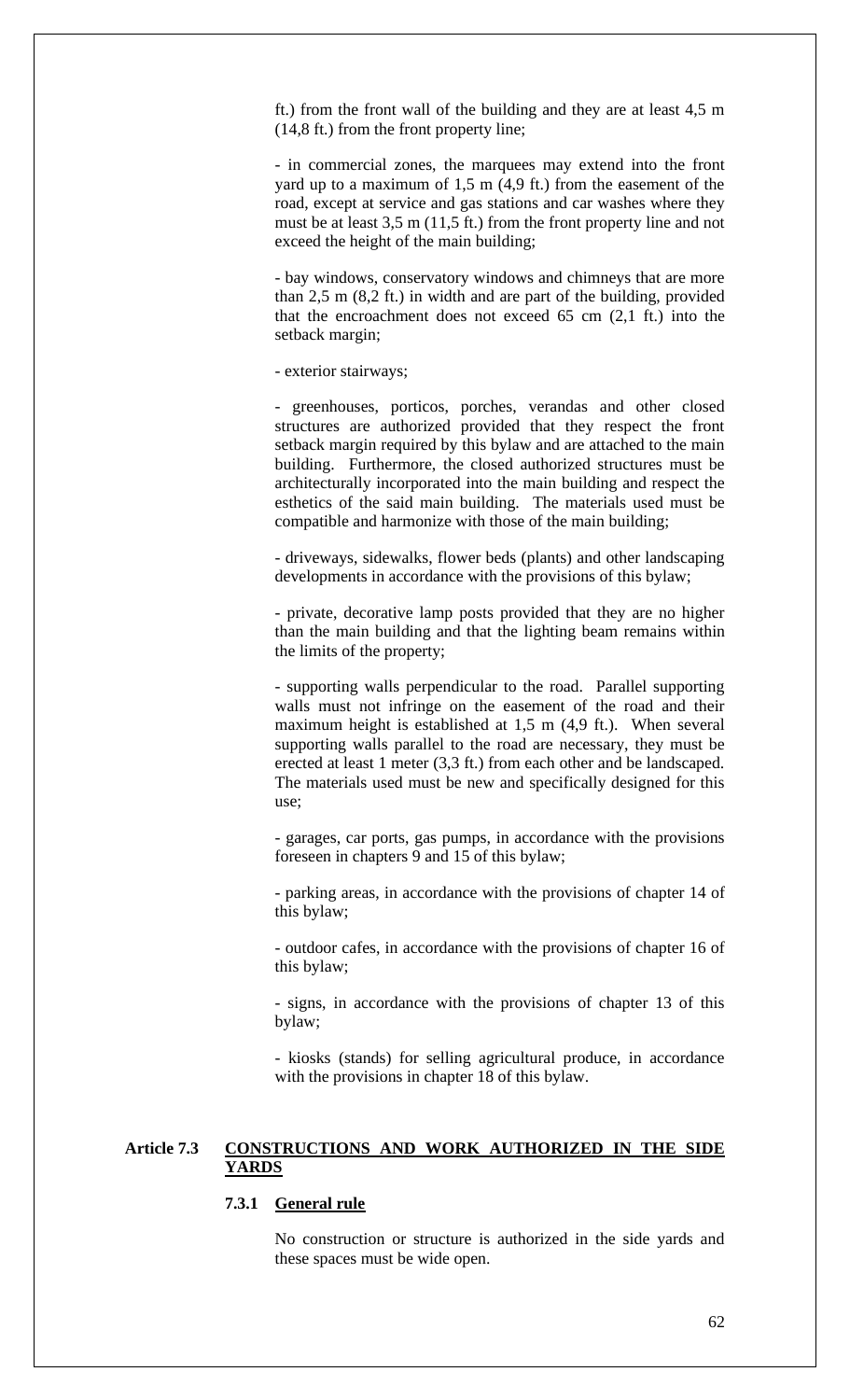#### **7.3.2 Exceptions to the general rule**

Despite the general rule, the following structures and work are authorized in the side yards:

- awnings, eaves, stairways and marquees, provided that they are at least 2 m (6,6 ft.) from any limit of the site;

- balconies, steps, platforms, porches and terraces, provided that they are a minimum distance of 2 m (6,6 ft.) from any property line;

- verandas, porticos and other closed constructions, provided that they are attached to the main building and respect the required setbacks in chapter 6 of this bylaw. Moreover, the authorized closed structures must be architecturally incorporated into the main building and respect the esthetics of the said building. The materials used must be compatible and harmonize with those of the main building;

- bay windows, conservatory windows and chimneys that are more than 2,5 m (8,2 ft.) in width and are part of the building, provided that the encroachment does not exceed 65 cm (2,1 ft.) into the setback margin;

- driveways, sidewalks, patios, flower beds (plants) and other landscaping developments, in accordance with the provisions foreseen in this bylaw;

- private lamp posts provided that they are no higher than the main building and that the lighting beam remains within the limits of the property;

- supporting walls with a maximum height of 2 m (6,6 ft.). When several supporting walls are necessary, a minimum horizontal distance equal to at least the average height of the walls must be maintained between each of the vertical sections of these walls and be landscaped. The materials used must be new and specifically designed for this use;

- outdoor fireplaces, in accordance with the provisions of chapter 9 of this bylaw;

- accessory buildings, in accordance with the provisions of chapter 9 of this bylaw;

- trap flakes in accordance with the provisions of chapter 9 of this bylaw;

- propane and heating oil tanks;

- swimming pools, in accordance with the provisions of chapter 9 of this bylaw;

- heat exchange units, in accordance with the provisions of chapter 9 of this bylaw;

- parking spaces, conforming to the provisions of chapter 14 of this bylaw;

- temporary winter storage of boats and camping vehicles, provided that this use does not infringe on the side setback margin;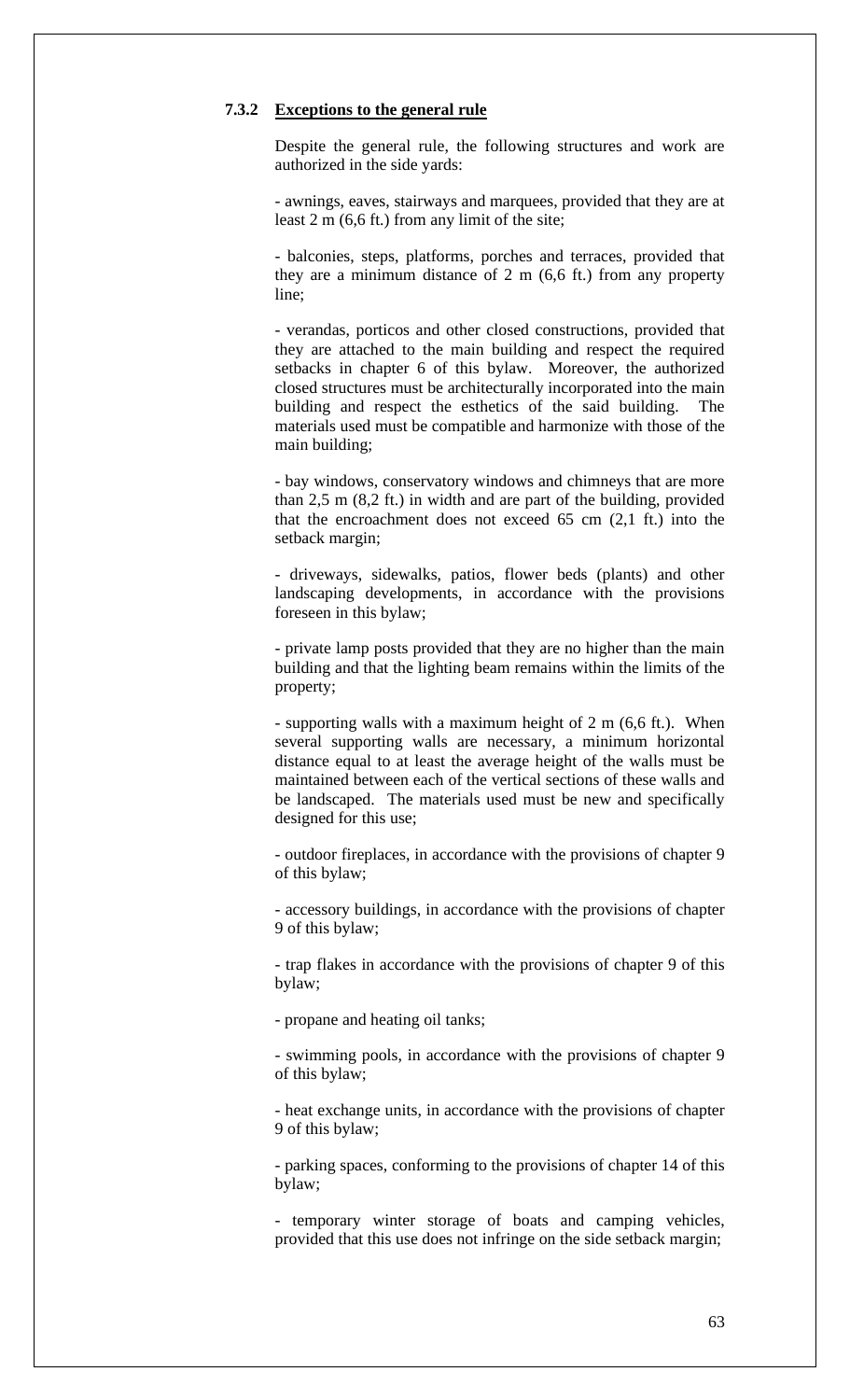- outdoor cafes/terraces, conforming to the provisions of chapter 16 of this bylaw;

- structures that are completely underground, other than public utility services, provided that they are at least 2 m (6,6 ft.) from any property limit, (ex. Underground storage and parking).

# **Article 7.4 CONSTRUCTIONS AND WORK AUTHORIZED IN THE BACK YARD**

# **7.4.1 General rule**

No construction or work is permitted in the back yard and this space must be wide open.

## **7.4.2 Exceptions to the general rule**

Despite the general rule, the following constructions and work are authorized in the back yard:

- awnings, eaves, stairways and marquees, provided that these structures are at least 1 m (3,3 ft.) from the side limits of the lot and 3 m (9,8 ft.) from the rear limit;

- balconies, steps, platforms, porches and terraces, provided that these structures are a minimum distance of 2 m (6,6 ft.) from any property line;

- private lamp posts provided that they are no higher than the main building and that the lighting beam remains within the limits of the property;

- verandas, porticos and other closed constructions, provided that they are attached to the main building and respect the required setbacks in chapter 6 of this bylaw. Moreover, the authorized closed structures must be architecturally incorporated into the main building and respect the esthetics of the said building. The materials used must be compatible and harmonize with those of the main building;

- bay windows, conservatory windows and chimneys more than 2,5 m (8,2 ft.) wide and are part of the building, provided that the infringement into the rear setback and side setback margins does not exceed 65 cm (2,1 ft.);

- supporting walls with a maximum height of 2 m (6,6 ft.). When several supporting walls are necessary, a minimum horizontal distance equal to at least the average height of the walls must be maintained between each of the vertical sections of these walls and be landscaped. The materials used must be new and specifically designed for this use;

- driveways, sidewalks, patios, flower beds (plants) and other landscaping developments, in accordance with the provisions foreseen in this bylaw;

- satellite dishes provided that they are located at 3 m (10 ft.) from any property line;

- heat exchange units, in accordance with the provisions of chapter 9 of this bylaw;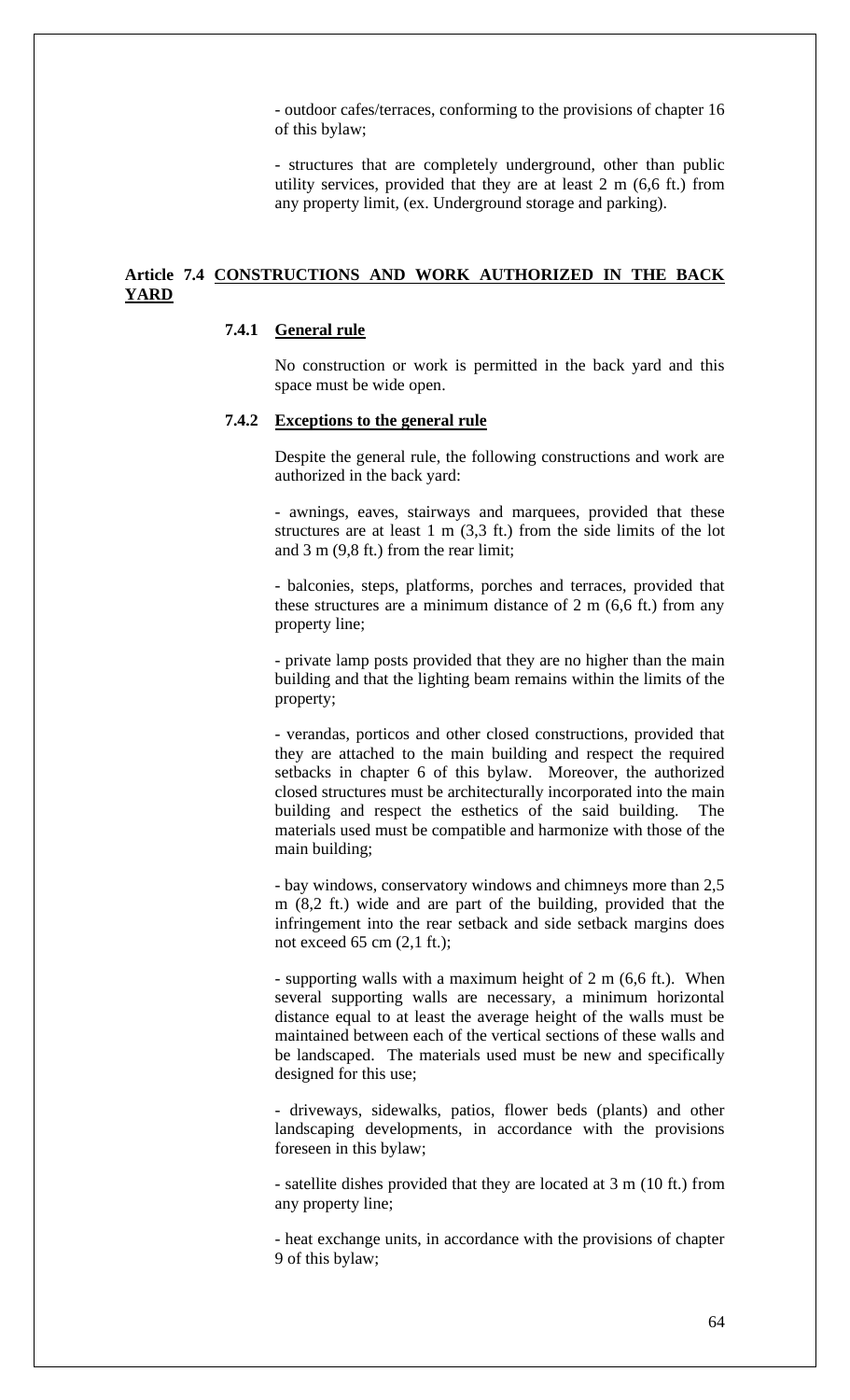- outdoor fireplaces, in accordance with the provisions of chapter 9 of this bylaw;

- accessory buildings, in accordance with the provisions of chapter 9 of this bylaw;

- propane and heating oil tanks;

- swimming pools, in accordance with the provisions of chapter 9 of this bylaw;

- parking spaces, conforming to the provisions of chapter 14 of this bylaw;

- trap flakes in accordance with the provisions of chapter 9 of this bylaw;

- temporary winter storage of boats and camping vehicles, provided that this use does not infringe on the rear setback margin;

- domestic windmills, provided that the serviced building is located in an agricultural or forestry zone

#### **CHAPTER 8**

# **PROVISIONS REGARDING FENCES AND OTHER EXTERIOR DEVELOPMENTS**

# **Article 8.1 GENERAL RULES REGARDING EXTERIOR DEVELOPMENTS**

# **8.1.1 Visibility Triangle**

When a lot is located at an intersection of two public roads or at the intersection of a public and private road, a space referred to as the visibility triangle must be left clear of any object with a height greater than 60 cm. (2 ft.). The sides of this triangle must be 6 m (20 ft.) in length, calculated from their point of intersection; the third side is a line joining the extremities of the other two sides.

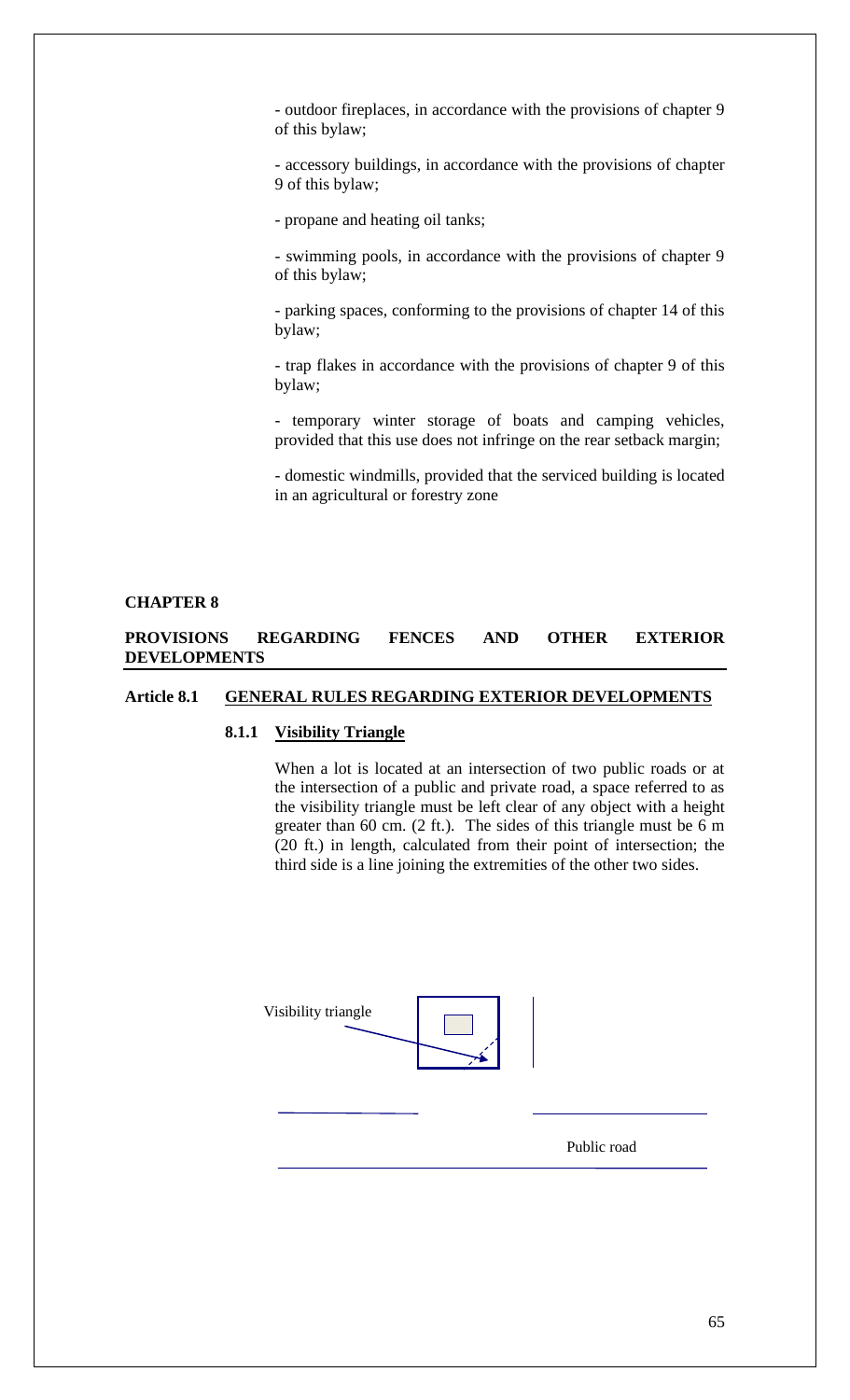### **8.1.2 Fire hydrants**

No development is permitted around fire hydrants within a 3 m (10 ft.) radius and this includes planting of trees or shrubs.

## **8.1.3 Development of open spaces**

Around a building, the unused open spaces must be vegetated or landscaped no later than six (6) months after the building is occupied.

#### **8.1.4 Planting of trees or shrubs**

Trees and shrubs can be planted under the following conditions:

- Poplars and willows are considered as trees which can cause nuisances and must be planted at a minimum distance of 6 m (20 ft.) from a main building, septic tank or a site of public water and sewer systems.

In regards to other species:

- do not block a waterway.

- do not hide road signs and traffic lights.

- Any owner must carry out the necessary pruning to correct any problems caused by trees.

- Any tree or shrub that could fall and endanger public safety must be removed by the owner within 15 days following the notice from the Municipality.

- There are no acquired rights in the case of any kind of trees and shrubs that may cause nuisances.

#### **Article 8.2 FENCES**

## **8.2.1 General rule**

Any owner wishing to construct a fence of any kind, with exception to pasture fences, must obtain a permit.

Any wooden fence must be safe and in good condition. Any fence, except for those made with poles or the equivalent, must be constructed with planed lumber on both sides and covered with a coating of paint, stain, creosote, varnish, etc.

Any metal fence must be made of factory-made pre-enameled material on two sides or factory-coated with vinyl or other similar material.

### **8.2.2 Installation standards**

Fences made of wood and metal, open-work or not, hedges and decorative masonry low walls, harmonizing with their surroundings, may be installed in yards and along the property lines of the site with the following restrictions:

#### Front yard

Decorative fences, low walls parallel to the road, hedges or other similar layouts are authorized in the front yard provided that they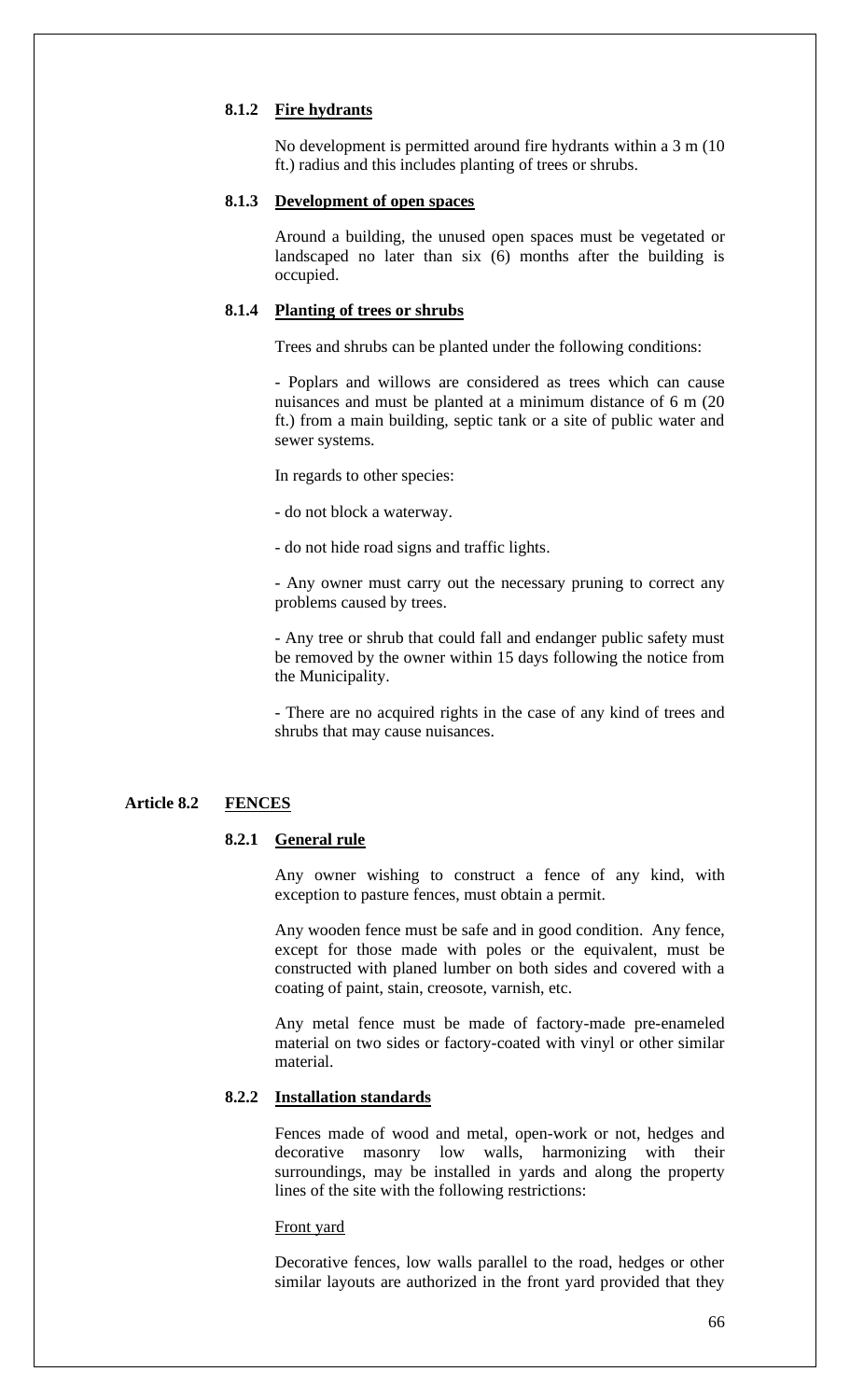are located 1 m (3,2 ft.) from the road easement and that the height of any section of the fence does not exceed 1 m (3,2 ft.).

#### Side and back yards

Decorative fences, low walls, hedges or other similar layouts are authorized in the side and back yards and along the side and rear property lines provided that their height does not exceed 2 m (6,6 ft.).

#### School yards and playgrounds

It is permitted to install fences with a maximum height of 2 m (6,6 ft.) around school yards and playgrounds; including along the road lines.

### Industrial or commercial use with exterior storage

A fence must surround any part of a landsite affected by exterior storage, from the moment that this part of the site is used for this purpose. The fence must be a minimum height of 1,80 m (5,9 ft.) and maximum of 2,8 m (9 ft.) for all industrial and commercial uses, including the barbs at the top of such fences.

This provision does not apply to the storage of aggregates used for industrial activities.

#### Snow fence

A snow fence intended to protect trees and shrubs during the winter is authorized between October 15th of one year and May  $15<sup>th</sup>$  of the following year. It must be located 1 m (3,2 ft.) from the road line.

### Fence sheltering a patio

Any fence used to shelter a patio must not exceed 3 m (9,8 ft.), including the ground clearance height of the patio.

### **Article 8.3 HEDGES**

## **8.3.1 Installation standards and height**

Hedges are authorized in the front yard and can not be installed at less than 2,5 m (8,2 ft.) from the road line. For hedges perpendicular to this road line, the maximum height is set at 2 m (6,6 ft.), except when they are located in a visibility triangle where the height must not exceed 60 cm (2 ft.) the average level of the adjacent road.

For hedges parallel to the road line, this maximum height is 1 m (3,2 ft.). When the hedges encroach on or are located in the road easement, the Municipality is not responsible for breaks or damage caused to them.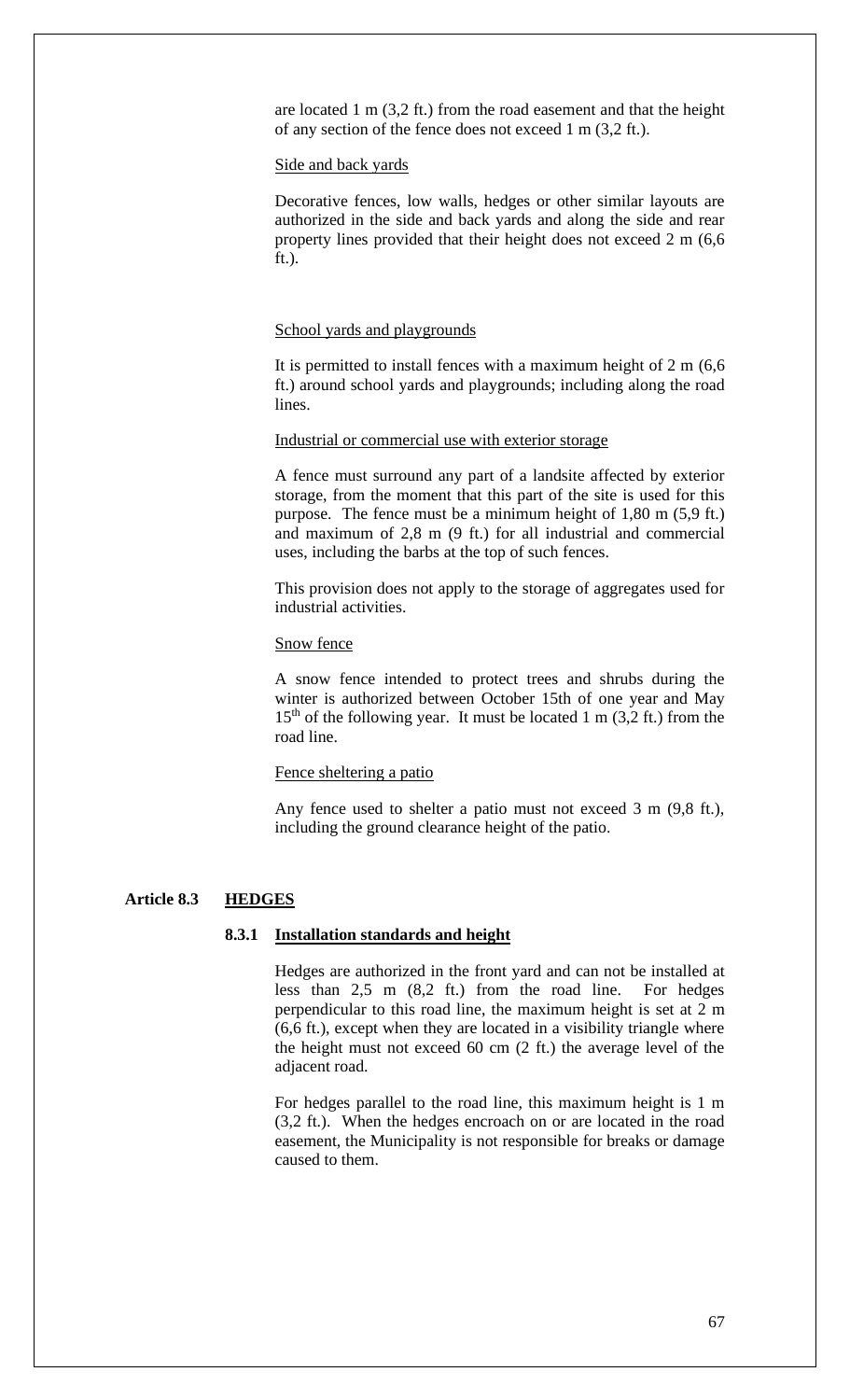## **Article 8.4 VACANT LOT BORDERING A SERVICED ROAD**

#### **8.4.1 Obligation of the owner**

A vacant lot located in a residential and commercial zone must be leveled and not have any hazards which may cause accidents. No ground covering is authorized except for grass or natural vegetation. The grass must be mowed at least every four weeks (between May  $15<sup>th</sup>$  and October  $1<sup>st</sup>$ ) in order to prevent unduly high grass. This article applies to all the front section of the public road and a depth of at least 15 m (49,2 ft.) on the lot.

#### **CHAPTER 9**

# **PROVISIONS REGARDING ACCESSORY BUILDINGS, CONSTRUCTIONS AND USES**

# **Article 9.1 GENERAL RULES REGARDING ACCESSORY BUILDINGS, CONSTRUCTIONS AND USES**

# **9.1.1 Conditions for siting a secondary building**

In all cases there must be a main building located on the site before establishing any secondary building or accessory construction authorized by this bylaw.

Within the framework of a construction project of a main building, it is exceptionally permitted to begin the installation of a secondary building, provided that the erection of the main building is planned within the 6 months following the issuance of the permit relative to the secondary building.

# **9.1.2 Number of accessory buildings**

Unless otherwise stated, the total number of accessory buildings (isolated garage, bathhouse, shed, barn, isolated greenhouse) is limited to three (3) per location. Open-concept gazebos and pergola are not considered accessory buildings.

In all cases, a distance of 3 m (10 ft.) must be left open between two (2) accessory buildings.

#### **9.1.3 Surface area and height**

With exception to buildings foreseen in agricultural or forestry zones, the total of the secondary buildings can not exceed 111,5 sq. m (1200 sq. ft.) and the height can not be greater than that of the main building to which it is linked.

# **9.1.4 Restriction**

It is strictly forbidden to use a yurt or tepee as a secondary or accessory building.

# **Article 9.2 INTEGRATED OR CONNECTED GARAGE TO THE MAIN BUILDING**

## **9.2.1 General provisions**

Except for professional uses, any integrated or connected garage must strictly serve the exclusive purposes for which the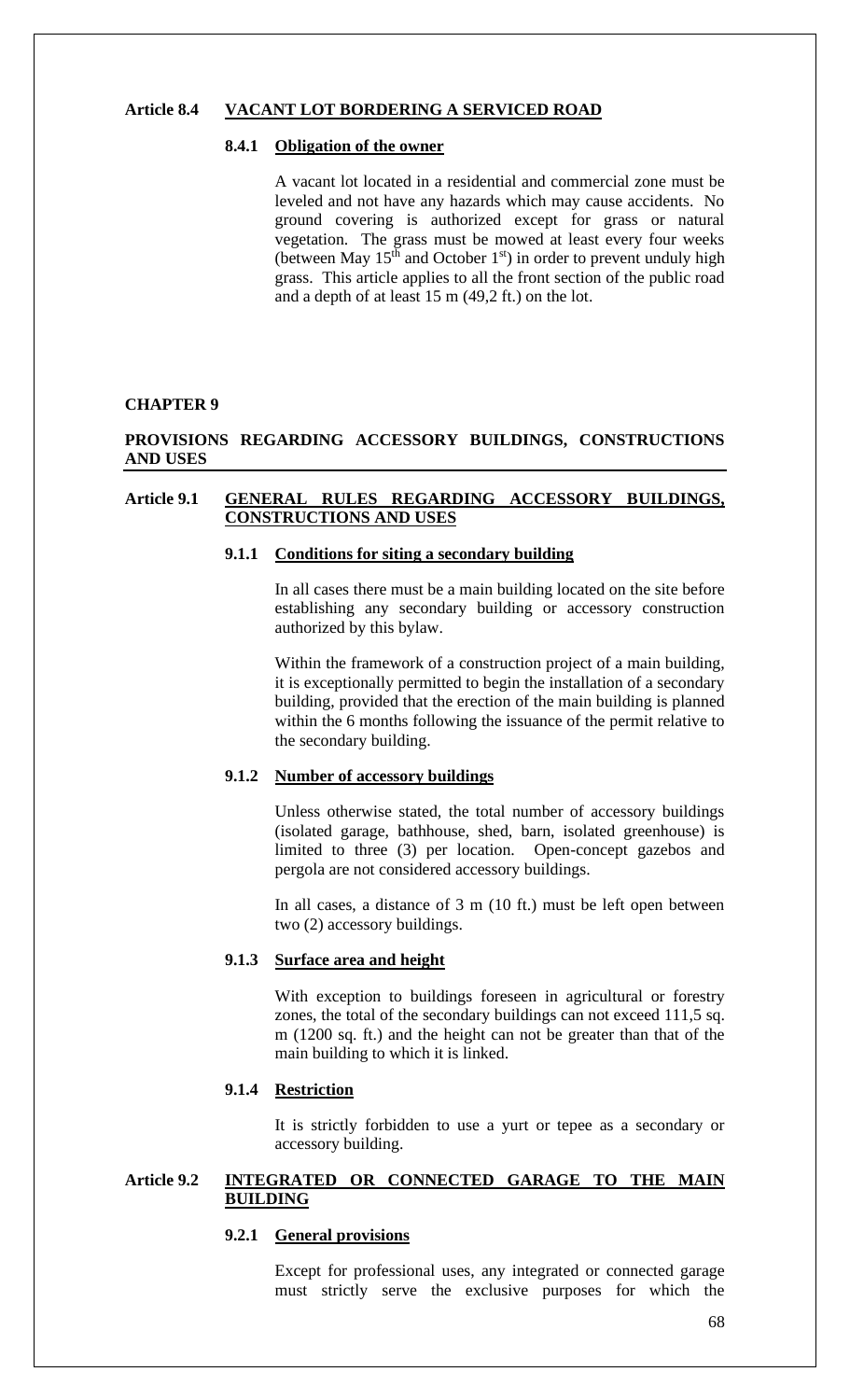construction permit was issued, that is to say storage of a motorized vehicle. The storage of domestic articles is authorized provided that it remains a complementary use to the main use.

# **9.2.2 Surface area**

The surface area of an integrated or connected garage is limited to 74,3 sq. m. (800 sq. ft.).

# **9.2.3 Installation standards**

Integrated or connected garages are permitted in the front yard provided that they do not encroach on the front setback margin.

These garages are subject to the same setback margins as those foreseen for the main building to which it is integrated.

# **Article 9.3 TEMPORARY OR PERMANENT CARPORTS**

# **9.3.1 General rule**

Any car shelter must strictly serve the exclusive purposes for which the construction permit was issued this is to say, for sheltering a motorized vehicle. Storage of domestic articles is authorized provided that this remains a complementary use to the residential use.

# **9.3.2 Installation standards**

Permanent car shelters and attached to the main building are permitted in the front and side yards as long as they do not infringe on the applicable setback margin of the building to which they are integrated.

Temporary car shelters are permitted, from October 15<sup>th</sup>, of one year to April 15<sup>th</sup>, of the following year, in the full depth of the front setback margin up to 1,5 m (4,9 ft.) from the road chain or the property line if there is no road chain and any fire hydrant. Temporary car shelters must be installed on an access road to the parking lot or in a parking lot and must be covered with uniform materials.

# **Article 9.4 ISOLATED GARAGE, STORAGE BUILDING AND SHED**

## **9.4.1 General rule**

Any isolated garage, building or shed must exclusively conform to the domestic and complementary needs of the building to which it is linked. In no case, (with exception to a professional use foreseen in this bylaw) can one or another of these secondary buildings shelter or serve as a commercial or industrial use or activity. Moreover, using this type of building as a permanent or seasonal residence is strictly forbidden.

# **9.4.2 Surface area and installation standards**

The maximum surface area of an isolated garage, building or shed can not exceed 111.5 sq. m. (1200 sq. ft.).

Any isolated garage, building or shed, having a surface area equal to or less than 37 sq. m. (400 sq. ft.) may be placed in the side and back yards provided that it is located 2 m (6,6 ft.) from the property limits.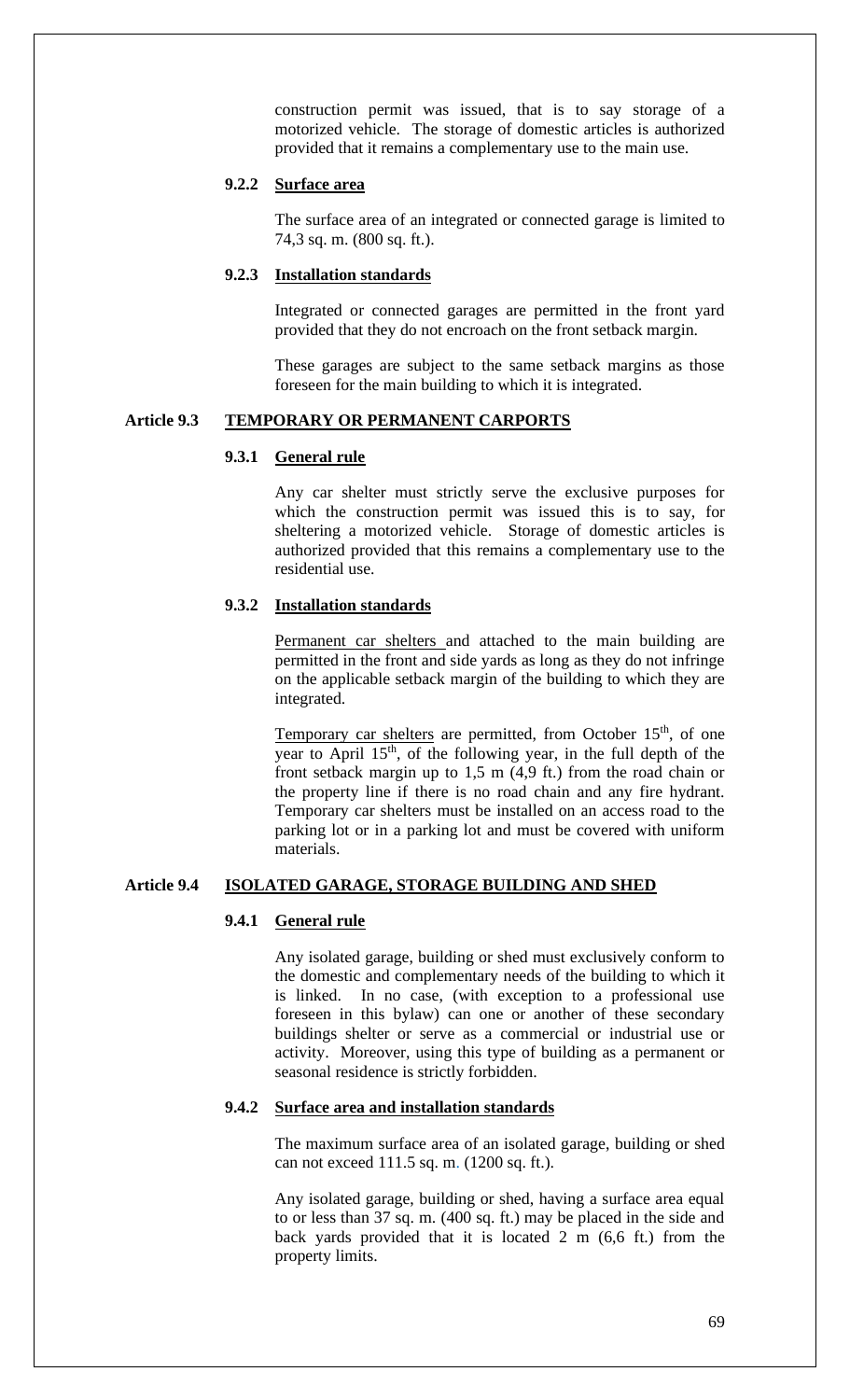Any isolated garage, building or shed, having a surface area greater than 37 sq. m. (400 sq. ft.) can only be placed in the back yard and under the condition that it is located  $2 \text{ m}$  (6,6 ft.) from the property line.

However, in all cases and in order to take into account the exterior finishing, a 5 % excess in the total surface area is exceptionally authorized.

# **Article 9.5 ACCESSORY BUILDING ASSOCIATED WITH A COMMERCIAL USE**

## **9.5.1 General rule**

Any type of commerce can have one (1) accessory building on its site to store merchandise or equipment associated with the main use.

### **9.5.2 Surface area and installation standards**

The installation of a building as such is only authorized in the back yard and the setback margins to respect are the same as those required for the main building to which it is associated with.

In all cases, the maximum surface area of the accessory building associated with a business can not exceed 74,3 sq. m. (800 sq. ft.).

#### **Article 9.6 AGRICULTURAL BUILDING**

## **9.6.1 General rule**

### In agricultural zones

Any secondary building may shelter any agricultural use provided that this use is authorized in the zone where the building is located.

#### In zones other than agricultural

Any secondary building used for agricultural purposes must exclusively respond to the domestic needs as described in article 4.1.6 of this bylaw.

### **9.6.2 Surface area and installation standards**

#### In agricultural zones

In agricultural zones, no restrictions are imposed in regards to the surface area and number of secondary buildings used for agricultural purposes. Moreover, this type of building is permitted in all the yards provided that it is located at a minimum distance of 7,5 m (25 ft.) from the front property line and 2 m (6,6 ft.) from the side and rear property lines.

In zones other than agricultural

In zones other than agricultural, the maximum surface area of a secondary building used for agricultural purposes can not exceed 74,3 sq. m. (800 sq. ft.). This type of secondary building can only be placed in the back yard and on the condition that it is located 10 m (32,8 ft.) from the main building and 10 m (32,8 ft.) from the property lines.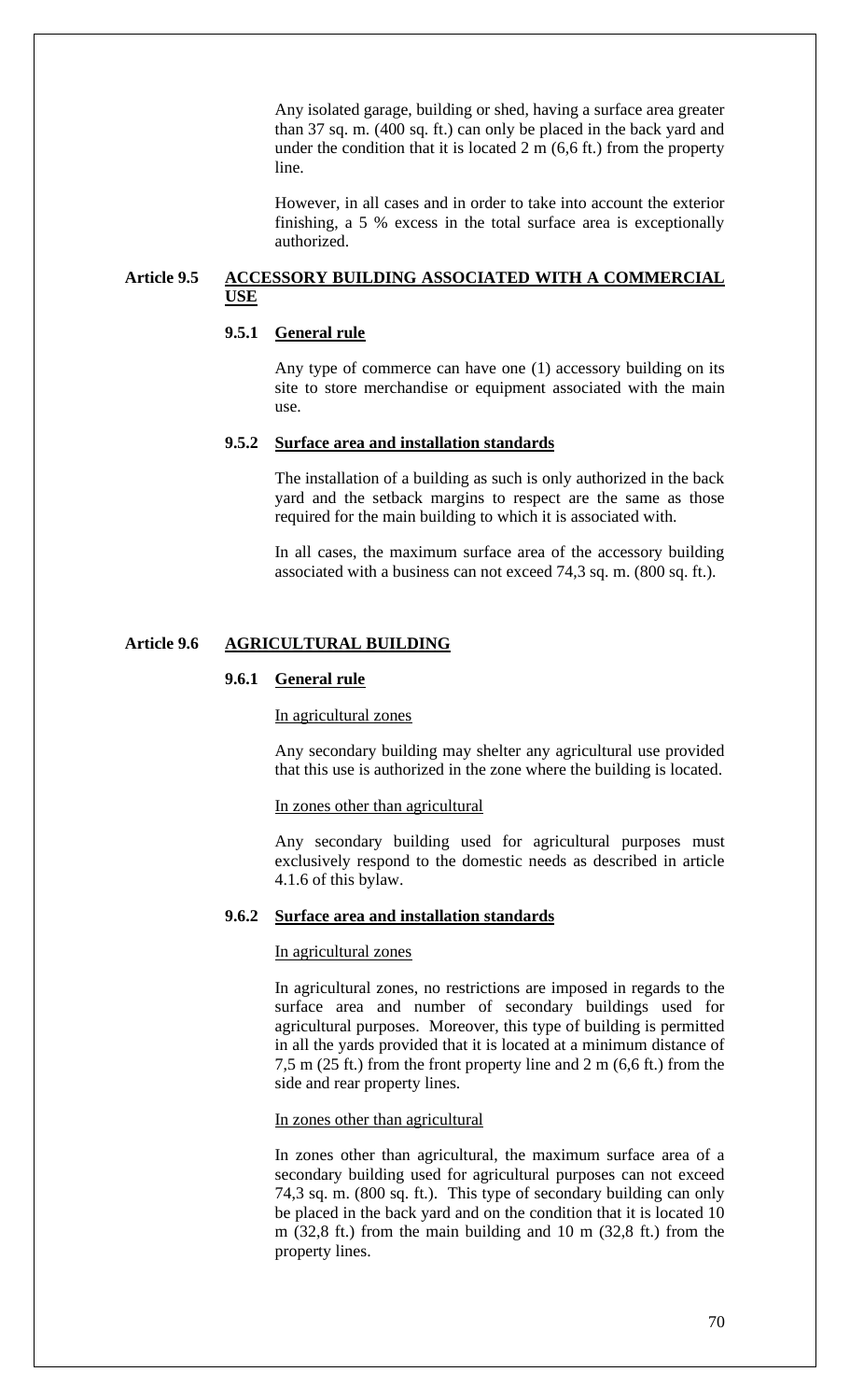# **Article 9.7 PRIVATE GREENHOUSE**

## **9.7.1 General rule**

Any non-commercial private greenhouse is authorized as a secondary building and must exclusively respond to the domestic needs.

### **9.7.2 Surface area and installation standards**

In all cases, the maximum surface area of a private greenhouse can not be greater than 37 sq. m. (400 sq. ft.). This type of secondary building can be placed in the back and side yards on the condition that it is located at a minimum distance of 2 m (6,6 ft.) from the limits of the site.

# **9.7.3 Exterior finishing materials**

Only the following materials are authorized for exterior finishing: polyethylene at least 6 mm thick, glass and acrylic. Any opaque wall that is part of the greenhouse must be of finished materials.

The polyethylene must be placed in a way so it will not beat in the wind and be replaced as soon as there is a break/tear. In the event where the finishing materials are removed, they must be replaced immediately, if not the Municipality may require the demolition of the frame.

It is permitted to install a greenhouse annexed to the main building as long as the transparent materials are rigid and the opaque materials are of the same nature as the materials covering the main building.

# **Article 9.8 HEAT EXCHANGE UNIT**

## **9.8.1 Installation standards**

Heat exchange units or heat pumps are only authorized in the back and side yards. These units must be located 5 m (16,4 ft.) from any property line.

# **Article 9.9 OUTDOOR FIREPLACES**

#### **9.9.1 Installation standards and use**

Outdoor fireplaces are authorized in the side and back yards at a minimum distance of 1 m (3,3 ft.) from any property line.

This type of equipment must only be used for cooking or camp fire purposes. It is formally prohibited to use them to incinerate waste resulting from the various activities of the property owners.

# **Article 9.10 SWIMMING POOLS AND SPA (HOT TUBS)**

#### **9.10.1 General rule**

For the purposes of this bylaw, a swimming pool or spa (hot tub) is considered to be a construction and is subject to a construction permit. Inflatable pools are also subject to the provisions of this article.

# **9.10.2 Installation standards**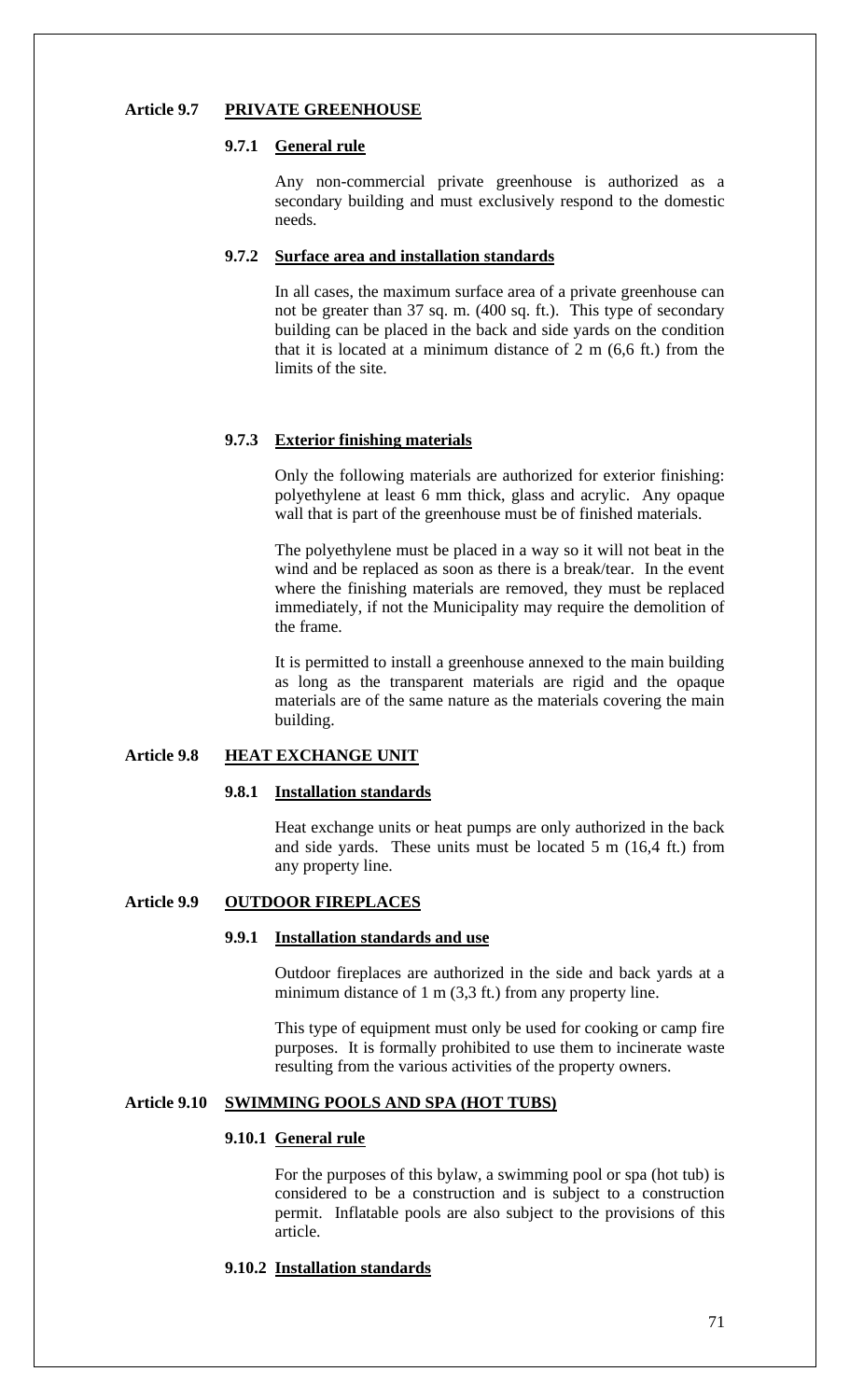Pools and hot tubs are only authorized in the side and back yards and the distance between the exterior wall of the pool and any structure associated with it (platform, steps, fence, etc.) and the limits of the site must not be less than 2 m (6,6 ft.).

In the eventuality that there will be collective underground pipes/lines (sewer, telephone, electricity), the installation of an above-ground pool or hot tub on a servitude as such is prohibited.

# **9.10.3 Security**

All swimming pools are subject to the provisions foreseen in the Loi sur la sécurité des piscines résidentielles (L.R.Q., c.S-3.1.02,a.1,2e al).

# **9.10.4 Supply, evacuation and cleanliness**

All swimming pools or hot tubs must be supplied with private pipes/hoses and it can not be filled with water using a hose connected to a fire hydrant.

All pools and hot tubs must be equipped with a type of filtration unit that is recognized for this type of operation.

At all times the water must be kept clean, free of dirt and not release any foul odour.

When draining a pool or hot tub, it is forbidden to spill water on the adjacent land.

# **9.10.5 Lighting**

Any device intended for lighting a pool or hot tub must be set up in a way that no rays of light will be projected outside the site where the pool or hot tub is located.

# **Article 9.11 TRAP FLAKES**

#### **9.11.1 Installation standards**

Storing traps for commercial fishing purposes on a trap flake is authorized in the back or side yards, provided that it is located at a minimum distance of 3 m (9.8 ft.) from any property line.

Storing traps for commercial fishing purposes on a trap flake that is on a vacant lot must respect a front setback of 7.5 m(25ft)

It is strictly forbidden to use traps, intended for fishing, for property delimitation purposes, fences, shelter or other similar layouts.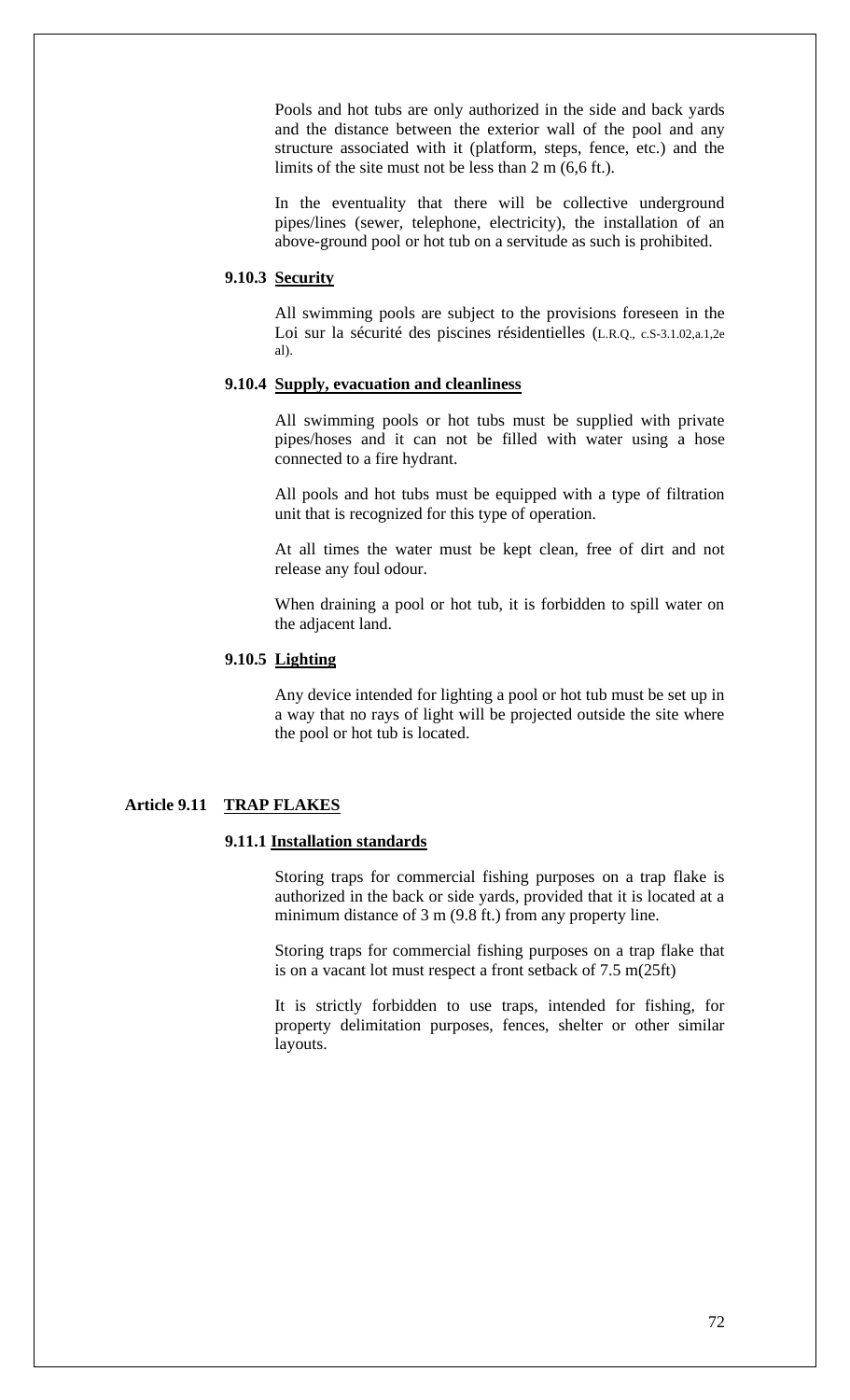### **BASEMENT LODGINGS**

# **Article 10.1 APPLICABLE DOMAIN**

The provisions of this chapter are applicable to all basement lodgings, regardless of the category of use to which it belongs.

## **Article 10.2 HEIGHT**

The basement apartment must have a minimum height of 2,3 m (7,6 ft.).

## **Article 10.3 ACCESS TO BASEMENT APARTMENT**

An independent entrance is necessary in order to access the apartment located in the basement.

## **Article 10.4 WINDOWS**

For an apartment located in the basement, at least one opening window must be located above ground level.

## **Article 10.5 BATHROOM AND TOILET**

Each apartment must have a large enough space to contain a bathtub or shower, toilet and sink.

## **Article 10.6 PARKING**

For each basement apartment, one additional parking space must be provided in accordance with the provisions of chapter 14 of this bylaw.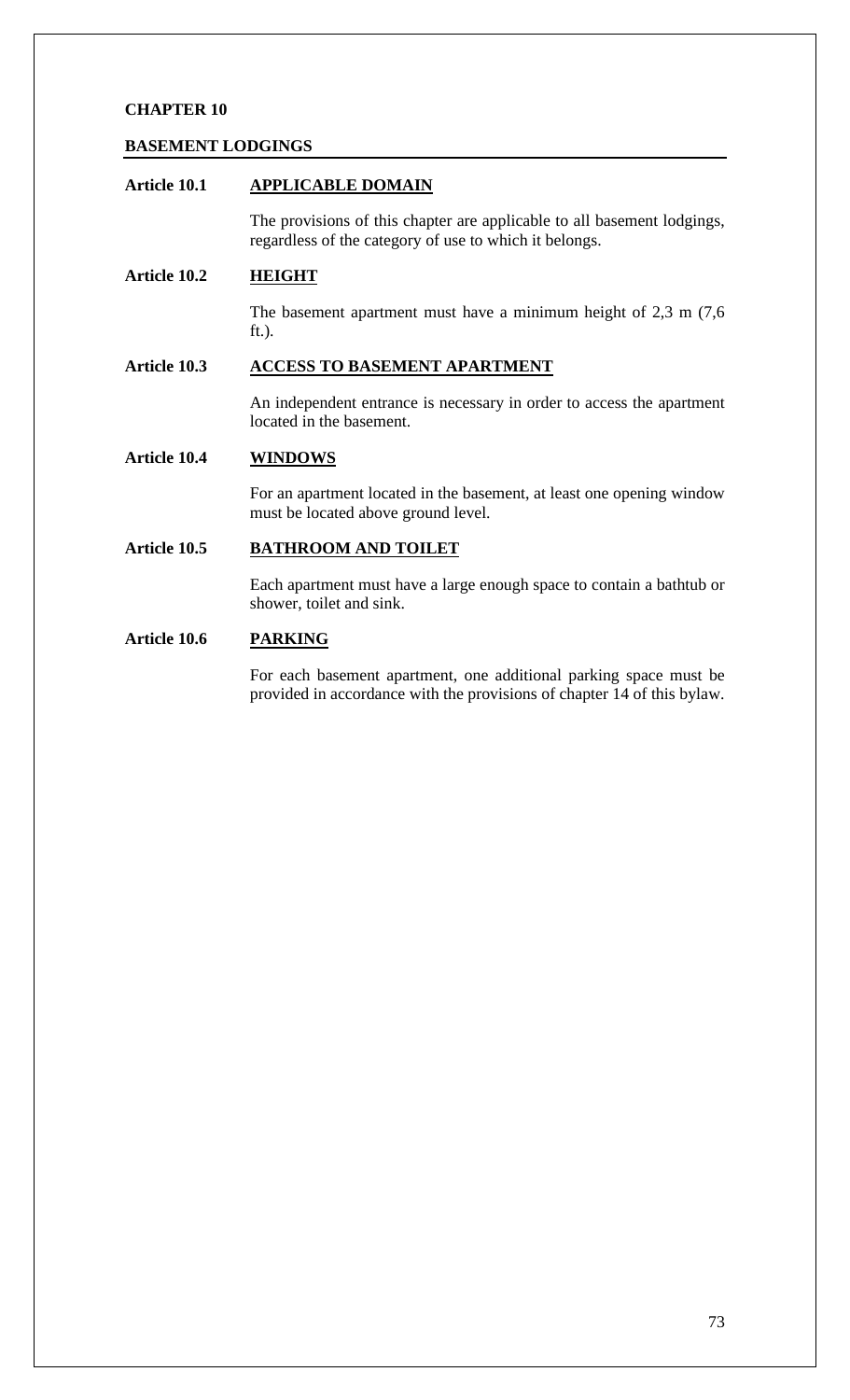#### **COMPLEMENTARY USES**

### **Article 11.1 PROVISIONS REGARDING COMPLEMENTARY USES**

### **11.1.1 General rule**

No complementary use can be authorized on a site where there is no main use.

A complementary use is only authorized if it is associated with a dwelling in the H1 category.

#### **11.1.2 Complementary uses of a dwelling**

The following are complementary uses of a dwelling:

Garages and car ports, sheds and buildings, pools and hot tubs, greenhouses, in accordance with the provisions of chapter 9 of this bylaw;

Play equipment such as swings, slides, sandboxes, trampoline, etc.;

Solar panels used as a source of energy;

Domestic agriculture such as a vegetable garden provided that this activity does not cause any nuisances in the neighbourhood;

Domestic or professional complementary uses in conformity to article 11.1.3.

### **11.1.3 Domestic and professional complementary uses**

Only one type of domestic and professional use is authorized per main building and under the following conditions:

#### Within a main building

With exception to bed & breakfasts, rooming houses and homebased daycares, a maximum of 50% of the floor area may be used for this use;

No retail sales are carried out on site, except for products specifically associated with the applicable activity;

No displays or storage is authorized outside of the main building and no display is visible from the exterior of the main building;

The use is carried out by the owner or the occupant of the building;

Other than the owner or occupant, the activity can only have one employee;

With exception to storage of fishing gear and equipment of an artisan entrepreneur, a domestic and professional use must have two (2) more parking areas than that stated in chapter 14 of this bylaw;

The signs must respect the provisions of chapter 13 of this bylaw.

#### Authorized uses:

Bed & breakfasts or rooming houses (maximum of 6 rooms including that of the owner);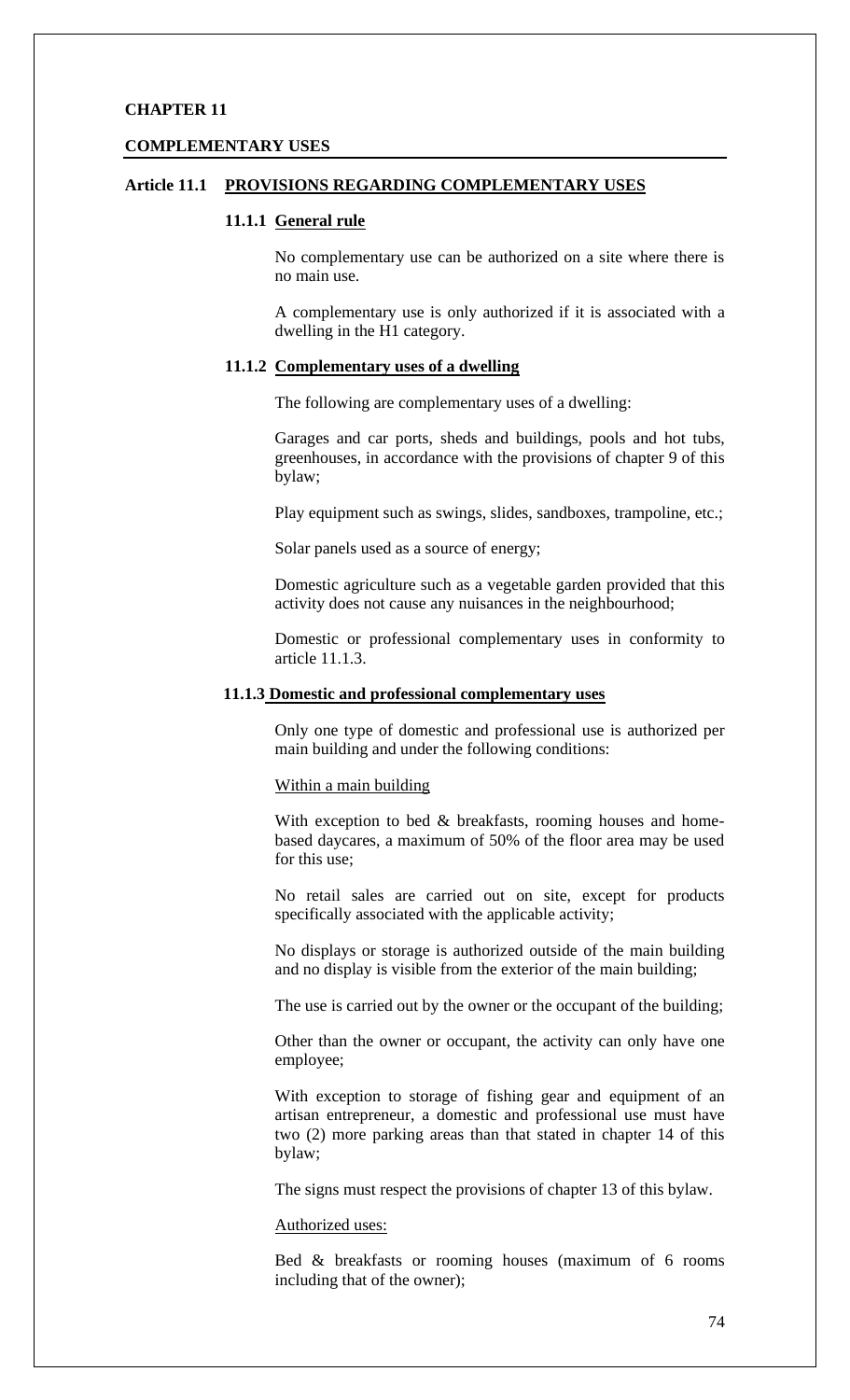Hairdressing salons, beauty salons, seamstress shops, tailors, milliner;

Art and craft trades such as photography, painting, sculpture, pottery;

Professional offices such as notary, lawyer, dentist, accountant, doctor, architect;

Home-based daycares;

Small artisan businesses that make food products;

### Within a secondary building:

A maximum of 74 sq. m. (800 sq. ft.) can be used for this use;

No retail sales are carried out on site, except for products specifically associated with the applicable activity;

No displays or storage is authorized outside of the building and no display is visible from the exterior of the building;

The use is carried out by the owner or the occupant of the main building;

Other than the owner or occupant, the activity can only have one employee;

With exception to storage of fishing gear and equipment of an artisan entrepreneur, a domestic and professional use must have two (2) more parking areas than that stated in chapter 14 of this bylaw;

The signs must respect the provisions of chapter 13 of this bylaw.

#### Authorized uses:

Storage and repair of fishing gear of a professional fisherman;

Storage and repair of machinery of an artisan entrepreneur, provided that the equipment (trucks, excavators, etc.) is limited to two (2). Parking trucks, heavy equipment or buses on a vacant lot is strictly prohibited.

Shops associated with art and crafts trades such as photography, painting, sculpture, pottery;

Small artisan businesses that make food products.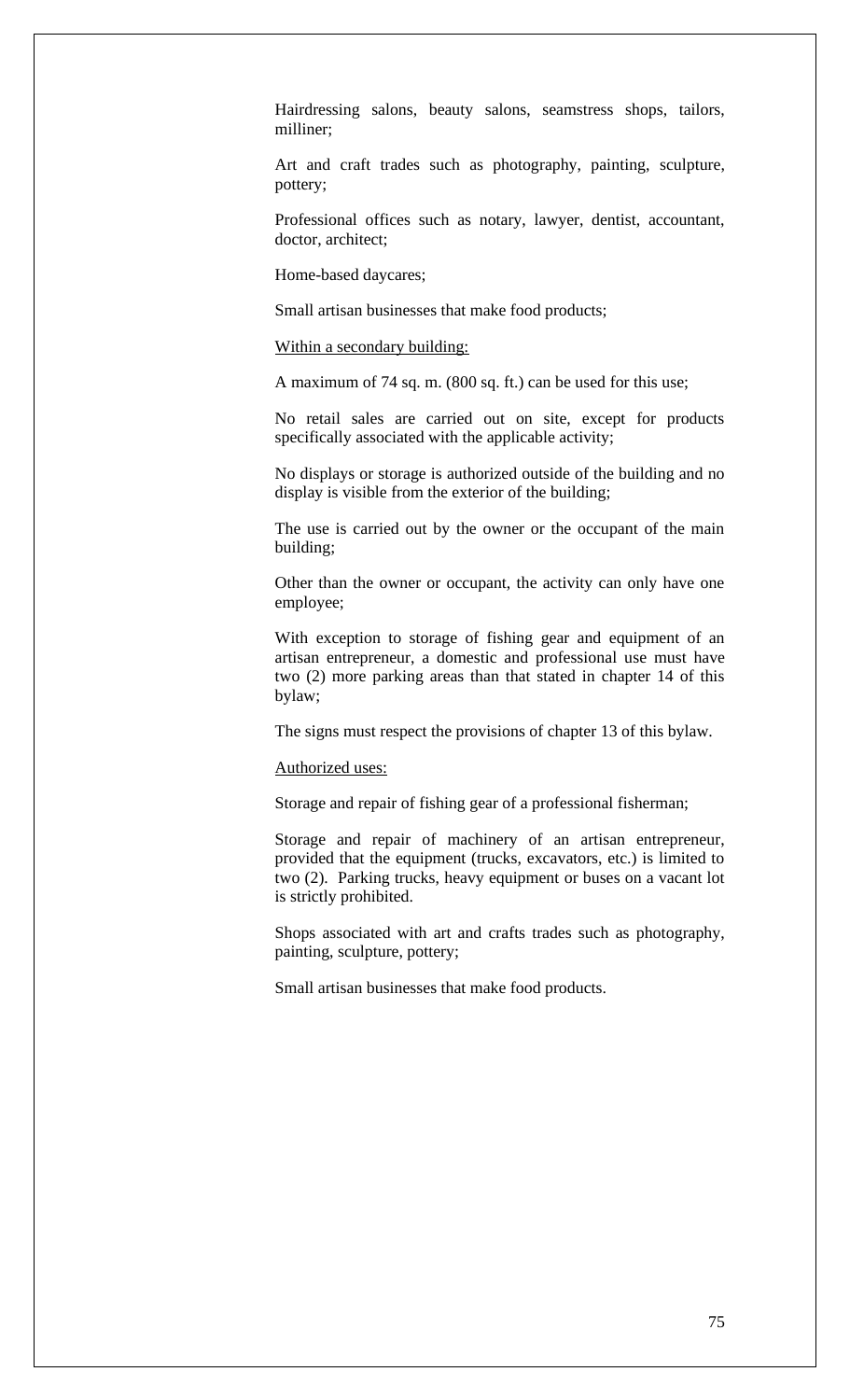#### **COLLECTIVE HOUSING AND HOUSING FOR SENIORS**

## **Article 12.1 General rule**

Collective housing is authorized in all zones where "H" classes of use are authorized.

#### **Article 12.2 INSTALLATION STANDARDS FOR NEW CONSTRUCTIONS**

Any new collective housing construction is subject to the installation standards applicable to the "H" classes of use to which it refers.

## **Article 12.3 NUMBER OF RESIDENTS**

In the case of residences for seniors, transition homes, homes for the chronically ill, delinquents or boarding houses, the number of residents per building must be greater than three (3).

## **Article 12.4 CONVERSION OF A BUILDING INTO COLLECTIVE HOUSING OR HOUSING FOR SENIORS**

Notwithstanding the provisions of chapter 19 in regards to buildings, uses and non-conforming sites protected by acquired rights, the conversion of a building into collective housing may be carried out even if the previous use, landsite and/or the present building is non-conforming.

However, the conversion of a building into collective housing must not intensify the observed derogation(s) or create a new derogation.

### **CHAPTER 13**

#### **SIGNS**

#### **Article 13.1 GENERAL RULE**

## **Scope of the regulations**

The regulations of this chapter define what signs are permitted without an authorization certificate, prohibited signs and those that require an authorization certificate.

The provisions of this chapter are applicable to all signs already erected or that will be in the future.

Any request for the altering of a sign that will change the form and the dimensions of the graphical support makes it obligatory to respect this bylaw with regards to installation and area of the sign. However, the modifications dealing with a change in commercial name, graphics, colour or the general maintenance of the sign, while subject to the provisions of this bylaw, do not mean that it is necessary to relocate a non-conforming sign.

For all signs already in existence when this bylaw came into force, when the area of a sign differs from the maximum area set by this bylaw by 5% or less, it must be considered as conforming to the bylaw; a variation of more than 5% renders the sign non-conforming.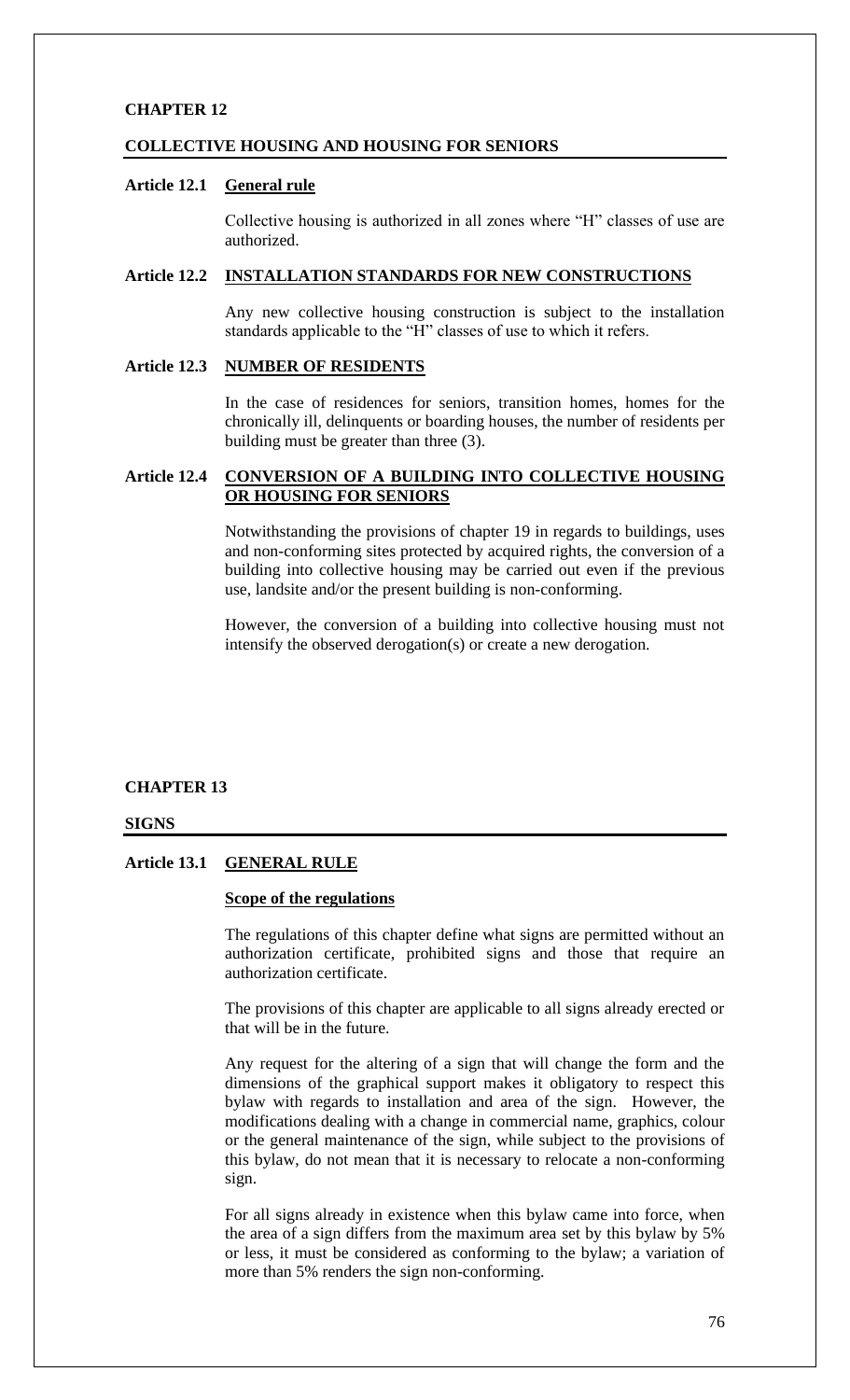#### **Article 13.2 Prohibited signs**

Lighted signs with colours and shapes that may be confused with traffic signs or the caution lights of public utility vehicles (ambulances, fire trucks, snow plows and blowers, tow trucks, police cars, etc.);

Signs with flashing lights, in other words lighted signs for which the intensity of the artificial light and colour are not constantly maintained and stationary;

Signs mounted on a roof, rescue gallery, in front of a window or door, on trees, poles, fences or on fence walls, watchtowers and above-roof constructions;

Signs illuminated by reflection if the light source projects a ray of light outside of the site where a sign as such is installed;

Publicity signs (signs attracting attention to a business, profession, product, service or entertainment held, sold or offered on another site other than the one where the building is located) with exception to specifically authorized signs by the Ministry of Tourism;

Signs on wheels or trestles, designed to be easily moved and intended to announce a specific event or to promote any kind of product or service or any other similar purpose.

## **Article 13.3 SIGNS AUTHORIZED WITHOUT AN AUTHORIZATION CERTIFICATE**

Permanent or temporary signs issued by a public, municipal, regional, provincial, federal and educational authority;

Signs located inside buildings;

Historical inscriptions or commemorative plaques;

The crests, letterings and figures made with the construction materials of the building;

Painted pictures on exterior walls of a building to embellish the site and does not advertise in favour of any product or business;

Traffic signs and signals, stop signs and vehicle parking signs;

Permanent directional signs for the orientation and convenience of the public, including signs indicating danger, delivery entrances and other similar things, provided that they are no more than 0,5 sq. m. (5,4 sq. ft.) and are located on the same landsite as the main use they serve;

Temporary directional signs (maximum 4 per site) provided that their height does not exceed 2 m (6,6 ft.) and they are no more than 0,5 sq. m. (5,4 sq. ft.);

With the exception of signs indicating the entrances and exits of permanent parking areas, temporary directional signs must be removed when the purpose for which they were installed ceases;

Signs regarding an election or a public consultation held in virtue of a legislative Law; however, these signs must be removed 30 days after the date of the election or consultation;

Electoral signs of a candidate or political party during a federal, provincial, municipal or school election campaign;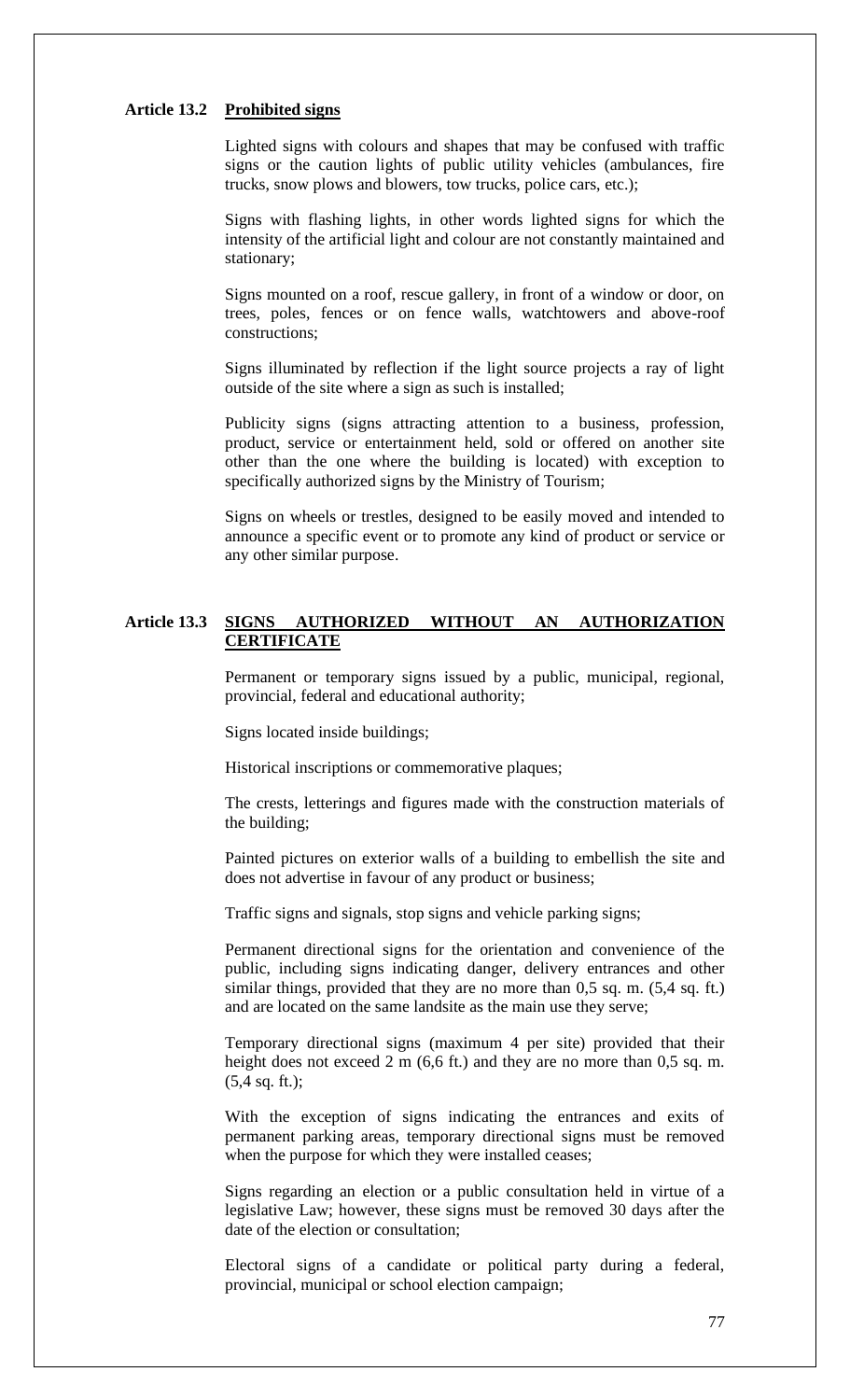Flags or emblems of a non-profit organization as well as a temporary sign announcing a campaign, event or activity of an organization as such, up to 3 sq. m. (32,3 sq. ft.) in area. Before installing a sign as such, the nonprofit organization must obtain an authorization from the owner of the site where the sign will be installed; however, these signs must be removed 30 days after the end date of the campaign, event or activity to which they are associated;

Signs commemorating an historical fact or person, provided that they are not destined or associated with a profit-making use and that they are no larger than 3 sq. m. (32,3 sq.ft.);

Signs indicating the time of religious services and activities, placed on the landsite of the worship building, provided that they are no larger than 0,9 sq. m. (10 sq.ft.);

Unlit signs with a maximum surface area of 0,4 sq. m. (4 sq. ft.) placed directly on the buildings announcing apartment or room rentals or sections of the building for rent, only concerning the buildings where the signs are posted and only one sign for each case;

Temporary signs (unlit) advertising the sale of a building or land or rental of apartments, rooms, offices and other premises, provided that their surface area does not exceed 0,5 sq. m. (5,4 sq. ft.). These signs must be erected on the same site as the use to which they refer;

Unlit signs with a maximum surface area of 1,1 sq. m. (12 sq. ft.) placed on a vacant landsite advertising the rental or sale of the land where they are placed and only one sign in each case;

Signs placed on construction sites for the duration of the work, provided that they do not measure more than 22,8 m (75 ft.);

Signs pertaining to worship and other religious activities, provided that they are not more than 3 sq. m. (32,3 sq. ft.);

Removable signs designed to be easily moved and intended to advertise a product provided that they are placed on the same site as the business to which they refer and removed outside of business hours. In no case can the height of this type of sign exceed 1 m (3,3 ft.).

### **Article 13.4 SIGNS PERMITTED WITH AN AUTHORIZATION CERTIFICATE**

### **13.4.1 General points**

Anyone who wishes to erect, enlarge, reconstruct, alter, move or place a sign that is not mentioned in the previous article must first obtain an authorization certificate from the building inspector, in accordance with the bylaw regarding permits and certificates.

All signs must be kept clean and in good condition and must not endanger public safety. This responsibility lies with the owner of the building, landsite or the sign.

# **13.4.2 Types of authorized signs**

Two types of signs are authorized by this bylaw:

Signs detached from a building. These signs must be suspended, supported or placed on a post or a low wall; in no case are they to be installed from the ground;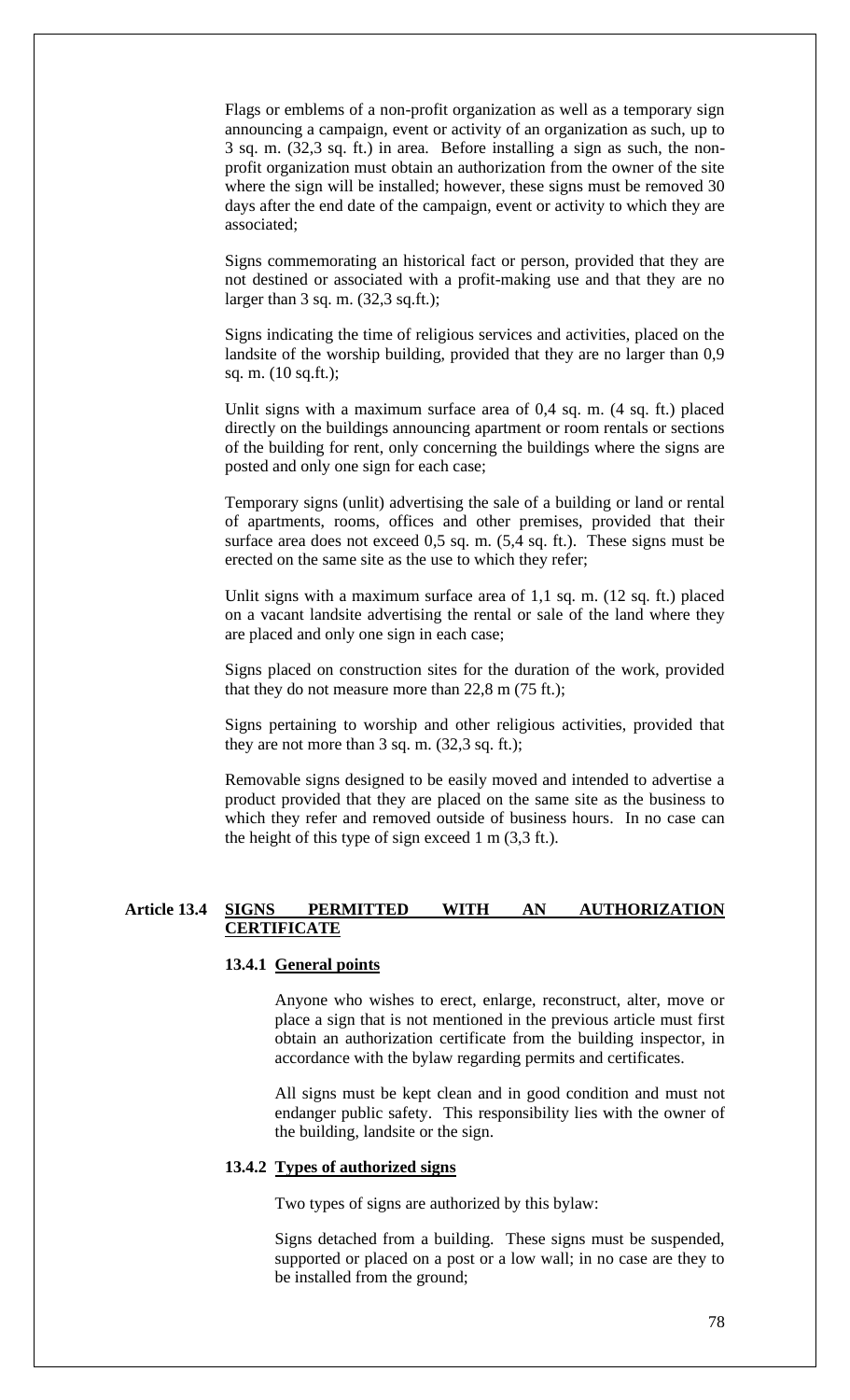Signs placed on a wall of a building;

Among the lighted signs, only the translucent lighted signs and signs illuminated by reflection are authorized.

Unlit signs, professional or others, referring to an authorized domestic or professional complementary use stated in chapter 11 of this bylaw. The posting is authorized provided that it is only one sign and indicating nothing other than the name, address and type of activity practiced by the occupant. The area of this type of sign cannot exceed 0,5 sq. m. (3,4 sq. ft.) when placed on a wall and 1 sq. m. (10,8 sq. ft.) when detached from the building.

## 13.4.3 **Number of signs**

A site may have a maximum of three (3) signs, in which 2 are placed on a wall of the building and only one detached from the building. This amount does not include signs permitted without an authorization certificate.

### **Article 13.5 INSTALLATION OF SIGNS DETACHED FROM A BUILDING**

### **13.5.1 General installation terms**

Unless otherwise stated in this bylaw, a sign is a secondary use related to and on the condition that there is a main use for which it constitutes an advertisement or publicity.

All signs must be installed on the same site as the use to which it refers.

The installation of a sign may only be done inside the front yard. The setback margin as well as the minimum and maximum heights to be respected is defined in article 13.8, as well as the authorized distances and surface areas.

All signs must be safely designed with a permanent structure; each of its sections must be solidly attached so it remains stationary.

#### **13.5.2 Minimum clearance**

All signs that are less than  $2 \text{ m}$  (6,6 ft.) from the ground must have a particular layout in order to block pedestrians and automobiles from passing under the said sign.

#### **13.5.3 Particular situations**

Limits for residential and public uses

No sign for residential or public purposes will be authorized if it is less than 6 m (19,7 ft.) from the limits of the site.

#### Specific provisions for service stations, gas stations and car washes

Service station, gas station and car wash signs must be at least 12 m (39,4 ft.) from the boundary of a site used for residential purposes.

Only one publicity sign is authorized in addition to the authorized display area. This sign must refer to a national publicity campaign and be attached to the detached sign of the building or in the area of the gas pumps. It must not exceed 1,5 sq. m. (16,1 sq. ft.).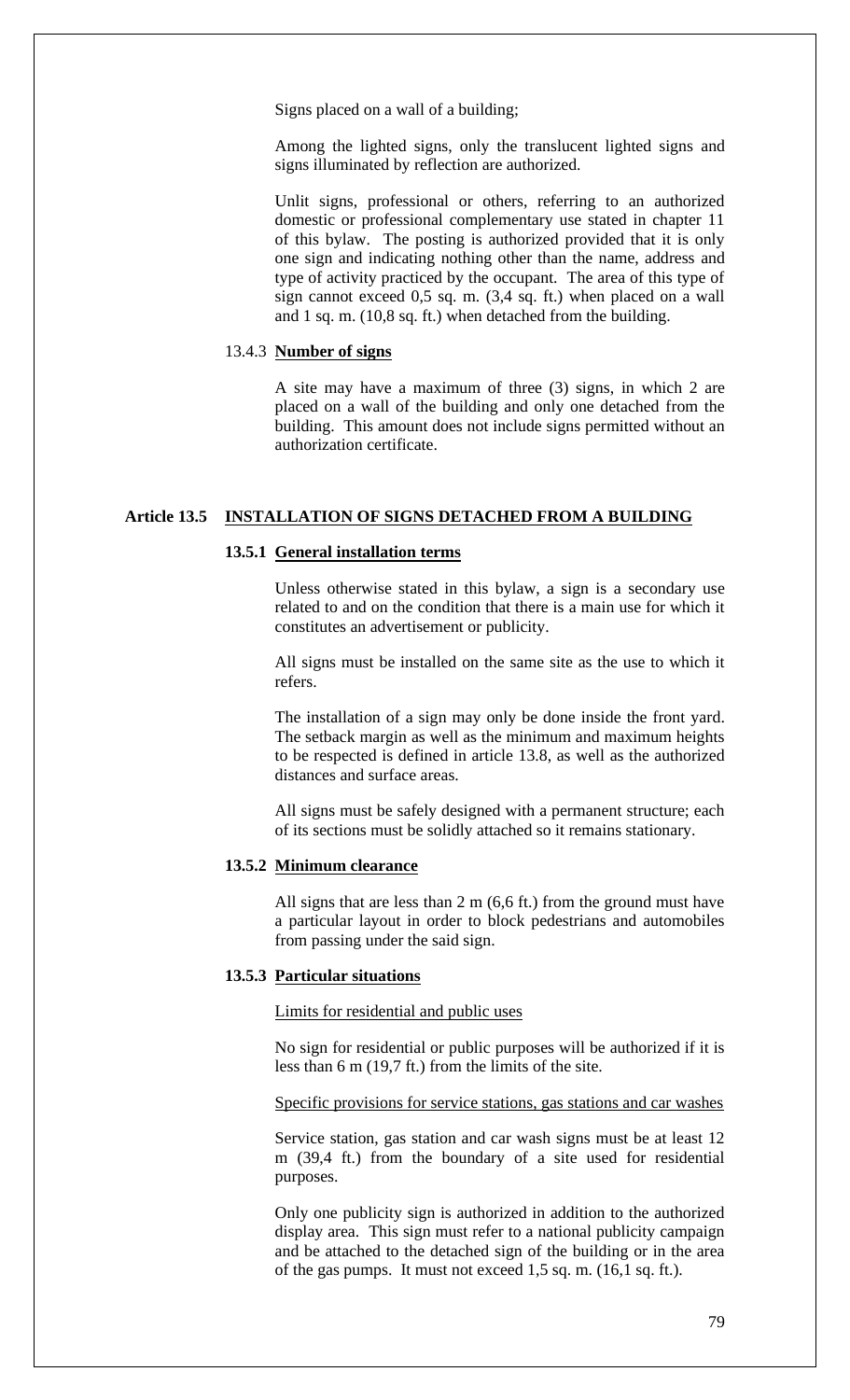#### **13.5.4 Stipulated distance from road borders**

The distance setback is calculated beginning at the limit of the road easement to the closest part of the sign projecting from the ground.

#### **13.5.5 Calculating the area of a detached sign**

Calculating the area of a detached sign is determined by taking into account the following provisions:

### Definition of the area of a sign

Notwithstanding the definition of the word "sign" in the terminology, the area of a sign is the measure of the surface delimited by a continuous line, real or imaginary, surrounding the graphical support, including the frame and the sign itself.

Specific provisions concerning signs with print on two or more sides

When a sign has identical print on two sides, the area is that of only one of the sides, provided that the average distance between the two sides is not more than 60 cm. If, on the other hand, the sign has identical print on more than two sides, the area of each additional side is considered as a separate sign.

### Specific provisions concerning pivotal signs

In the case of a pivotal or rotating sign, the area is equal to one and a half (1,5) times the area of the largest side.

### **Article 13.6 INSTALLATION OF SIGNS ATTACHED TO A WALL**

#### **13.6.1 General installation terms**

Notwithstanding the provisions of article 13.4.3, each business in a commercial center or another building that regroups several businesses, may have one sign attached to a wall and installed in accordance with the standards of table 13.8.

### **13.6.2 Height of signs**

No individual or grouped sign on a wall of a building can exceed the level of the first floor ceiling by more than 1 m.

#### **13.6.3 Area of signs**

The maximum area of a sign attached to a wall of a building is established according to the group of uses to which it refers in accordance with the standards of table 13.8.

In the case of a sign attached to a wall and made up of independent modules, the area is calculated according to the surface delimited by a single continuous and imaginary line surrounding the complete exterior perimeter of the modules.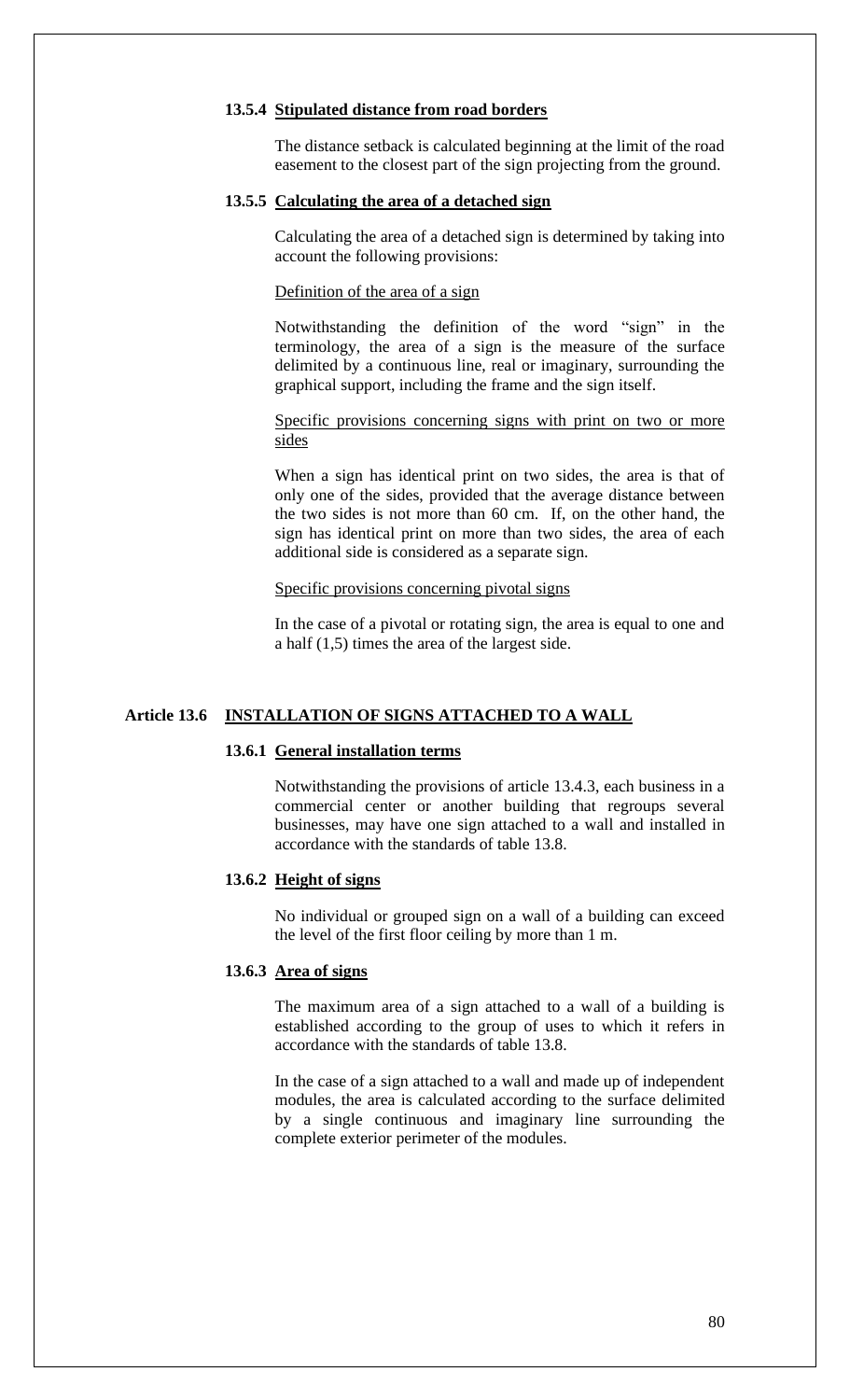#### **Article 13.7 INSTALLATION OF TEMPORARY SIGNS**

### **13.7.1 Temporary subdivision and new construction signs**

In the case of lot subdivision and new constructions, certain signs may be authorized as a temporary use for a limited period, provided that they conform to all other pertinent bylaw provisions and that a prior authorization certificate was issued. The authorized signs are the following:

A sign indicating a "group operation" or announcing that one or more lots were subdivided into sites in order to sell or rent them, provided that the area of this sign does not exceed 3 sq. m. (32,3 sq. ft.). There may not be more than two per "group operation";

A sign announcing the construction of a project on a lot of at least 4000 sq. m. (43 055,6 sq. ft.) in a mixed zone, a zone for multifamily dwellings, a public or commercial zone, provided that its surface area does not exceed 7 sq. m. (75,3 sq. ft.). A sign as such may also announce a residential development in a residential zone provided that the project includes at least 10 lodgings. In other cases, a sign as such must not exceed a surface area of 3 sq. m.  $(32,3 \text{ sq. ft.})$ ;

A sign advertising the rental of lodgings in a multi-family dwelling under construction, provided that the surface area does not exceed 3 sq. m. (32,3 sq.ft.);

Temporary signs authorized in virtue of this article must be located on the same landsite as the use to which they refer. The authorization certificate can only be issued at the same time or after the issuance of the subdivision (lots for sale, group project) or construction permit and its validity period is limited to a maximum of 12 months. These signs must be removed once the purpose for which they were installed is complete.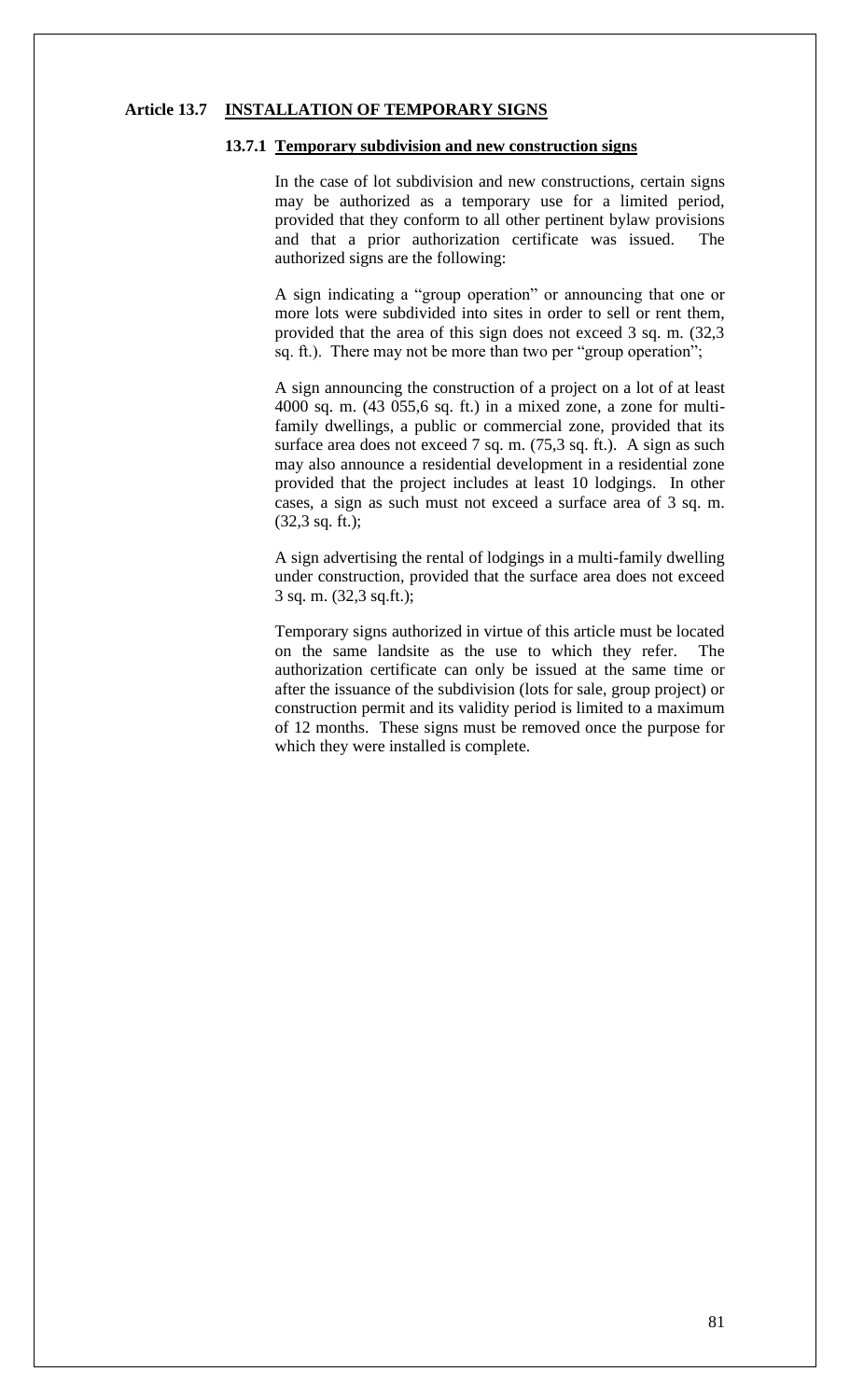## **Article 13.8 INSTALLATION STANDARDS ACCORDING TO GROUP OF USE**

|                                                             | <b>DETACHED FROM BUILDING</b><br><b>ATTACHED TO WALL</b> |                                     |                                         |                                                                           |                                                 |
|-------------------------------------------------------------|----------------------------------------------------------|-------------------------------------|-----------------------------------------|---------------------------------------------------------------------------|-------------------------------------------------|
|                                                             | Maximum area<br>permitted                                | Maximum height of<br>the sign $1$   | Distance in regards<br>to the road line | Maximum area<br>permitted according<br>to the frontage of<br>the commerce | Maximum area<br>permitted                       |
| <b>GROUP1</b>                                               |                                                          |                                     |                                         |                                                                           |                                                 |
| <b>COMMERCE AND</b><br><b>LIGHT SERVICES</b><br>(C1)        | $4 \text{ m}^2$<br>$(43,1 \text{ ft}^2)$                 | 5.5m<br>(18 ft)                     | 3<br>$(10 \text{ ft})$                  | 10 %                                                                      | $4.5 \text{ m}^2$<br>$(48, 4 \text{ ft}^2)$     |
| <b>COMMERCE AND</b><br><b>MODERATE</b><br>SERVICES (C2)     | $5 \text{ m}^2$<br>$(53, 8 \text{ ft}^2)$                | 6 m<br>(20 ft)                      | 3 <sub>m</sub><br>$(10 \text{ ft})$     | 10 %                                                                      | $4.5 \text{ m}^2$<br>$(48, 4 \text{ ft}^2)$     |
| <b>COMMMERCE AND</b><br><b>HEAVY SERVICES</b><br>(C3)       | $7 \text{ m}^2$<br>$(75,3 \text{ ft}^2)$                 | 6 m<br>$(20 \text{ ft})$            | 6 <sub>m</sub><br>(20 ft)               | 10%                                                                       | $4.5 \text{ m}^2$<br>$(48, 4 \text{ ft}^2)$     |
| <b>GROUP 2</b>                                              |                                                          |                                     |                                         |                                                                           |                                                 |
| <b>LIGHT AND</b><br><b>MODERATE</b><br>INDUSTRIAL (I2)      | $7 \text{ m}^2$<br>$(75,3 \text{ ft}^2)$                 | 6 m<br>$(20 \text{ ft})$            | 6 m<br>$(20 \text{ ft})$                | 10 %                                                                      | $4,5 \; \mathrm{m}^2$<br>$(48, 4 \text{ ft}^2)$ |
| <b>MARINE</b><br><b>RESOURCES</b><br><b>INDUSTRIAL (I2)</b> | $7 \text{ m}^2$<br>$(75.3 \text{ ft}^2)$                 | 6 m<br>$(20 \text{ ft})$            | 6 m<br>$(20 \text{ ft})$                | 10 %                                                                      | $4.5 \text{ m}^2$<br>$(48.4 \text{ ft}^2)$      |
| <b>HEAVY</b><br>INDUSTRIAL (I3)                             | $10 \text{ m}^2$<br>$(107, 6 \text{ ft}^2)$              | 6 m<br>$(20 \text{ ft})$            | 6 m<br>$(20 \text{ ft})$                | 10 %                                                                      | $4.5 \text{ m}^2$<br>$(48,4 \text{ ft}^2)$      |
| <b>GROUP 3</b>                                              |                                                          |                                     |                                         |                                                                           |                                                 |
| <b>MUNICIPAL</b><br>PUBLIC (P1, P3)                         | $3 \text{ m}^2$<br>$(32,3 \text{ ft}^2)$                 | 3 <sub>m</sub><br>$(10 \text{ ft})$ | 3 <sub>m</sub><br>$(10 \text{ ft})$     | 10 %                                                                      | $4.5 \text{ m}^2$<br>$(48,4 \text{ ft}^2)$      |
| PUBLIC OTHER<br>THAN MUNICIPAL<br>(P2)                      | $3 \text{ m}^2$<br>$(32,3 \text{ ft}^2)$                 | 3 <sub>m</sub><br>$(10 \text{ ft})$ | 3 <sub>m</sub><br>$(10 \text{ ft})$     | 10 %                                                                      | $4.5 \text{ m}^2$<br>$(48,4 \text{ ft}^2)$      |

<sup>1</sup>Notwithstanding the permitted height standards, no sign or part of a sign may exceed the height of the building to which it refers. The height is measured from the ground to the highest part of the sign including the support structure.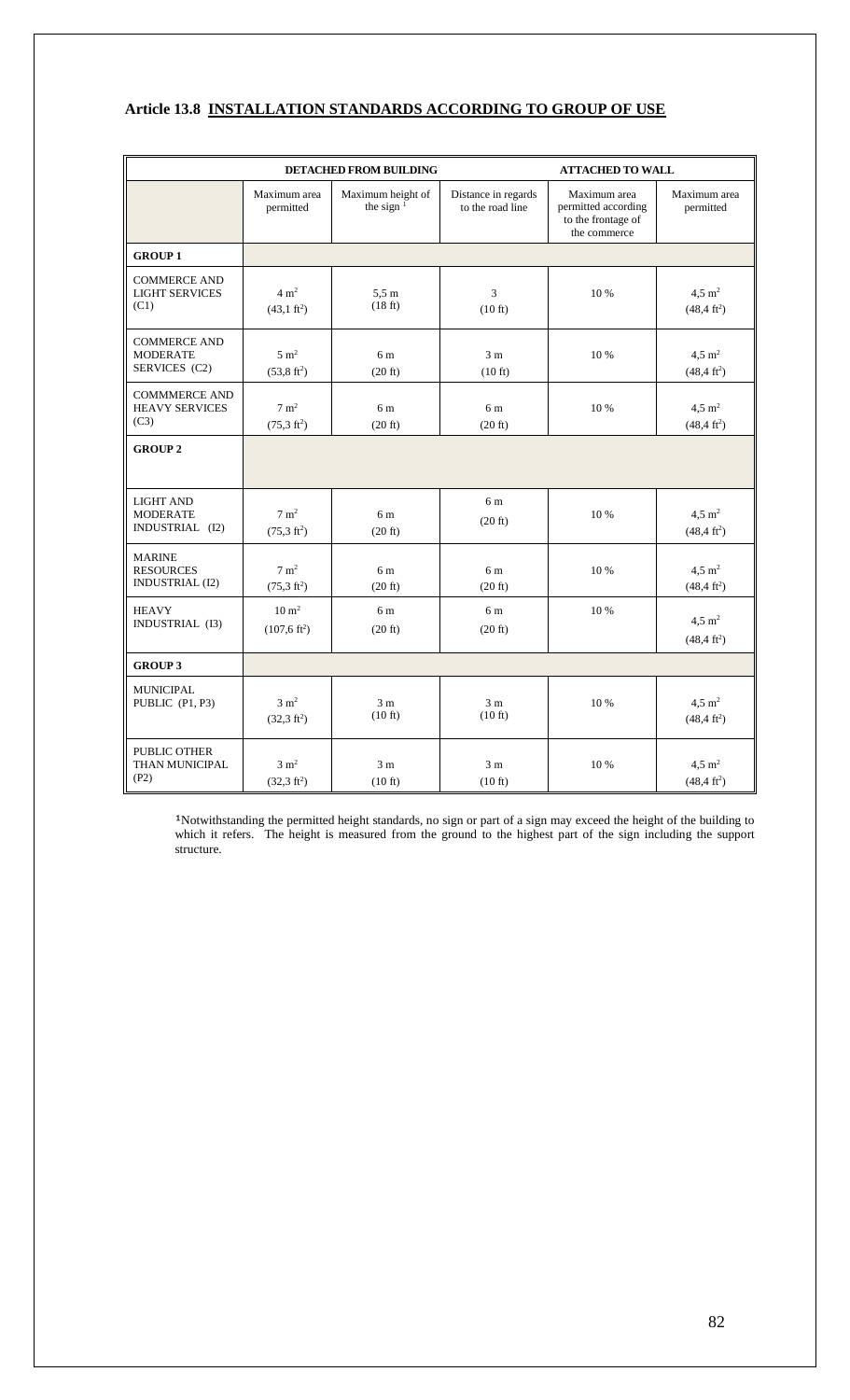## **OFF-ROAD PARKING, OPENING TO THE ROAD, SPACES FOR LOADING AND UNLOADING**

## **Article 14.1 GENERAL RULES**

## **14.1.1 Obligation to plan parking spaces**

No new building can be constructed unless parking spaces have been planned in accordance with the provisions of this chapter.

No change in use or purpose of a building is permitted unless offroad parking spaces have been planned for the new use.

No enlargement, alteration or addition of a building is authorized unless off-road parking spaces have been planned. In the case of an enlargement or addition, only they are subject to the obligations of this chapter.

#### **14.1.2 Permanence of parking spaces**

The off-road parking requirements established by this bylaw are obligatory and continuous and prevail as long as the building or use remains in existence and requires that the off-road parking spaces are in virtue of the provisions of this chapter.

It is therefore prohibited for the owner of a "use" to eliminate in any manner whatsoever the required parking, loading and unloading spaces. It is also prohibited for an individual, company or corporation to use, without the specified requirements, a building which no longer has the required parking spaces due to a modification or subdivision of the site.

#### **14.1.3 Maintenance of openings to the road and parking spaces**

The maintenance of the entrance is the responsibility of the waterside property owner. He must maintain his entrance in good condition in order to ensure good water drainage and, consequently, ensure protection of the roadway. Finally, as in the case of a construction, all unauthorized changes made to an entrance could bring about procedures leading to its demolition and at the owner's expense.

It is forbidden to park a vehicle that is not in working order in all yards, with exception to zones where a use as such is authorized.

Any owner or tenant of a house, business or industry must keep all the access areas and parking spaces free of snow and other material during the winter season.

### **14.1.4 Development plan for parking spaces**

No construction permit can be issued unless a plan for developing parking spaces has been completed in accordance with the provisions of this chapter and approved by the building inspector.

The development plan must be accompanied by all the information required for a construction permit and the following information and documents:

- the localization of the parking spaces;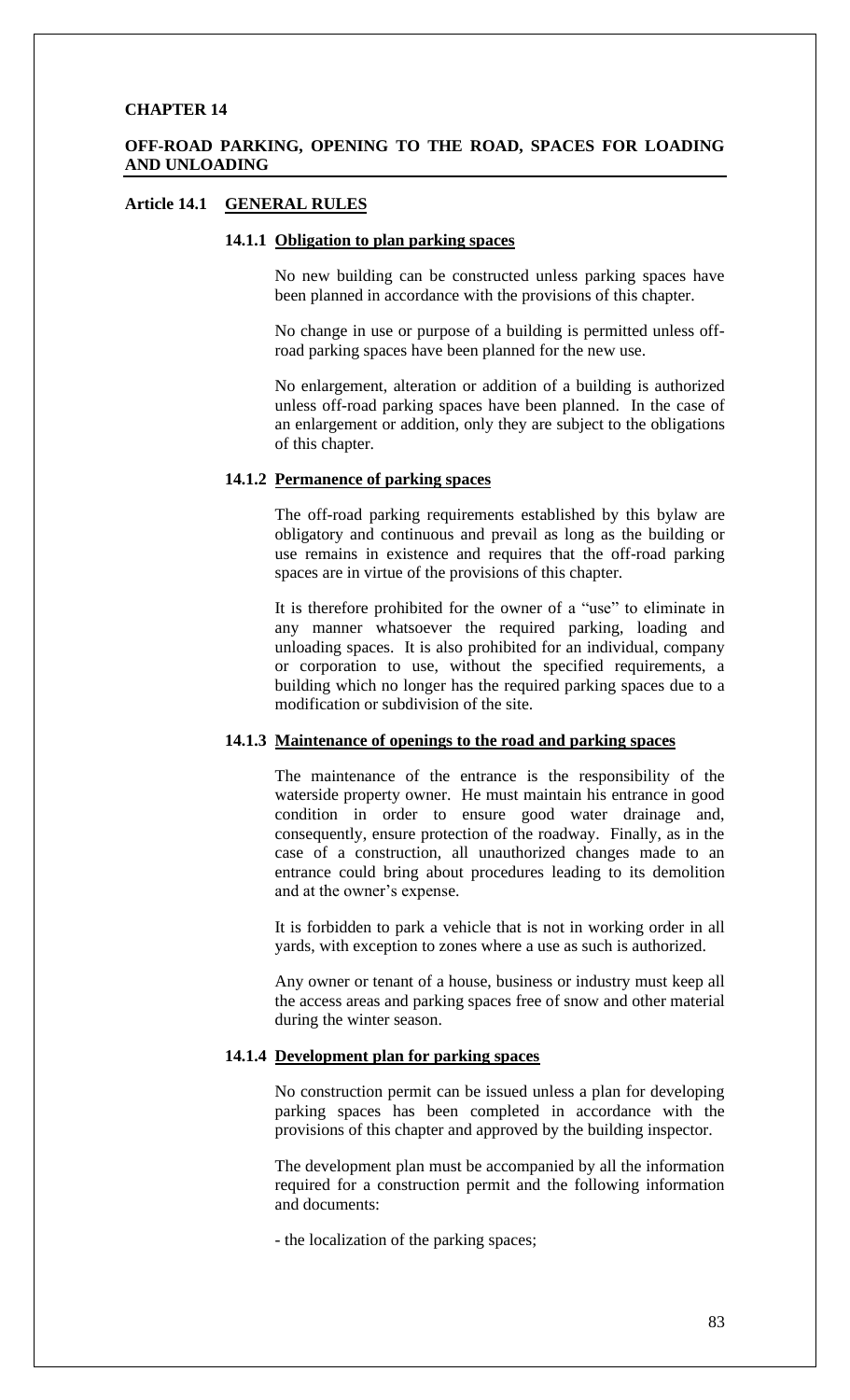- the form and dimensions of the parking spaces and lanes, the design and location of borders;

- the number of parking spaces and the necessary information to justify it;

- the location of the entrances and exits.

When changes or modifications affect the development plan of parking spaces, a new plan will be required.

#### **Article 14.2 ROAD OPENINGS**

#### **14.2.1 General rule**

Before acquiring access to a property from a public road, an authorization must be obtained from the Municipality or the Quebec Ministry of Transport when the public road is under that department's jurisdiction. In this way, an access permit will be issued and will specify, among others, the suitable width for the entrance, the length and diameter of the culvert, the slope of the embankment and the longitudinal and transversal profiles of the entrance.

### **14.2.2 Class of residential uses**

#### **Opening**

The opening of an entrance onto the road is set at a maximum of 9 m (29,5 ft.) with a radius of 2 m (6,6 ft.).

#### Culvert

Each entrance must have a culvert with a minimum diameter of 45 cm (18 inches). Only culverts made of concrete, corrugated sheet metal and plastic are authorized and they must be covered with class B gravel.

#### Number of entrances

Only one entrance is usually permitted per site. However, interior sites with a frontage of 25 m (82 ft.) or more may have two entrances onto the road, one of which could be a maximum of 9,2 m (30 ft.) and the other would be limited to 6 m (19,7 ft.). However, these 2 entrances must be at least 8 m (26,2 ft.) apart.

General rule, only one entrance onto the road is permitted per site. However, two entrances will be authorized provided that the width of the site is large enough so that the installation of the entrances does not cause any problems for the drainage of surface water. Moreover, if an entrance must be adjacent to another entrance located on the neighbouring site, a space of at least 1,5 m (5 ft.) must be left open between these two entrances in order to facilitate access to and cleaning of the culverts. In no case, can there be a distance of less than 0,7 (2,5 ft.) between an entrance and the side limit of the site.

#### Layout

Both sides of each entrance must be constructed with a slope and be backfilled with soil and seeded or sodded.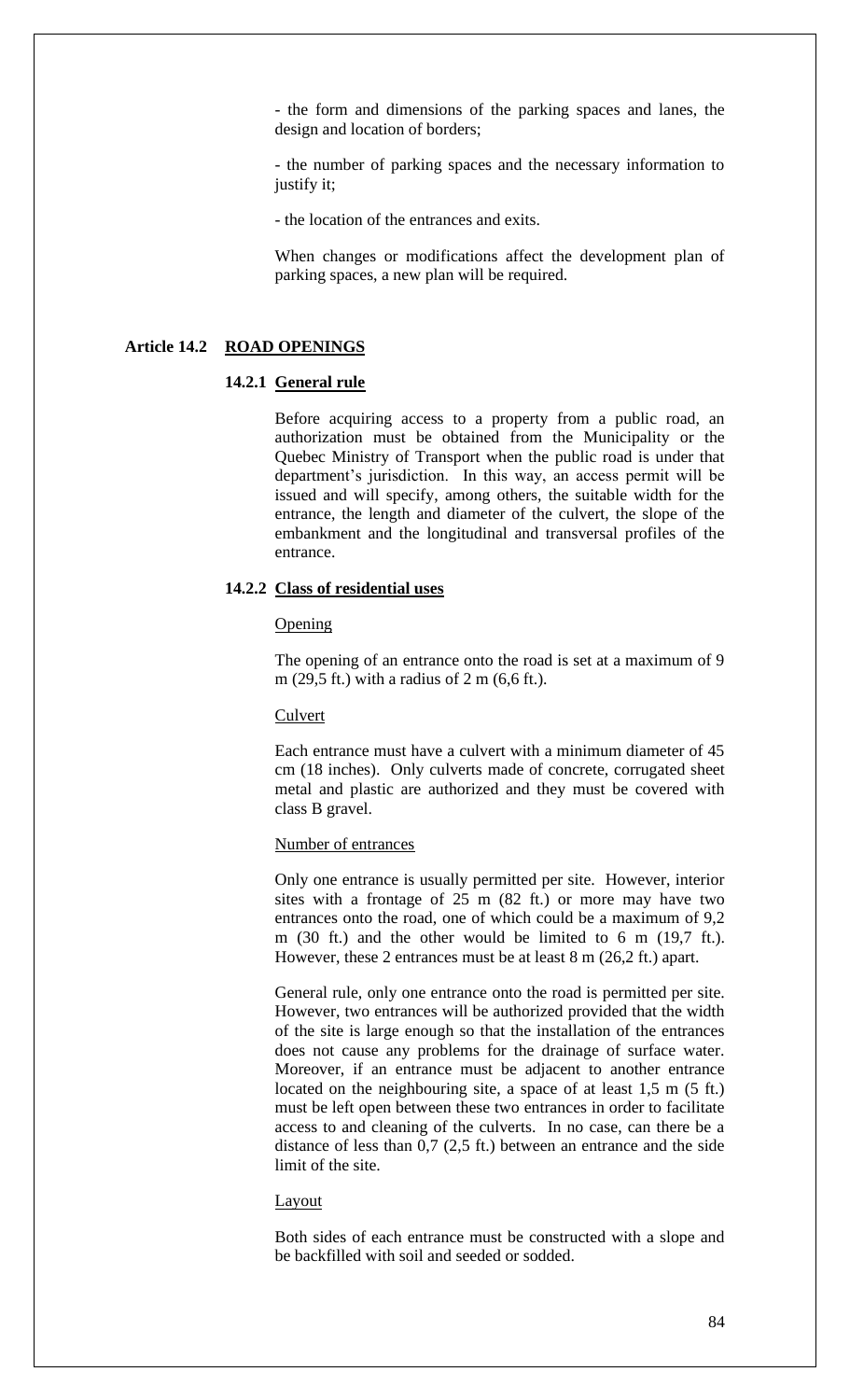Particular provisions for certain non-standard sites and for angular sites

Two entrances are permitted for angular sites; one must be a maximum width of 9,1 m (30 ft.) and the other is limited to a maximum width of 6 m (19,7 ft.).

These entrances must be located on different sides of the site.

Furthermore, all previous standards remain in effect in accordance to each of the entrances.

The parking spaces and road opening cannot be located less than 6 m (19,7 ft.) from the intersection of two road easements.

### **14.2.3 Commerce, industrial, recreational and public classes of use**

#### Opening

The opening of an entrance to the road is set at a maximum width of 9,2 m (30 ft.), calculated on the front property line of the site.

#### Culvert

Each entrance must have a culvert with a minimum diameter of 45 cm (18 inches). Only culverts made of concrete, corrugated sheet metal and plastic are authorized and they must be covered with class B gravel.

### Number of entrances

Only one entrance is permitted for a site with a width of 25 m (82 ft.) or less. However, a site with a width of 25 m (82 ft.) or more may have two entrances to the road; they must be at least 8 m (26,2 ft.) apart.

If the site is bordered by more than one public road, the number of authorized entrances to the road is applicable for each of the roads. All entrances onto the road cannot be located less than 6 m (19,7 ft.) from the intersection of the two road easements.

Specific provisions for service stations, gas stations and car washes

The width of an access can be a maximum of 12 m (39,3 ft.) to the property line.

In the case of a service station, gas station or car wash, if the site is more than 30,5 m (100,1 ft.) wide, two entrances may be authorized; these two entrances to a same site must be at least 8 m (26,2 ft.) apart.

In the case of an angular site, a distinct calculation pertaining to the number of authorized entrances is carried out for each side of the site adjacent to a road. However, the parking area or road opening cannot be located less than 6 m (19,7 ft.) from the intersection of two road easements.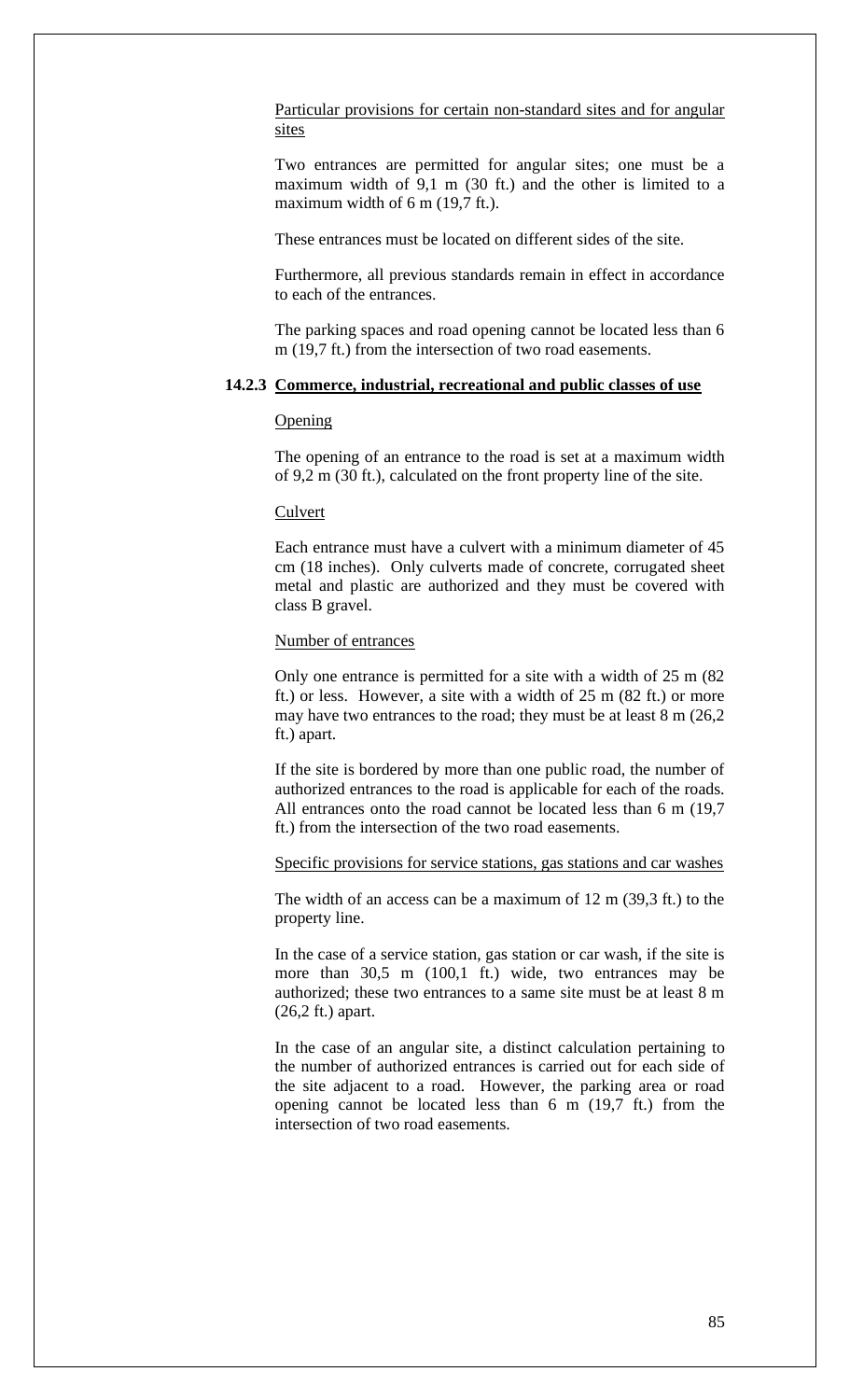#### **Article 14.3 Parking Spaces**

### **14.3.1 Location of the parking spaces**

Parking is permitted in all yards with exception to the 3 m (9,8 ft.) wide strip in the front yard, calculated from the road line and it must be reserved for landscaping.

Unless otherwise stated in this bylaw, the parking spaces must be located on the same site as the use for which they are required and located at least 1 m (3,3 ft.) from any wall of the building and at least 1 m (3,3 ft.) from any property line.

When it is impossible to locate a part or all of the parking spaces on the same site as the use, additional spaces can be located on an adjacent site or on a site that is less than 150 m (492,1 ft.) from the use, provided that this parking area was subject to a notarized and registered servitude between the concerned parties, for a duration similar to that of the use for which these parking spaces are required and stipulating that it will be used exclusively for that purpose.

#### Communal parking

The development of a communal parking space to serve more than one use can be authorized provided that this space meets the following requirements:

- the use of the parking space is guaranteed by a notarized and registered servitude;

- the number of parking spaces is determined by the cumulative sum of the standards stipulated in this bylaw for each of the concerned uses;

- is illustrated on a detailed plan.

The development of a communal parking area to serve more than one use can be authorized by presenting a proof of servitude or a lease available at the *Bureau de la publicité et des droits* according to the Law uniting the concerned applicants.

Any change or cancellation of the servitude or lease must be approved by the designated official. The occupancy certificate is only valid for the period stipulated in the said agreement.

In a case as such, when it is shown that the parking needs for each of the uses are not simultaneous, the total number of required spaces is equal to the largest number of spaces required by the uses that simultaneously use the parking area.

### **14.3.2 Dimensions of the parking spaces**

The minimum dimensions of parking spaces and access lanes between the spaces must conform to the following:

| Angle of the<br>spaces in regards | Width of the access<br>lane (meter) | Width of the space<br>(meter) | Depth of the space<br>(meter)  |
|-----------------------------------|-------------------------------------|-------------------------------|--------------------------------|
| to access lanes                   |                                     |                               |                                |
| O٥                                | 4,6(15,1)                           | $3(9,8)$ ft)                  | 6.1(20 ft)                     |
| $45^\circ$                        | 4,6(15,1)                           | $3(9,8)$ ft)                  | $4,6(15,1)$ ft)                |
| $90^{\circ}$                      | $6,1(20 \text{ ft})$                | $3(9,8)$ ft)                  | $6,1 \text{ m}(20 \text{ ft})$ |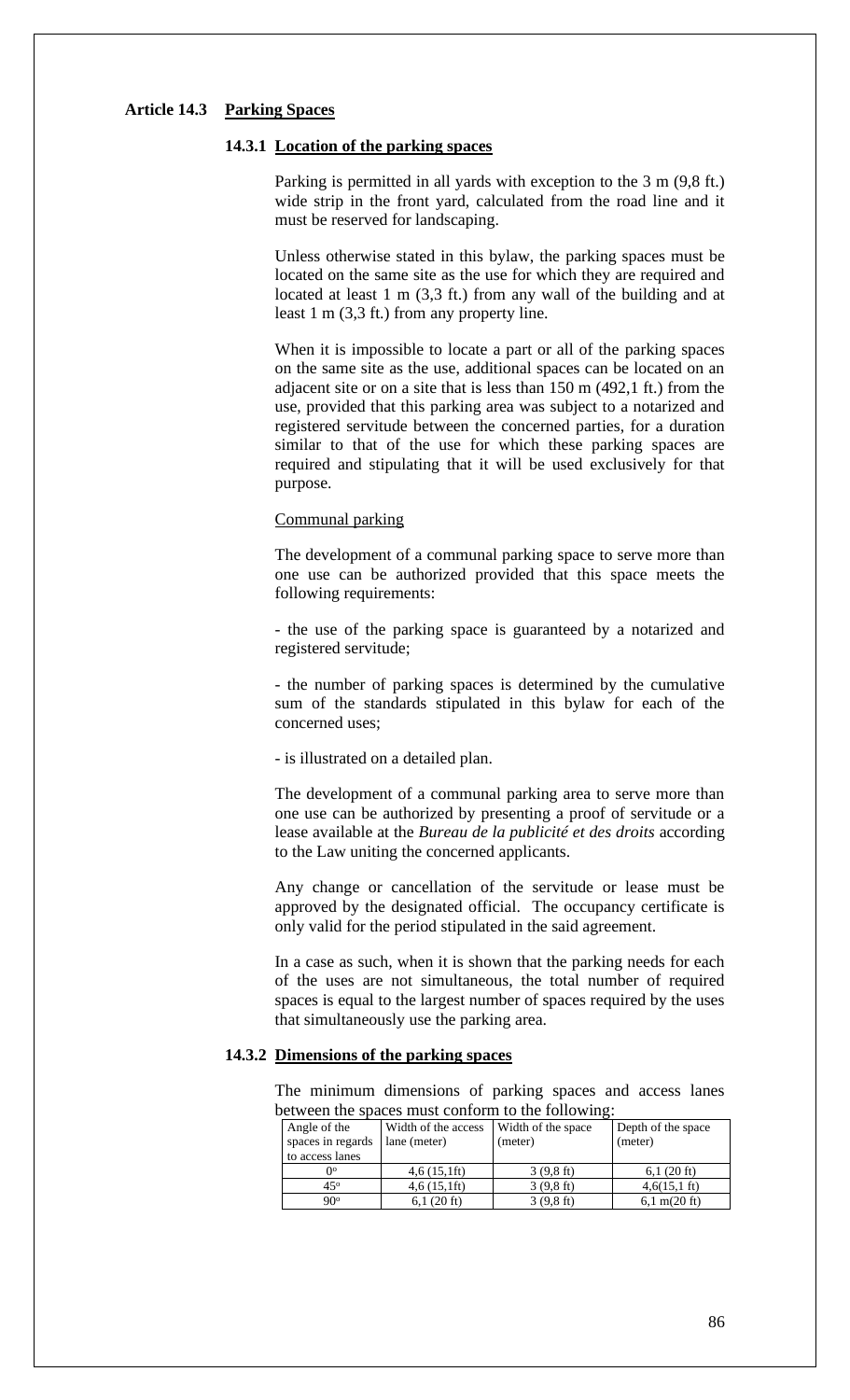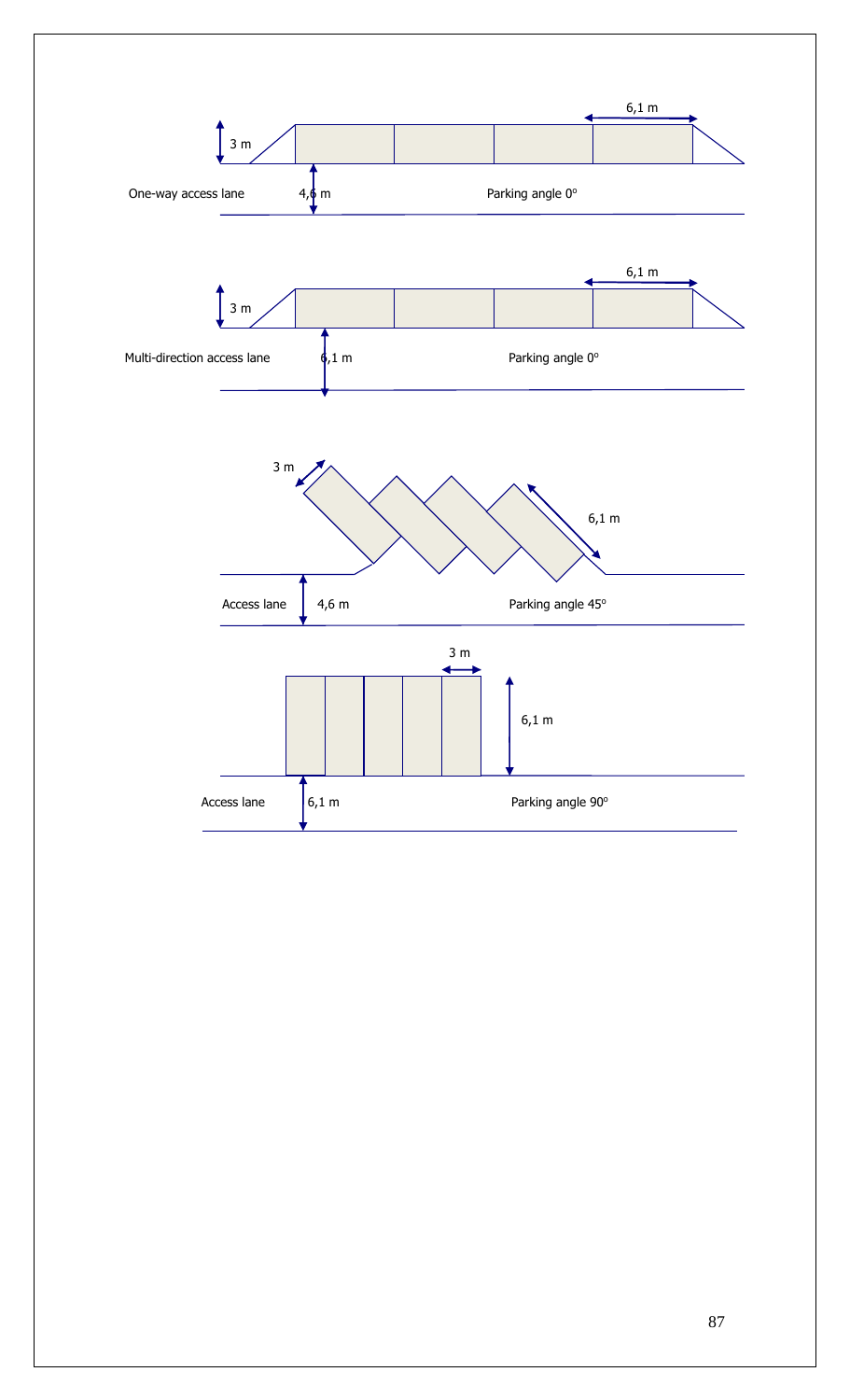#### **Number of required parking spaces**

The minimum number of required spaces to meet the needs of a use is established hereafter and all served uses must be considered separate in the total calculation of the number of spaces. Any fraction of a space greater than 0,5 must be converted to a complete space.

#### **Residential uses**

The minimum number of required spaces is established hereafter:

Single-family dwelling:

2 spaces per lodging

Two-family, three-family and multi-family dwellings:

1,5 space per lodging

Group of tourism accommodation buildings:

1 space per accommodation unit

Dwellings intended to house permanent occupants but used for room rentals:

1 space per room rented, in addition to the minimum number required for a main use

Community lodging buildings:

1 space per dwelling unit

#### **Commerce, industrial and public**

Retail sales establishments with a small surface area such as general and specialized food stores (groceries, butchers, fruit and vegetables, candy stores), businesses selling common consumer goods (shoe stores, clothing stores, hardware stores, tobacco shops, convenience stores)

Less than 500 sq. m. (5 382,0 sq. ft.):

1 space/25 sq. m. (269,1 sq. ft.) of the surface area of the building

More than 500 sq. m. (5 382,0 sq. ft.):

20 spaces  $+ 1$  space/additional 20 sq. m. (215,3 sq. ft.)

Wholesale distributors such as beer distributors, warehouses

1 space/employee + 1 additional space/every 5 employees

Businesses that sell construction materials; rent or sell equipment or recreational vehicles, warehouses

1 space/75 sq. m. (807 sq. ft.) of the surface area of the building

Financial services and office buildings such as banks, caisse populaires, government buildings

1 space/25 sq. m. (269,1 sq. ft.) of the surface area of the building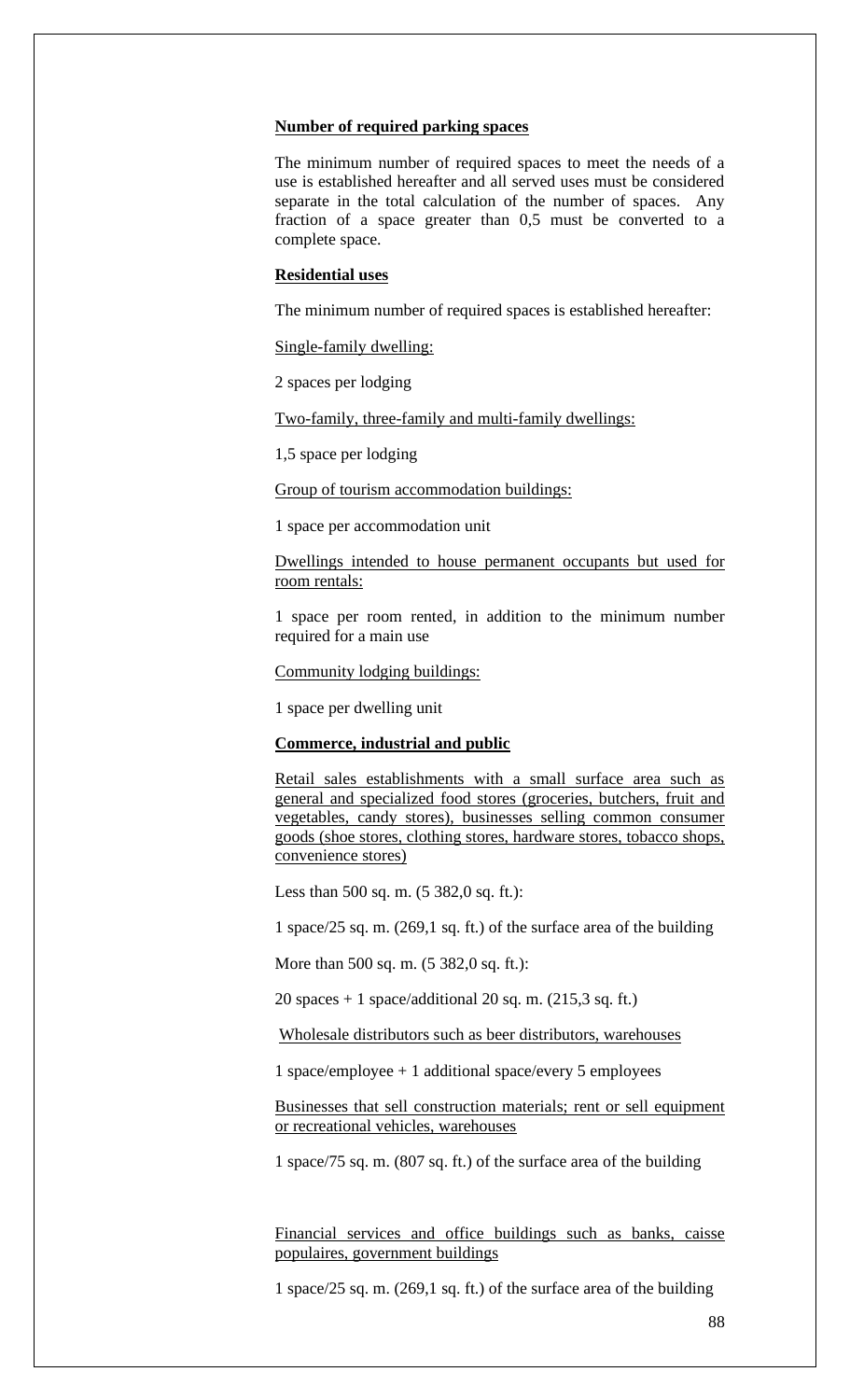Professional services such as medical, dental and accountant offices

3 spaces/1 professional

Restaurant, relaxation and entertainment establishments such bars, pubs, cinemas, theaters, restaurants

1 space/3 seats, including the seats at the bar and counters

Accommodation establishments such as hotels and motels

1 space/room for the first 50 rooms, plus

1 space/2 rooms exceeding 50

All industrial categories

2 spaces/3 employees

Public uses such as churches and worship buildings

A minimum number of 20 spaces  $+1$  space per 5 seats

Library and museums

1 space/37 sq. m. (400 sq. ft.)

**Hospitals** 

1 space/25 sq. m. (269,1 sq. ft.) of the surface area of the building.

Educational institutions and daycares

Primary and secondary level: 2 spaces/class

College level: 1 space/2 students plus 1 space/employee

**Daycare** 

1 space/5 children

Administrative, community and recreational centers

1 space/15 sq. m. (161,5 sq. ft.) of the floor area

Seniors residences, retirement homes

1 space per lodging or per room

### Service stations, gas stations and car washes

All service stations and gas stations must have a minimum of five parking spaces. For car washes, each car wash unit must have a space large enough to park at least 3 vehicles in the waiting line;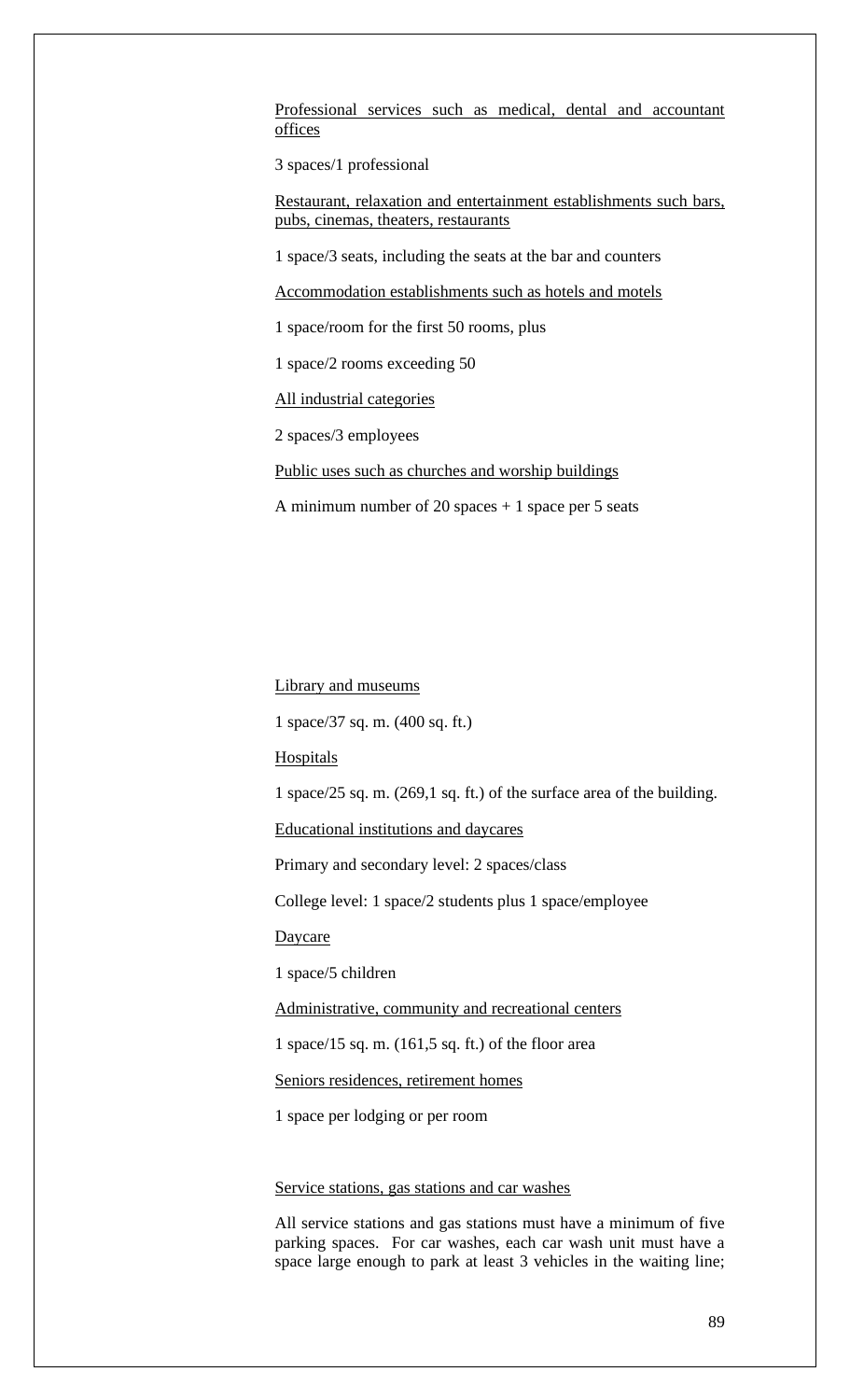one space 2,5 m (8,2 ft.) wide by 5,5 m. (18 ft.) long, on the site of the carwash.

When a service station, gas station or car wash is jointly operated with another business, the required number of parking spaces must be planned for each of the additional businesses.

| <b>Total number of spaces</b> | Number of spaces reserved for<br>wheelchairs |
|-------------------------------|----------------------------------------------|
| $1 - 25$                      |                                              |
| $26 - 100$                    |                                              |
| $101 - 200$                   |                                              |
| $200$ and $+$                 |                                              |

**14.3.3 Number of spaces for vehicles used by handicap persons**

All parking areas must include spaces that are reserved for vehicles used by handicap persons in regards to the Act Respecting the rights of handicap persons (L.R.Q. chapter E-20.1).

The parking spaces used by physically handicap persons must be at least 3,9 m (12,8 ft.) wide. They must be located as close as possible to the entrances of the building.



All parking areas that have a reserved parking space must have one access lane to the building for wheelchairs.

The reserved spaces must be identified with a sign panel illustrating the international symbol for physically handicap persons. The said symbol can also be painted inside the parking space.

#### **14.3.4 Maintenance of parking spaces**

All parking spaces, including access lanes, must be developed and maintained according to the following provisions:

The parking areas must be paved or covered with crushed gravel or any other hard surface covering in order to prevent dust and water accumulation.

All unfenced parking lots with a surface area greater than 100 sq. m. (1076,4 sq. ft.) must be surrounded by a border made of concrete, asphalt, rock or damp-proof treated beams, at least 0,15 m high and located at least 1,20 m from the lines separating the adjacent properties.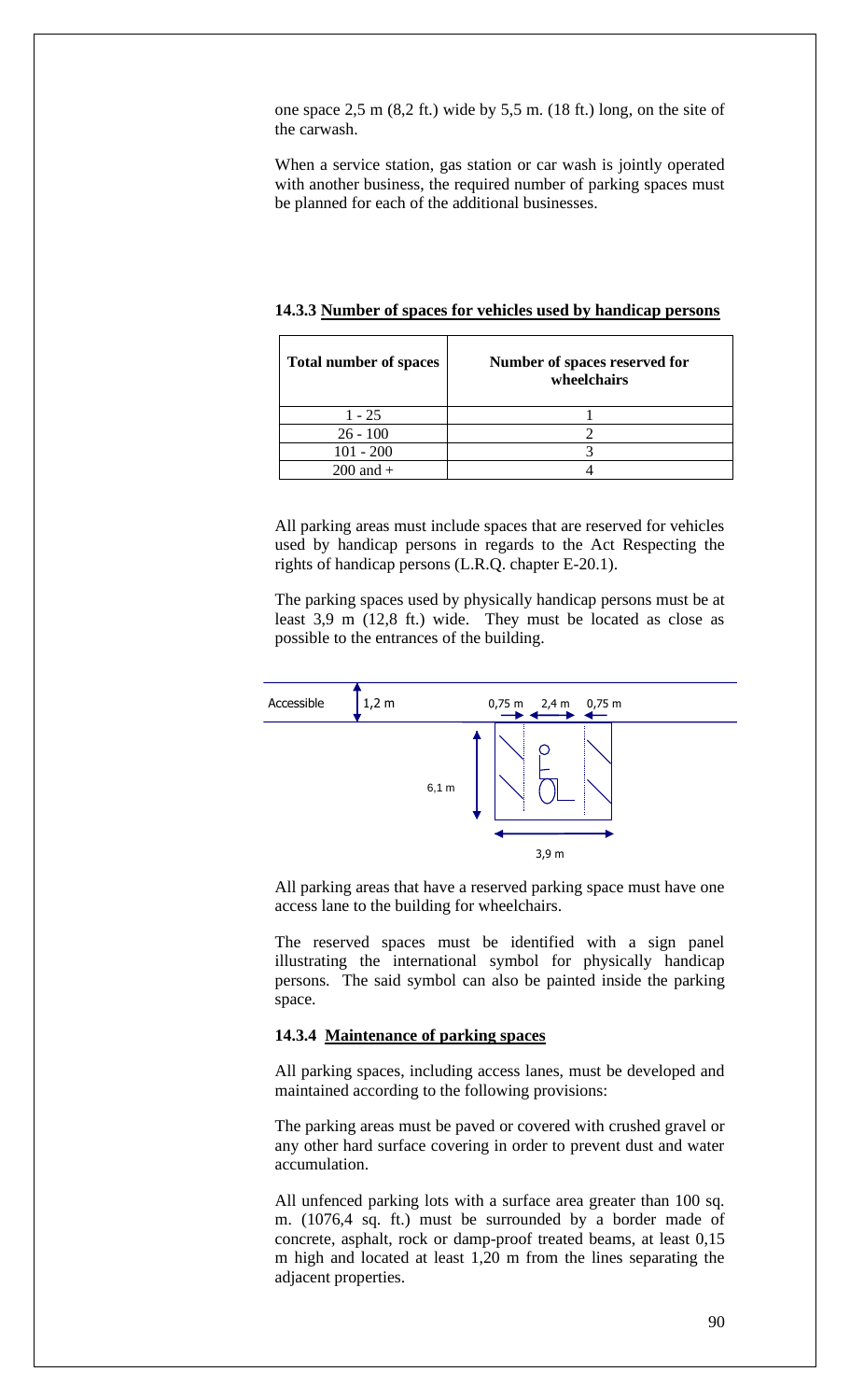The longitudinal and transversal slopes of the parking areas must not be greater than 5% nor less than 1,5%.

Any parking lot with a surface area greater than 100 sq. m. (1076,4 sq. ft.) cannot be drained towards the road but must have a surface drainage system.

When the parking spaces are located close to the main building and established perpendicular to it, the parking area must have a curb/edge made of concrete or bituminous concrete.

#### **14.3.5 Spaces for loading and unloading**

All new commercial, industrial or public buildings more than 100 sq. m. (1 076,4 sq. ft.) must have, on their lot, at least one space for loading and unloading in order to allow off-road operations.

This space must be a minimum of 15 m  $(49,2 \text{ ft.})$  long by 3 m  $(9,8)$ ft.) wide, cannot be substituted for a parking space and must also be adjacent to the concerned building. In no case, should this space be located in the front yard.

The loading and unloading spaces and their overall operations must be entirely located on the site of the use they serve and within the setbacks and the side and back yards.

At no time are loading and unloading spaces to infringe on the parking areas required in virtue of the provisions of this bylaw.

These requirements apply whether the work is to enlarge a use or to construct a new building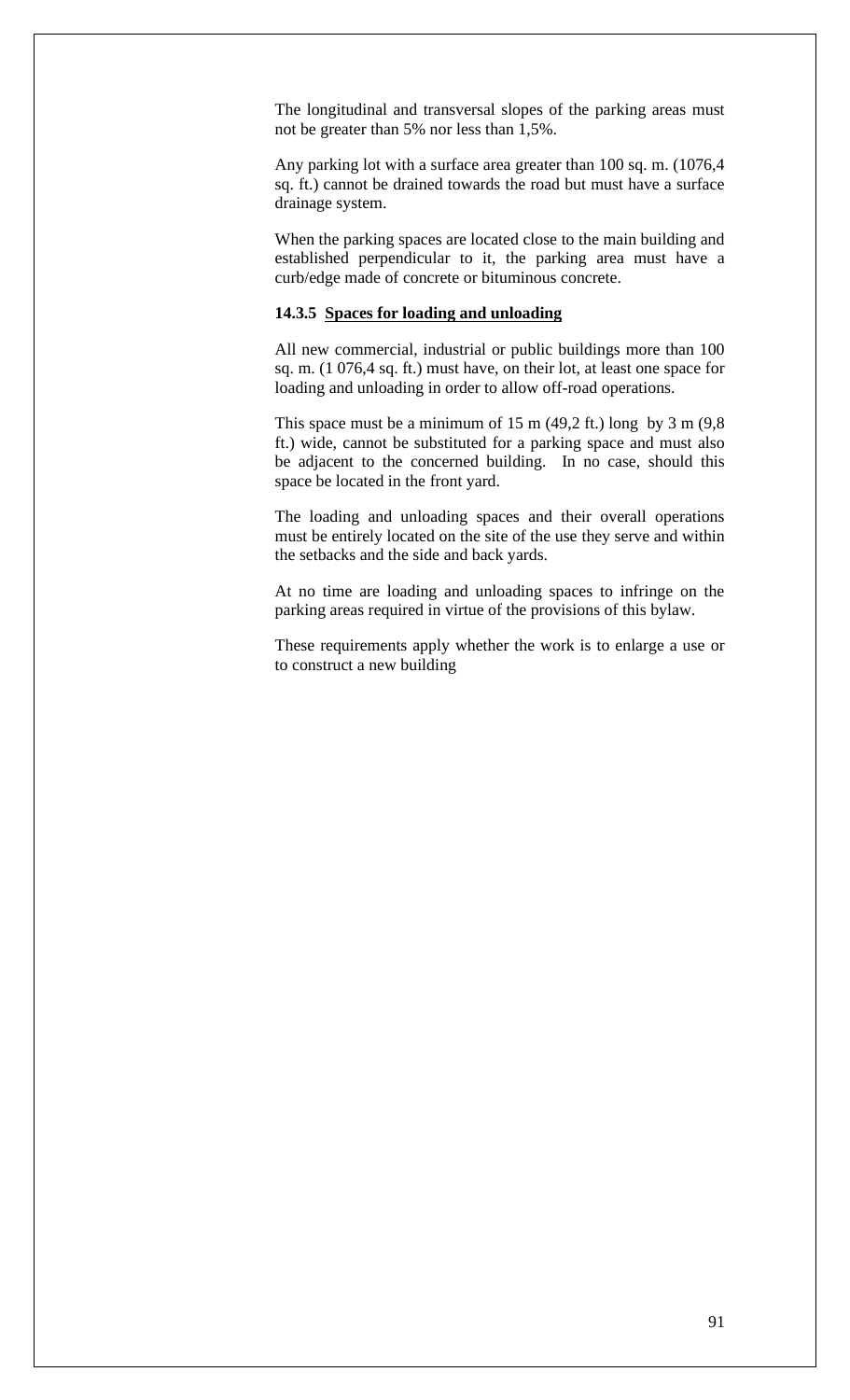### **SERVICE STATIONS, GAS STATIONS AND CAR WASHES**

#### **Article 15.1 GENERAL RULE**

### **15.1.1 Site and surface area**

A service station, gas station or car wash can only be installed on a site with a width of at least 30 m (98,4 ft.) and a minimum depth of 50 m (164,0 ft.)

The floor area of a service station, gas station or car wash must be at least 93 sq. m. (1 001 sq. ft.).

## **15.1.2 Other uses**

A service station, gas station or car wash can be jointly operated with any other commerce authorized in the zone.

#### **15.1.3 Prohibited uses**

A building that has a service station, gas station or car wash cannot be used for residential or industrial purposes.

# **Article 15.2 SERVICE STATIONS AND GAS STATIONS**

#### **15.2.1 Constructions and work permitted in the front yard**

Pumps and lampposts are authorized in the front yard, including in the setback margin. However, a space of at least 3,70 m (12,1 ft.) must be left between the pumps and the front property line. These pumps may be covered by a roof connected or not to the main building. A roof as such must be at least 3,5 m (11,5 ft.) from the front line and not be higher than that of the main building.

#### **15.2.2 Maintenance premises**

All service stations must have an enclosed area for maintenance, repair and cleaning and/or washing automobiles. These various operations must be carried out inside the said area.

## **15.2.3 Toilets**

All service stations and gas stations must have a heated toilet area for public use, one for each gender.

### **15.2.4 Gas reservoirs**

Gas must be stored in underground reservoirs which must not be located under the building.

## **Article 15.3 CAR WASHES**

#### **15.3.1 Elimination of dirty water**

Car washes must respect the provisions stipulated in the bylaw currently in effect for the territory of the Municipality regarding disposal in the sanitary sewer network.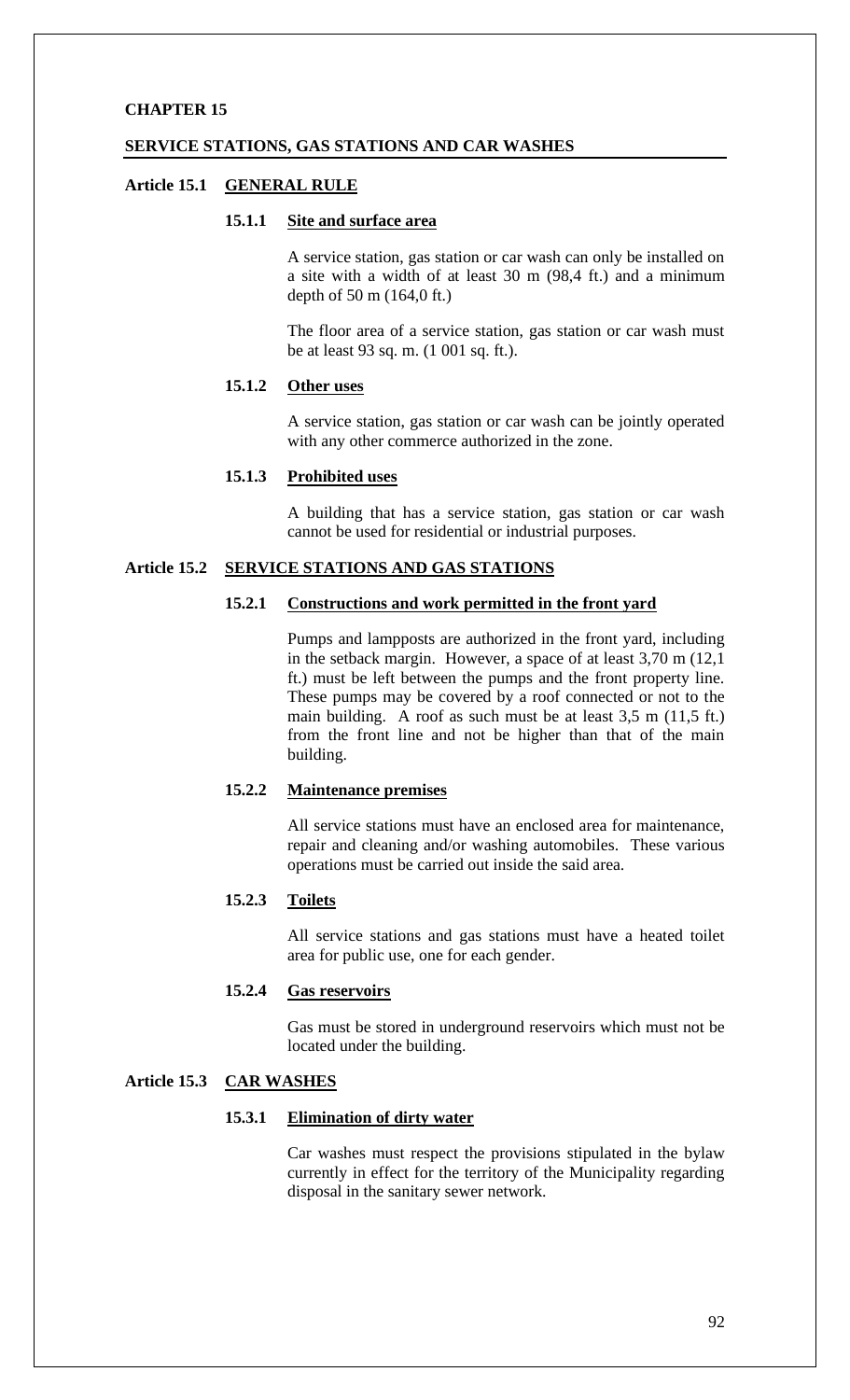#### **OUTDOOR CAFES (CAFÉ-TERRACES)**

## **Article 16.1 GENERAL RULE**

Outdoor cafes are authorized for all classes of commercial uses C1, C2 and C3, provided that they are complementary to a restaurant, relaxation or entertainment commerce such as restaurants, fast-food restaurants, pubs, bars, etc.

### **Article 16.2 BASIC REQUIREMENTS**

- a) A permit must be obtained from the Building Inspector for the construction or development of an outdoor café;
- b) The installation of an outdoor café is authorized in all yards;
- c) An outdoor café is a temporary extension of an existing business which remains in operation during the period for which it is open. The surface area of an outdoor café is not calculated in the floor area of the main use;
- d) The period in which an outdoor café may open is from May 1 October 31.
- e) An outdoor café must be the extension of a main commercial use;
- f) Roofs, awnings and marquees of removable canvas are authorized provided that they are made of incombustible and fireproof materials;
- g) The minimum number of required parking spaces must not be reduced in order to develop an outdoor café;
- h) An outdoor café cannot be installed less than 2 m (6,6 ft.) from the road easement, with the exception of roads bordered by a sidewalk, in which case this installation may begin at the sidewalk;
- i) An outdoor café cannot be the object of any acquired right.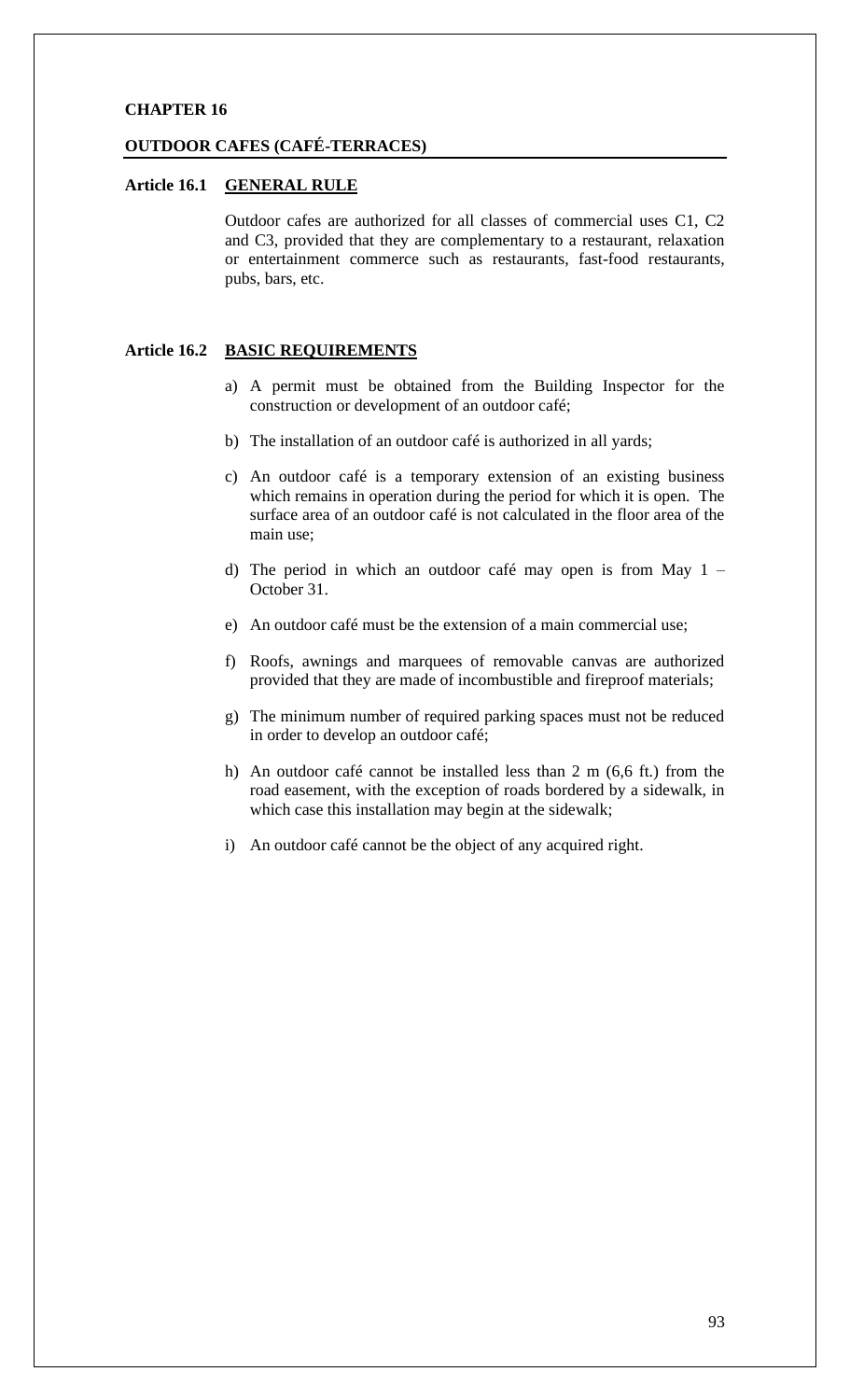#### **BUFFER ZONES**

#### **Article 17.1 GENERAL RULE**

Buffer zones are required when a zone of type Rc, Nv, Pu, Ia, Ib or Ic is adjacent to a residential zone. In this case, if a commercial class C3 use or an industrial use from class I1, I2, I3 is planned on a site located within the limits of the zone and adjacent to another site used by a "RESIDENTIAL" (H) use, the side or rear setbacks that are generally required are replaced by the buffer zone. In the case where a use needs to create a buffer zone before the construction of a residential use on an adjacent lot, the enlargement is not subject to article 17.2

When a commercial class C3 use or an industrial use of class I1, I2 or I3 is located in a residential zone and protected by an acquired right, any enlargement of a main or secondary building must foresee a buffer zone when it is planned on a site adjacent to a site occupied or that may be occupied by a residential use.

This space referred to as the buffer zone must be left open.

### **Article 17.2 DEVELOPMENT OF A BUFFER ZONE**

The buffer zone must be established in the following manner:

Any main or secondary building must be located at a distance of at least 9 m (29,5 ft.) from the property line of a site that is adjacent to a site used for a "RESIDENTIAL" use in the case of C3 uses or 18 m (59,1 ft.) in the case of industrial uses I1, I2, I3. The installation of a fence is necessary and must be installed on the property where the use requiring a buffer zone is practiced, on the side of the site lines adjacent to the concerned "RESIDENTIAL" (H) use. The fence must be a minimum height of 2,5 m (8,2 ft.) and the space between the ground and the base of the fence cannot be greater than 10 cm (0,3 ft.). The installation of the fence must be finished in the 6 months following the completion of the construction of the main building or its enlargement.

For sites where a commercial class C3 use is practiced and is adjacent to a site of "RESIDENTIAL" (H) uses, exterior storage, when permitted, is limited to a maximum height of 2,5 m (8,2 ft.) in each of the yards where it is authorized.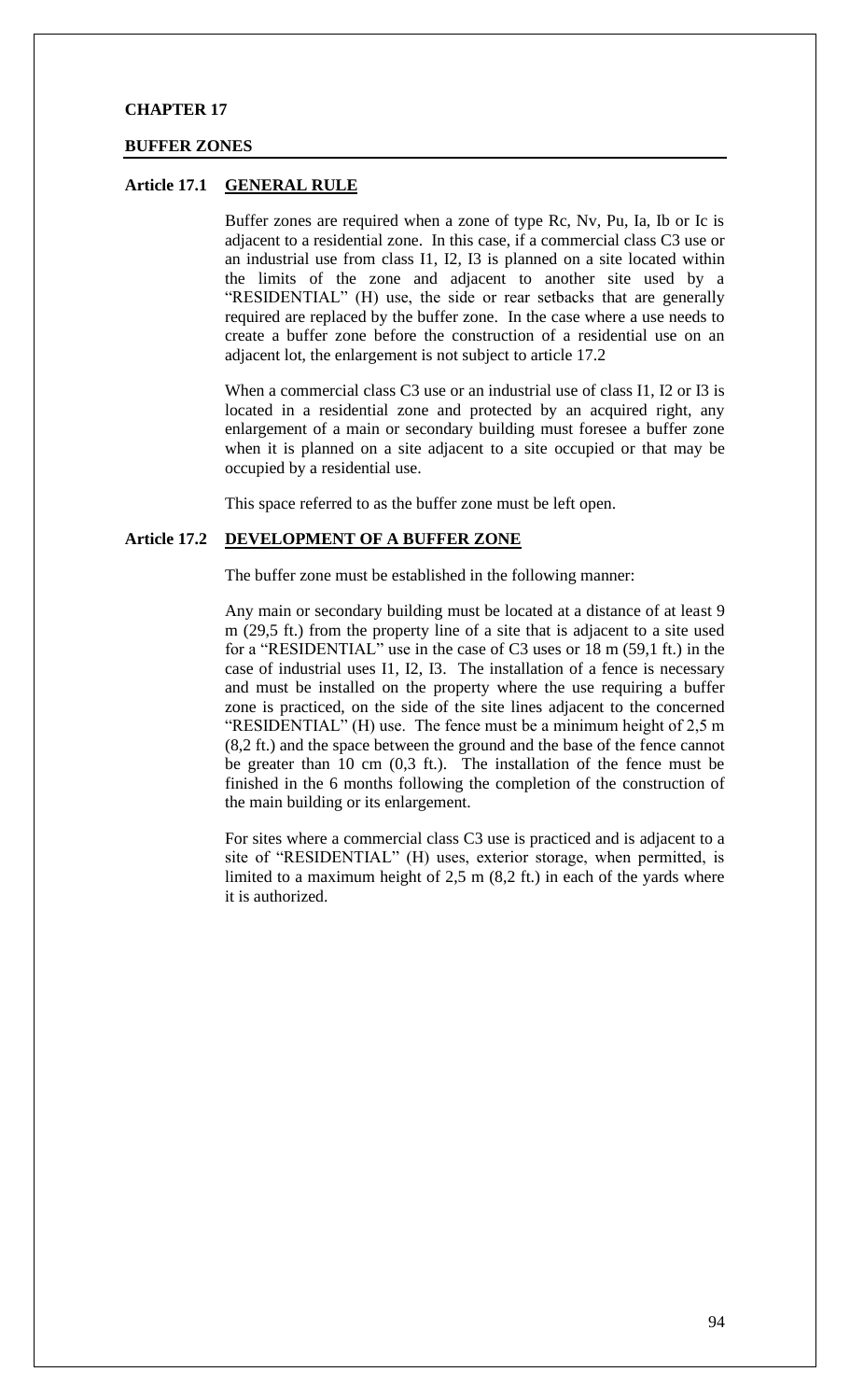#### **TEMPORARY USES**

### **Article 18.1 AUTHORIZED TEMPORARY USES WITHIN THE TERRITORY**

Only the following are considered as temporary uses and are subject to an authorization certificate issued by the inspector:

- temporary buildings or trailers, erected on or transported to the work site to serve as a shelter for employees, tools and documents required on the site. However, these buildings must be demolished or removed within the thirty (30) days following the end of the work or the use for which they were authorized;
- temporary garages and car ports in the setback margin, from November  $1<sup>st</sup>$  of one year to May  $1<sup>st</sup>$  of the following year, subject to the provisions of chapter 9 of this bylaw;
- premises for candidates of a municipal, school board, provincial or federal election;
- any construction, temporary or otherwise, for gatherings or popular holidays; their duration must not exceed 60 days;
- the sale of Christmas trees, during a period that does not exceed 30 days, in a zone other than "RESIDENTIAL";
- the use of tents, tepees or yurts for special events is permitted in all zones; their duration must not exceed 90 days;
- wilderness camping in a tepee or a yurt is permitted in forestry zones and under the following conditions:
	- the activity must always be temporary;
	- **-** public services do not service the equipment;

**-** popular celebrations, fairs or activities taking place on public property with prior authorization from the organization responsible for the activity;

**-** itinerant sale is permitted under the following conditions:

- **-** the activity is temporary, no longer than 48 consecutive hours;
- **-** the activity does not take place on public property;
- **-** the site where the activity is to take place already has a building on it;

**-** the owner of the land where the activity is to take place provides a written authorization before the activity is held.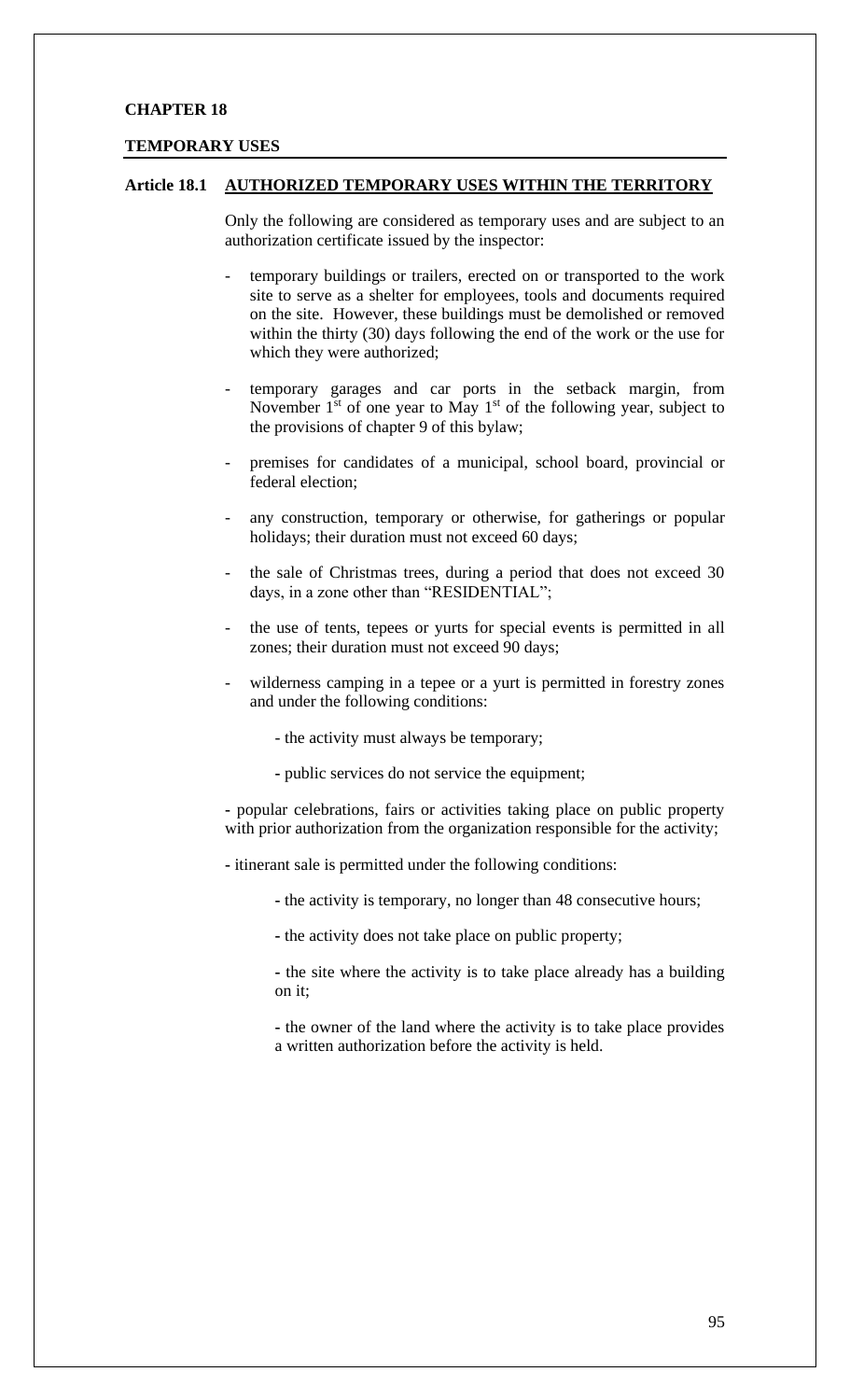#### **THE MANAGEMENT OF ACQUIRED RIGHTS (NON-CONFORMING CONSTRUCTION AND USES)**

#### **Article 19.1 GENERAL PROVISIONS**

This chapter governs constructions and uses that do not conform to the provisions of this bylaw, but are protected by acquired rights.

Non-conforming construction: Construction in which the installation is non-conforming to the provisions of the zoning bylaw or in which the materials or their assembling are nonconforming to the provisions of the construction bylaw.

- Non-conforming use: Use carried out within a building and nonconforming to the provisions of the zoning bylaw.

- Non-conforming use of the soil: Use carried out on a landsite excluding the activity or use practiced within a building.

### **Article 19.2 SPECIFIC PROVISIONS FOR A NON-CONFORMING CONSTRUCTION**

#### Extension or modification

The extension of a non-conforming building is authorized under the following conditions:

- this extension does not increase by more than 50% the existing floor area when this bylaw comes into force;

- this extension must not aggravate the existing situation regarding the setback margins;



- any non-conforming building protected by acquired rights that is modified in a manner to make it conform, cannot be re-modified afterwards and made non-conforming again. Also, any nonconforming building that is modified to reduce its non-conformity, without, however, making it completely disappear, cannot be remodified in order to bring back the non-conforming elements that no longer exist.

## Replacement

A non-conforming building cannot be replaced by another nonconforming building.

Exceptionally, if it is a main building and it was destroyed by fire or some other disaster, its reconstruction is permitted up to a maximum surface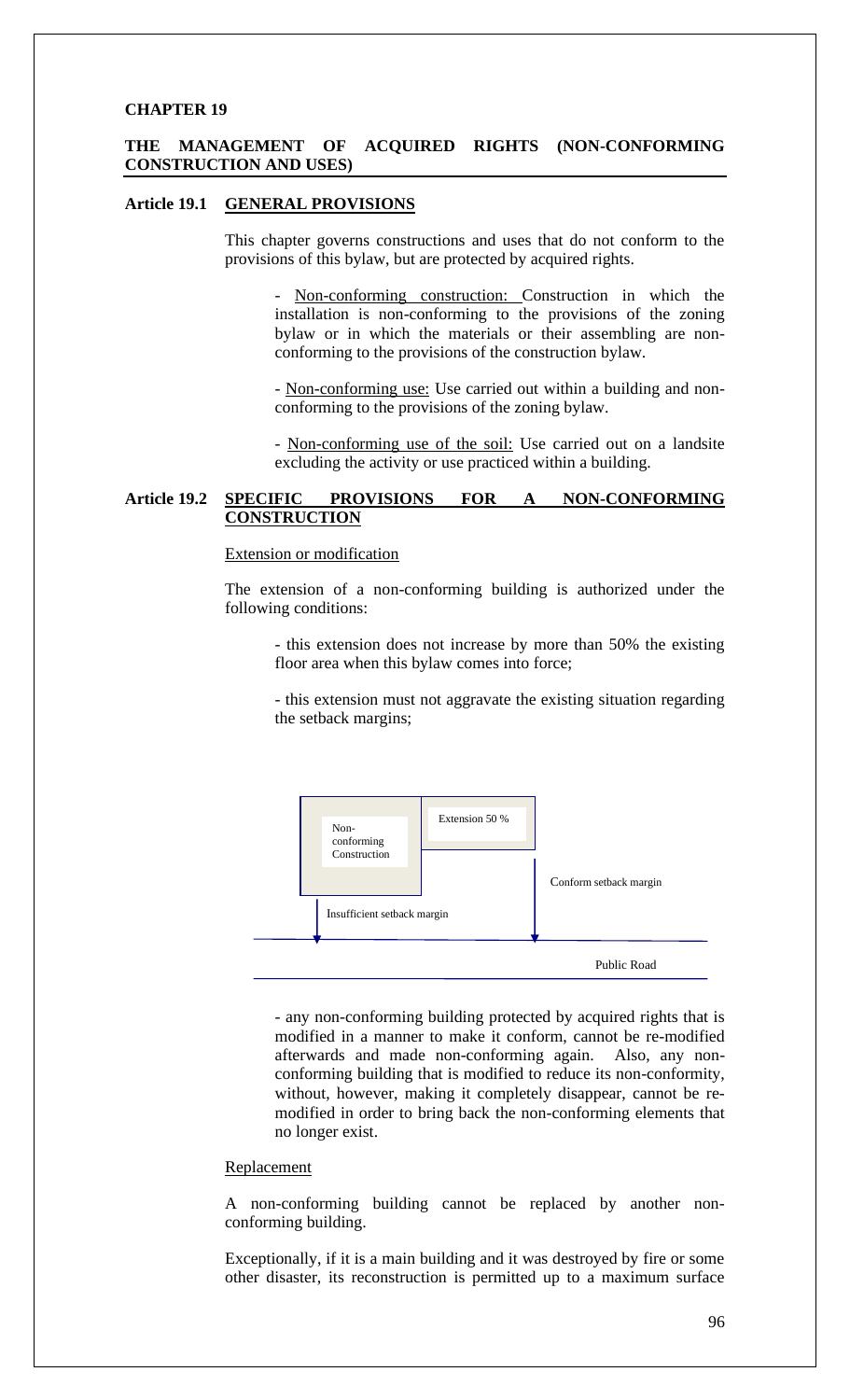area corresponding to that of the original building before the disaster, so long as the standards in force in regards to the minimum setback margins are respected. In the exceptional case where it would be impossible to integrally respect these margins, we must attempt to reduce as much as possible the difference between the required margins and those that previously existed. In an extreme case where it proves to be impossible to meet these conditions, the reconstruction must be carried out according to the previous installation and respecting the initial surface area. However, this provision does not apply if the building is located in an erosion or flood zone identified in this bylaw.

#### Moving

Moving a non-conforming building on the same lot must be considered as a new installation and must, therefore, respect the specific installation rules applicable to the category of use or to the zone where it is located.

If it is impossible to respect the installation rules, we must attempt to improve the previous situation without creating a new derogation or making the existing one worse.



#### **Repairing**

A non-conforming building may be repaired and maintained in an appropriate way to serve its purpose without becoming a health and safety risk for individuals.

#### **Article 19.3 SPECIFIC PROVISIONS FOR A NON-CONFORMING USE**

#### Abandonment, cession or interruption

When a non-conforming use has been abandoned, ceased or interrupted during a period determined hereafter, a use as such may not be carried out again without conforming to the provisions of this bylaw.

This period varies according to the group to which the concerned use belongs.

Use linked to residential: 12 months

Use linked to commerce, public, recreational, agricultural, forestry and industrial: 18 months with exception to extraction activities which is 48 months.

The only exception to this rule; a non-conforming use as such that is interrupted because of fire or any other disaster may resume after the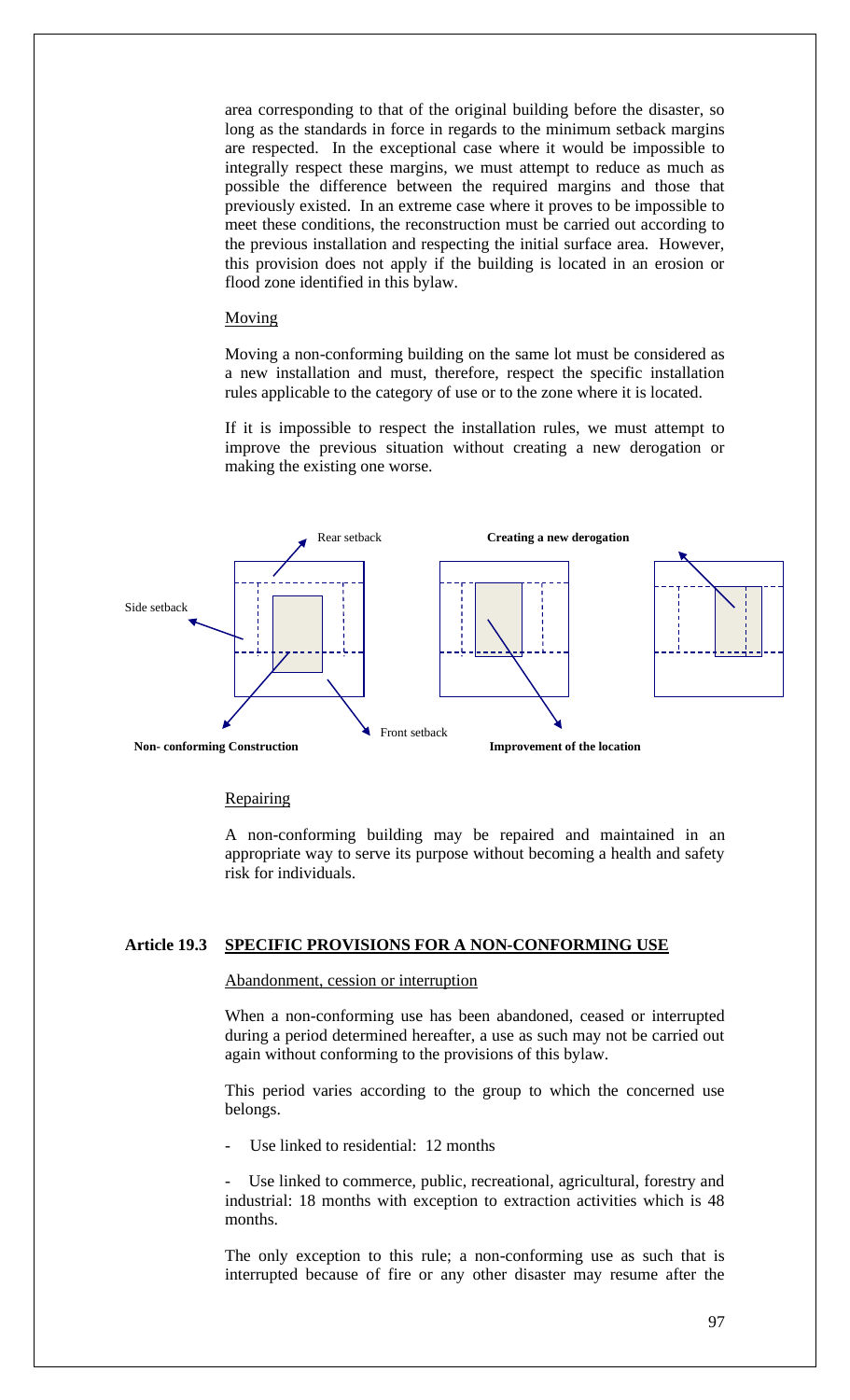reconstruction of the building and taking into account the stipulated terms in this chapter.

#### Replacement

A non-conforming use may be replaced by a conforming use or another use from an inferior classification. For the application of this article, the following list of classifications may be used:

In descending order: Industrial I3, Industrial I2, Industrial I1, Commercial C3, Commercial C2, Commercial C1, all Residential categories.

#### Extension

The extension of a non-conforming use is authorized on the condition that it does not increase the existing floor area by more than 50% when this bylaw comes into force;

A non-conforming use in a zoning bylaw from a former municipality within the MRC of Îles-de-la-Madeleine as of December 31<sup>st</sup>, 2001 and that already benefited from a measure of exception as such, can no longer, in any way, increase the existing floor area when this present bylaw comes into force.

### **Article 19.4 SPECIFIC PROVISIONS FOR A NON-CONFORMING USE OF THE SOIL**

ReplacementA non-conforming use of the soil can only be replaced by a conform use.

Extension

An extension of a non-conforming use of the soil is formally prohibited.